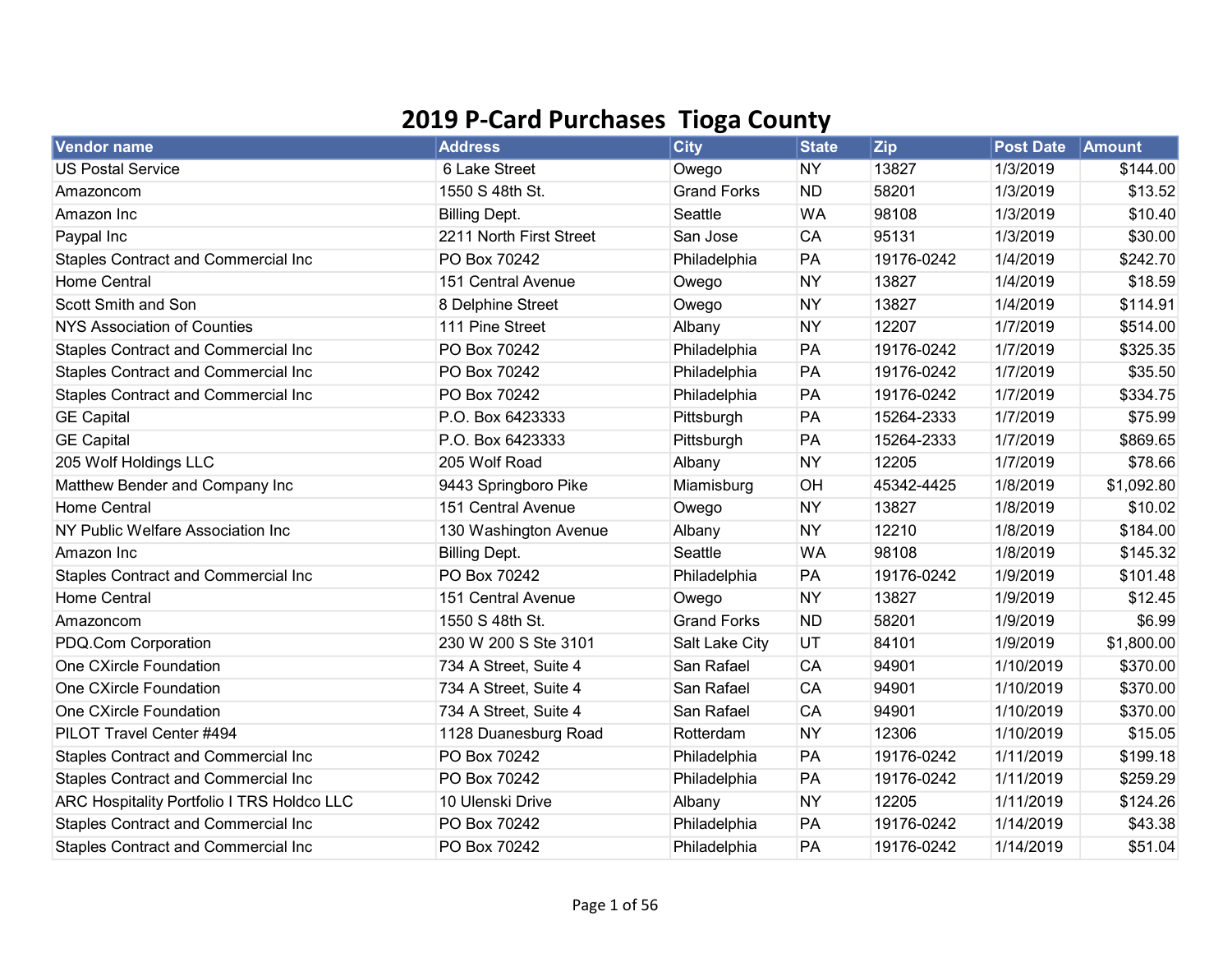| <b>Staples Contract and Commercial Inc</b>        | PO Box 70242           | Philadelphia        | PA        | 19176-0242 | 1/14/2019 | \$29.13   |
|---------------------------------------------------|------------------------|---------------------|-----------|------------|-----------|-----------|
| Staples Contract and Commercial Inc               | PO Box 70242           | Philadelphia        | <b>PA</b> | 19176-0242 | 1/14/2019 | \$20.20   |
| Sample Media Group LLC                            | 201 N. Lehigh Ave.     | Sayre               | PA        | 18840      | 1/14/2019 | \$142.00  |
| Fantasy Donuts Number 1 and 2 Inc                 | 135 Park Street        | Owego               | <b>NY</b> | 13827      | 1/14/2019 | \$17.99   |
| Amazon Inc                                        | <b>Billing Dept.</b>   | Seattle             | WA        | 98108      | 1/14/2019 | \$33.73   |
| <b>ARC Hospitality Portfolio I TRS Holdco LLC</b> | 10 Ulenski Drive       | Albany              | <b>NY</b> | 12205      | 1/14/2019 | \$80.00   |
| AFP 107 Corp                                      | 40 Lodge Street        | Albany              | <b>NY</b> | 12207      | 1/14/2019 | \$711.30  |
| Marriott Hotel Westchester Tarrytown              | 670 White Plains Road  | Tarrytown           | <b>NY</b> | 10591      | 1/14/2019 | \$725.00  |
| Hamburg Hotel LLC                                 | 3565 Commerce Place    | Hamburg             | <b>NY</b> | 14075      | 1/14/2019 | \$208.00  |
| <b>NYSPHA</b>                                     | Attn.: Membership      | Albany              | <b>NY</b> | 12203      | 1/15/2019 | \$250.00  |
| <b>GE Capital</b>                                 | P.O. Box 6423333       | Pittsburgh          | PA        | 15264-2333 | 1/15/2019 | \$773.18  |
| Staples Contract and Commercial Inc               | PO Box 70242           | Philadelphia        | PA        | 19176-0242 | 1/16/2019 | \$155.54  |
| <b>Staples Contract and Commercial Inc</b>        | PO Box 70242           | Philadelphia        | PA        | 19176-0242 | 1/16/2019 | \$31.49   |
| <b>Staples Contract and Commercial Inc</b>        | PO Box 70242           | Philadelphia        | PA        | 19176-0242 | 1/16/2019 | \$20.82   |
| Thomson Reuters West Payment Center               | P.O. Box 6292          | <b>Carol Stream</b> | IL.       | 60197-6292 | 1/16/2019 | \$375.00  |
| Matthew Bender and Company Inc                    | 9443 Springboro Pike   | Miamisburg          | OH        | 45342-4425 | 1/17/2019 | \$747.86  |
| <b>NYS Emergency Management Association</b>       | c/o Tompkins Co. Emerg | Ithaca              | <b>NY</b> | 14850      | 1/17/2019 | \$300.00  |
| Price Chopper Operating Co Inc                    | 501 Duanesburg Road    | Schenectady         | <b>NY</b> | 12306      | 1/17/2019 | \$6.00    |
| Staples Contract and Commercial Inc               | PO Box 70242           | Philadelphia        | PA        | 19176-0242 | 1/18/2019 | \$501.27  |
| Fantasy Donuts Number 1 and 2 Inc                 | 135 Park Street        | Owego               | <b>NY</b> | 13827      | 1/18/2019 | \$35.98   |
| Amazoncom                                         | 1550 S 48th St.        | <b>Grand Forks</b>  | <b>ND</b> | 58201      | 1/18/2019 | \$49.40   |
| <b>GE Capital</b>                                 | P.O. Box 6423333       | Pittsburgh          | PA        | 15264-2333 | 1/18/2019 | \$215.64  |
| <b>Oxford Hospitality</b>                         | 4360 Commerce Dr.      | Batavia             | <b>NY</b> | 14048      | 1/18/2019 | \$94.00   |
| 205 Wolf Holdings LLC                             | 205 Wolf Road          | Albany              | <b>NY</b> | 12205      | 1/18/2019 | (\$9.66)  |
| Apple Inc                                         | 1 Infinite Loop        | Cupertino           | CA        | 95014      | 1/18/2019 | \$0.99    |
| <b>Vistaprint NV</b>                              | Hudsonweg 8, 5928 LW   | Venlo               |           |            | 1/18/2019 | (\$8.23)  |
| <b>Vistaprint NV</b>                              | Hudsonweg 8, 5928 LW   | Venlo               |           |            | 1/18/2019 | \$110.95  |
| <b>Vistaprint NV</b>                              | Hudsonweg 8, 5928 LW   | Venlo               |           |            | 1/18/2019 | \$65.99   |
| <b>ARC Hospitality Portfolio I TRS Holdco LLC</b> | 10 Ulenski Drive       | Albany              | <b>NY</b> | 12205      | 1/18/2019 | (\$15.26) |
| AFP 107 Corp                                      | 40 Lodge Street        | Albany              | <b>NY</b> | 12207      | 1/18/2019 | (\$20.00) |
| AFP 107 Corp                                      | 40 Lodge Street        | Albany              | <b>NY</b> | 12207      | 1/18/2019 | \$351.51  |
| <b>NYS Association of Counties</b>                | 111 Pine Street        | Albany              | <b>NY</b> | 12207      | 1/21/2019 | \$412.00  |
| <b>Staples Contract and Commercial Inc</b>        | PO Box 70242           | Philadelphia        | PA        | 19176-0242 | 1/21/2019 | \$287.31  |
| <b>Staples Contract and Commercial Inc</b>        | PO Box 70242           | Philadelphia        | PA        | 19176-0242 | 1/21/2019 | \$21.19   |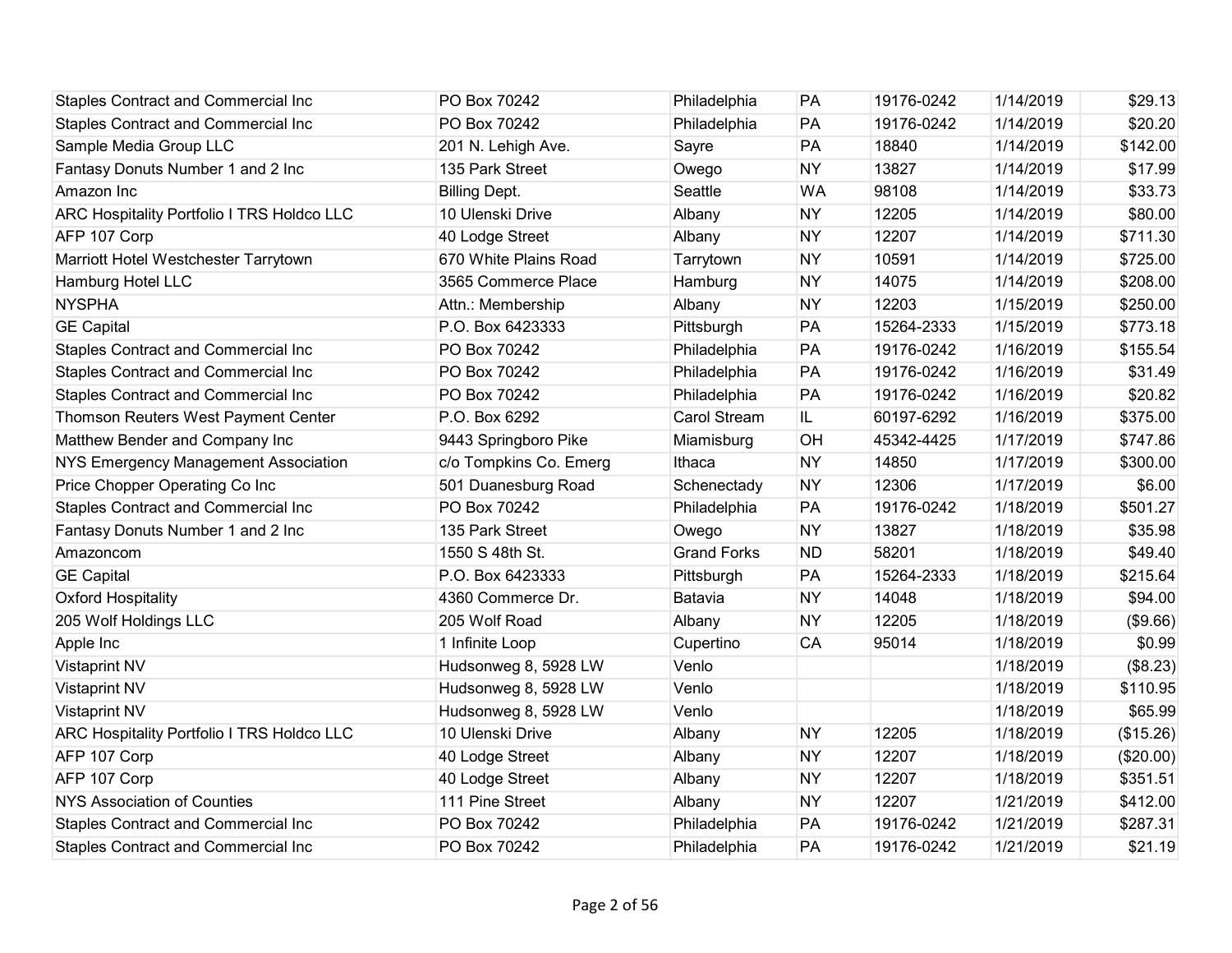| <b>Staples Contract and Commercial Inc</b> | PO Box 70242                      | Philadelphia        | PA        | 19176-0242 | 1/21/2019 | \$85.31   |
|--------------------------------------------|-----------------------------------|---------------------|-----------|------------|-----------|-----------|
| Staples Contract and Commercial Inc        | PO Box 70242                      | Philadelphia        | PA        | 19176-0242 | 1/21/2019 | \$78.04   |
| Price Chopper Operating Co Inc             | 501 Duanesburg Road               | Schenectady         | <b>NY</b> | 12306      | 1/21/2019 | \$44.92   |
| ARC Hospitality Portfolio I TRS Holdco LLC | 10 Ulenski Drive                  | Albany              | <b>NY</b> | 12205      | 1/21/2019 | \$160.00  |
| Adobe Systems Inc                          | 345 Park Avenue                   | San Jose            | CA        | 95110      | 1/21/2019 | \$14.99   |
| Barnes and Noble Bookstores Inc            | <b>Binghamton Univ. Bookstore</b> | Binghamton          | <b>NY</b> | 13902      | 1/22/2019 | \$4.99    |
| <b>Stamps</b>                              | 1990 E. Grand Avenue              | El Segundo          | <b>CA</b> | 90245      | 1/23/2019 | \$15.99   |
| Vistaprint NV                              | Hudsonweg 8, 5928 LW              | Venlo               |           |            | 1/23/2019 | \$79.19   |
| Town Tavern LLC                            | PO Box 83                         | Erin                | <b>NY</b> | 14838      | 1/23/2019 | \$49.56   |
| <b>OnStar Customer Care</b>                | PO Box 1027                       | Warren              | MI        | 48090-1027 | 1/23/2019 | \$20.00   |
| Amazoncom                                  | 1550 S 48th St.                   | <b>Grand Forks</b>  | <b>ND</b> | 58201      | 1/24/2019 | \$227.86  |
| Paypal Inc                                 | 2211 North First Street           | San Jose            | <b>CA</b> | 95131      | 1/24/2019 | \$759.96  |
| Craigslist Inc                             | 222 Sutter Street, 9th Floor      | San Francisco       | <b>CA</b> | 94108      | 1/24/2019 | \$15.00   |
| <b>OnStar Customer Care</b>                | PO Box 1027                       | Warren              | MI        | 48090-1027 | 1/24/2019 | \$107.90  |
| <b>Staples Contract and Commercial Inc</b> | PO Box 70242                      | Philadelphia        | PA        | 19176-0242 | 1/25/2019 | \$89.77   |
| Staples Contract and Commercial Inc        | PO Box 70242                      | Philadelphia        | PA        | 19176-0242 | 1/25/2019 | \$90.88   |
| Staples Contract and Commercial Inc        | PO Box 70242                      | Philadelphia        | PA        | 19176-0242 | 1/25/2019 | \$201.37  |
| <b>Staples Contract and Commercial Inc</b> | PO Box 70242                      | Philadelphia        | PA        | 19176-0242 | 1/25/2019 | \$329.84  |
| <b>Staples Contract and Commercial Inc</b> | PO Box 70242                      | Philadelphia        | PA        | 19176-0242 | 1/25/2019 | \$49.22   |
| Amazoncom                                  | 1550 S 48th St.                   | <b>Grand Forks</b>  | <b>ND</b> | 58201      | 1/25/2019 | \$44.85   |
| Opus Inspection                            | 6681 South Cottonwood             | Murray              | UT        | 84107      | 1/25/2019 | \$174.40  |
| Staples Contract and Commercial Inc        | PO Box 70242                      | Philadelphia        | PA        | 19176-0242 | 1/28/2019 | (\$36.45) |
| Staples Contract and Commercial Inc        | PO Box 70242                      | Philadelphia        | PA        | 19176-0242 | 1/28/2019 | \$38.96   |
| <b>First Colonie Company</b>               | 660 Albany Shaker Road            | Albany              | <b>NY</b> | 12211      | 1/28/2019 | \$628.00  |
| <b>Albany Marriott</b>                     | 189 Wolf Rd                       | Albany              | <b>NY</b> | 12205      | 1/28/2019 | \$435.38  |
| <b>Albany Marriott</b>                     | 189 Wolf Rd                       | Albany              | <b>NY</b> | 12205      | 1/28/2019 | \$650.58  |
| The Saratoga Hilton                        | 534 Broadway                      | Saratoga Springs NY |           | 12866      | 1/28/2019 | \$450.20  |
| Amazoncom                                  | 1550 S 48th St.                   | <b>Grand Forks</b>  | <b>ND</b> | 58201      | 1/28/2019 | \$126.87  |
| <b>Mikey Mart Valero</b>                   | 6030 Duanseburg Road              | Duanesburg          | <b>NY</b> | 12056      | 1/28/2019 | \$21.30   |
| Amazoncom                                  | 1550 S 48th St.                   | <b>Grand Forks</b>  | <b>ND</b> | 58201      | 1/29/2019 | \$55.96   |
| <b>GE Capital</b>                          | P.O. Box 6423333                  | Pittsburgh          | PA        | 15264-2333 | 1/29/2019 | \$399.90  |
| <b>Staples Contract and Commercial Inc</b> | PO Box 70242                      | Philadelphia        | PA        | 19176-0242 | 1/30/2019 | (\$9.74)  |
| <b>First Colonie Company</b>               | 660 Albany Shaker Road            | Albany              | <b>NY</b> | 12211      | 1/30/2019 | \$141.00  |
| Amazoncom                                  | 1550 S 48th St.                   | <b>Grand Forks</b>  | <b>ND</b> | 58201      | 1/30/2019 | \$64.99   |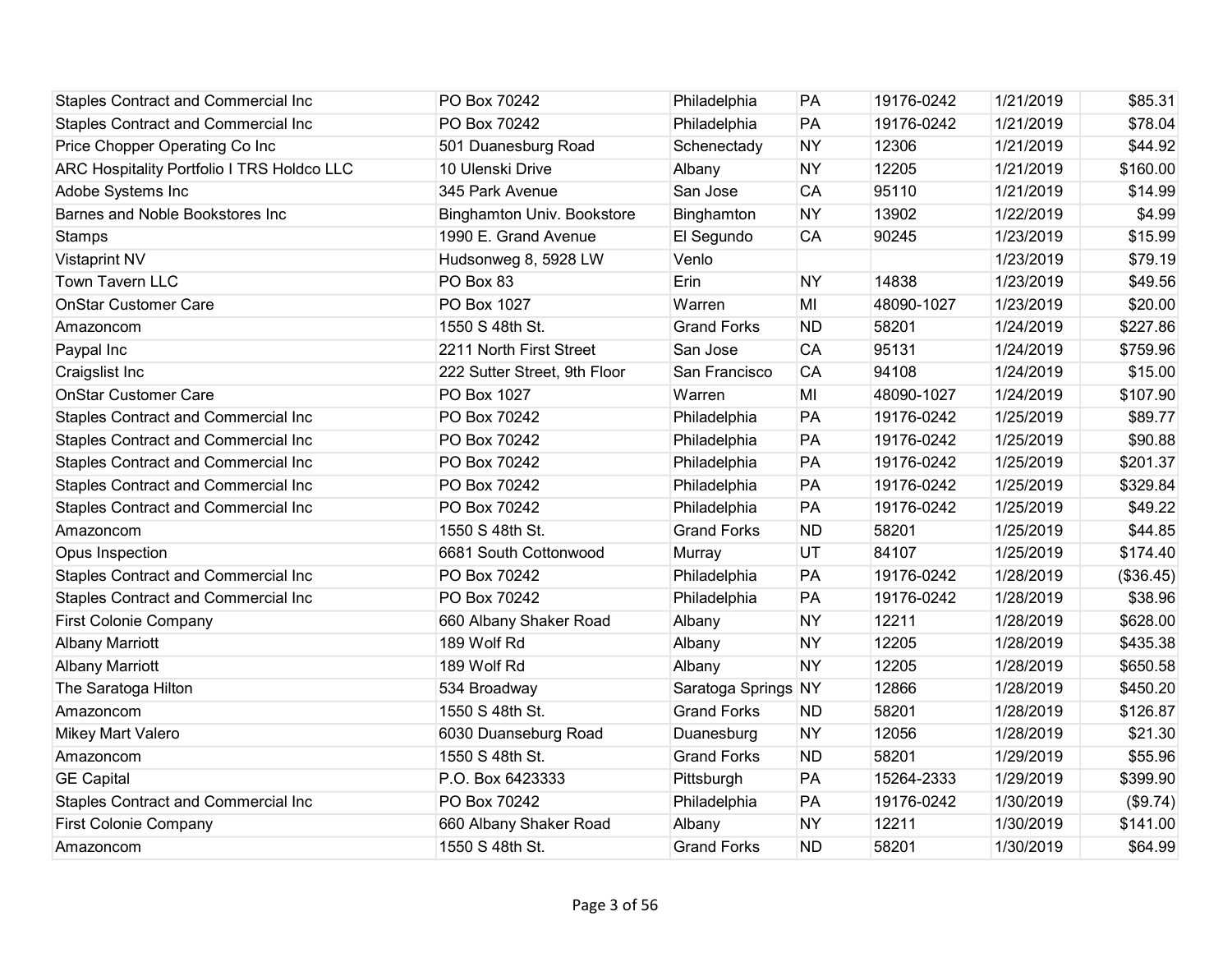| Eventbrite Inc                               | 651 Brannan Street      | San Francisco      | CA        | 94107      | 1/30/2019 | \$81.55    |
|----------------------------------------------|-------------------------|--------------------|-----------|------------|-----------|------------|
| Paypal Inc                                   | 2211 North First Street | San Jose           | CA        | 95131      | 1/30/2019 | \$235.00   |
| Paypal Inc                                   | 2211 North First Street | San Jose           | CA        | 95131      | 1/30/2019 | (\$22.24)  |
| Paypal Inc                                   | 2211 North First Street | San Jose           | CA        | 95131      | 1/30/2019 | \$283.89   |
| Dandy Mini Marts Inc                         | 101 N. Main Street      | Athens             | PA        | 18810      | 1/30/2019 | \$50.00    |
| <b>Foster's Grille</b>                       | 20 Broadview Ave.       | Warrenton          | <b>VA</b> | 20186      | 1/30/2019 | \$21.25    |
| Loves Travel Stop                            | 22 Old Forge Road       | Jonestown          | PA        | 17033      | 1/30/2019 | \$5.17     |
| Staples Contract and Commercial Inc          | PO Box 70242            | Philadelphia       | PA        | 19176-0242 | 1/31/2019 | \$79.07    |
| Tioga Co Chamber of Commerce                 | 80 North Avenue         | Owego              | <b>NY</b> | 13827      | 1/31/2019 | \$55.00    |
| Wal Mart Stores Inc                          | 2405 Vestal Parkway E   | Vestal             | <b>NY</b> | 13850      | 1/31/2019 | \$22.54    |
| Wal Mart Stores Inc                          | 2405 Vestal Parkway E   | Vestal             | <b>NY</b> | 13850      | 1/31/2019 | \$29.61    |
| Amazoncom                                    | 1550 S 48th St.         | <b>Grand Forks</b> | <b>ND</b> | 58201      | 1/31/2019 | \$149.45   |
| Paypal Inc                                   | 2211 North First Street | San Jose           | <b>CA</b> | 95131      | 1/31/2019 | \$2,000.00 |
| Paypal Inc                                   | 2211 North First Street | San Jose           | CA        | 95131      | 1/31/2019 | \$237.85   |
| Paypal Inc                                   | 2211 North First Street | San Jose           | CA        | 95131      | 1/31/2019 | \$220.86   |
| Paypal Inc                                   | 2211 North First Street | San Jose           | CA        | 95131      | 1/31/2019 | (\$220.86) |
| Young Men's Christian Assoc of Broome County | 61 Susquehanna Street   | Binghamton         | <b>NY</b> | 13901      | 1/31/2019 | \$75.00    |
| Staples Contract and Commercial Inc          | PO Box 70242            | Philadelphia       | PA        | 19176-0242 | 2/1/2019  | \$423.73   |
| First Colonie Company                        | 660 Albany Shaker Road  | Albany             | <b>NY</b> | 12211      | 2/1/2019  | \$282.00   |
| First Colonie Company                        | 660 Albany Shaker Road  | Albany             | <b>NY</b> | 12211      | 2/1/2019  | \$282.00   |
| International Economic Development Council   | 734 15th St. NW         | Washington         | DC        | 20005      | 2/1/2019  | \$490.00   |
| <b>B</b> and H Foto and Electronics          | P.O. Box 3032           | New York           | <b>NY</b> | 10116-3032 | 2/1/2019  | \$169.99   |
| Staples Contract and Commercial Inc          | PO Box 70242            | Philadelphia       | PA        | 19176-0242 | 2/4/2019  | \$36.45    |
| <b>Staples Contract and Commercial Inc</b>   | PO Box 70242            | Philadelphia       | PA        | 19176-0242 | 2/4/2019  | \$51.96    |
| <b>US Postal Service</b>                     | 6 Lake Street           | Owego              | <b>NY</b> | 13827      | 2/4/2019  | \$62.35    |
| Amazoncom                                    | 1550 S 48th St.         | <b>Grand Forks</b> | <b>ND</b> | 58201      | 2/4/2019  | \$15.17    |
| <b>NYS Thruway Authority</b>                 | P.O. Box 15185          | Albany             | <b>NY</b> | 12212-5185 | 2/4/2019  | \$50.00    |
| ARC Hospitality Portfolio I TRS Holdco LLC   | 10 Ulenski Drive        | Albany             | <b>NY</b> | 12205      | 2/4/2019  | \$160.00   |
| AFP 107 Corp                                 | 40 Lodge Street         | Albany             | <b>NY</b> | 12207      | 2/4/2019  | (\$31.64)  |
| Indeed Inc                                   | 177 Broad Street        | Stamford           | <b>CT</b> | 06901      | 2/4/2019  | \$48.00    |
| Indeed Inc                                   | 177 Broad Street        | Stamford           | <b>CT</b> | 06901      | 2/4/2019  | \$64.00    |
| Matthew Bender and Company Inc               | 9443 Springboro Pike    | Miamisburg         | OH        | 45342-4425 | 2/5/2019  | \$1,092.80 |
| Staples Contract and Commercial Inc          | PO Box 70242            | Philadelphia       | PA        | 19176-0242 | 2/6/2019  | \$74.15    |
| Staples Contract and Commercial Inc          | PO Box 70242            | Philadelphia       | PA        | 19176-0242 | 2/6/2019  | \$77.56    |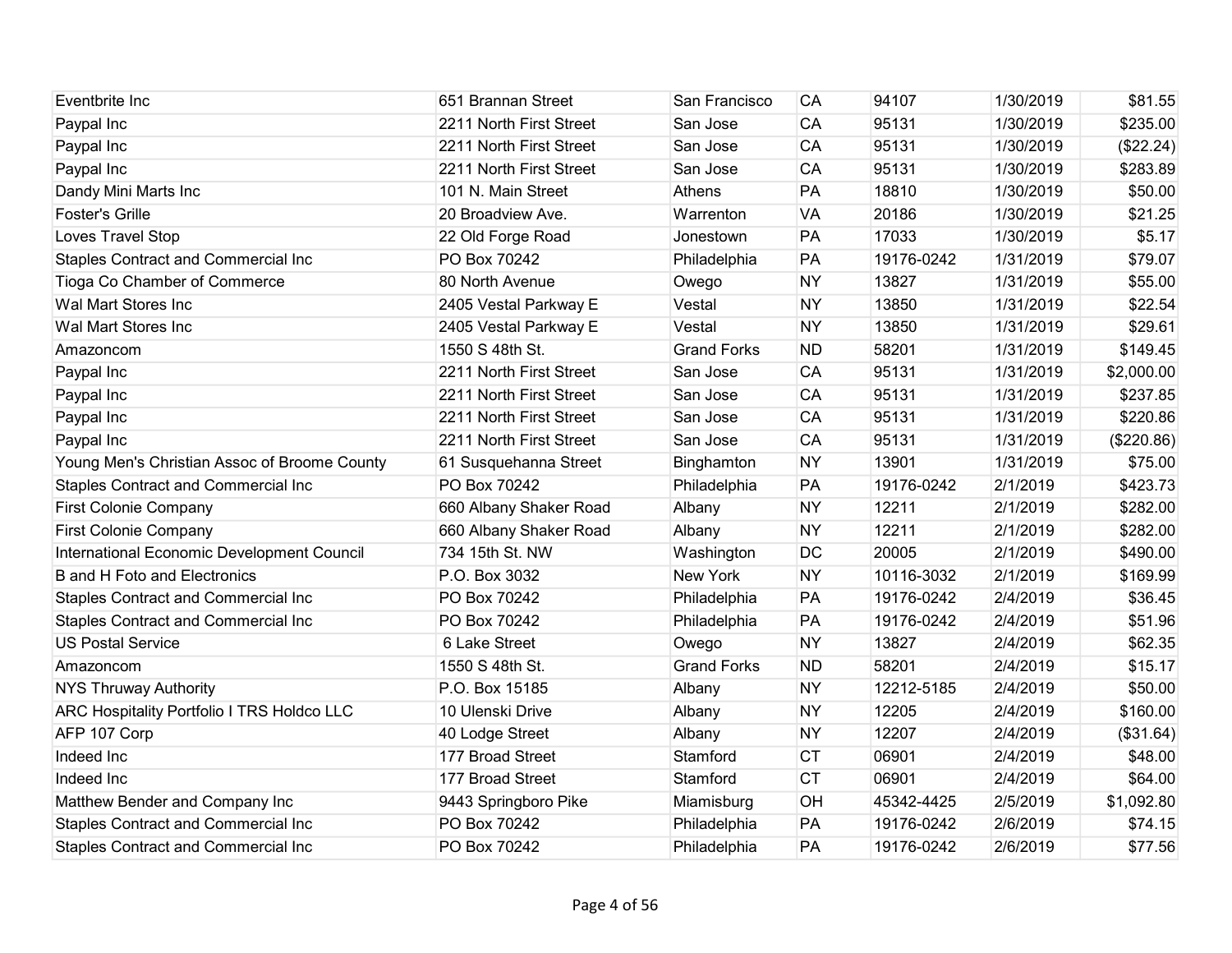| Amazoncom                                  | 1550 S 48th St.                  | <b>Grand Forks</b>      | <b>ND</b> | 58201           | 2/6/2019  | \$210.68   |
|--------------------------------------------|----------------------------------|-------------------------|-----------|-----------------|-----------|------------|
| Amazoncom                                  | 1550 S 48th St.                  | <b>Grand Forks</b>      | <b>ND</b> | 58201           | 2/6/2019  | \$593.74   |
| Paypal Inc                                 | 2211 North First Street          | San Jose                | CA        | 95131           | 2/6/2019  | \$30.00    |
| <b>Waverly Pudgies Pizza</b>               | 1 Garfield Street                | Waverly                 | <b>NY</b> | 14892           | 2/6/2019  | \$55.56    |
| Staples Contract and Commercial Inc        | PO Box 70242                     | Philadelphia            | PA        | 19176-0242      | 2/7/2019  | \$155.50   |
| Staples Contract and Commercial Inc        | PO Box 70242                     | Philadelphia            | PA        | 19176-0242      | 2/7/2019  | \$41.39    |
| Tioga Co Chamber of Commerce               | 80 North Avenue                  | Owego                   | <b>NY</b> | 13827           | 2/7/2019  | \$55.00    |
| Amazoncom                                  | 1550 S 48th St.                  | <b>Grand Forks</b>      | <b>ND</b> | 58201           | 2/7/2019  | \$321.00   |
| Amazoncom                                  | 1550 S 48th St.                  | <b>Grand Forks</b>      | <b>ND</b> | 58201           | 2/7/2019  | (\$39.51)  |
| Amazoncom                                  | 1550 S 48th St.                  | <b>Grand Forks</b>      | <b>ND</b> | 58201           | 2/7/2019  | \$65.96    |
| w2005 Fargo Hotels Pool D Reality LP       | 1383 Washington Ave              | Albany                  | <b>NY</b> | 12206           | 2/7/2019  | \$282.50   |
| Canva Pty Ltd ABN 80158929938              | PO Box 1330                      | <b>Strawberry Hills</b> |           | <b>NSW 2012</b> | 2/7/2019  | \$119.40   |
| Canon USA Inc                              | C/O Canon Financial Services     | Chicago                 | IL.       | 60693-0149      | 2/8/2019  | \$3,270.95 |
| <b>GE Capital</b>                          | P.O. Box 6423333                 | Pittsburgh              | PA        | 15264-2333      | 2/8/2019  | \$58.26    |
| Channing Bete Company Inc                  | P.O. Box 3538                    | South Deerfield         | <b>MA</b> | 01373-3538      | 2/8/2019  | \$252.17   |
| <b>Staples Contract and Commercial Inc</b> | PO Box 70242                     | Philadelphia            | PA        | 19176-0242      | 2/11/2019 | \$342.82   |
| <b>Staples Contract and Commercial Inc</b> | PO Box 70242                     | Philadelphia            | PA        | 19176-0242      | 2/11/2019 | \$155.00   |
| Scott Smith and Son                        | 8 Delphine Street                | Owego                   | <b>NY</b> | 13827           | 2/11/2019 | \$7.04     |
| <b>Marios Pizza</b>                        | 51 Fox Street                    | Owego                   | <b>NY</b> | 13827           | 2/11/2019 | \$31.95    |
| Verizon                                    | <b>Exception Processing Unit</b> | Menands                 | <b>NY</b> | 12204-0001      | 2/11/2019 | \$5.70     |
| Verizon                                    | <b>Exception Processing Unit</b> | Menands                 | <b>NY</b> | 12204-0001      | 2/11/2019 | \$1,320.78 |
| <b>CDW Government Inc</b>                  | 75 Remittance Drive              | Chicago                 | IL.       | 60675-1515      | 2/11/2019 | \$621.25   |
| <b>Verizon Wireless</b>                    | P.O. Box 408                     | <b>Newark</b>           | <b>NJ</b> | 07101-0408      | 2/11/2019 | \$6,962.73 |
| <b>Time Warner Cable</b>                   | P.O. Box 70872                   | Charlotte               | <b>NC</b> | 28272-0872      | 2/11/2019 | \$1,980.00 |
| <b>Time Warner Cable</b>                   | P.O. Box 70872                   | Charlotte               | <b>NC</b> | 28272-0872      | 2/11/2019 | \$3,011.08 |
| Valu Home Centers Inc                      | 45 S. Rossler Ave.               | <b>Buffalo</b>          | <b>NY</b> | 14206-3417      | 2/12/2019 | \$24.56    |
| <b>Moniker Online Services LLC</b>         | 20 SW 27th Avenue                | Pompano Beach           | FL        | 33069           | 2/12/2019 | \$12.49    |
| Master Lock Company LLC                    | 6744 S Howell Avenue             | Oak Creek               | WI        | 53154           | 2/12/2019 | \$32.40    |
| Staples Contract and Commercial Inc        | PO Box 70242                     | Philadelphia            | PA        | 19176-0242      | 2/13/2019 | (\$42.45)  |
| Wal Mart Stores Inc                        | 2405 Vestal Parkway E            | Vestal                  | <b>NY</b> | 13850           | 2/13/2019 | \$1,685.70 |
| Looseleaf Law Publications Inc             | Box 650042                       | Fresh Meadows           | <b>NY</b> | 11365           | 2/13/2019 | \$18.90    |
| Amazoncom                                  | 1550 S 48th St.                  | <b>Grand Forks</b>      | <b>ND</b> | 58201           | 2/13/2019 | \$42.99    |
| <b>US Postal Service</b>                   | 6 Lake Street                    | Owego                   | <b>NY</b> | 13827           | 2/14/2019 | \$3.00     |
| Looseleaf Law Publications Inc             | Box 650042                       | <b>Fresh Meadows</b>    | <b>NY</b> | 11365           | 2/14/2019 | \$44.95    |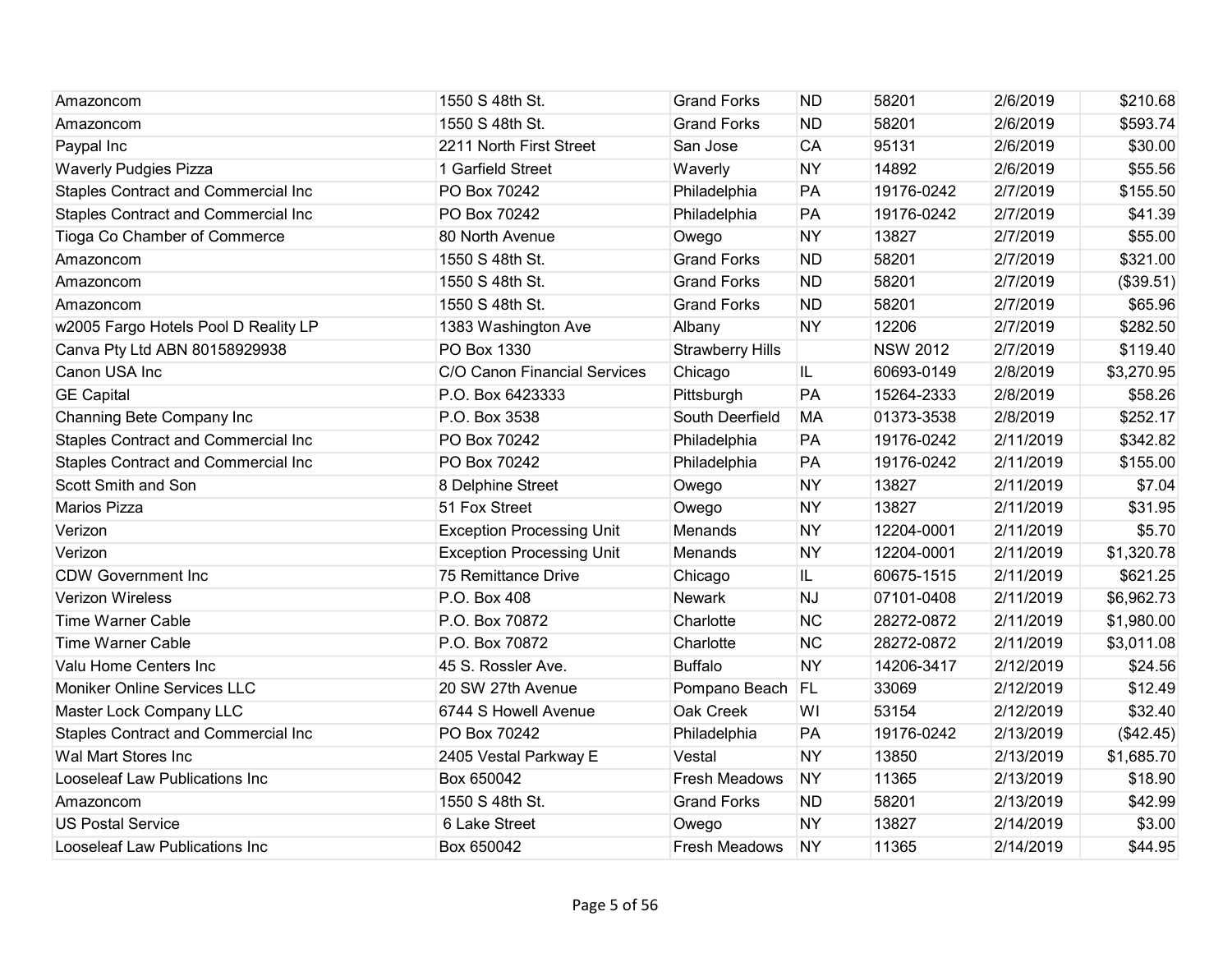| <b>Full Control Network Inc</b>      | 14400 College Blvd.      | Lenexa             | KS        | 66215      | 2/14/2019 | \$913.80  |
|--------------------------------------|--------------------------|--------------------|-----------|------------|-----------|-----------|
| <b>Dunkin Donuts</b>                 | 3000 Vestal Parkway East | Vestal             | <b>NY</b> | 13850      | 2/14/2019 | \$28.03   |
| Pitney Bowes Inc                     | P.O. Box 371896          | Pittsburgh         | PA        | 15250-7896 | 2/15/2019 | \$237.96  |
| Original Italian Pizza Rest          | 25 Lake Street           | Owego              | <b>NY</b> | 13827      | 2/15/2019 | \$88.01   |
| Amazoncom                            | 1550 S 48th St.          | <b>Grand Forks</b> | <b>ND</b> | 58201      | 2/15/2019 | \$69.89   |
| Price Chopper Operating Co Inc       | 501 Duanesburg Road      | Schenectady        | <b>NY</b> | 12306      | 2/15/2019 | \$56.22   |
| Dolgencorp LLC                       | 100 Mission Ridge        | Goodlettsville     | TN        | 37072      | 2/15/2019 | \$4.81    |
| Staples Contract and Commercial Inc  | PO Box 70242             | Philadelphia       | PA        | 19176-0242 | 2/18/2019 | \$261.80  |
| <b>GE Capital</b>                    | P.O. Box 6423333         | Pittsburgh         | PA        | 15264-2333 | 2/18/2019 | (\$58.26) |
| Paypal Inc                           | 2211 North First Street  | San Jose           | CA        | 95131      | 2/18/2019 | \$50.00   |
| Marriott Hotel Westchester Tarrytown | 670 White Plains Road    | Tarrytown          | <b>NY</b> | 10591      | 2/18/2019 | \$725.00  |
| Staples Contract and Commercial Inc  | PO Box 70242             | Philadelphia       | PA        | 19176-0242 | 2/20/2019 | (\$42.45) |
| Staples Contract and Commercial Inc  | PO Box 70242             | Philadelphia       | PA        | 19176-0242 | 2/20/2019 | (\$84.90) |
| <b>Home Central</b>                  | 151 Central Avenue       | Owego              | <b>NY</b> | 13827      | 2/20/2019 | \$9.54    |
| NYS Office of General Services       | <b>Attn Cashier</b>      | Albany             | <b>NY</b> | 12220-0117 | 2/20/2019 | \$375.00  |
| <b>OnStar Customer Care</b>          | PO Box 1027              | Warren             | MI        | 48090-1027 | 2/20/2019 | \$20.00   |
| <b>Tri-Electronics Inc</b>           | 6231 Calumet Ave         | Hammond            | IN        | 46324      | 2/20/2019 | \$73.50   |
| Staples Contract and Commercial Inc  | PO Box 70242             | Philadelphia       | PA        | 19176-0242 | 2/21/2019 | \$57.85   |
| Staples Contract and Commercial Inc  | PO Box 70242             | Philadelphia       | PA        | 19176-0242 | 2/21/2019 | \$350.31  |
| Fantasy Donuts Number 1 and 2 Inc    | 135 Park Street          | Owego              | <b>NY</b> | 13827      | 2/21/2019 | \$27.98   |
| Amazoncom                            | 1550 S 48th St.          | <b>Grand Forks</b> | <b>ND</b> | 58201      | 2/21/2019 | \$23.87   |
| Amazon Inc                           | <b>Billing Dept.</b>     | Seattle            | <b>WA</b> | 98108      | 2/21/2019 | \$21.88   |
| Amazon Inc                           | <b>Billing Dept.</b>     | Seattle            | <b>WA</b> | 98108      | 2/21/2019 | \$99.00   |
| James Ross                           | 1551 Upper North Ave.    | Owego              | <b>NY</b> | 13827      | 2/21/2019 | \$32.45   |
| <b>NYS Thruway Authority</b>         | P.O. Box 15185           | Albany             | <b>NY</b> | 12212-5185 | 2/21/2019 | \$50.00   |
| Adobe Systems Inc                    | 345 Park Avenue          | San Jose           | <b>CA</b> | 95110      | 2/21/2019 | \$14.99   |
| Staples Contract and Commercial Inc  | PO Box 70242             | Philadelphia       | PA        | 19176-0242 | 2/22/2019 | \$117.85  |
| Staples Contract and Commercial Inc  | PO Box 70242             | Philadelphia       | PA        | 19176-0242 | 2/22/2019 | \$199.98  |
| Scott Smith and Son                  | 8 Delphine Street        | Owego              | <b>NY</b> | 13827      | 2/22/2019 | \$144.24  |
| <b>CDW Government Inc</b>            | 75 Remittance Drive      | Chicago            | IL.       | 60675-1515 | 2/22/2019 | \$572.08  |
| Amazon Inc                           | <b>Billing Dept.</b>     | Seattle            | <b>WA</b> | 98108      | 2/22/2019 | \$222.84  |
| Amazon Inc                           | <b>Billing Dept.</b>     | Seattle            | <b>WA</b> | 98108      | 2/22/2019 | \$696.39  |
| Amazon Inc                           | <b>Billing Dept.</b>     | Seattle            | <b>WA</b> | 98108      | 2/22/2019 | \$65.28   |
| Price Chopper Operating Co Inc       | 501 Duanesburg Road      | Schenectady        | <b>NY</b> | 12306      | 2/22/2019 | \$37.33   |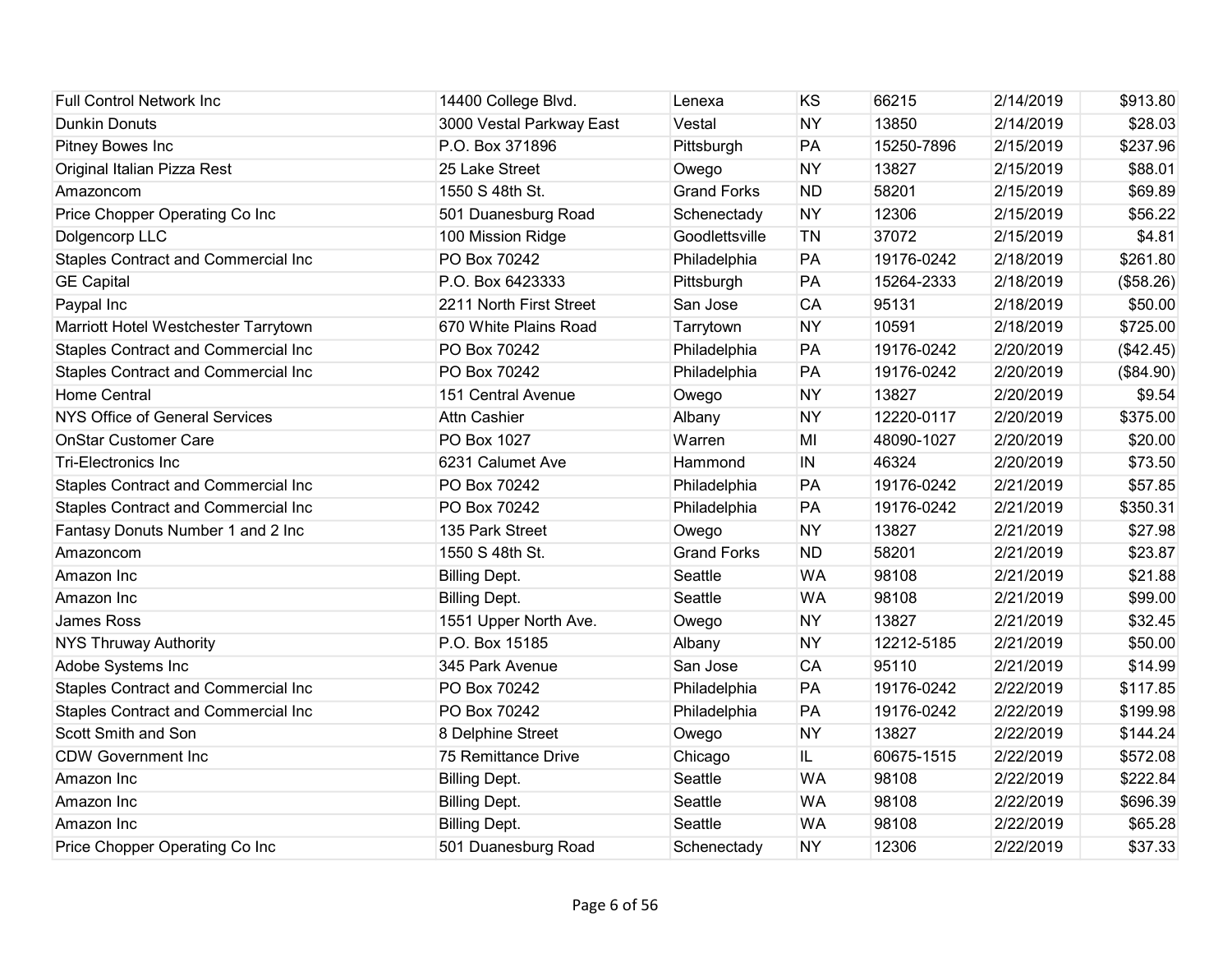| Product Research Co Inc                        | 30 Charlotte Street     | Binghamton         | <b>NY</b> | 13905      | 2/22/2019 | \$632.00   |
|------------------------------------------------|-------------------------|--------------------|-----------|------------|-----------|------------|
| <b>Staples Contract and Commercial Inc</b>     | PO Box 70242            | Philadelphia       | PA        | 19176-0242 | 2/25/2019 | \$611.38   |
| Staples Contract and Commercial Inc            | PO Box 70242            | Philadelphia       | PA        | 19176-0242 | 2/25/2019 | \$278.17   |
| <b>Staples Contract and Commercial Inc</b>     | PO Box 70242            | Philadelphia       | PA        | 19176-0242 | 2/25/2019 | \$409.25   |
| Owego Associates Inc                           | 1100 State Route 17C    | Owego              | <b>NY</b> | 13827      | 2/25/2019 | \$84.99    |
| Amazon Inc                                     | <b>Billing Dept.</b>    | Seattle            | <b>WA</b> | 98108      | 2/25/2019 | \$45.77    |
| Amazon Inc                                     | <b>Billing Dept.</b>    | Seattle            | <b>WA</b> | 98108      | 2/25/2019 | \$55.38    |
| Amazon Inc                                     | <b>Billing Dept.</b>    | Seattle            | <b>WA</b> | 98108      | 2/25/2019 | \$54.00    |
| Amazon Inc                                     | <b>Billing Dept.</b>    | Seattle            | <b>WA</b> | 98108      | 2/25/2019 | \$158.34   |
| Amazon Inc                                     | <b>Billing Dept.</b>    | Seattle            | <b>WA</b> | 98108      | 2/25/2019 | \$190.58   |
| Amazon Inc                                     | <b>Billing Dept.</b>    | Seattle            | <b>WA</b> | 98108      | 2/25/2019 | \$38.12    |
| International Economic Development Council     | 734 15th St. NW         | Washington         | DC        | 20005      | 2/25/2019 | \$595.00   |
| Price Chopper Operating Co Inc                 | 501 Duanesburg Road     | Schenectady        | <b>NY</b> | 12306      | 2/25/2019 | \$16.76    |
| 123Signup Association Management Solutions Inc | 2480 North First Street | San Jose           | <b>CA</b> | 95131      | 2/25/2019 | \$100.00   |
| 123Signup Association Management Solutions Inc | 2480 North First Street | San Jose           | CA        | 95131      | 2/25/2019 | \$100.00   |
| Paypal Inc                                     | 2211 North First Street | San Jose           | <b>CA</b> | 95131      | 2/25/2019 | \$72.95    |
| Paypal Inc                                     | 2211 North First Street | San Jose           | CA        | 95131      | 2/25/2019 | \$29.99    |
| Paypal Inc                                     | 2211 North First Street | San Jose           | <b>CA</b> | 95131      | 2/25/2019 | \$419.96   |
| <b>Stamps</b>                                  | 1990 E. Grand Avenue    | El Segundo         | <b>CA</b> | 90245      | 2/25/2019 | \$15.99    |
| Mikey Mart Valero                              | 6030 Duanseburg Road    | Duanesburg         | <b>NY</b> | 12056      | 2/25/2019 | \$26.70    |
| <b>US Postal Service</b>                       | 6 Lake Street           | Owego              | <b>NY</b> | 13827      | 2/26/2019 | \$7.70     |
| Amazoncom                                      | 1550 S 48th St.         | <b>Grand Forks</b> | <b>ND</b> | 58201      | 2/26/2019 | \$200.41   |
| <b>CDW Government Inc</b>                      | 75 Remittance Drive     | Chicago            | IL.       | 60675-1515 | 2/26/2019 | \$143.02   |
| <b>GE Capital</b>                              | P.O. Box 6423333        | Pittsburgh         | PA        | 15264-2333 | 2/26/2019 | \$383.86   |
| Amazon Inc                                     | <b>Billing Dept.</b>    | Seattle            | <b>WA</b> | 98108      | 2/26/2019 | \$602.42   |
| Amazon Inc                                     | <b>Billing Dept.</b>    | Seattle            | <b>WA</b> | 98108      | 2/26/2019 | \$169.88   |
| Reneotech Inc                                  | 8400 River Road         | North Bergen       | <b>NJ</b> | 07047      | 2/26/2019 | \$1,346.59 |
| <b>Staples Contract and Commercial Inc</b>     | PO Box 70242            | Philadelphia       | PA        | 19176-0242 | 2/27/2019 | \$35.71    |
| <b>Staples Contract and Commercial Inc</b>     | PO Box 70242            | Philadelphia       | PA        | 19176-0242 | 2/27/2019 | \$165.95   |
| <b>US Postal Service</b>                       | 6 Lake Street           | Owego              | <b>NY</b> | 13827      | 2/27/2019 | \$7.35     |
| Amazon Inc                                     | <b>Billing Dept.</b>    | Seattle            | <b>WA</b> | 98108      | 2/27/2019 | \$59.99    |
| Amazon Inc                                     | <b>Billing Dept.</b>    | Seattle            | <b>WA</b> | 98108      | 2/27/2019 | (\$169.88) |
| Comfort Inn                                    | 99 Miller Road          | Castleton          | <b>NY</b> | 12033      | 2/27/2019 | \$128.00   |
| Paypal Inc                                     | 2211 North First Street | San Jose           | CA        | 95131      | 2/27/2019 | \$55.00    |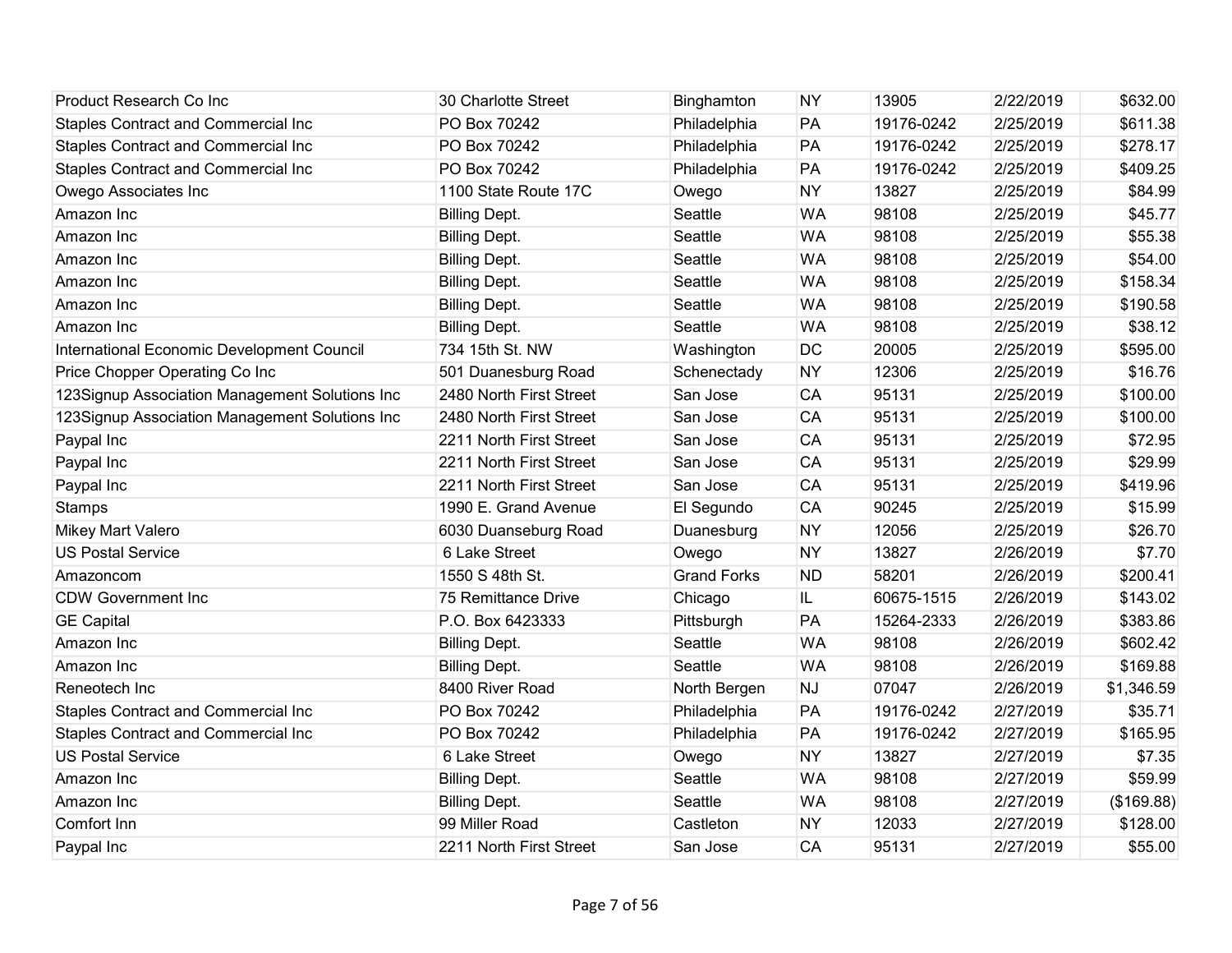| Paypal Inc                                 | 2211 North First Street      | San Jose           | CA        | 95131      | 2/27/2019 | \$92.97    |
|--------------------------------------------|------------------------------|--------------------|-----------|------------|-----------|------------|
| Staples Contract and Commercial Inc        | PO Box 70242                 | Philadelphia       | PA        | 19176-0242 | 2/28/2019 | \$31.98    |
| Staples Contract and Commercial Inc        | PO Box 70242                 | Philadelphia       | PA        | 19176-0242 | 2/28/2019 | \$145.95   |
| <b>US Postal Service</b>                   | 6 Lake Street                | Owego              | <b>NY</b> | 13827      | 2/28/2019 | \$4.05     |
| <b>CDW Government Inc</b>                  | 75 Remittance Drive          | Chicago            | IL.       | 60675-1515 | 2/28/2019 | \$7,621.95 |
| Amazon Inc                                 | <b>Billing Dept.</b>         | Seattle            | <b>WA</b> | 98108      | 2/28/2019 | \$912.33   |
| Cambridge TRS Inc.                         | 550 Light Street             | <b>Baltimore</b>   | <b>MD</b> | 21202      | 2/28/2019 | \$34.98    |
| Cambridge TRS Inc.                         | 550 Light Street             | <b>Baltimore</b>   | <b>MD</b> | 21202      | 2/28/2019 | \$385.59   |
| <b>Tri-Electronics Inc</b>                 | 6231 Calumet Ave             | Hammond            | IN        | 46324      | 2/28/2019 | (\$73.50)  |
| <b>Tom's Convenience Store</b>             | I-83 Exit 4                  | Shrewsbury         | PA        |            | 2/28/2019 | \$31.84    |
| Marios Pizza                               | 51 Fox Street                | Owego              | <b>NY</b> | 13827      | 3/1/2019  | \$133.71   |
| <b>CDW Government Inc</b>                  | 75 Remittance Drive          | Chicago            | IL.       | 60675-1515 | 3/1/2019  | \$143.02   |
| R G Ford and Sons LLC                      | 939 Park Settlement Road     | Owego              | <b>NY</b> | 13827      | 3/1/2019  | \$11.88    |
| Reservations.com                           | 390 N. Orange Avenue #1605   | Orlando            | <b>FL</b> | 32836      | 3/1/2019  | \$99.50    |
| Reservations.com                           | 390 N. Orange Avenue #1605   | Orlando            | FL        | 32836      | 3/1/2019  | \$14.99    |
| Scott Smith and Son                        | 8 Delphine Street            | Owego              | <b>NY</b> | 13827      | 3/4/2019  | \$124.50   |
| Pitney Bowes Inc                           | P.O. Box 371896              | Pittsburgh         | PA        | 15250-7896 | 3/4/2019  | \$523.51   |
| Amazoncom                                  | 1550 S 48th St.              | <b>Grand Forks</b> | <b>ND</b> | 58201      | 3/4/2019  | \$13.91    |
| <b>CDW Government Inc</b>                  | 75 Remittance Drive          | Chicago            | IL.       | 60675-1515 | 3/4/2019  | (\$621.25) |
| <b>Gannett CNY Newspapers</b>              | P.O. Box 822802              | Philadelphia       | PA        | 19182-2808 | 3/4/2019  | \$77.53    |
| <b>Best Buy</b>                            | Attn.: Mike Schwartz-Logist. | Richfield          | <b>MN</b> | 55423-3645 | 3/4/2019  | \$719.97   |
| <b>Hoosick Hotel LLC</b>                   | 235 Hoosick Street           | Troy               | <b>NY</b> | 12180      | 3/4/2019  | \$258.00   |
| Indeed Inc                                 | 177 Broad Street             | Stamford           | <b>CT</b> | 06901      | 3/4/2019  | \$463.52   |
| Indeed Inc                                 | 177 Broad Street             | Stamford           | <b>CT</b> | 06901      | 3/4/2019  | \$297.16   |
| Indeed Inc                                 | 177 Broad Street             | Stamford           | <b>CT</b> | 06901      | 3/4/2019  | \$296.51   |
| George Patton Associates, Inc.             | 81 Commerce Drive            | <b>Fall River</b>  | <b>MA</b> | 02720      | 3/4/2019  | \$39.78    |
| Matthew Bender and Company Inc             | 9443 Springboro Pike         | Miamisburg         | OH        | 45342-4425 | 3/5/2019  | \$1,092.80 |
| Family Service Society Inc                 | 280 Princeton Ave. Ext.      | Corning            | <b>NY</b> | 14830      | 3/5/2019  | \$123.00   |
| <b>GE Capital</b>                          | P.O. Box 6423333             | Pittsburgh         | PA        | 15264-2333 | 3/5/2019  | \$219.79   |
| <b>GE Capital</b>                          | P.O. Box 6423333             | Pittsburgh         | PA        | 15264-2333 | 3/5/2019  | \$236.32   |
| Amazon Inc                                 | <b>Billing Dept.</b>         | Seattle            | <b>WA</b> | 98108      | 3/5/2019  | \$5.91     |
| Amazon Inc                                 | <b>Billing Dept.</b>         | Seattle            | <b>WA</b> | 98108      | 3/5/2019  | \$78.78    |
| Paypal Inc                                 | 2211 North First Street      | San Jose           | <b>CA</b> | 95131      | 3/5/2019  | \$30.00    |
| <b>Staples Contract and Commercial Inc</b> | PO Box 70242                 | Philadelphia       | PA        | 19176-0242 | 3/6/2019  | \$32.54    |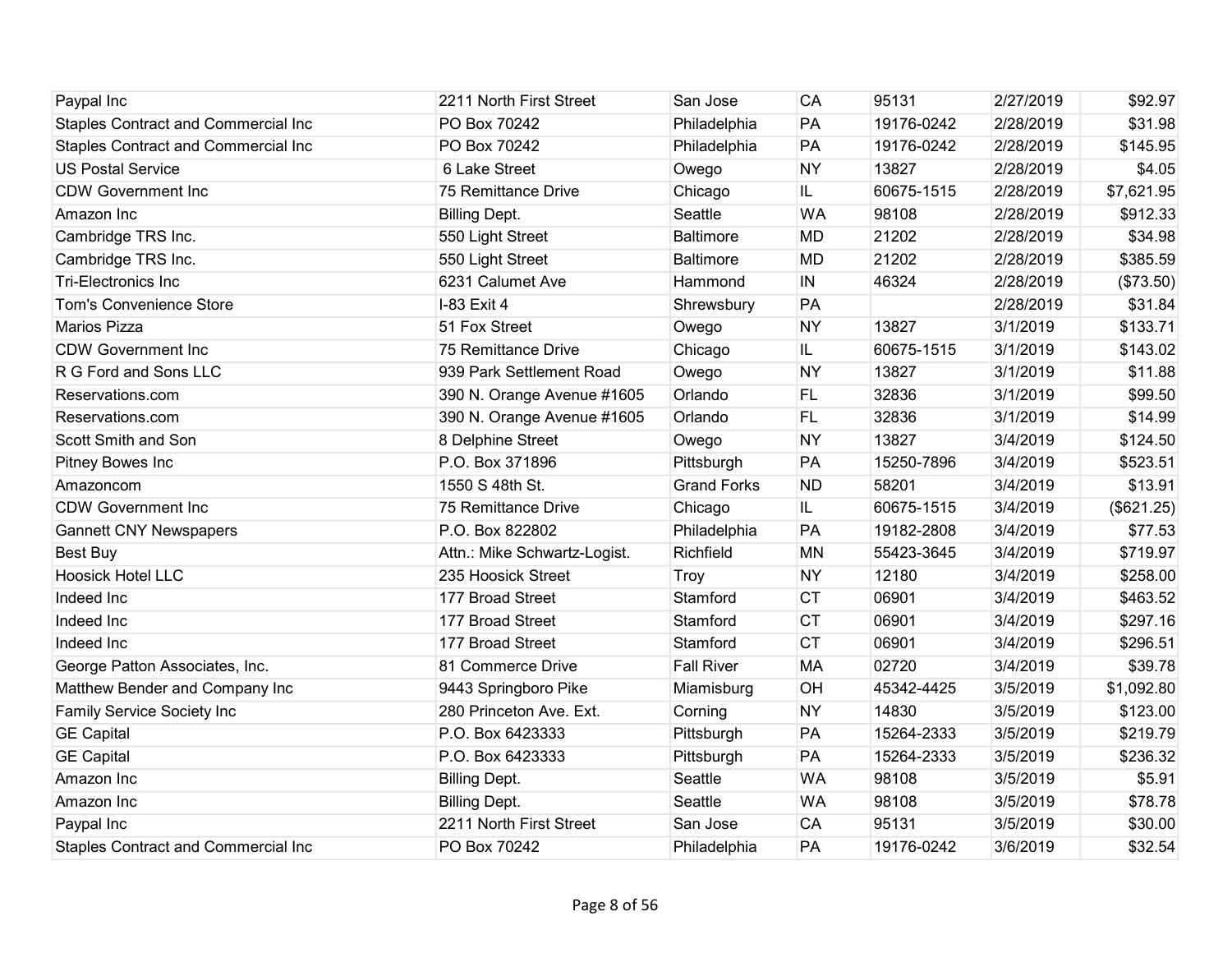| <b>Staples Contract and Commercial Inc</b> | PO Box 70242                     | Philadelphia       | PA        | 19176-0242 | 3/6/2019  | \$207.56   |
|--------------------------------------------|----------------------------------|--------------------|-----------|------------|-----------|------------|
| <b>Staples Contract and Commercial Inc</b> | PO Box 70242                     | Philadelphia       | PA        | 19176-0242 | 3/6/2019  | \$45.73    |
| Staples Contract and Commercial Inc        | PO Box 70242                     | Philadelphia       | PA        | 19176-0242 | 3/6/2019  | \$119.94   |
| Amazon Inc                                 | <b>Billing Dept.</b>             | Seattle            | <b>WA</b> | 98108      | 3/6/2019  | \$6.57     |
| Paypal Inc                                 | 2211 North First Street          | San Jose           | <b>CA</b> | 95131      | 3/6/2019  | \$55.00    |
| Vistaprint NV                              | Hudsonweg 8, 5928 LW             | Venlo              |           |            | 3/6/2019  | \$14.98    |
| <b>Staples Contract and Commercial Inc</b> | PO Box 70242                     | Philadelphia       | PA        | 19176-0242 | 3/7/2019  | \$45.44    |
| Staples Contract and Commercial Inc        | PO Box 70242                     | Philadelphia       | PA        | 19176-0242 | 3/7/2019  | \$103.40   |
| Canon USA Inc                              | C/O Canon Financial Services     | Chicago            | IL        | 60693-0149 | 3/7/2019  | \$4,360.08 |
| Amazon Inc                                 | <b>Billing Dept.</b>             | Seattle            | <b>WA</b> | 98108      | 3/7/2019  | \$110.51   |
| Amazon Inc                                 | <b>Billing Dept.</b>             | Seattle            | <b>WA</b> | 98108      | 3/7/2019  | \$294.95   |
| Reservations.com                           | 390 N. Orange Avenue #1605       | Orlando            | FL.       | 32836      | 3/7/2019  | (\$99.50)  |
| Clear Law Institute                        | 4601 N. Fairfax Drive            | Arlington          | <b>VA</b> | 22203      | 3/7/2019  | \$79.00    |
| Staples Contract and Commercial Inc        | PO Box 70242                     | Philadelphia       | PA        | 19176-0242 | 3/8/2019  | \$169.99   |
| Staples Contract and Commercial Inc        | PO Box 70242                     | Philadelphia       | PA        | 19176-0242 | 3/8/2019  | \$486.06   |
| Staples Contract and Commercial Inc        | PO Box 70242                     | Philadelphia       | PA        | 19176-0242 | 3/8/2019  | \$57.99    |
| Verizon                                    | <b>Exception Processing Unit</b> | Menands            | <b>NY</b> | 12204-0001 | 3/8/2019  | \$4.27     |
| Verizon                                    | <b>Exception Processing Unit</b> | Menands            | <b>NY</b> | 12204-0001 | 3/8/2019  | \$656.03   |
| <b>Verizon Wireless</b>                    | P.O. Box 408                     | <b>Newark</b>      | <b>NJ</b> | 07101-0408 | 3/8/2019  | \$704.38   |
| <b>Verizon Wireless</b>                    | P.O. Box 408                     | <b>Newark</b>      | <b>NJ</b> | 07101-0408 | 3/8/2019  | \$3,684.78 |
| <b>Vistaprint NV</b>                       | Hudsonweg 8, 5928 LW             | Venlo              |           |            | 3/8/2019  | \$80.19    |
| Delta Air Lines Inc                        | 1030 Delta Blvd. Dept. 852       | Atlanta            | GA        | 30354-1989 | 3/8/2019  | \$533.00   |
| <b>Buffalo Walden LLC</b>                  | 1745 Walden Avenue               | Cheektowaga        | <b>NY</b> | 14225      | 3/8/2019  | \$208.00   |
| Staples Contract and Commercial Inc        | PO Box 70242                     | Philadelphia       | PA        | 19176-0242 | 3/11/2019 | \$237.40   |
| <b>Staples Contract and Commercial Inc</b> | PO Box 70242                     | Philadelphia       | PA        | 19176-0242 | 3/11/2019 | \$48.70    |
| <b>Time Warner Cable</b>                   | PO Box 70872                     | Charlotte          | <b>NC</b> | 28272-0872 | 3/11/2019 | \$990.00   |
| <b>Time Warner Cable</b>                   | PO Box 70872                     | Charlotte          | <b>NC</b> | 28272-0872 | 3/11/2019 | \$1,505.59 |
| Fedex                                      | P.O. Box 371461                  | Pittsburgh         | PA        | 15250-7461 | 3/11/2019 | \$30.10    |
| Original Italian Pizza Rest                | 25 Lake Street                   | Owego              | <b>NY</b> | 13827      | 3/11/2019 | \$21.44    |
| New York Safety Program Inc                | 8302 5th Avenue                  | Brooklyn           | <b>NY</b> | 11209-4511 | 3/11/2019 | \$163.75   |
| Partners In Safety Inc                     | 800 Route 17M                    | Middletown         | <b>NY</b> | 10940      | 3/11/2019 | \$735.00   |
| Amazoncom                                  | 1550 S 48th St.                  | <b>Grand Forks</b> | <b>ND</b> | 58201      | 3/11/2019 | \$16.58    |
| Comfort Inn                                | 99 Miller Road                   | Castleton          | <b>NY</b> | 12033      | 3/11/2019 | \$160.00   |
| Comfort Inn                                | 99 Miller Road                   | Castleton          | <b>NY</b> | 12033      | 3/11/2019 | \$160.00   |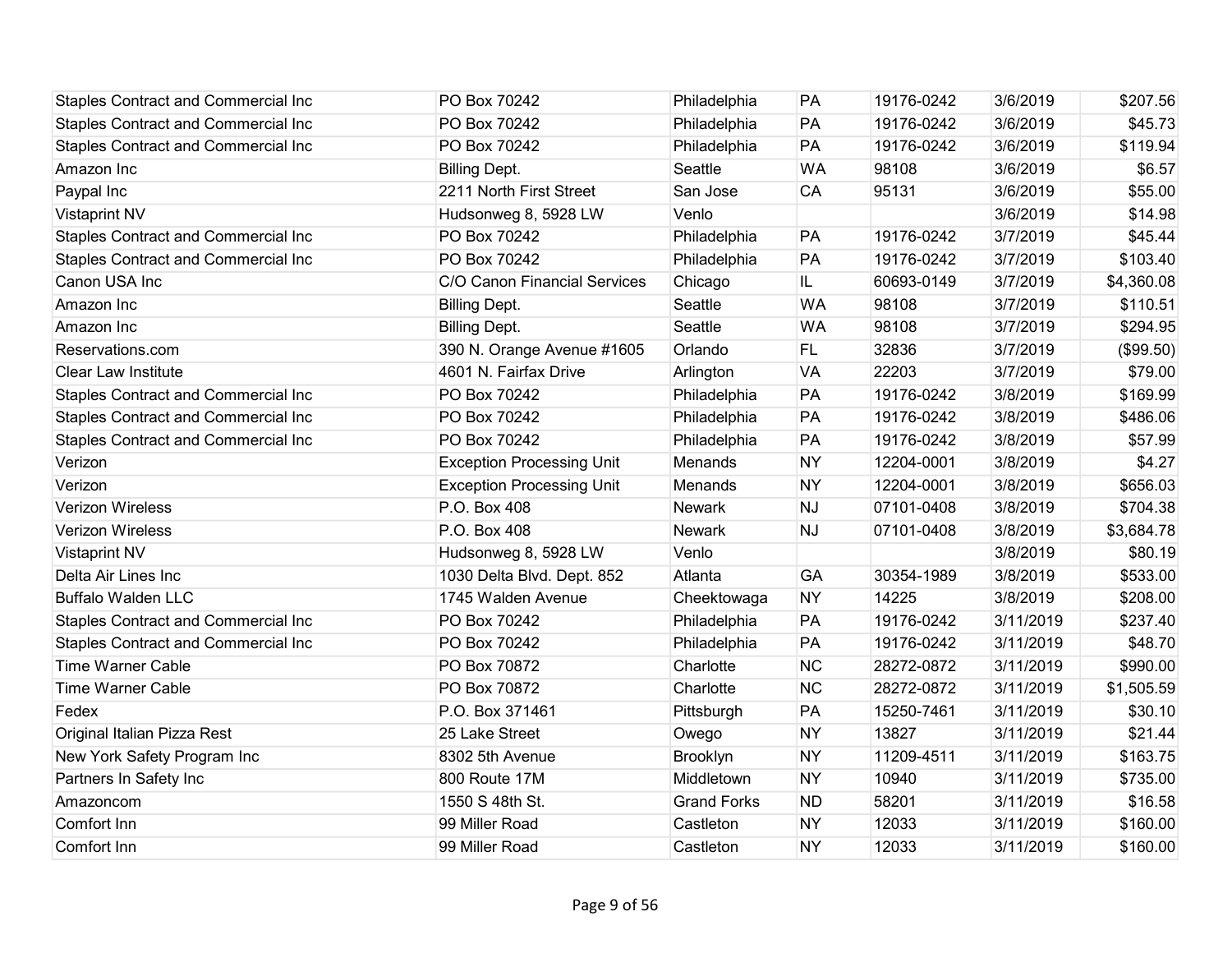| Comfort Inn                                 | 99 Miller Road                 | Castleton           | <b>NY</b> | 12033      | 3/11/2019 | \$160.00     |
|---------------------------------------------|--------------------------------|---------------------|-----------|------------|-----------|--------------|
| Paypal Inc                                  | 2211 North First Street        | San Jose            | CA        | 95131      | 3/11/2019 | \$119.96     |
| <b>Target Corporation</b>                   | 1000 Nicollet Mall-TPN 9471    | Minneapolis         | <b>MN</b> | 55403      | 3/11/2019 | \$35.96      |
| AFP 107 Corp                                | 40 Lodge Street                | Albany              | <b>NY</b> | 12207      | 3/11/2019 | \$202.92     |
| <b>CHSGN Long Island Hotel Partners LLC</b> | 2000 Meridian Blvd., Suite 200 | Franklin            | TN        | 37067      | 3/11/2019 | \$745.00     |
| Owego Pharmacy Inc                          | 1135 State Route 17C           | Owego               | <b>NY</b> | 13827      | 3/12/2019 | \$649.90     |
| Paypal Inc                                  | 2211 North First Street        | San Jose            | CA        | 95131      | 3/12/2019 | \$50.00      |
| Paypal Inc                                  | 2211 North First Street        | San Jose            | <b>CA</b> | 95131      | 3/12/2019 | \$75.00      |
| Paypal Inc                                  | 2211 North First Street        | San Jose            | CA        | 95131      | 3/12/2019 | \$75.00      |
| Staples Contract and Commercial Inc         | PO Box 70242                   | Philadelphia        | PA        | 19176-0242 | 3/13/2019 | \$354.20     |
| Staples Contract and Commercial Inc         | PO Box 70242                   | Philadelphia        | PA        | 19176-0242 | 3/13/2019 | \$190.48     |
| Scott Smith and Son                         | 8 Delphine Street              | Owego               | <b>NY</b> | 13827      | 3/13/2019 | \$3.25       |
| <b>CDW Government Inc</b>                   | 75 Remittance Drive            | Chicago             | IL.       | 60675-1515 | 3/13/2019 | \$238.80     |
| 189 Nails LLC                               | 13 Lake Street                 | Owego               | <b>NY</b> | 13827      | 3/13/2019 | \$240.00     |
| Indeed Inc                                  | 177 Broad Street               | Stamford            | <b>CT</b> | 06901      | 3/13/2019 | \$501.52     |
| Comfort Inn                                 | 99 Miller Road                 | Castleton           | <b>NY</b> | 12033      | 3/14/2019 | (\$1,536.00) |
| Comfort Inn                                 | 99 Miller Road                 | Castleton           | <b>NY</b> | 12033      | 3/14/2019 | \$96.00      |
| Comfort Inn                                 | 99 Miller Road                 | Castleton           | <b>NY</b> | 12033      | 3/14/2019 | \$1,536.00   |
| <b>Staples Contract and Commercial Inc</b>  | PO Box 70242                   | Philadelphia        | PA        | 19176-0242 | 3/15/2019 | \$91.92      |
| Staples Contract and Commercial Inc         | PO Box 70242                   | Philadelphia        | PA        | 19176-0242 | 3/15/2019 | \$34.48      |
| <b>Staples Contract and Commercial Inc</b>  | PO Box 70242                   | Philadelphia        | PA        | 19176-0242 | 3/15/2019 | \$20.48      |
| Staples Contract and Commercial Inc         | PO Box 70242                   | Philadelphia        | PA        | 19176-0242 | 3/15/2019 | \$75.06      |
| Holiday Inn                                 | 232 Broadway                   | Saratoga Springs NY |           | 12866      | 3/15/2019 | \$117.00     |
| Holiday Inn                                 | 232 Broadway                   | Saratoga Springs NY |           | 12866      | 3/15/2019 | \$117.00     |
| Price Chopper Operating Co Inc              | 501 Duanesburg Road            | Schenectady         | <b>NY</b> | 12306      | 3/15/2019 | \$21.37      |
| <b>Clarion Hotel Century House</b>          | 997 New Loudon Rd.             | Latham              | <b>NY</b> | 12110      | 3/15/2019 | \$98.00      |
| Staples Contract and Commercial Inc         | PO Box 70242                   | Philadelphia        | PA        | 19176-0242 | 3/18/2019 | \$31.48      |
| Staples Contract and Commercial Inc         | PO Box 70242                   | Philadelphia        | PA        | 19176-0242 | 3/18/2019 | \$146.31     |
| Staples Contract and Commercial Inc         | PO Box 70242                   | Philadelphia        | PA        | 19176-0242 | 3/18/2019 | \$37.88      |
| <b>Marios Pizza</b>                         | 51 Fox Street                  | Owego               | <b>NY</b> | 13827      | 3/18/2019 | \$34.03      |
| Turf Western Ave Inc                        | 1442 Western Avenue            | Albany              | <b>NY</b> | 12203      | 3/18/2019 | \$226.00     |
| <b>Oxford Hospitality</b>                   | 4360 Commerce Dr.              | Batavia             | <b>NY</b> | 14048      | 3/18/2019 | \$195.84     |
| <b>Oxford Hospitality</b>                   | 4360 Commerce Dr.              | Batavia             | <b>NY</b> | 14048      | 3/18/2019 | \$217.38     |
| <b>NYS Thruway Authority</b>                | P.O. Box 15185                 | Albany              | <b>NY</b> | 12212-5185 | 3/18/2019 | \$50.00      |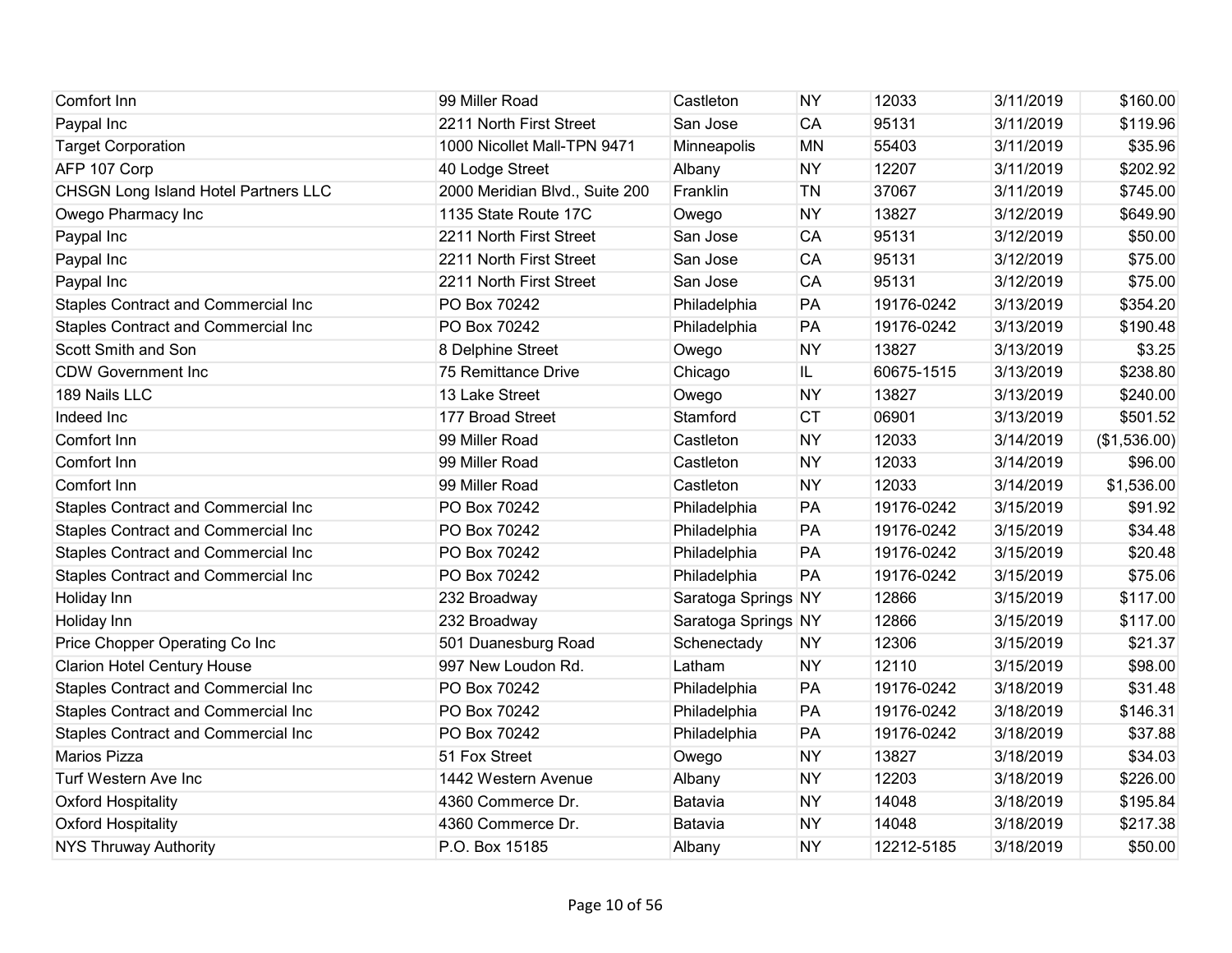| Paypal Inc                                  | 2211 North First Street        | San Jose            | CA        | 95131      | 3/18/2019 | \$25.00  |
|---------------------------------------------|--------------------------------|---------------------|-----------|------------|-----------|----------|
| Paypal Inc                                  | 2211 North First Street        | San Jose            | CA        | 95131      | 3/18/2019 | \$25.00  |
| Paypal Inc                                  | 2211 North First Street        | San Jose            | <b>CA</b> | 95131      | 3/18/2019 | \$75.00  |
| Survey Monkey Inc                           | 285 Hamilton Avenue            | Palo Alto           | <b>CA</b> | 94301      | 3/18/2019 | \$300.00 |
| Marriott Hotel Westchester Tarrytown        | 670 White Plains Road          | Tarrytown           | <b>NY</b> | 10591      | 3/18/2019 | \$725.00 |
| <b>CHSGN Long Island Hotel Partners LLC</b> | 2000 Meridian Blvd., Suite 200 | Franklin            | TN        | 37067      | 3/18/2019 | \$745.00 |
| <b>US Postal Service</b>                    | 6 Lake Street                  | Owego               | <b>NY</b> | 13827      | 3/19/2019 | \$110.00 |
| Amazon Inc                                  | <b>Billing Dept.</b>           | Seattle             | <b>WA</b> | 98108      | 3/19/2019 | \$213.09 |
| Amazon Inc                                  | <b>Billing Dept.</b>           | Seattle             | <b>WA</b> | 98108      | 3/19/2019 | \$83.73  |
| <b>Best Buy</b>                             | Attn.: Mike Schwartz-Logist.   | Richfield           | <b>MN</b> | 55423-3645 | 3/19/2019 | \$39.99  |
| <b>Staples Contract and Commercial Inc</b>  | PO Box 70242                   | Philadelphia        | PA        | 19176-0242 | 3/20/2019 | \$143.71 |
| <b>Staples Contract and Commercial Inc</b>  | PO Box 70242                   | Philadelphia        | PA        | 19176-0242 | 3/20/2019 | \$490.79 |
| All State International Inc                 | One Commerce Dr.               | Cranford            | <b>NJ</b> | 07016-3571 | 3/20/2019 | \$135.60 |
| Meeting Management Associates Inc           | 16 West State Street           | Sherburne           | <b>NY</b> | 13460      | 3/20/2019 | \$425.00 |
| Staples Contract and Commercial Inc         | PO Box 70242                   | Philadelphia        | PA        | 19176-0242 | 3/21/2019 | \$286.67 |
| Staples Contract and Commercial Inc         | PO Box 70242                   | Philadelphia        | PA        | 19176-0242 | 3/21/2019 | \$97.64  |
| <b>Staples Contract and Commercial Inc</b>  | PO Box 70242                   | Philadelphia        | PA        | 19176-0242 | 3/21/2019 | \$128.74 |
| Staples Contract and Commercial Inc         | PO Box 70242                   | Philadelphia        | PA        | 19176-0242 | 3/21/2019 | \$35.87  |
| <b>Staples Contract and Commercial Inc</b>  | PO Box 70242                   | Philadelphia        | PA        | 19176-0242 | 3/21/2019 | \$40.98  |
| <b>NYS Office of General Services</b>       | <b>Attn Cashier</b>            | Albany              | <b>NY</b> | 12220-0117 | 3/21/2019 | \$357.78 |
| Amazoncom                                   | 1550 S 48th St.                | <b>Grand Forks</b>  | <b>ND</b> | 58201      | 3/21/2019 | \$112.45 |
| Price Chopper Operating Co Inc              | 501 Duanesburg Road            | Schenectady         | <b>NY</b> | 12306      | 3/21/2019 | \$28.95  |
| Paypal Inc                                  | 2211 North First Street        | San Jose            | <b>CA</b> | 95131      | 3/21/2019 | \$214.99 |
| Adobe Systems Inc                           | 345 Park Avenue                | San Jose            | CA        | 95110      | 3/21/2019 | \$14.99  |
| Ye Olde Country Florist                     | 86 Main Street                 | Owego               | <b>NY</b> | 13827      | 3/22/2019 | \$125.00 |
| Amazoncom                                   | 1550 S 48th St.                | <b>Grand Forks</b>  | <b>ND</b> | 58201      | 3/22/2019 | \$144.25 |
| <b>CDW Government Inc</b>                   | 75 Remittance Drive            | Chicago             | IL.       | 60675-1515 | 3/22/2019 | \$212.00 |
| <b>Gannett CNY Newspapers</b>               | P.O. Box 822802                | Philadelphia        | PA        | 19182-2808 | 3/22/2019 | \$305.03 |
| US Post Office - Apalachin                  | 6100 State Route 434           | Apalachin           | <b>NY</b> | 13732      | 3/22/2019 | \$5.50   |
| <b>Staples Contract and Commercial Inc</b>  | PO Box 70242                   | Philadelphia        | PA        | 19176-0242 | 3/25/2019 | \$132.14 |
| Staples Contract and Commercial Inc         | PO Box 70242                   | Philadelphia        | PA        | 19176-0242 | 3/25/2019 | \$10.01  |
| <b>Staples Contract and Commercial Inc</b>  | PO Box 70242                   | Philadelphia        | PA        | 19176-0242 | 3/25/2019 | \$62.34  |
| Holiday Inn                                 | 232 Broadway                   | Saratoga Springs NY |           | 12866      | 3/25/2019 | \$117.00 |
| Amazon Inc                                  | <b>Billing Dept.</b>           | Seattle             | <b>WA</b> | 98108      | 3/25/2019 | \$22.98  |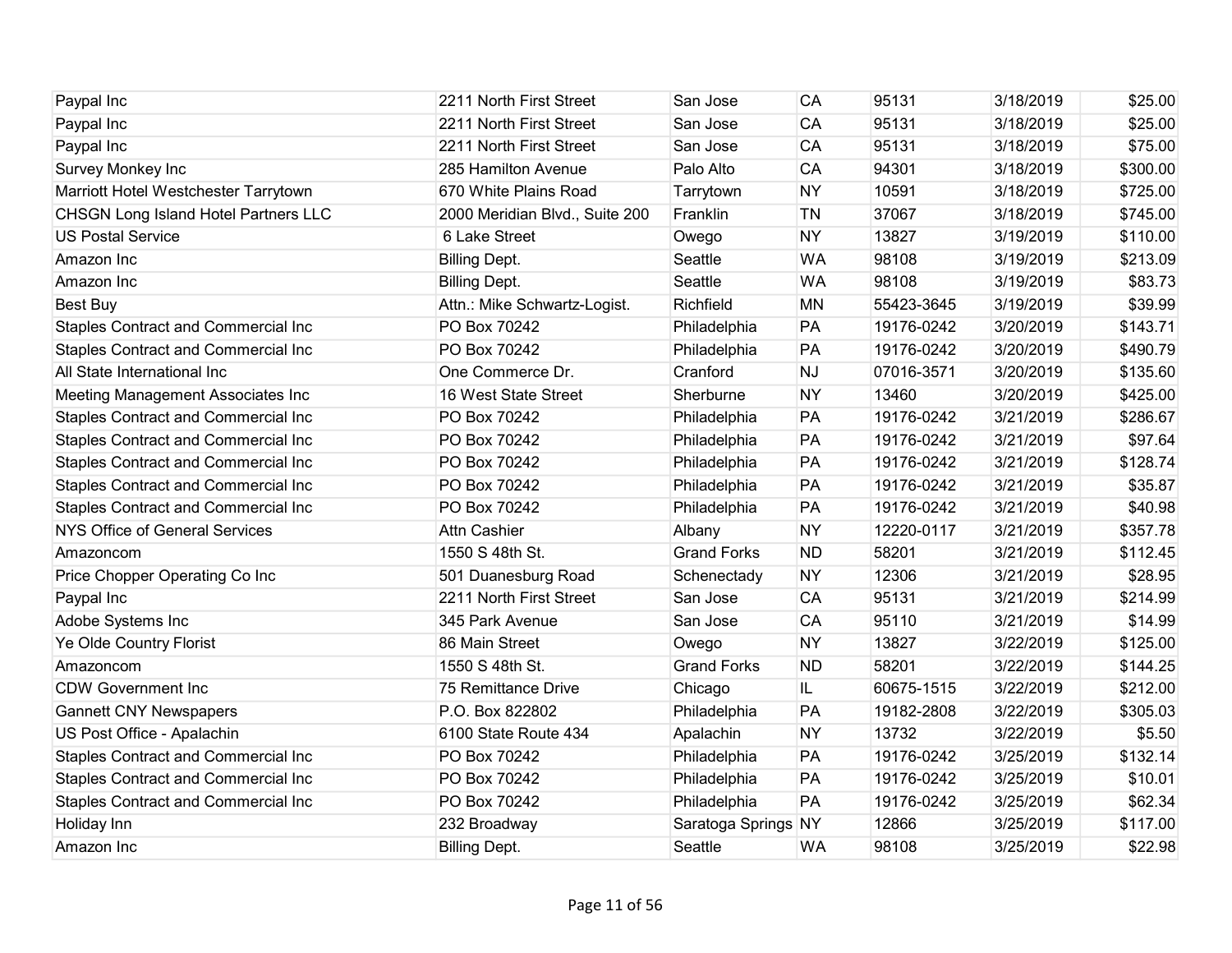| Comfort Inn                                | 99 Miller Road          | Castleton            | <b>NY</b> | 12033      | 3/25/2019 | \$128.00   |
|--------------------------------------------|-------------------------|----------------------|-----------|------------|-----------|------------|
| Comfort Inn                                | 99 Miller Road          | Castleton            | <b>NY</b> | 12033      | 3/25/2019 | \$128.00   |
| Safe Kids Worldwide                        | C/O PES                 | New York             | <b>NY</b> | 10115      | 3/25/2019 | \$55.00    |
| <b>Stamps</b>                              | 1990 E. Grand Avenue    | El Segundo           | <b>CA</b> | 90245      | 3/25/2019 | \$15.99    |
| AFP 107 Corp                               | 40 Lodge Street         | Albany               | <b>NY</b> | 12207      | 3/25/2019 | \$424.00   |
| Lakeshore Equipment Company                | 2695 E. Dominguez St.   | Carson               | CA        | 90895      | 3/25/2019 | \$315.02   |
| Promenade Hotels LLC                       | 542 Route 9             | Fishkill             | <b>NY</b> | 12524      | 3/25/2019 | \$178.50   |
| Paul H Brooks Publishing Co Inc            | P.O. Box 10624          | <b>Baltimore</b>     | <b>MD</b> | 21285-0624 | 3/26/2019 | \$474.30   |
| Staples Contract and Commercial Inc        | PO Box 70242            | Philadelphia         | PA        | 19176-0242 | 3/27/2019 | \$12.59    |
| <b>Staples Contract and Commercial Inc</b> | PO Box 70242            | Philadelphia         | PA        | 19176-0242 | 3/27/2019 | (\$199.98) |
| <b>CDW Government Inc</b>                  | 75 Remittance Drive     | Chicago              | IL.       | 60675-1515 | 3/27/2019 | \$152.81   |
| Family Dollar Inc                          | P.O. Box 1017           | Charlotte            | <b>NC</b> | 28201-1017 | 3/27/2019 | \$15.00    |
| Matlaw Systems Corporation                 | 138 LeBarron Road       | <b>Hoosick Falls</b> | <b>NY</b> | 12090      | 3/27/2019 | \$269.00   |
| <b>Public Media Distribution LLC</b>       | 2100 Crystal Drive      | Arlington            | <b>VA</b> | 22202      | 3/27/2019 | \$97.16    |
| Staples Contract and Commercial Inc        | PO Box 70242            | Philadelphia         | PA        | 19176-0242 | 3/28/2019 | \$44.42    |
| <b>CDW Government Inc</b>                  | 75 Remittance Drive     | Chicago              | IL        | 60675-1515 | 3/28/2019 | \$120.00   |
| Dolgencorp LLC                             | 100 Mission Ridge       | Goodlettsville       | TN        | 37072      | 3/28/2019 | \$50.50    |
| The UPS Store #6912                        | 6845 State Route 434    | Apalachin            | <b>NY</b> | 13732      | 3/28/2019 | \$92.02    |
| Staples Contract and Commercial Inc        | PO Box 70242            | Philadelphia         | PA        | 19176-0242 | 3/29/2019 | \$203.53   |
| <b>Staples Contract and Commercial Inc</b> | PO Box 70242            | Philadelphia         | PA        | 19176-0242 | 3/29/2019 | \$243.94   |
| <b>US Postal Service</b>                   | 6 Lake Street           | Owego                | <b>NY</b> | 13827      | 3/29/2019 | \$8.00     |
| Dolgencorp LLC                             | 100 Mission Ridge       | Goodlettsville       | <b>TN</b> | 37072      | 3/29/2019 | \$12.00    |
| Sober Camel LLC                            | 5753 Hwy 85 North 2912  | Crestview            | FL.       | 32536      | 3/29/2019 | \$77.25    |
| <b>Public Media Distribution LLC</b>       | 2100 Crystal Drive      | Arlington            | <b>VA</b> | 22202      | 3/29/2019 | (\$7.20)   |
| <b>Staples Contract and Commercial Inc</b> | PO Box 70242            | Philadelphia         | PA        | 19176-0242 | 4/1/2019  | \$48.38    |
| Ye Olde Country Florist                    | 86 Main Street          | Owego                | <b>NY</b> | 13827      | 4/1/2019  | \$4.99     |
| Amazoncom                                  | 1550 S 48th St.         | <b>Grand Forks</b>   | <b>ND</b> | 58201      | 4/1/2019  | \$281.00   |
| Amazoncom                                  | 1550 S 48th St.         | <b>Grand Forks</b>   | <b>ND</b> | 58201      | 4/1/2019  | \$367.99   |
| Amazoncom                                  | 1550 S 48th St.         | <b>Grand Forks</b>   | <b>ND</b> | 58201      | 4/1/2019  | \$53.63    |
| <b>GE Capital</b>                          | P.O. Box 6423333        | Pittsburgh           | PA        | 15264-2333 | 4/1/2019  | \$209.95   |
| Amazon Inc                                 | <b>Billing Dept.</b>    | Seattle              | <b>WA</b> | 98108      | 4/1/2019  | \$76.02    |
| <b>NYS Thruway Authority</b>               | P.O. Box 15185          | Albany               | <b>NY</b> | 12212-5185 | 4/1/2019  | \$50.00    |
| <b>NYS Defenders Association</b>           | 194 Washington Ave.     | Albany               | <b>NY</b> | 12210-2314 | 4/1/2019  | \$2,500.00 |
| Paypal Inc                                 | 2211 North First Street | San Jose             | CA        | 95131      | 4/1/2019  | \$180.00   |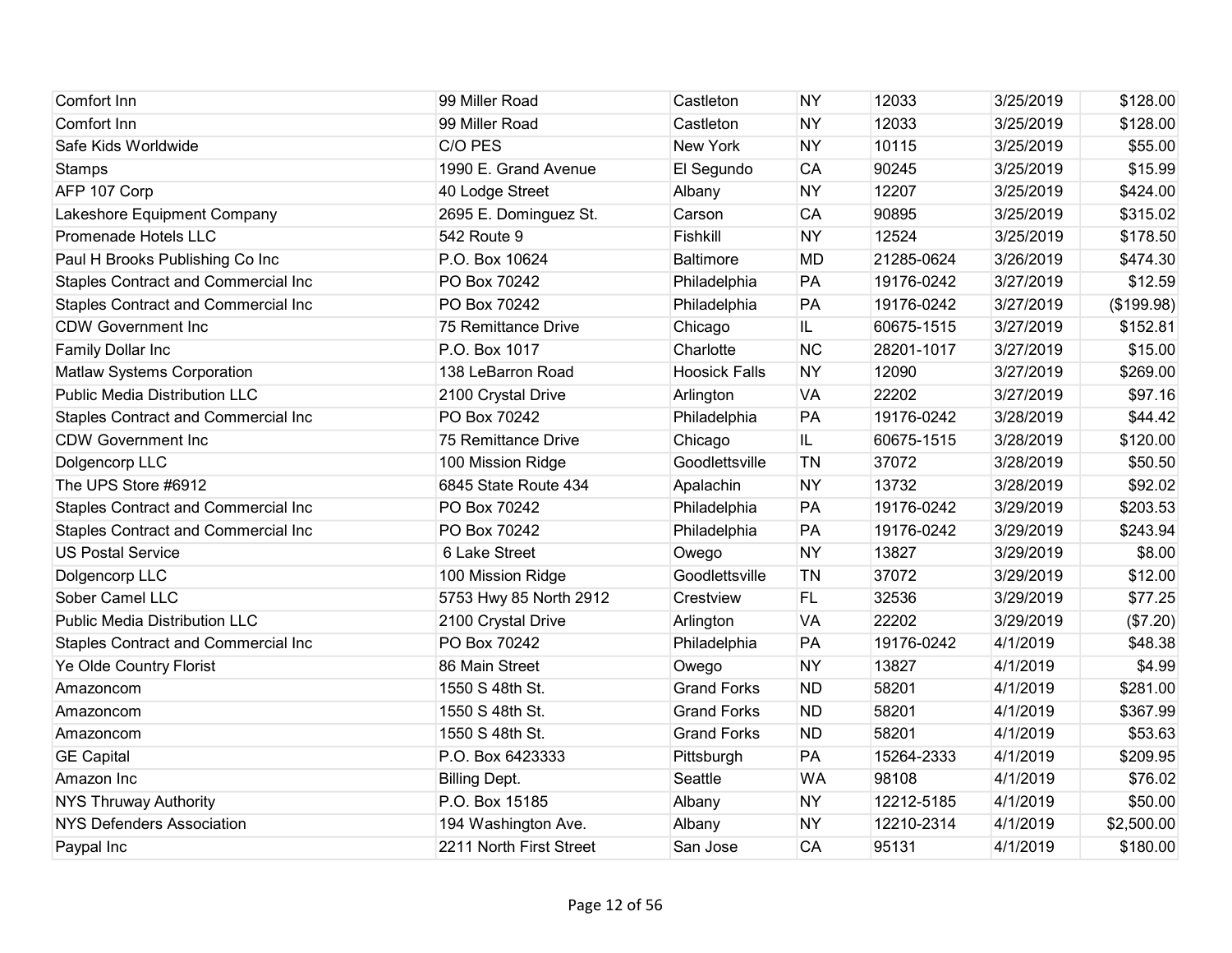| <b>High Hotels Ltd</b>                     | PO Box 10008            | Lancaster               | PA        | 17605-0008      | 4/1/2019 | \$220.00   |
|--------------------------------------------|-------------------------|-------------------------|-----------|-----------------|----------|------------|
| <b>High Hotels Ltd</b>                     | PO Box 10008            | Lancaster               | PA        | 17605-0008      | 4/1/2019 | \$220.00   |
| Amazoncom                                  | 1550 S 48th St.         | <b>Grand Forks</b>      | <b>ND</b> | 58201           | 4/2/2019 | \$33.19    |
| Amazon Inc                                 | <b>Billing Dept.</b>    | Seattle                 | <b>WA</b> | 98108           | 4/2/2019 | \$59.95    |
| Indeed Inc                                 | 177 Broad Street        | Stamford                | <b>CT</b> | 06901           | 4/2/2019 | \$77.11    |
| Indeed Inc                                 | 177 Broad Street        | Stamford                | <b>CT</b> | 06901           | 4/2/2019 | \$192.41   |
| Scott Smith and Son                        | 8 Delphine Street       | Owego                   | <b>NY</b> | 13827           | 4/3/2019 | \$159.26   |
| Wal Mart Stores Inc                        | 2405 Vestal Parkway E   | Vestal                  | <b>NY</b> | 13850           | 4/3/2019 | \$167.88   |
| Amazoncom                                  | 1550 S 48th St.         | <b>Grand Forks</b>      | <b>ND</b> | 58201           | 4/3/2019 | \$54.95    |
| Paypal Inc                                 | 2211 North First Street | San Jose                | <b>CA</b> | 95131           | 4/3/2019 | \$30.00    |
| Matthew Bender and Company Inc             | 9443 Springboro Pike    | Miamisburg              | <b>OH</b> | 45342-4425      | 4/4/2019 | \$1,092.80 |
| Staples Contract and Commercial Inc        | PO Box 70242            | Philadelphia            | PA        | 19176-0242      | 4/4/2019 | \$90.88    |
| All Star Sports                            | 4 Delphine St.          | Owego                   | <b>NY</b> | 13827           | 4/4/2019 | \$30.00    |
| Amazoncom                                  | 1550 S 48th St.         | <b>Grand Forks</b>      | <b>ND</b> | 58201           | 4/4/2019 | \$15.74    |
| <b>CDW Government Inc</b>                  | 75 Remittance Drive     | Chicago                 | IL.       | 60675-1515      | 4/4/2019 | (\$238.80) |
| AFP 107 Corp                               | 40 Lodge Street         | Albany                  | <b>NY</b> | 12207           | 4/4/2019 | (\$24.92)  |
| Meeting Management Associates Inc          | 16 West State Street    | Sherburne               | <b>NY</b> | 13460           | 4/4/2019 | \$425.00   |
| Staples Contract and Commercial Inc        | PO Box 70242            | Philadelphia            | PA        | 19176-0242      | 4/5/2019 | \$43.52    |
| <b>US Postal Service</b>                   | 6 Lake Street           | Owego                   | <b>NY</b> | 13827           | 4/5/2019 | \$14.00    |
| Amazoncom                                  | 1550 S 48th St.         | <b>Grand Forks</b>      | <b>ND</b> | 58201           | 4/5/2019 | \$299.97   |
| Amazoncom                                  | 1550 S 48th St.         | <b>Grand Forks</b>      | <b>ND</b> | 58201           | 4/5/2019 | \$617.85   |
| <b>CVS Pharmacy</b>                        | 39 Park Street          | Owego                   | <b>NY</b> | 13827           | 4/5/2019 | \$44.73    |
| <b>CVS Pharmacy</b>                        | 39 Park Street          | Owego                   | <b>NY</b> | 13827           | 4/5/2019 | \$62.91    |
| Amazon Inc                                 | <b>Billing Dept.</b>    | Seattle                 | <b>WA</b> | 98108           | 4/5/2019 | \$141.00   |
| Comfort Inn                                | 99 Miller Road          | Castleton               | <b>NY</b> | 12033           | 4/5/2019 | \$96.00    |
| Fairfield Inn By Marriott                  | 1200 Brooks Avenue      | Rochester               | <b>NY</b> | 14624           | 4/5/2019 | \$330.00   |
| Canva Pty Ltd ABN 80158929938              | PO Box 1330             | <b>Strawberry Hills</b> |           | <b>NSW 2012</b> | 4/5/2019 | \$20.00    |
| Zero to Three                              | 1255 23rd Street, NW    | Washington              | DC        | 20037-1125      | 4/5/2019 | \$120.00   |
| <b>Staples Contract and Commercial Inc</b> | PO Box 70242            | Philadelphia            | PA        | 19176-0242      | 4/8/2019 | \$52.05    |
| <b>Staples Contract and Commercial Inc</b> | PO Box 70242            | Philadelphia            | PA        | 19176-0242      | 4/8/2019 | \$120.44   |
| United Health Services Inc                 | P.O. Box 5214           | Binghamton              | <b>NY</b> | 13902           | 4/8/2019 | \$165.00   |
| Tioga Co Chamber of Commerce               | 80 North Avenue         | Owego                   | <b>NY</b> | 13827           | 4/8/2019 | \$40.00    |
| Fantasy Donuts Number 1 and 2 Inc          | 135 Park Street         | Owego                   | <b>NY</b> | 13827           | 4/8/2019 | \$58.15    |
| Comfort Inn                                | 99 Miller Road          | Castleton               | <b>NY</b> | 12033           | 4/8/2019 | \$160.00   |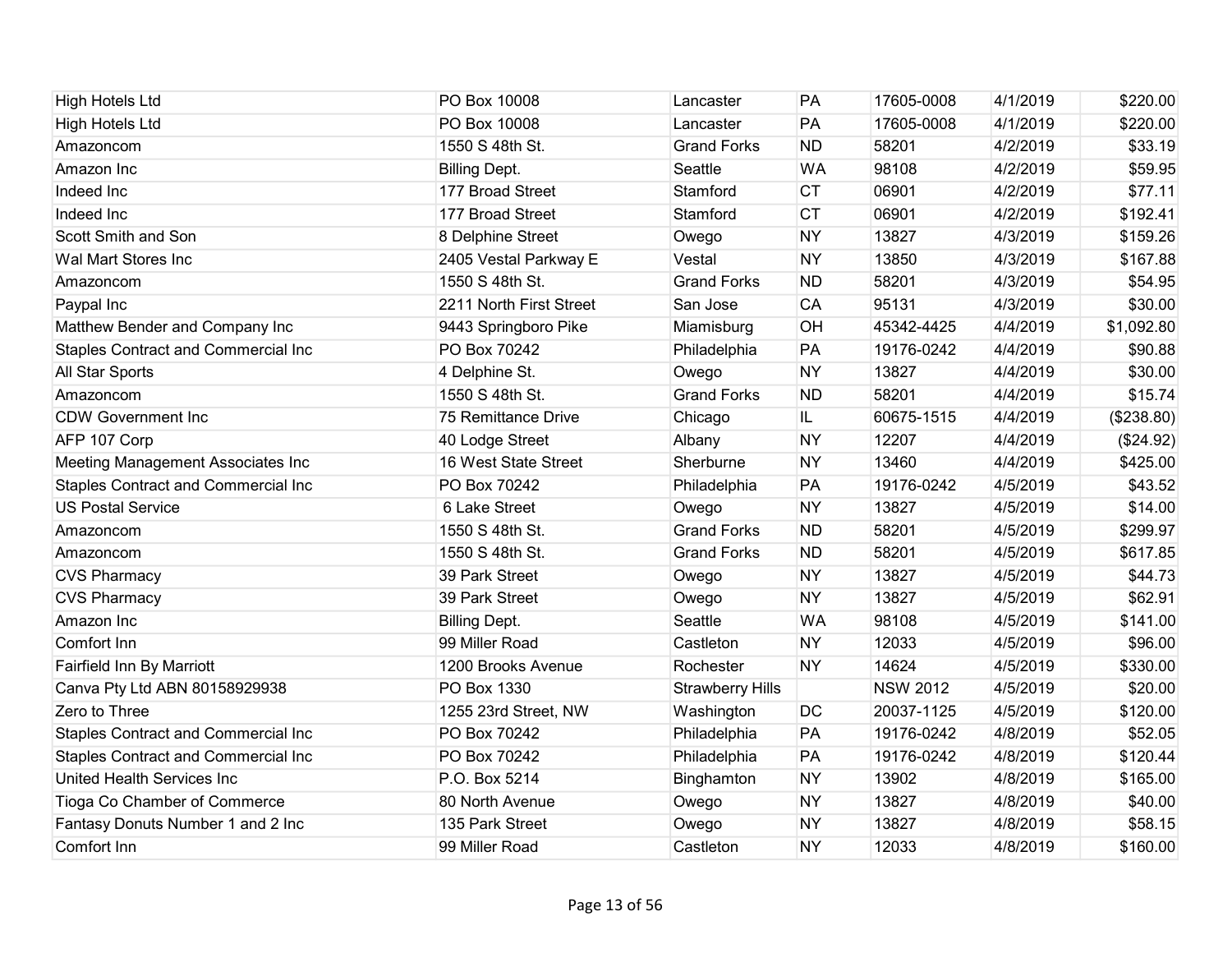| Comfort Inn                                | 99 Miller Road              | Castleton           | <b>NY</b> | 12033      | 4/8/2019  | \$160.00   |
|--------------------------------------------|-----------------------------|---------------------|-----------|------------|-----------|------------|
| Moniker Online Services LLC                | 20 SW 27th Avenue           | Pompano Beach FL    |           | 33069      | 4/8/2019  | \$11.49    |
| Moniker Online Services LLC                | 20 SW 27th Avenue           | Pompano Beach FL    |           | 33069      | 4/8/2019  | \$34.98    |
| Dolgencorp LLC                             | 100 Mission Ridge           | Goodlettsville      | <b>TN</b> | 37072      | 4/8/2019  | \$8.55     |
| w2005 Fargo Hotels Pool D Reality LP       | 1383 Washington Ave         | Albany              | <b>NY</b> | 12206      | 4/8/2019  | \$169.50   |
| w2005 Fargo Hotels Pool D Reality LP       | 1383 Washington Ave         | Albany              | <b>NY</b> | 12206      | 4/8/2019  | \$169.50   |
| Hampton Inn and Suites                     | 2 Lakers Lane               | Cazenovia           | <b>NY</b> | 13035      | 4/8/2019  | \$233.52   |
| Hampton Inn and Suites                     | 2 Lakers Lane               | Cazenovia           | <b>NY</b> | 13035      | 4/8/2019  | \$133.00   |
| Hampton Inn and Suites                     | 2 Lakers Lane               | Cazenovia           | <b>NY</b> | 13035      | 4/8/2019  | \$196.00   |
| Hampton Inn and Suites                     | 2 Lakers Lane               | Cazenovia           | <b>NY</b> | 13035      | 4/8/2019  | \$266.00   |
| <b>CDW Government Inc</b>                  | 75 Remittance Drive         | Chicago             | IL.       | 60675-1515 | 4/9/2019  | \$5,120.95 |
| Paypal Inc                                 | 2211 North First Street     | San Jose            | CA        | 95131      | 4/9/2019  | \$150.00   |
| <b>GS Direct Inc</b>                       | 6490 Carlson Drive          | <b>Eden Prairie</b> | <b>MN</b> | 55346      | 4/9/2019  | \$124.06   |
| <b>Godin Technologies</b>                  | 795 Commerce Drive          | Venice              | <b>FL</b> | 34292      | 4/9/2019  | \$179.00   |
| <b>Staples Contract and Commercial Inc</b> | PO Box 70242                | Philadelphia        | PA        | 19176-0242 | 4/10/2019 | (\$10.41)  |
| <b>Staples Contract and Commercial Inc</b> | PO Box 70242                | Philadelphia        | PA        | 19176-0242 | 4/10/2019 | \$160.98   |
| <b>Staples Contract and Commercial Inc</b> | PO Box 70242                | Philadelphia        | PA        | 19176-0242 | 4/10/2019 | \$5.78     |
| <b>Staples Contract and Commercial Inc</b> | PO Box 70242                | Philadelphia        | PA        | 19176-0242 | 4/10/2019 | (\$90.88)  |
| Scott Smith and Son                        | 8 Delphine Street           | Owego               | <b>NY</b> | 13827      | 4/10/2019 | \$5.72     |
| <b>US Postal Service</b>                   | 6 Lake Street               | Owego               | <b>NY</b> | 13827      | 4/10/2019 | \$6.00     |
| 4imprint Inc                               | 101 Commerce Street         | Oshkosh             | WI        | 54901      | 4/10/2019 | \$537.39   |
| Kelley Bros LLC                            | 75 Remittance Drive         | Chicago             | IL.       | 60675-6203 | 4/10/2019 | \$214.74   |
| Paypal Inc                                 | 2211 North First Street     | San Jose            | CA        | 95131      | 4/10/2019 | \$25.00    |
| Paypal Inc                                 | 2211 North First Street     | San Jose            | CA        | 95131      | 4/10/2019 | \$50.00    |
| Paypal Inc                                 | 2211 North First Street     | San Jose            | CA        | 95131      | 4/10/2019 | \$100.00   |
| Paypal Inc                                 | 2211 North First Street     | San Jose            | CA        | 95131      | 4/10/2019 | \$100.00   |
| Staples Contract and Commercial Inc        | PO Box 70242                | Philadelphia        | PA        | 19176-0242 | 4/11/2019 | \$20.32    |
| <b>Staples Contract and Commercial Inc</b> | PO Box 70242                | Philadelphia        | PA        | 19176-0242 | 4/11/2019 | \$249.71   |
| <b>Home Central</b>                        | 151 Central Avenue          | Owego               | <b>NY</b> | 13827      | 4/11/2019 | \$11.48    |
| Scott Smith and Son                        | 8 Delphine Street           | Owego               | <b>NY</b> | 13827      | 4/11/2019 | \$22.74    |
| <b>GE Capital</b>                          | P.O. Box 6423333            | Pittsburgh          | PA        | 15264-2333 | 4/11/2019 | \$199.98   |
| Price Chopper Operating Co Inc             | 501 Duanesburg Road         | Schenectady         | <b>NY</b> | 12306      | 4/11/2019 | \$9.27     |
| <b>US Postal Service</b>                   | 62 Main Street              | Candor              | <b>NY</b> | 13743      | 4/11/2019 | \$6.85     |
| The Dubliner Washington Favorite Irish Pub | 520 North Capital Street NW | Washington          | DC        | 20001      | 4/11/2019 | \$15.40    |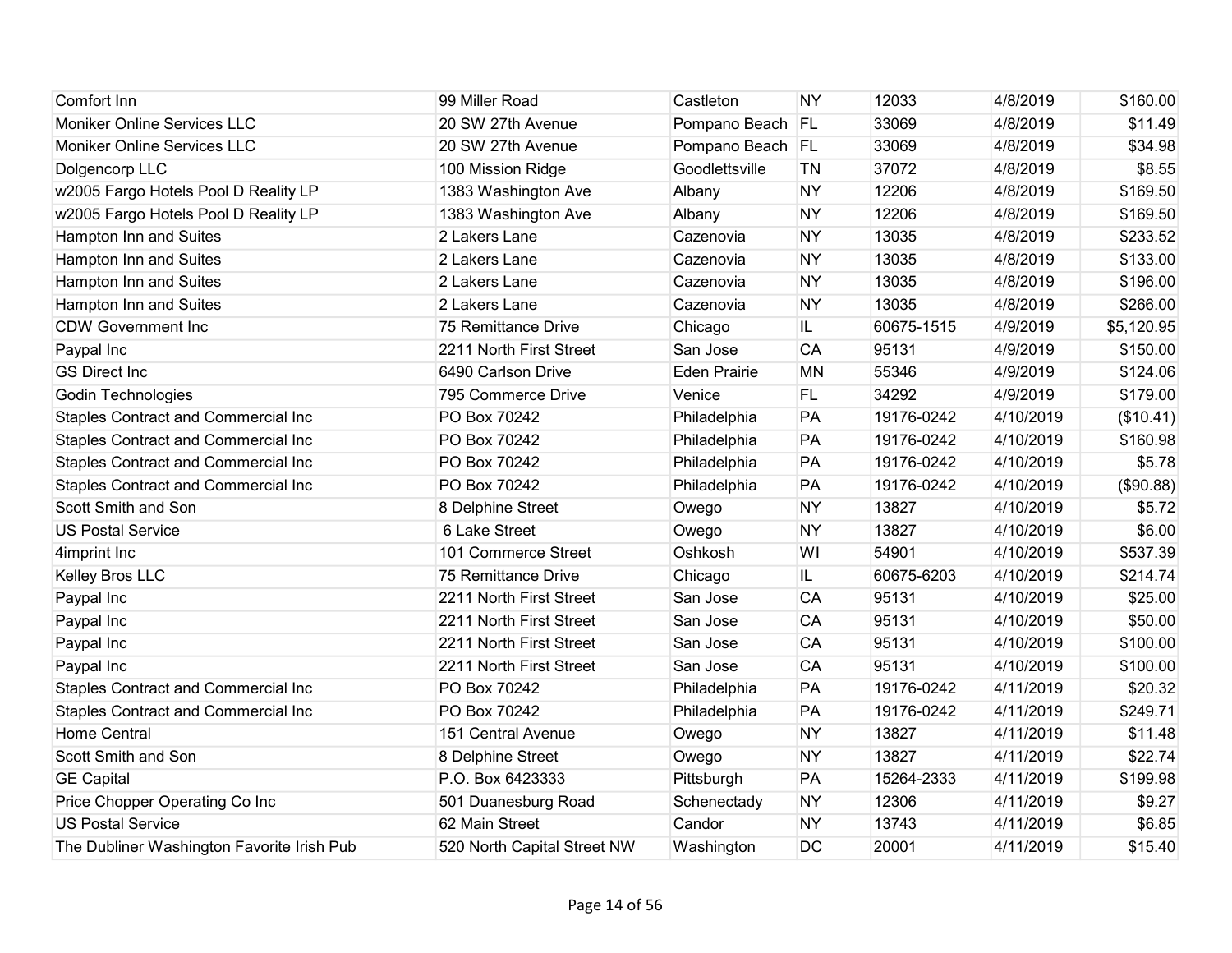| <b>TRC Environmental Corporation</b>       | 21 Griffin Road North        | Windsor            | <b>CT</b> | 08095      | 4/11/2019 | \$90.00    |
|--------------------------------------------|------------------------------|--------------------|-----------|------------|-----------|------------|
| <b>NYS Association of Counties</b>         | 111 Pine Street              | Albany             | <b>NY</b> | 12207      | 4/12/2019 | \$510.00   |
| Staples Contract and Commercial Inc        | PO Box 70242                 | Philadelphia       | PA        | 19176-0242 | 4/12/2019 | \$37.26    |
| <b>First Colonie Company</b>               | 660 Albany Shaker Road       | Albany             | <b>NY</b> | 12211      | 4/12/2019 | \$113.00   |
| Amazon Inc                                 | <b>Billing Dept.</b>         | Seattle            | <b>WA</b> | 98108      | 4/12/2019 | \$59.94    |
| Paypal Inc                                 | 2211 North First Street      | San Jose           | CA        | 95131      | 4/12/2019 | \$25.00    |
| <b>Vistaprint NV</b>                       | Hudsonweg 8, 5928 LW         | Venlo              |           |            | 4/12/2019 | \$244.49   |
| <b>Tool Experts Inc</b>                    | 438 Old Highway 70           | Harriman           | <b>TN</b> | 37748      | 4/12/2019 | \$195.06   |
| Hampton Inn and Suites                     | 2 Lakers Lane                | Cazenovia          | <b>NY</b> | 13035      | 4/12/2019 | (\$23.52)  |
| The Dubliner Washington Favorite Irish Pub | 520 North Capital Street NW  | Washington         | DC        | 20001      | 4/12/2019 | \$31.85    |
| <b>Staples Contract and Commercial Inc</b> | PO Box 70242                 | Philadelphia       | PA        | 19176-0242 | 4/15/2019 | \$59.25    |
| <b>Staples Contract and Commercial Inc</b> | PO Box 70242                 | Philadelphia       | PA        | 19176-0242 | 4/15/2019 | \$1.18     |
| Staples Contract and Commercial Inc        | PO Box 70242                 | Philadelphia       | PA        | 19176-0242 | 4/15/2019 | \$325.50   |
| <b>Staples Contract and Commercial Inc</b> | PO Box 70242                 | Philadelphia       | PA        | 19176-0242 | 4/15/2019 | \$59.37    |
| Sample Media Group LLC                     | 201 N. Lehigh Ave.           | Sayre              | PA        | 18840      | 4/15/2019 | \$208.00   |
| <b>Albany Parking Authority</b>            | 25 Orange Street             | Albany             | <b>NY</b> | 12207      | 4/15/2019 | \$9.00     |
| <b>Broome Co Bar Association</b>           | 53 Chenango Street           | Binghamton         | <b>NY</b> | 13901      | 4/15/2019 | \$174.00   |
| <b>Clarion Hotel Century House</b>         | 997 New Loudon Rd.           | Latham             | <b>NY</b> | 12110      | 4/15/2019 | \$98.00    |
| Richfield Syracuse Hotel Partners LLC      | 701 East Genesee Street      | Syracuse           | <b>NY</b> | 13210      | 4/15/2019 | \$54.50    |
| Richfield Syracuse Hotel Partners LLC      | 701 East Genesee Street      | Syracuse           | <b>NY</b> | 13210      | 4/15/2019 | \$109.00   |
| Richfield Syracuse Hotel Partners LLC      | 701 East Genesee Street      | Syracuse           | <b>NY</b> | 13210      | 4/15/2019 | \$163.50   |
| Mikey Mart Valero                          | 6030 Duanseburg Road         | Duanesburg         | <b>NY</b> | 12056      | 4/15/2019 | \$31.00    |
| Indeed Inc                                 | 177 Broad Street             | Stamford           | <b>CT</b> | 06901      | 4/15/2019 | \$503.71   |
| Inpro Corporation                          | <b>PO Box 720</b>            | Muskego            | WI        | 53150      | 4/15/2019 | \$146.73   |
| American Union Hotel Inc                   | 525 New Jersey Ave NW        | Washington         | DC        | 20001      | 4/15/2019 | \$1,146.86 |
| Amazoncom                                  | 1550 S 48th St.              | <b>Grand Forks</b> | <b>ND</b> | 58201      | 4/16/2019 | \$9.99     |
| Amazoncom                                  | 1550 S 48th St.              | <b>Grand Forks</b> | <b>ND</b> | 58201      | 4/16/2019 | \$519.00   |
| Canon USA Inc                              | C/O Canon Financial Services | Chicago            | IL.       | 60693-0149 | 4/16/2019 | \$3,283.45 |
| Paypal Inc                                 | 2211 North First Street      | San Jose           | <b>CA</b> | 95131      | 4/16/2019 | \$237.45   |
| Paypal Inc                                 | 2211 North First Street      | San Jose           | <b>CA</b> | 95131      | 4/16/2019 | \$237.45   |
| Paypal Inc                                 | 2211 North First Street      | San Jose           | CA        | 95131      | 4/16/2019 | \$220.00   |
| Paypal Inc                                 | 2211 North First Street      | San Jose           | CA        | 95131      | 4/16/2019 | \$399.96   |
| <b>Staples Contract and Commercial Inc</b> | PO Box 70242                 | Philadelphia       | PA        | 19176-0242 | 4/17/2019 | \$26.79    |
| <b>Staples Contract and Commercial Inc</b> | PO Box 70242                 | Philadelphia       | PA        | 19176-0242 | 4/17/2019 | \$189.69   |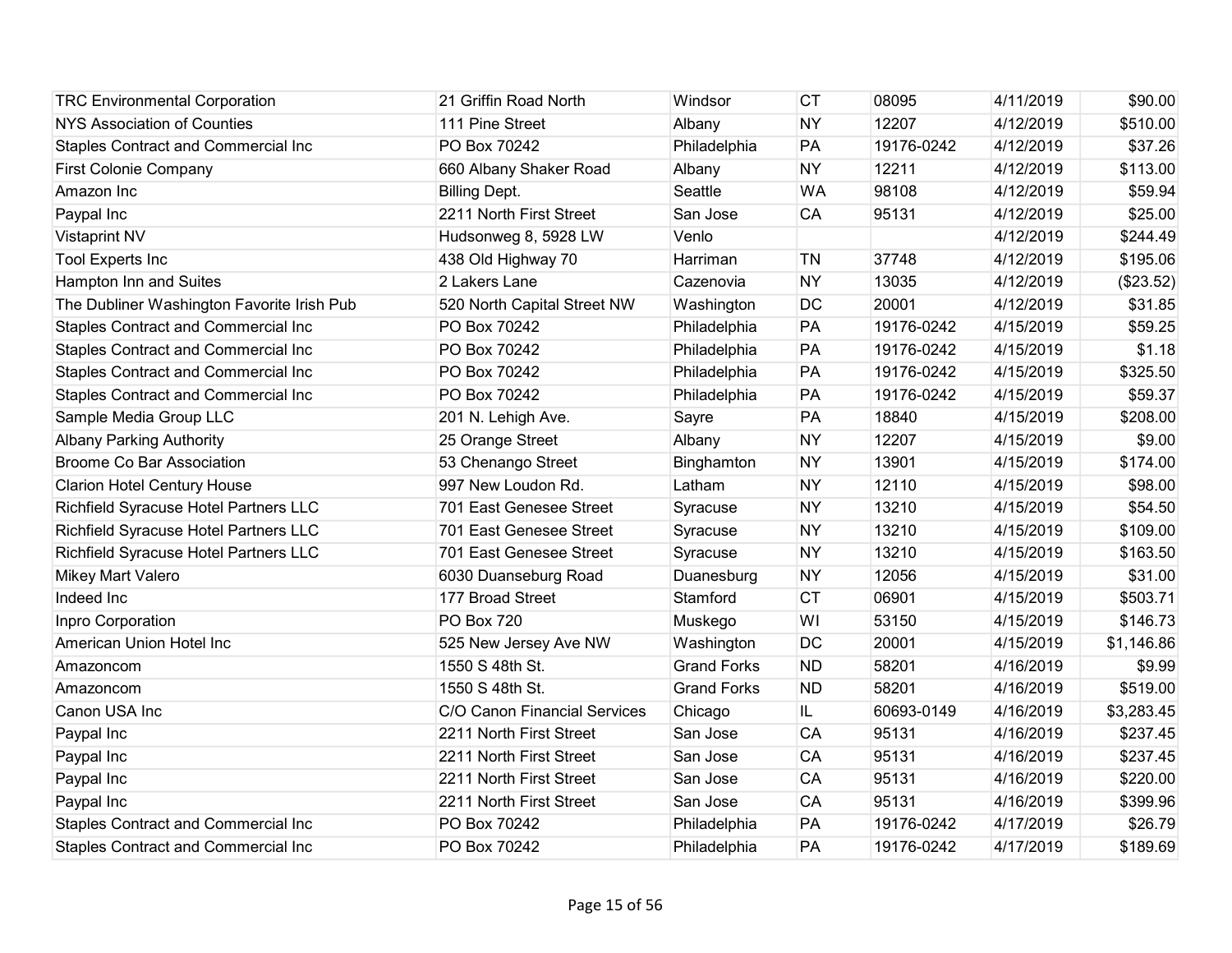| <b>Staples Contract and Commercial Inc</b>   | PO Box 70242                     | Philadelphia       | PA        | 19176-0242 | 4/17/2019 | \$158.38   |
|----------------------------------------------|----------------------------------|--------------------|-----------|------------|-----------|------------|
| US Postal Service Owego                      | Postmaster Owego                 | Owego              | <b>NY</b> | 13827      | 4/17/2019 | \$0.45     |
| Verizon                                      | <b>Exception Processing Unit</b> | Menands            | <b>NY</b> | 12204-0001 | 4/17/2019 | \$5.85     |
| Verizon                                      | <b>Exception Processing Unit</b> | Menands            | <b>NY</b> | 12204-0001 | 4/17/2019 | \$5.93     |
| Verizon                                      | <b>Exception Processing Unit</b> | Menands            | <b>NY</b> | 12204-0001 | 4/17/2019 | \$653.61   |
| Amazoncom                                    | 1550 S 48th St.                  | <b>Grand Forks</b> | <b>ND</b> | 58201      | 4/17/2019 | \$37.92    |
| Amazoncom                                    | 1550 S 48th St.                  | <b>Grand Forks</b> | <b>ND</b> | 58201      | 4/17/2019 | \$399.80   |
| Speedway LLC                                 | 539 South Main Street            | Findlay            | <b>OH</b> | 45840      | 4/17/2019 | \$36.07    |
| New York Safety Program Inc                  | 8302 5th Avenue                  | Brooklyn           | <b>NY</b> | 11209-4511 | 4/18/2019 | \$518.00   |
| Amazoncom                                    | 1550 S 48th St.                  | <b>Grand Forks</b> | <b>ND</b> | 58201      | 4/18/2019 | \$189.98   |
| <b>Time Warner Cable</b>                     | P.O. Box 70872                   | Charlotte          | <b>NC</b> | 28272-0872 | 4/18/2019 | \$990.00   |
| <b>Time Warner Cable</b>                     | P.O. Box 70872                   | Charlotte          | <b>NC</b> | 28272-0872 | 4/18/2019 | \$1,541.24 |
| Price Chopper Operating Co Inc               | 501 Duanesburg Road              | Schenectady        | <b>NY</b> | 12306      | 4/18/2019 | \$39.62    |
| Price Chopper Operating Co Inc               | 501 Duanesburg Road              | Schenectady        | <b>NY</b> | 12306      | 4/18/2019 | \$34.88    |
| Paypal Inc                                   | 2211 North First Street          | San Jose           | <b>CA</b> | 95131      | 4/18/2019 | \$399.33   |
| <b>United States Postal Service</b>          | Reserve Account                  | Pittsburgh         | PA        | 15250-2648 | 4/19/2019 | \$8.30     |
| Original Italian Pizza Rest                  | 25 Lake Street                   | Owego              | <b>NY</b> | 13827      | 4/19/2019 | \$46.73    |
| Amazoncom                                    | 1550 S 48th St.                  | <b>Grand Forks</b> | <b>ND</b> | 58201      | 4/19/2019 | \$278.71   |
| Comfort Inn                                  | 99 Miller Road                   | Castleton          | <b>NY</b> | 12033      | 4/19/2019 | \$96.00    |
| Comfort Inn                                  | 99 Miller Road                   | Castleton          | <b>NY</b> | 12033      | 4/19/2019 | \$96.00    |
| <b>MacNeil Automotive Products Limited</b>   | 1 MacNeil Ct                     | Bolingbrook        | IL        | 60440      | 4/19/2019 | \$114.95   |
| <b>Staples Contract and Commercial Inc</b>   | PO Box 70242                     | Philadelphia       | PA        | 19176-0242 | 4/22/2019 | \$449.25   |
| <b>Staples Contract and Commercial Inc</b>   | PO Box 70242                     | Philadelphia       | PA        | 19176-0242 | 4/22/2019 | \$25.44    |
| Environmental Systems Research Institute Inc | PO Box 741076                    | Los Angeles        | CA        | 90074-4630 | 4/22/2019 | \$1,236.00 |
| Bennedums Locksmiths Inc                     | 350 State St. at Eldredge        | Binghamton         | <b>NY</b> | 13901-2389 | 4/22/2019 | \$7.80     |
| Marriott Hotel Westchester Tarrytown         | 670 White Plains Road            | Tarrytown          | <b>NY</b> | 10591      | 4/22/2019 | \$725.00   |
| Adobe Systems Inc                            | 345 Park Avenue                  | San Jose           | <b>CA</b> | 95110      | 4/22/2019 | \$14.99    |
| <b>Skylark Diner</b>                         | 248 Vestal Parkway East          | Vestal             | <b>NY</b> | 13850      | 4/22/2019 | \$19.66    |
| Canon USA Inc                                | C/O Canon Financial Services     | Chicago            | IL        | 60693-0149 | 4/23/2019 | \$3,490.24 |
| <b>Stamps</b>                                | 1990 E. Grand Avenue             | El Segundo         | <b>CA</b> | 90245      | 4/23/2019 | \$19.43    |
| <b>Staples Contract and Commercial Inc</b>   | PO Box 70242                     | Philadelphia       | PA        | 19176-0242 | 4/24/2019 | \$30.55    |
| Verizon Wireless                             | P.O. Box 408                     | <b>Newark</b>      | <b>NJ</b> | 07101-0408 | 4/24/2019 | \$3,455.95 |
| Steensma Lawn and Power Equipment Inc        | 7561 Stadium Drive               | Kalamazoo          | MI        | 49009      | 4/24/2019 | \$1,439.90 |
| <b>Staples Contract and Commercial Inc</b>   | PO Box 70242                     | Philadelphia       | PA        | 19176-0242 | 4/25/2019 | \$25.76    |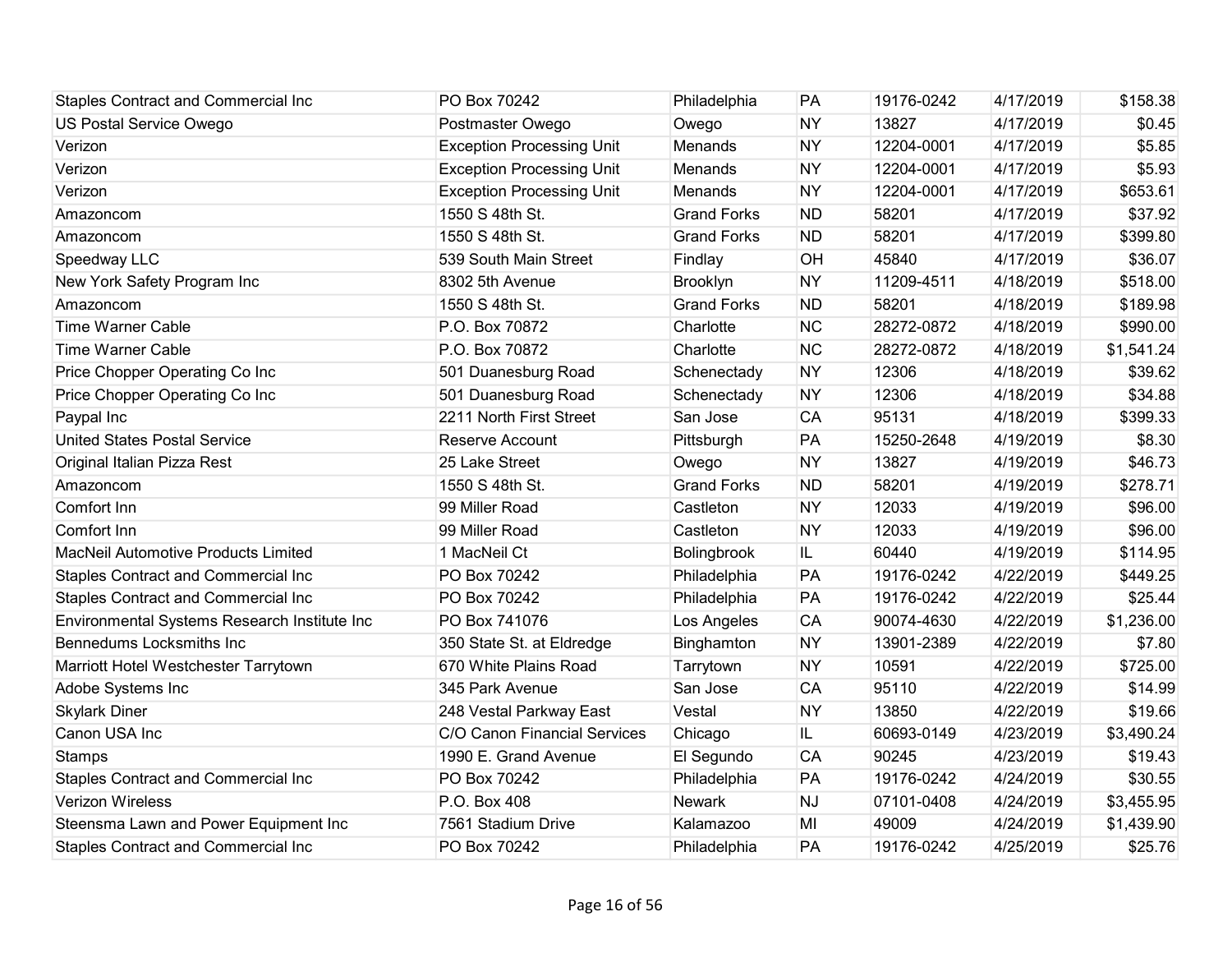| <b>Staples Contract and Commercial Inc</b> | PO Box 70242            | Philadelphia       | PA        | 19176-0242 | 4/25/2019 | \$21.30    |
|--------------------------------------------|-------------------------|--------------------|-----------|------------|-----------|------------|
| Paypal Inc                                 | 2211 North First Street | San Jose           | <b>CA</b> | 95131      | 4/25/2019 | \$139.94   |
| <b>Lock N Load Sporting Goods</b>          | 161 Erie Street         | Owego              | <b>NY</b> | 13827      | 4/25/2019 | \$29.99    |
| <b>BrainWeaver LLC</b>                     | 5114 Balcones Woods Dr  | Austin             | <b>TX</b> | 78759      | 4/25/2019 | \$239.90   |
| Compu-Tecture Inc                          | 3000 Connecticut Ave NW | Washington         | <b>DC</b> | 20008      | 4/25/2019 | \$118.75   |
| Staples Contract and Commercial Inc        | PO Box 70242            | Philadelphia       | PA        | 19176-0242 | 4/26/2019 | \$26.45    |
| Michael A Peters                           | 414 Road D1050          | Henderson          | <b>NE</b> | 68371      | 4/26/2019 | \$89.40    |
| Staples Contract and Commercial Inc        | PO Box 70242            | Philadelphia       | PA        | 19176-0242 | 4/29/2019 | \$42.05    |
| Amazoncom                                  | 1550 S 48th St.         | <b>Grand Forks</b> | <b>ND</b> | 58201      | 4/29/2019 | \$151.99   |
| <b>Gannett CNY Newspapers</b>              | P.O. Box 822802         | Philadelphia       | PA        | 19182-2808 | 4/29/2019 | \$305.03   |
| Harbor Freight Tools USA Inc               | 26541 Agoura Road       | Calabasas          | <b>CA</b> | 91302      | 4/29/2019 | \$135.98   |
| Paypal Inc                                 | 2211 North First Street | San Jose           | <b>CA</b> | 95131      | 4/29/2019 | \$198.00   |
| <b>Staples Contract and Commercial Inc</b> | PO Box 70242            | Philadelphia       | PA        | 19176-0242 | 5/1/2019  | \$32.02    |
| <b>Staples Contract and Commercial Inc</b> | PO Box 70242            | Philadelphia       | PA        | 19176-0242 | 5/1/2019  | \$198.30   |
| <b>Staples Contract and Commercial Inc</b> | PO Box 70242            | Philadelphia       | PA        | 19176-0242 | 5/1/2019  | \$202.33   |
| Marios Pizza                               | 51 Fox Street           | Owego              | <b>NY</b> | 13827      | 5/1/2019  | \$193.40   |
| All Star Sports                            | 4 Delphine St.          | Owego              | <b>NY</b> | 13827      | 5/1/2019  | \$30.00    |
| Amazoncom                                  | 1550 S 48th St.         | <b>Grand Forks</b> | <b>ND</b> | 58201      | 5/1/2019  | \$138.33   |
| Amazoncom                                  | 1550 S 48th St.         | <b>Grand Forks</b> | <b>ND</b> | 58201      | 5/1/2019  | \$189.98   |
| Amazon Inc                                 | <b>Billing Dept.</b>    | Seattle            | <b>WA</b> | 98108      | 5/1/2019  | \$36.99    |
| Dolgencorp LLC                             | 100 Mission Ridge       | Goodlettsville     | TN        | 37072      | 5/1/2019  | \$33.70    |
| Fastvue Inc                                | 548 Market St. #71453   | San Francisco      | <b>CA</b> | 94104-5401 | 5/1/2019  | \$1,349.10 |
| Staples Contract and Commercial Inc        | PO Box 70242            | Philadelphia       | PA        | 19176-0242 | 5/2/2019  | (\$8.78)   |
| Staples Contract and Commercial Inc        | PO Box 70242            | Philadelphia       | PA        | 19176-0242 | 5/2/2019  | \$55.48    |
| <b>Staples Contract and Commercial Inc</b> | PO Box 70242            | Philadelphia       | PA        | 19176-0242 | 5/2/2019  | \$131.24   |
| Amazoncom                                  | 1550 S 48th St.         | <b>Grand Forks</b> | <b>ND</b> | 58201      | 5/2/2019  | \$169.99   |
| Amazoncom                                  | 1550 S 48th St.         | <b>Grand Forks</b> | <b>ND</b> | 58201      | 5/2/2019  | \$205.22   |
| Amazon Inc                                 | <b>Billing Dept.</b>    | Seattle            | <b>WA</b> | 98108      | 5/2/2019  | \$7.95     |
| G and S Broadwell Inc                      | 26 East First Street    | Oswego             | <b>NY</b> | 13126      | 5/2/2019  | \$399.00   |
| Indeed Inc                                 | 177 Broad Street        | Stamford           | <b>CT</b> | 06901      | 5/2/2019  | \$300.00   |
| <b>Staples Contract and Commercial Inc</b> | PO Box 70242            | Philadelphia       | PA        | 19176-0242 | 5/3/2019  | \$26.04    |
| Scott Smith and Son                        | 8 Delphine Street       | Owego              | <b>NY</b> | 13827      | 5/3/2019  | \$197.80   |
| Amazoncom                                  | 1550 S 48th St.         | <b>Grand Forks</b> | <b>ND</b> | 58201      | 5/3/2019  | \$46.54    |
| Amazon Inc                                 | <b>Billing Dept.</b>    | Seattle            | <b>WA</b> | 98108      | 5/3/2019  | \$12.64    |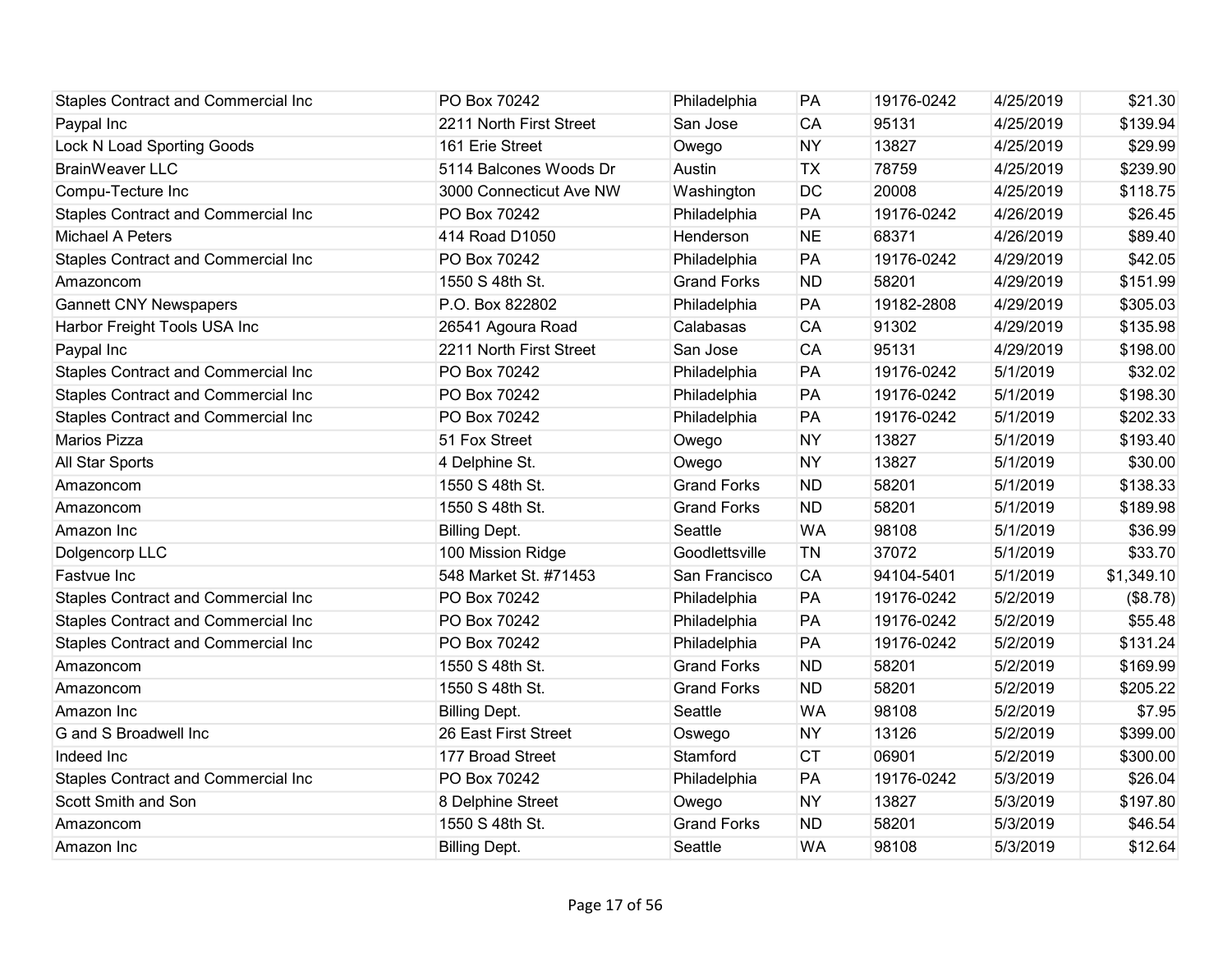| <b>James Ross</b>                              | 1551 Upper North Ave.   | Owego              | <b>NY</b> | 13827      | 5/3/2019 | \$31.28    |
|------------------------------------------------|-------------------------|--------------------|-----------|------------|----------|------------|
| w2005 Fargo Hotels Pool D Reality LP           | 1383 Washington Ave     | Albany             | <b>NY</b> | 12206      | 5/3/2019 | \$113.00   |
| w2005 Fargo Hotels Pool D Reality LP           | 1383 Washington Ave     | Albany             | <b>NY</b> | 12206      | 5/3/2019 | \$113.00   |
| Indeed Inc                                     | 177 Broad Street        | Stamford           | <b>CT</b> | 06901      | 5/3/2019 | \$340.70   |
| McKesson Medical Surgical Government Solutions | PO Box 936279           | Atlanta            | GA        | 31193-6279 | 5/3/2019 | \$69.67    |
| Road Cases USA Inc                             | 1121-20 Lincoln Ave     | Holbrook           | <b>NY</b> | 11741      | 5/3/2019 | \$218.00   |
| Matthew Bender and Company Inc                 | 9443 Springboro Pike    | Miamisburg         | <b>OH</b> | 45342-4425 | 5/6/2019 | \$1,092.80 |
| Staples Contract and Commercial Inc            | PO Box 70242            | Philadelphia       | PA        | 19176-0242 | 5/6/2019 | \$232.05   |
| <b>Staples Contract and Commercial Inc</b>     | PO Box 70242            | Philadelphia       | PA        | 19176-0242 | 5/6/2019 | \$23.96    |
| Scott Smith and Son                            | 8 Delphine Street       | Owego              | <b>NY</b> | 13827      | 5/6/2019 | \$10.86    |
| <b>Sheraton University Inn</b>                 | 801 University Ave.     | Syracuse           | <b>NY</b> | 13210-0801 | 5/6/2019 | \$258.00   |
| <b>Sheraton University Inn</b>                 | 801 University Ave.     | Syracuse           | <b>NY</b> | 13210-0801 | 5/6/2019 | \$258.00   |
| Fedex                                          | P.O. Box 371461         | Pittsburgh         | PA        | 15250-7461 | 5/6/2019 | \$484.17   |
| Fedex                                          | P.O. Box 371461         | Pittsburgh         | PA        | 15250-7461 | 5/6/2019 | \$14.02    |
| Fedex                                          | P.O. Box 371461         | Pittsburgh         | PA        | 15250-7461 | 5/6/2019 | \$12.26    |
| Fedex                                          | P.O. Box 371461         | Pittsburgh         | PA        | 15250-7461 | 5/6/2019 | \$23.34    |
| Amazoncom                                      | 1550 S 48th St.         | <b>Grand Forks</b> | <b>ND</b> | 58201      | 5/6/2019 | \$53.99    |
| Amazoncom                                      | 1550 S 48th St.         | <b>Grand Forks</b> | <b>ND</b> | 58201      | 5/6/2019 | \$17.53    |
| Amazoncom                                      | 1550 S 48th St.         | <b>Grand Forks</b> | <b>ND</b> | 58201      | 5/6/2019 | \$179.99   |
| Amazoncom                                      | 1550 S 48th St.         | <b>Grand Forks</b> | <b>ND</b> | 58201      | 5/6/2019 | \$158.91   |
| Amazoncom                                      | 1550 S 48th St.         | <b>Grand Forks</b> | <b>ND</b> | 58201      | 5/6/2019 | \$50.29    |
| <b>CDW Government Inc</b>                      | 75 Remittance Drive     | Chicago            | IL.       | 60675-1515 | 5/6/2019 | \$259.59   |
| Amazon Inc                                     | <b>Billing Dept.</b>    | Seattle            | <b>WA</b> | 98108      | 5/6/2019 | \$10.00    |
| Comfort Inn                                    | 99 Miller Road          | Castleton          | <b>NY</b> | 12033      | 5/6/2019 | \$96.00    |
| Comfort Inn                                    | 99 Miller Road          | Castleton          | <b>NY</b> | 12033      | 5/6/2019 | \$96.00    |
| <b>NYS Thruway Authority</b>                   | P.O. Box 15185          | Albany             | <b>NY</b> | 12212-5185 | 5/6/2019 | \$50.00    |
| Paypal Inc                                     | 2211 North First Street | San Jose           | <b>CA</b> | 95131      | 5/6/2019 | \$30.00    |
| Paypal Inc                                     | 2211 North First Street | San Jose           | <b>CA</b> | 95131      | 5/6/2019 | \$224.69   |
| <b>Vistaprint NV</b>                           | Hudsonweg 8, 5928 LW    | Venlo              |           |            | 5/6/2019 | \$233.47   |
| Hampton Inn and Suites                         | 1305 Buckley Road       | Syracuse           | <b>NY</b> | 13212      | 5/6/2019 | \$196.00   |
| <b>NACCTFO</b>                                 | Donna D. Peterson       | Payette            | ID        | 83661      | 5/7/2019 | \$158.00   |
| McKesson Medical Surgical Government Solutions | PO Box 936279           | Atlanta            | GA        | 31193-6279 | 5/7/2019 | \$37.08    |
| ZipRecruiter Inc                               | 604 Arizona Ave         | Santa Monica       | <b>CA</b> | 90401      | 5/7/2019 | \$201.69   |
| <b>Official Reporters Inc</b>                  | 421 W. Church Street    | Jacksonville       | <b>FL</b> | 32202      | 5/7/2019 | \$102.00   |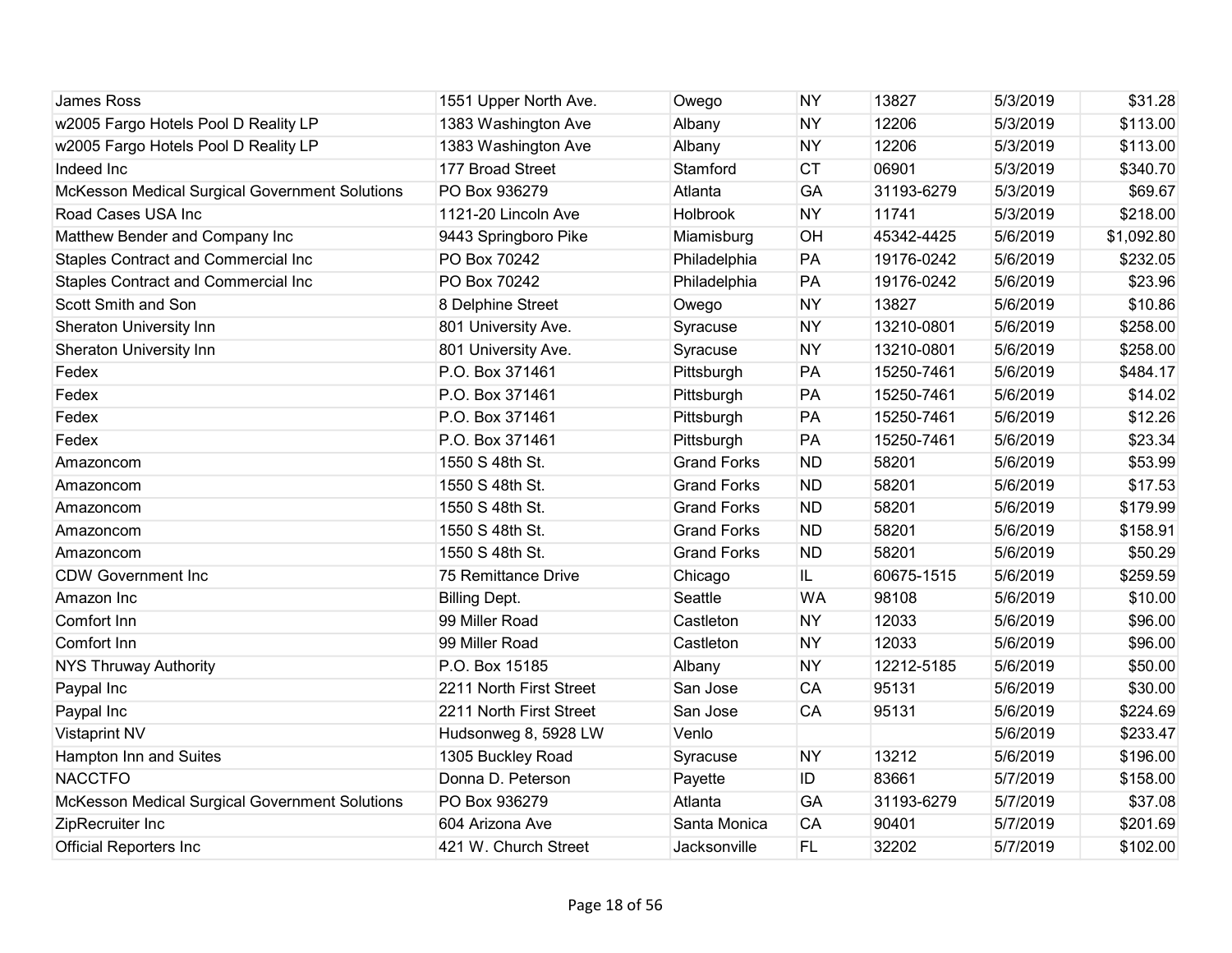| <b>Staples Contract and Commercial Inc</b> | PO Box 70242         | Philadelphia       | PA        | 19176-0242 | 5/8/2019  | \$243.94   |
|--------------------------------------------|----------------------|--------------------|-----------|------------|-----------|------------|
| <b>Staples Contract and Commercial Inc</b> | PO Box 70242         | Philadelphia       | PA        | 19176-0242 | 5/8/2019  | \$95.42    |
| Scott Smith and Son                        | 8 Delphine Street    | Owego              | <b>NY</b> | 13827      | 5/8/2019  | \$1.85     |
| Franziska Racker Centers Inc               | 3226 Wilkins Road    | Ithaca             | <b>NY</b> | 14850      | 5/8/2019  | \$15.00    |
| <b>GE Capital</b>                          | P.O. Box 6423333     | Pittsburgh         | PA        | 15264-2333 | 5/8/2019  | \$45.00    |
| <b>GE Capital</b>                          | P.O. Box 6423333     | Pittsburgh         | PA        | 15264-2333 | 5/8/2019  | \$658.92   |
| <b>GE Capital</b>                          | P.O. Box 6423333     | Pittsburgh         | PA        | 15264-2333 | 5/8/2019  | \$35.95    |
| Amazon Inc                                 | <b>Billing Dept.</b> | Seattle            | <b>WA</b> | 98108      | 5/8/2019  | \$132.92   |
| <b>Staples Contract and Commercial Inc</b> | PO Box 70242         | Philadelphia       | PA        | 19176-0242 | 5/9/2019  | \$7.96     |
| <b>Staples Contract and Commercial Inc</b> | PO Box 70242         | Philadelphia       | PA        | 19176-0242 | 5/9/2019  | \$55.47    |
| <b>Staples Contract and Commercial Inc</b> | PO Box 70242         | Philadelphia       | PA        | 19176-0242 | 5/9/2019  | \$100.61   |
| Amazoncom                                  | 1550 S 48th St.      | <b>Grand Forks</b> | <b>ND</b> | 58201      | 5/9/2019  | (\$151.99) |
| ZipRecruiter Inc                           | 604 Arizona Ave      | Santa Monica       | <b>CA</b> | 90401      | 5/9/2019  | (\$14.94)  |
| <b>CVS Pharmacy</b>                        | 39 Park Street       | Owego              | <b>NY</b> | 13827      | 5/10/2019 | \$12.19    |
| Evenflo Co Inc                             | P.O. Box 392497      | Pittsburgh         | PA        | 15251-9497 | 5/10/2019 | \$1,611.20 |
| Price Chopper Operating Co Inc             | 501 Duanesburg Road  | Schenectady        | <b>NY</b> | 12306      | 5/10/2019 | \$2.89     |
| <b>Staples Contract and Commercial Inc</b> | PO Box 70242         | Philadelphia       | PA        | 19176-0242 | 5/13/2019 | \$21.19    |
| Staples Contract and Commercial Inc        | PO Box 70242         | Philadelphia       | PA        | 19176-0242 | 5/13/2019 | \$209.27   |
| <b>Staples Contract and Commercial Inc</b> | PO Box 70242         | Philadelphia       | PA        | 19176-0242 | 5/13/2019 | \$119.99   |
| <b>Staples Contract and Commercial Inc</b> | PO Box 70242         | Philadelphia       | PA        | 19176-0242 | 5/13/2019 | \$141.10   |
| <b>Tioga County Treasurer</b>              | 56 Main Street       | Owego              | <b>NY</b> | 13827      | 5/13/2019 | \$38.83    |
| <b>Albany Parking Authority</b>            | 25 Orange Street     | Albany             | <b>NY</b> | 12207      | 5/13/2019 | \$9.00     |
| Original Italian Pizza Rest                | 25 Lake Street       | Owego              | <b>NY</b> | 13827      | 5/13/2019 | \$26.59    |
| Amazoncom                                  | 1550 S 48th St.      | <b>Grand Forks</b> | <b>ND</b> | 58201      | 5/13/2019 | \$55.95    |
| Home Depot                                 | P.O. Box 9055        | Des Moines         | IA        | 50368-9055 | 5/13/2019 | \$544.95   |
| Home Depot                                 | P.O. Box 9055        | Des Moines         | IA        | 50368-9055 | 5/13/2019 | (\$40.37)  |
| Comfort Inn                                | 99 Miller Road       | Castleton          | <b>NY</b> | 12033      | 5/13/2019 | \$128.00   |
| Comfort Inn                                | 99 Miller Road       | Castleton          | <b>NY</b> | 12033      | 5/13/2019 | \$128.00   |
| Safe Kids Worldwide                        | C/O PES              | New York           | <b>NY</b> | 10115      | 5/13/2019 | \$55.00    |
| Safe Kids Worldwide                        | C/O PES              | New York           | <b>NY</b> | 10115      | 5/13/2019 | \$95.00    |
| Safe Kids Worldwide                        | C/O PES              | New York           | <b>NY</b> | 10115      | 5/13/2019 | \$95.00    |
| <b>Vistaprint NV</b>                       | Hudsonweg 8, 5928 LW | Venlo              |           |            | 5/13/2019 | \$53.39    |
| Franziska Racker Centers Inc               | 3226 Wilkins Road    | Ithaca             | <b>NY</b> | 14850      | 5/14/2019 | \$15.00    |
| <b>STERPDB</b>                             | 49 Court Street      | Binghamton         | <b>NY</b> | 13901      | 5/14/2019 | \$69.00    |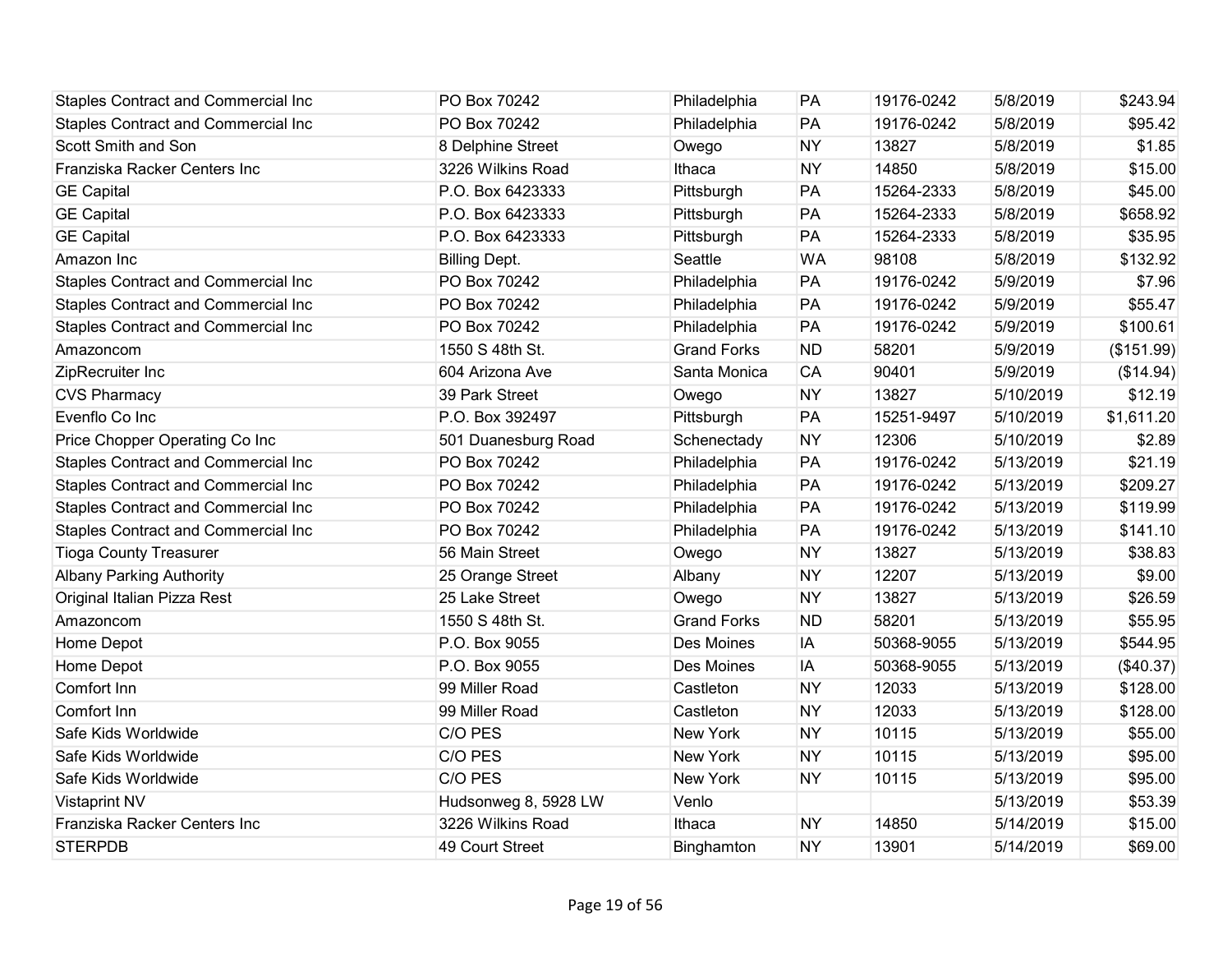| <b>CDW Government Inc</b>                  | 75 Remittance Drive       | Chicago            | IL        | 60675-1515 | 5/14/2019 | \$1,506.45 |
|--------------------------------------------|---------------------------|--------------------|-----------|------------|-----------|------------|
| Zaappaaz, LLC                              | 16107 Kensington Drive    | Sugar Land         | <b>TX</b> | 77479      | 5/14/2019 | \$135.00   |
| Staples Contract and Commercial Inc        | PO Box 70242              | Philadelphia       | PA        | 19176-0242 | 5/15/2019 | \$24.99    |
| <b>Staples Contract and Commercial Inc</b> | PO Box 70242              | Philadelphia       | PA        | 19176-0242 | 5/15/2019 | \$124.34   |
| Scott Smith and Son                        | 8 Delphine Street         | Owego              | <b>NY</b> | 13827      | 5/15/2019 | \$9.21     |
| Fantasy Donuts Number 1 and 2 Inc          | 135 Park Street           | Owego              | <b>NY</b> | 13827      | 5/15/2019 | \$58.45    |
| Wal Mart Stores Inc                        | 2405 Vestal Parkway E     | Vestal             | <b>NY</b> | 13850      | 5/15/2019 | \$15.99    |
| Wal Mart Stores Inc                        | 2405 Vestal Parkway E     | Vestal             | <b>NY</b> | 13850      | 5/15/2019 | \$28.51    |
| <b>CVS Pharmacy</b>                        | 39 Park Street            | Owego              | <b>NY</b> | 13827      | 5/15/2019 | \$10.28    |
| 4imprint Inc                               | 101 Commerce Street       | Oshkosh            | WI        | 54901      | 5/15/2019 | \$196.11   |
| 4imprint Inc                               | 101 Commerce Street       | Oshkosh            | WI        | 54901      | 5/15/2019 | \$587.04   |
| <b>Carrot Top Industries</b>               | 328 Elizabeth Brady Road  | Hillsborough       | <b>NC</b> | 27278      | 5/15/2019 | \$155.15   |
| Staples Contract and Commercial Inc        | PO Box 70242              | Philadelphia       | PA        | 19176-0242 | 5/16/2019 | \$21.19    |
| Amazoncom                                  | 1550 S 48th St.           | <b>Grand Forks</b> | <b>ND</b> | 58201      | 5/16/2019 | \$399.00   |
| Amazoncom                                  | 1550 S 48th St.           | <b>Grand Forks</b> | <b>ND</b> | 58201      | 5/16/2019 | \$228.58   |
| Amazoncom                                  | 1550 S 48th St.           | <b>Grand Forks</b> | <b>ND</b> | 58201      | 5/16/2019 | \$99.99    |
| <b>CVS Pharmacy</b>                        | 39 Park Street            | Owego              | <b>NY</b> | 13827      | 5/16/2019 | \$6.19     |
| Price Chopper Operating Co Inc             | 501 Duanesburg Road       | Schenectady        | <b>NY</b> | 12306      | 5/16/2019 | \$31.81    |
| Paypal Inc                                 | 2211 North First Street   | San Jose           | <b>CA</b> | 95131      | 5/16/2019 | \$180.00   |
| ZipRecruiter Inc                           | 604 Arizona Ave           | Santa Monica       | CA        | 90401      | 5/16/2019 | \$526.28   |
| <b>Hospital Connect Inc</b>                | 1499 SW 30th Ave          | Boynton Beach      | FL.       | 33426      | 5/16/2019 | \$268.72   |
| <b>Staples Contract and Commercial Inc</b> | PO Box 70242              | Philadelphia       | PA        | 19176-0242 | 5/17/2019 | \$149.31   |
| Staples Contract and Commercial Inc        | PO Box 70242              | Philadelphia       | PA        | 19176-0242 | 5/17/2019 | \$148.79   |
| Original Italian Pizza Rest                | 25 Lake Street            | Owego              | <b>NY</b> | 13827      | 5/17/2019 | \$43.25    |
| <b>Mercedes Medical LLC</b>                | 12210 Rangeland Parkway   | Lakewood Ranch FL  |           | 34211      | 5/17/2019 | \$384.24   |
| Staples Contract and Commercial Inc        | PO Box 70242              | Philadelphia       | PA        | 19176-0242 | 5/20/2019 | \$27.14    |
| Staples Contract and Commercial Inc        | PO Box 70242              | Philadelphia       | PA        | 19176-0242 | 5/20/2019 | \$4.83     |
| <b>Staples Contract and Commercial Inc</b> | PO Box 70242              | Philadelphia       | PA        | 19176-0242 | 5/20/2019 | \$53.89    |
| Johnson's Pools and Spas LLC               | 1088 St Rt. 434           | Owego              | <b>NY</b> | 13827      | 5/20/2019 | \$31.97    |
| Fedex                                      | P.O. Box 371461           | Pittsburgh         | PA        | 15250-7461 | 5/20/2019 | \$146.22   |
| Fedex                                      | P.O. Box 371461           | Pittsburgh         | PA        | 15250-7461 | 5/20/2019 | \$18.15    |
| Fedex                                      | P.O. Box 371461           | Pittsburgh         | PA        | 15250-7461 | 5/20/2019 | \$8.35     |
| Fedex                                      | P.O. Box 371461           | Pittsburgh         | PA        | 15250-7461 | 5/20/2019 | \$8.35     |
| American Probation and Parole Association  | 1776 Avenue of the States | Lexington          | KY        | 40511      | 5/20/2019 | \$50.00    |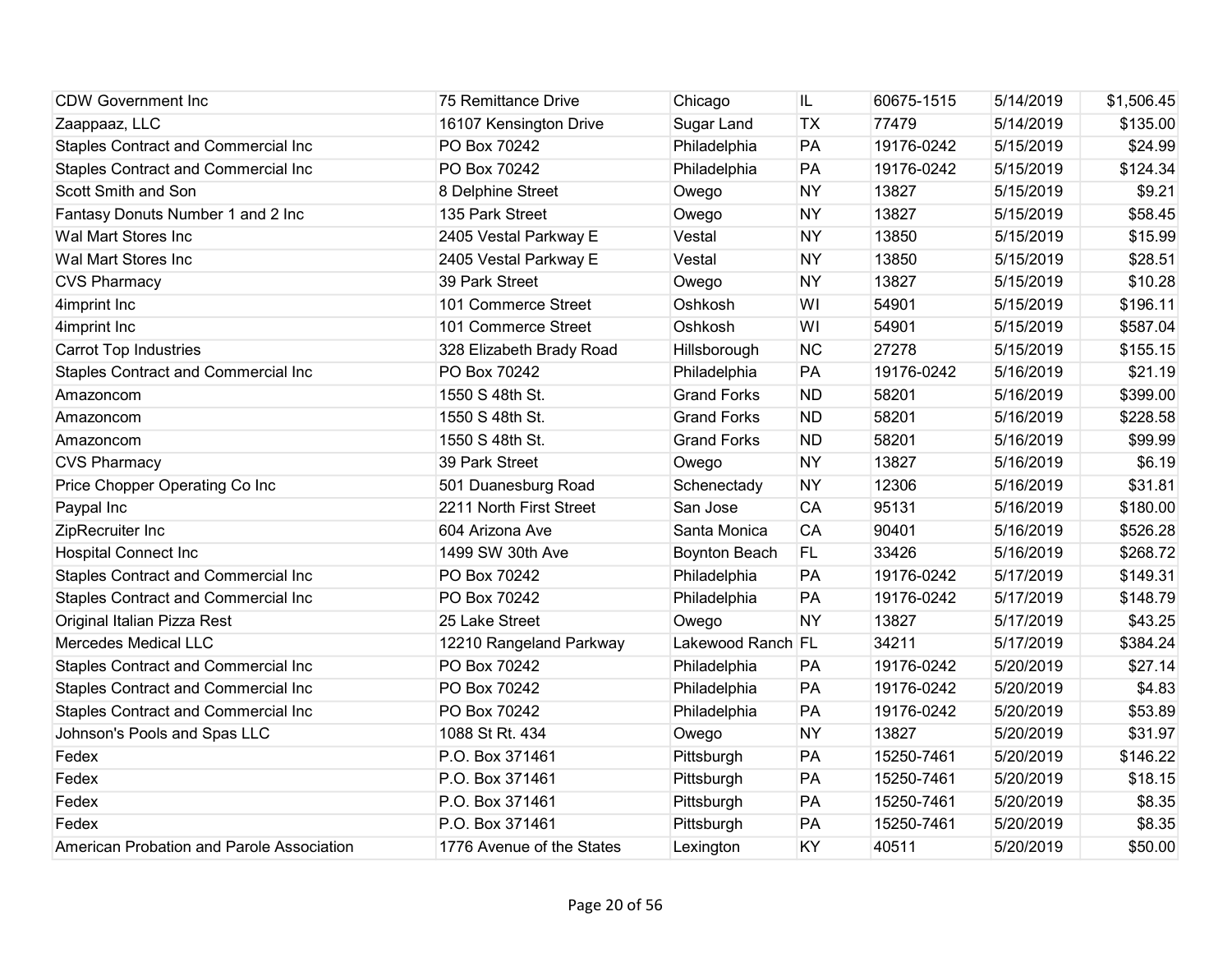| Amazoncom                                  | 1550 S 48th St.         | <b>Grand Forks</b> | <b>ND</b> | 58201      | 5/20/2019 | \$73.85   |
|--------------------------------------------|-------------------------|--------------------|-----------|------------|-----------|-----------|
| Amazoncom                                  | 1550 S 48th St.         | <b>Grand Forks</b> | <b>ND</b> | 58201      | 5/20/2019 | \$39.49   |
| Home Depot                                 | P.O. Box 9055           | Des Moines         | IA        | 50368-9055 | 5/20/2019 | \$645.20  |
| Comfort Inn                                | 99 Miller Road          | Castleton          | <b>NY</b> | 12033      | 5/20/2019 | \$96.00   |
| Comfort Inn                                | 99 Miller Road          | Castleton          | <b>NY</b> | 12033      | 5/20/2019 | \$96.00   |
| Comfort Inn                                | 99 Miller Road          | Castleton          | <b>NY</b> | 12033      | 5/20/2019 | \$128.00  |
| 4imprint Inc                               | 101 Commerce Street     | Oshkosh            | WI        | 54901      | 5/20/2019 | \$350.18  |
| Canandaigua Lodging Group LLC              | 382 E 2nd Street        | Corning            | <b>NY</b> | 14830      | 5/20/2019 | \$93.00   |
| Hampton Inn and Suites                     | 1305 Buckley Road       | Syracuse           | <b>NY</b> | 13212      | 5/20/2019 | \$196.00  |
| NY Public Welfare Association Inc          | 130 Washington Avenue   | Albany             | <b>NY</b> | 12210      | 5/21/2019 | \$189.00  |
| NY Public Welfare Association Inc          | 130 Washington Avenue   | Albany             | <b>NY</b> | 12210      | 5/21/2019 | \$189.00  |
| Adobe Systems Inc                          | 345 Park Avenue         | San Jose           | <b>CA</b> | 95110      | 5/21/2019 | \$14.99   |
| Matthew Bender and Company Inc             | 9443 Springboro Pike    | Miamisburg         | <b>OH</b> | 45342-4425 | 5/22/2019 | \$41.70   |
| Staples Contract and Commercial Inc        | PO Box 70242            | Philadelphia       | PA        | 19176-0242 | 5/22/2019 | \$254.26  |
| <b>Staples Contract and Commercial Inc</b> | PO Box 70242            | Philadelphia       | PA        | 19176-0242 | 5/22/2019 | \$26.90   |
| Staples Contract and Commercial Inc        | PO Box 70242            | Philadelphia       | PA        | 19176-0242 | 5/22/2019 | \$3.90    |
| <b>Staples Contract and Commercial Inc</b> | PO Box 70242            | Philadelphia       | PA        | 19176-0242 | 5/22/2019 | \$1.86    |
| Staples Contract and Commercial Inc        | PO Box 70242            | Philadelphia       | PA        | 19176-0242 | 5/22/2019 | \$82.98   |
| <b>Staples Contract and Commercial Inc</b> | PO Box 70242            | Philadelphia       | PA        | 19176-0242 | 5/22/2019 | \$22.63   |
| All Star Sports                            | 4 Delphine St.          | Owego              | <b>NY</b> | 13827      | 5/22/2019 | \$795.85  |
| Amazoncom                                  | 1550 S 48th St.         | <b>Grand Forks</b> | <b>ND</b> | 58201      | 5/22/2019 | (\$11.28) |
| Amazon Inc                                 | <b>Billing Dept.</b>    | Seattle            | <b>WA</b> | 98108      | 5/22/2019 | \$28.91   |
| Paypal Inc                                 | 2211 North First Street | San Jose           | <b>CA</b> | 95131      | 5/22/2019 | \$195.98  |
| T Mobile USA                               | 4 Sylvan Way            | Parsippany         | <b>NJ</b> | 07054      | 5/22/2019 | \$50.00   |
| <b>Vistaprint NV</b>                       | Hudsonweg 8, 5928 LW    | Venlo              |           |            | 5/22/2019 | (\$8.30)  |
| <b>Vistaprint NV</b>                       | Hudsonweg 8, 5928 LW    | Venlo              |           |            | 5/22/2019 | \$112.06  |
| Vistaprint NV                              | Hudsonweg 8, 5928 LW    | Venlo              |           |            | 5/22/2019 | \$143.59  |
| James E Balshuweit                         | Susquehanna Offset      | Owego              | <b>NY</b> | 13827      | 5/23/2019 | \$75.25   |
| Amazoncom                                  | 1550 S 48th St.         | <b>Grand Forks</b> | <b>ND</b> | 58201      | 5/23/2019 | \$472.71  |
| <b>Stamps</b>                              | 1990 E. Grand Avenue    | El Segundo         | <b>CA</b> | 90245      | 5/23/2019 | \$17.99   |
| <b>Staples Contract and Commercial Inc</b> | PO Box 70242            | Philadelphia       | PA        | 19176-0242 | 5/24/2019 | \$134.86  |
| <b>Staples Contract and Commercial Inc</b> | PO Box 70242            | Philadelphia       | PA        | 19176-0242 | 5/24/2019 | \$386.09  |
| Staples Contract and Commercial Inc        | PO Box 70242            | Philadelphia       | PA        | 19176-0242 | 5/24/2019 | \$88.65   |
| <b>Staples Contract and Commercial Inc</b> | PO Box 70242            | Philadelphia       | PA        | 19176-0242 | 5/24/2019 | \$6.54    |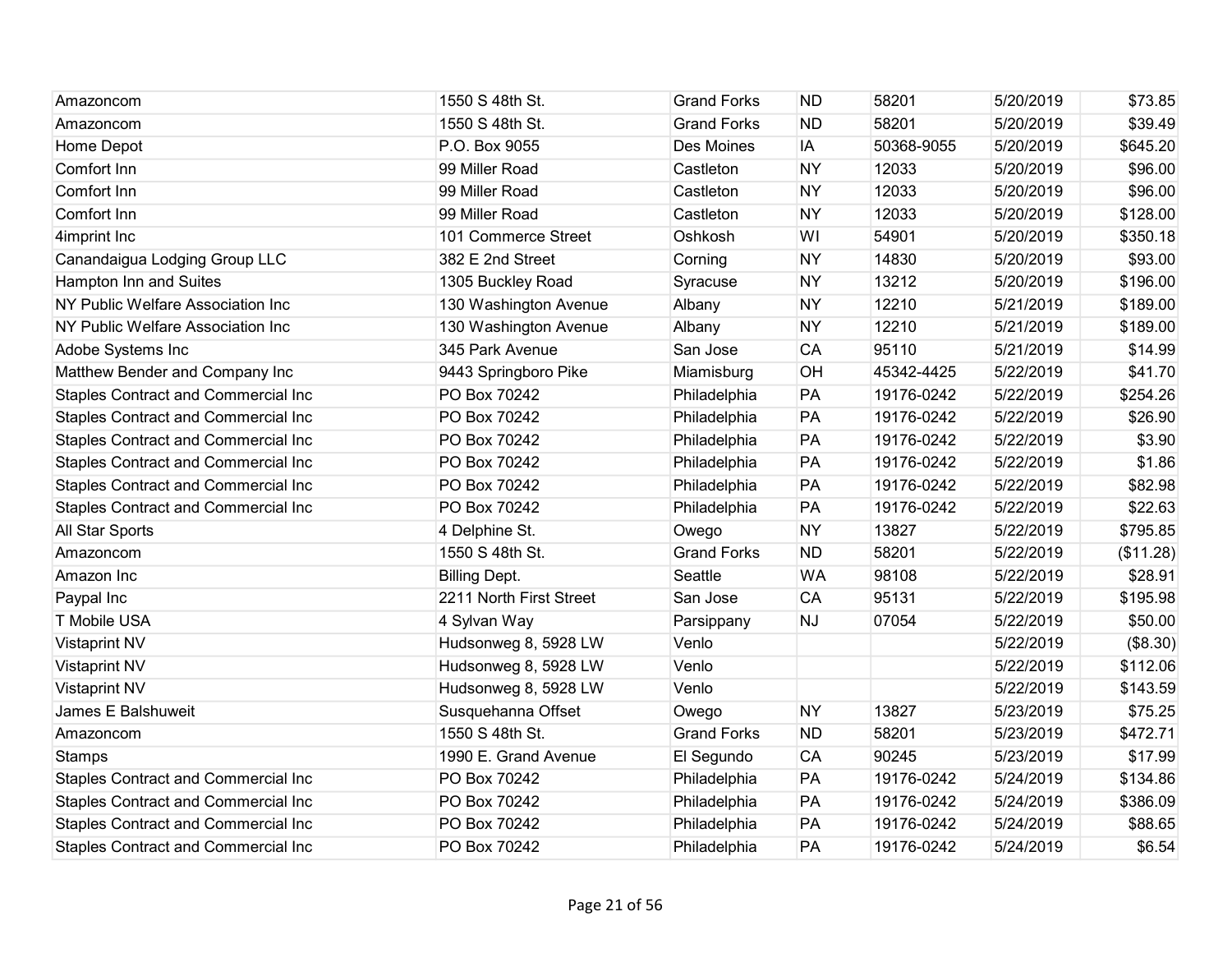| <b>Staples Contract and Commercial Inc</b> | PO Box 70242                     | Philadelphia        | PA        | 19176-0242 | 5/24/2019 | \$79.35    |
|--------------------------------------------|----------------------------------|---------------------|-----------|------------|-----------|------------|
| <b>Staples Contract and Commercial Inc</b> | PO Box 70242                     | Philadelphia        | PA        | 19176-0242 | 5/24/2019 | \$77.13    |
| <b>Staples Contract and Commercial Inc</b> | PO Box 70242                     | Philadelphia        | PA        | 19176-0242 | 5/24/2019 | \$151.48   |
| Holiday Inn                                | 232 Broadway                     | Saratoga Springs NY |           | 12866      | 5/24/2019 | \$372.00   |
| Holiday Inn                                | 232 Broadway                     | Saratoga Springs NY |           | 12866      | 5/24/2019 | \$372.00   |
| Amazoncom                                  | 1550 S 48th St.                  | <b>Grand Forks</b>  | <b>ND</b> | 58201      | 5/24/2019 | \$430.60   |
| Indeed Inc                                 | 177 Broad Street                 | Stamford            | <b>CT</b> | 06901      | 5/24/2019 | \$500.30   |
| <b>US Postal Service</b>                   | 6 Lake Street                    | Owego               | <b>NY</b> | 13827      | 5/27/2019 | \$55.00    |
| Canon USA Inc                              | C/O Canon Financial Services     | Chicago             | IL.       | 60693-0149 | 5/27/2019 | \$4,215.96 |
| <b>Verizon Wireless</b>                    | P.O. Box 408                     | Newark              | <b>NJ</b> | 07101-0408 | 5/27/2019 | \$3,454.45 |
| Amazon Inc                                 | <b>Billing Dept.</b>             | Seattle             | <b>WA</b> | 98108      | 5/27/2019 | \$160.65   |
| <b>Time Warner Cable</b>                   | P.O. Box 70872                   | Charlotte           | <b>NC</b> | 28272-0872 | 5/27/2019 | \$990.00   |
| <b>Time Warner Cable</b>                   | P.O. Box 70872                   | Charlotte           | <b>NC</b> | 28272-0872 | 5/27/2019 | \$1,507.33 |
| Comfort Inn                                | 99 Miller Road                   | Castleton           | <b>NY</b> | 12033      | 5/27/2019 | \$128.00   |
| Comfort Inn                                | 99 Miller Road                   | Castleton           | <b>NY</b> | 12033      | 5/27/2019 | \$128.00   |
| Comfort Inn                                | 99 Miller Road                   | Castleton           | <b>NY</b> | 12033      | 5/27/2019 | \$160.00   |
| Price Chopper Operating Co Inc             | 501 Duanesburg Road              | Schenectady         | <b>NY</b> | 12306      | 5/27/2019 | \$13.59    |
| Paypal Inc                                 | 2211 North First Street          | San Jose            | CA        | 95131      | 5/27/2019 | \$230.00   |
| T Mobile USA                               | 4 Sylvan Way                     | Parsippany          | <b>NJ</b> | 07054      | 5/27/2019 | \$50.00    |
| <b>MCCI Corporation</b>                    | 3520 Krums Corners Road          | Ithaca              | <b>NY</b> | 14850      | 5/27/2019 | \$753.54   |
| Verizon                                    | <b>Exception Processing Unit</b> | Menands             | <b>NY</b> | 12204-0001 | 5/29/2019 | \$4.61     |
| Verizon                                    | <b>Exception Processing Unit</b> | Menands             | <b>NY</b> | 12204-0001 | 5/29/2019 | \$652.83   |
| Amazon Inc                                 | <b>Billing Dept.</b>             | Seattle             | <b>WA</b> | 98108      | 5/29/2019 | \$1,317.68 |
| Staples Contract and Commercial Inc        | PO Box 70242                     | Philadelphia        | PA        | 19176-0242 | 5/30/2019 | \$97.99    |
| Amazoncom                                  | 1550 S 48th St.                  | <b>Grand Forks</b>  | <b>ND</b> | 58201      | 5/30/2019 | \$6.95     |
| Staples Contract and Commercial Inc        | PO Box 70242                     | Philadelphia        | PA        | 19176-0242 | 5/31/2019 | \$106.51   |
| <b>Staples Contract and Commercial Inc</b> | PO Box 70242                     | Philadelphia        | PA        | 19176-0242 | 5/31/2019 | \$5.03     |
| Staples Contract and Commercial Inc        | PO Box 70242                     | Philadelphia        | PA        | 19176-0242 | 5/31/2019 | \$49.45    |
| Staples Contract and Commercial Inc        | PO Box 70242                     | Philadelphia        | PA        | 19176-0242 | 5/31/2019 | \$36.62    |
| <b>Staples Contract and Commercial Inc</b> | PO Box 70242                     | Philadelphia        | PA        | 19176-0242 | 5/31/2019 | \$7.95     |
| <b>Marios Pizza</b>                        | 51 Fox Street                    | Owego               | <b>NY</b> | 13827      | 5/31/2019 | \$46.75    |
| Amazoncom                                  | 1550 S 48th St.                  | <b>Grand Forks</b>  | <b>ND</b> | 58201      | 5/31/2019 | \$26.98    |
| <b>CVS Pharmacy</b>                        | 39 Park Street                   | Owego               | <b>NY</b> | 13827      | 5/31/2019 | \$75.81    |
| Amazon Inc                                 | <b>Billing Dept.</b>             | Seattle             | <b>WA</b> | 98108      | 5/31/2019 | \$1,129.62 |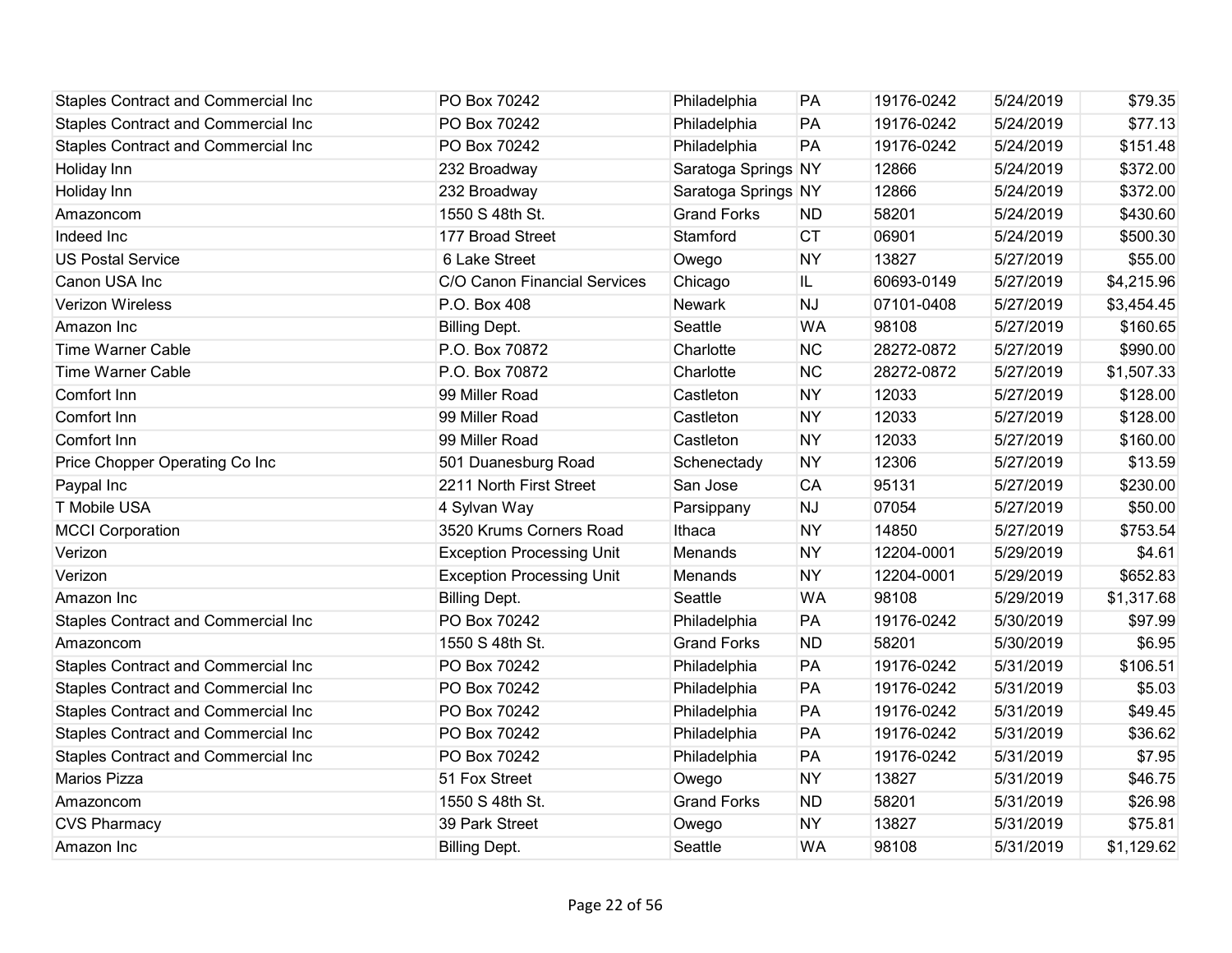| Price Chopper Operating Co Inc             | 501 Duanesburg Road          | Schenectady        | <b>NY</b> | 12306      | 5/31/2019 | \$26.84  |
|--------------------------------------------|------------------------------|--------------------|-----------|------------|-----------|----------|
| Safe Kids Worldwide                        | C/O PES                      | New York           | <b>NY</b> | 10115      | 5/31/2019 | \$95.00  |
| <b>Staples Contract and Commercial Inc</b> | PO Box 70242                 | Philadelphia       | PA        | 19176-0242 | 6/3/2019  | \$27.69  |
| <b>Staples Contract and Commercial Inc</b> | PO Box 70242                 | Philadelphia       | PA        | 19176-0242 | 6/3/2019  | \$151.68 |
| <b>Staples Contract and Commercial Inc</b> | PO Box 70242                 | Philadelphia       | PA        | 19176-0242 | 6/3/2019  | \$19.38  |
| Amazoncom                                  | 1550 S 48th St.              | <b>Grand Forks</b> | <b>ND</b> | 58201      | 6/3/2019  | \$41.74  |
| Amazon Inc                                 | <b>Billing Dept.</b>         | Seattle            | <b>WA</b> | 98108      | 6/3/2019  | \$56.70  |
| Sprint Spectrum                            | P.O. Box 871197              | Kansas City        | <b>MO</b> | 64187-1197 | 6/3/2019  | \$150.00 |
| 4imprint Inc                               | 101 Commerce Street          | Oshkosh            | WI        | 54901      | 6/3/2019  | \$255.14 |
| Indeed Inc                                 | 177 Broad Street             | Stamford           | <b>CT</b> | 06901      | 6/3/2019  | \$97.53  |
| Indeed Inc                                 | 177 Broad Street             | Stamford           | <b>CT</b> | 06901      | 6/3/2019  | \$95.25  |
| <b>Upstate Host LLC</b>                    | 6555 Old Collamer Road South | East Syracuse      | <b>NY</b> | 13057      | 6/3/2019  | \$72.00  |
| Amazoncom                                  | 1550 S 48th St.              | <b>Grand Forks</b> | <b>ND</b> | 58201      | 6/4/2019  | \$17.96  |
| Amazoncom                                  | 1550 S 48th St.              | <b>Grand Forks</b> | <b>ND</b> | 58201      | 6/4/2019  | \$219.54 |
| <b>CVS Pharmacy</b>                        | 39 Park Street               | Owego              | <b>NY</b> | 13827      | 6/4/2019  | \$4.19   |
| <b>GE Capital</b>                          | P.O. Box 6423333             | Pittsburgh         | PA        | 15264-2333 | 6/4/2019  | \$67.05  |
| <b>Environmental Education Assoc</b>       | 346 Austin Street            | <b>Buffalo</b>     | <b>NY</b> | 14207      | 6/4/2019  | \$155.00 |
| Paypal Inc                                 | 2211 North First Street      | San Jose           | CA        | 95131      | 6/4/2019  | \$30.00  |
| T Mobile USA                               | 4 Sylvan Way                 | Parsippany         | <b>NJ</b> | 07054      | 6/4/2019  | \$100.00 |
| <b>Vistaprint NV</b>                       | Hudsonweg 8, 5928 LW         | Venlo              |           |            | 6/4/2019  | \$231.59 |
| Staples Contract and Commercial Inc        | PO Box 70242                 | Philadelphia       | PA        | 19176-0242 | 6/5/2019  | \$195.97 |
| Scott Smith and Son                        | 8 Delphine Street            | Owego              | <b>NY</b> | 13827      | 6/5/2019  | \$259.42 |
| Johnson's Pools and Spas LLC               | 1088 St Rt. 434              | Owego              | <b>NY</b> | 13827      | 6/5/2019  | \$14.00  |
| NY Public Welfare Association Inc          | 130 Washington Avenue        | Albany             | <b>NY</b> | 12210      | 6/5/2019  | \$189.00 |
| Original Italian Pizza Rest                | 25 Lake Street               | Owego              | <b>NY</b> | 13827      | 6/5/2019  | \$16.41  |
| City of Ithaca                             | 108 E. Green Street          | Ithaca             | <b>NY</b> | 14850      | 6/5/2019  | \$3.75   |
| <b>TATI NY Inc</b>                         | 17 Holland Street            | Alexandria Bay     | <b>NY</b> | 13607      | 6/5/2019  | \$381.90 |
| <b>NYS Bar Association</b>                 | One Elk Street               | Albany             | <b>NY</b> | 12207      | 6/6/2019  | \$50.00  |
| Original Italian Pizza Rest                | 25 Lake Street               | Owego              | <b>NY</b> | 13827      | 6/6/2019  | \$15.42  |
| <b>GE Capital</b>                          | P.O. Box 6423333             | Pittsburgh         | PA        | 15264-2333 | 6/6/2019  | \$783.04 |
| <b>Tioga Downs Racetrack LLC</b>           | 2384 West River Road         | Nichols            | <b>NY</b> | 13812      | 6/6/2019  | \$837.20 |
| <b>Vistaprint NV</b>                       | Hudsonweg 8, 5928 LW         | Venlo              |           |            | 6/6/2019  | \$492.03 |
| <b>NYSACDL</b>                             | 90 State Street              | Albany             | <b>NY</b> | 12207      | 6/6/2019  | \$140.00 |
| <b>Staples Contract and Commercial Inc</b> | PO Box 70242                 | Philadelphia       | PA        | 19176-0242 | 6/7/2019  | \$22.65  |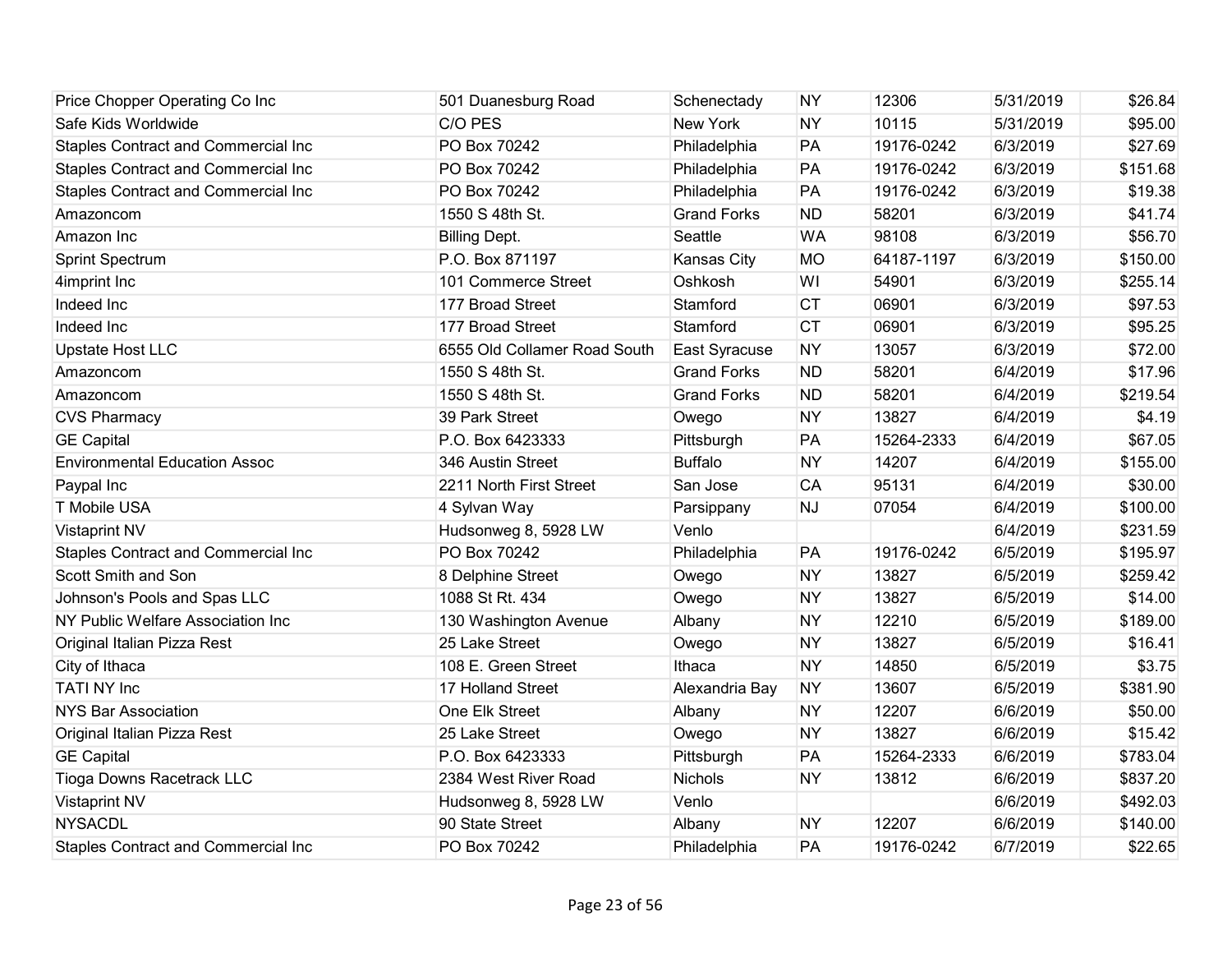| <b>Staples Contract and Commercial Inc</b> | PO Box 70242             | Philadelphia        | PA        | 19176-0242 | 6/7/2019  | \$214.22   |
|--------------------------------------------|--------------------------|---------------------|-----------|------------|-----------|------------|
| <b>Staples Contract and Commercial Inc</b> | PO Box 70242             | Philadelphia        | PA        | 19176-0242 | 6/7/2019  | \$56.62    |
| <b>Staples Contract and Commercial Inc</b> | PO Box 70242             | Philadelphia        | PA        | 19176-0242 | 6/7/2019  | \$26.56    |
| <b>Staples Contract and Commercial Inc</b> | PO Box 70242             | Philadelphia        | PA        | 19176-0242 | 6/7/2019  | \$519.27   |
| Staples Contract and Commercial Inc        | PO Box 70242             | Philadelphia        | PA        | 19176-0242 | 6/7/2019  | \$31.36    |
| Owego Associates Inc                       | 1100 State Route 17C     | Owego               | <b>NY</b> | 13827      | 6/7/2019  | \$149.98   |
| <b>First Colonie Company</b>               | 660 Albany Shaker Road   | Albany              | <b>NY</b> | 12211      | 6/7/2019  | \$387.00   |
| <b>First Colonie Company</b>               | 660 Albany Shaker Road   | Albany              | <b>NY</b> | 12211      | 6/7/2019  | \$387.00   |
| <b>First Colonie Company</b>               | 660 Albany Shaker Road   | Albany              | <b>NY</b> | 12211      | 6/7/2019  | \$387.00   |
| Lake Placid Hilton LLC                     | 2384 Saranac Avenue      | Lake Placid         | <b>NY</b> | 12946      | 6/7/2019  | \$184.00   |
| <b>NYSPELRA</b>                            | C/O John J. Kalinkewicz  | <b>Ballston Spa</b> | <b>NY</b> | 12020      | 6/7/2019  | \$275.00   |
| Radisson Hotel Corning                     | 125 Denison Parkway East | Corning             | <b>NY</b> | 14830      | 6/7/2019  | \$333.00   |
| <b>GE Capital</b>                          | P.O. Box 6423333         | Pittsburgh          | PA        | 15264-2333 | 6/7/2019  | \$404.02   |
| Matthew Bender and Company Inc             | 9443 Springboro Pike     | Miamisburg          | OH        | 45342-4425 | 6/10/2019 | \$1,092.80 |
| <b>Staples Contract and Commercial Inc</b> | PO Box 70242             | Philadelphia        | PA        | 19176-0242 | 6/10/2019 | \$452.59   |
| <b>Staples Contract and Commercial Inc</b> | PO Box 70242             | Philadelphia        | PA        | 19176-0242 | 6/10/2019 | \$193.78   |
| <b>Staples Contract and Commercial Inc</b> | PO Box 70242             | Philadelphia        | PA        | 19176-0242 | 6/10/2019 | \$63.85    |
| Franziska Racker Centers Inc               | 3226 Wilkins Road        | Ithaca              | <b>NY</b> | 14850      | 6/10/2019 | (\$15.00)  |
| Owego Associates Inc                       | 1100 State Route 17C     | Owego               | <b>NY</b> | 13827      | 6/10/2019 | \$124.99   |
| Amazoncom                                  | 1550 S 48th St.          | <b>Grand Forks</b>  | <b>ND</b> | 58201      | 6/10/2019 | \$662.99   |
| Radisson Hotel Corning                     | 125 Denison Parkway East | Corning             | <b>NY</b> | 14830      | 6/10/2019 | \$444.00   |
| Amazon Inc                                 | <b>Billing Dept.</b>     | Seattle             | <b>WA</b> | 98108      | 6/10/2019 | \$47.25    |
| <b>Mercedes Medical LLC</b>                | 12210 Rangeland Parkway  | Lakewood Ranch FL   |           | 34211      | 6/10/2019 | \$296.68   |
| <b>US Postal Service</b>                   | 6 Lake Street            | Owego               | <b>NY</b> | 13827      | 6/11/2019 | \$64.00    |
| Lowes                                      | P.O. Box 530954          | Atlanta             | GA        | 30353-0954 | 6/11/2019 | \$139.00   |
| <b>Staples Contract and Commercial Inc</b> | PO Box 70242             | Philadelphia        | PA        | 19176-0242 | 6/12/2019 | \$171.80   |
| Scott Smith and Son                        | 8 Delphine Street        | Owego               | <b>NY</b> | 13827      | 6/12/2019 | \$15.32    |
| <b>US Postal Service</b>                   | 6 Lake Street            | Owego               | <b>NY</b> | 13827      | 6/12/2019 | \$7.70     |
| <b>Vistaprint NV</b>                       | Hudsonweg 8, 5928 LW     | Venlo               |           |            | 6/12/2019 | \$294.22   |
| <b>Hospital Connect Inc</b>                | 1499 SW 30th Ave         | Boynton Beach       | FL        | 33426      | 6/12/2019 | \$535.44   |
| <b>GE Capital</b>                          | P.O. Box 6423333         | Pittsburgh          | PA        | 15264-2333 | 6/13/2019 | \$193.50   |
| Amazon Inc                                 | <b>Billing Dept.</b>     | Seattle             | <b>WA</b> | 98108      | 6/13/2019 | \$96.89    |
| Price Chopper Operating Co Inc             | 501 Duanesburg Road      | Schenectady         | <b>NY</b> | 12306      | 6/13/2019 | \$19.66    |
| 4imprint Inc                               | 101 Commerce Street      | Oshkosh             | WI        | 54901      | 6/13/2019 | \$731.60   |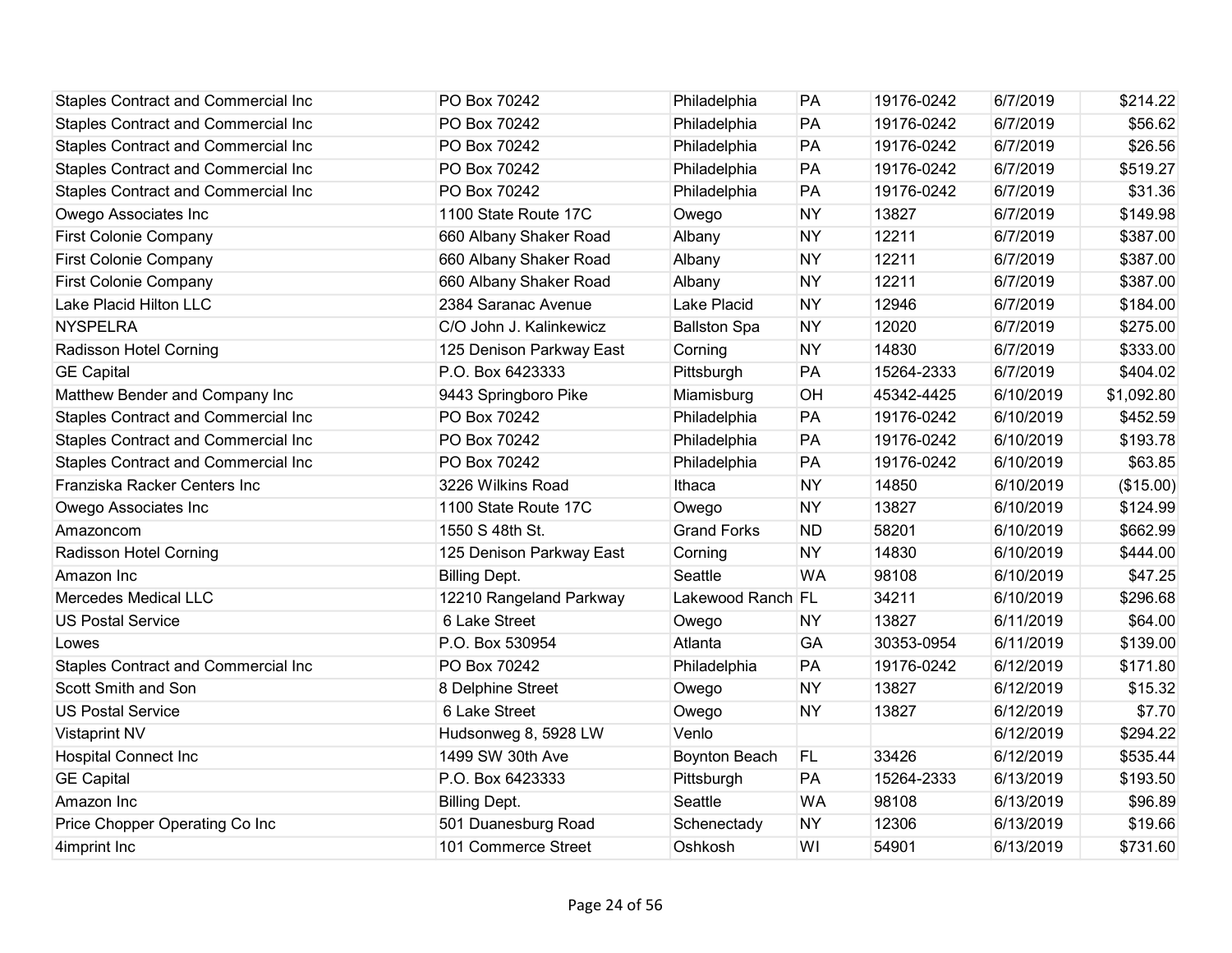| <b>Staples Contract and Commercial Inc</b> | PO Box 70242                  | Philadelphia       | PA        | 19176-0242 | 6/14/2019 | \$145.21   |
|--------------------------------------------|-------------------------------|--------------------|-----------|------------|-----------|------------|
| <b>Staples Contract and Commercial Inc</b> | PO Box 70242                  | Philadelphia       | PA        | 19176-0242 | 6/14/2019 | \$10.20    |
| <b>Staples Contract and Commercial Inc</b> | PO Box 70242                  | Philadelphia       | PA        | 19176-0242 | 6/14/2019 | \$190.62   |
| Marios Pizza                               | 51 Fox Street                 | Owego              | <b>NY</b> | 13827      | 6/14/2019 | \$75.99    |
| Price Chopper Operating Co Inc             | 501 Duanesburg Road           | Schenectady        | <b>NY</b> | 12306      | 6/14/2019 | \$35.29    |
| Price Chopper Operating Co Inc             | 501 Duanesburg Road           | Schenectady        | <b>NY</b> | 12306      | 6/14/2019 | \$9.48     |
| <b>Clarion Hotel Century House</b>         | 997 New Loudon Rd.            | Latham             | <b>NY</b> | 12110      | 6/14/2019 | \$98.00    |
| Mirabito Holdings Inc                      | 49 Court St - The Metrocenter | Binghamton         | <b>NY</b> | 13902      | 6/14/2019 | \$47.10    |
| <b>Staples Contract and Commercial Inc</b> | PO Box 70242                  | Philadelphia       | PA        | 19176-0242 | 6/17/2019 | \$207.69   |
| <b>Staples Contract and Commercial Inc</b> | PO Box 70242                  | Philadelphia       | PA        | 19176-0242 | 6/17/2019 | \$85.90    |
| <b>Staples Contract and Commercial Inc</b> | PO Box 70242                  | Philadelphia       | PA        | 19176-0242 | 6/17/2019 | \$204.14   |
| <b>Staples Contract and Commercial Inc</b> | PO Box 70242                  | Philadelphia       | PA        | 19176-0242 | 6/17/2019 | \$95.12    |
| <b>Marios Pizza</b>                        | 51 Fox Street                 | Owego              | <b>NY</b> | 13827      | 6/17/2019 | \$15.50    |
| Amazoncom                                  | 1550 S 48th St.               | <b>Grand Forks</b> | <b>ND</b> | 58201      | 6/17/2019 | \$153.93   |
| Fairfield Inn                              | 124 Troy Rd.                  | East Greenbush     | <b>NY</b> | 12061      | 6/17/2019 | \$162.00   |
| Fairfield Inn                              | 124 Troy Rd.                  | East Greenbush     | <b>NY</b> | 12061      | 6/17/2019 | \$162.00   |
| Fairfield Inn                              | 124 Troy Rd.                  | East Greenbush     | <b>NY</b> | 12061      | 6/17/2019 | \$162.00   |
| <b>Gannett CNY Newspapers</b>              | P.O. Box 822802               | Philadelphia       | PA        | 19182-2808 | 6/17/2019 | \$312.00   |
| Comfort Inn                                | 99 Miller Road                | Castleton          | <b>NY</b> | 12033      | 6/17/2019 | \$96.00    |
| Price Chopper Operating Co Inc             | 501 Duanesburg Road           | Schenectady        | <b>NY</b> | 12306      | 6/17/2019 | \$43.06    |
| James Cornell                              | 502 S. Liberty Ave.           | Endicott           | <b>NY</b> | 13760      | 6/17/2019 | \$190.00   |
| Family Dollar Inc                          | P.O. Box 1017                 | Charlotte          | <b>NC</b> | 28201-1017 | 6/17/2019 | \$12.00    |
| <b>Community Shop</b>                      | 106 North Ave                 | Owego              | <b>NY</b> | 13827      | 6/17/2019 | \$125.47   |
| HarborCenter Dev LLC                       | 95 Main Street                | <b>Buffalo</b>     | <b>NY</b> | 14203      | 6/17/2019 | \$199.00   |
| <b>US Postal Service</b>                   | 6 Lake Street                 | Owego              | <b>NY</b> | 13827      | 6/18/2019 | \$1.60     |
| Matthew Bender and Company Inc             | 9443 Springboro Pike          | Miamisburg         | OH        | 45342-4425 | 6/19/2019 | \$128.25   |
| Comfort Inn                                | 99 Miller Road                | Castleton          | <b>NY</b> | 12033      | 6/19/2019 | \$108.00   |
| <b>Staples Contract and Commercial Inc</b> | PO Box 70242                  | Philadelphia       | PA        | 19176-0242 | 6/20/2019 | \$74.73    |
| <b>Staples Contract and Commercial Inc</b> | PO Box 70242                  | Philadelphia       | PA        | 19176-0242 | 6/20/2019 | \$23.88    |
| NY Public Welfare Association Inc          | 130 Washington Avenue         | Albany             | <b>NY</b> | 12210      | 6/20/2019 | (\$174.00) |
| Amazoncom                                  | 1550 S 48th St.               | <b>Grand Forks</b> | <b>ND</b> | 58201      | 6/20/2019 | \$1,650.05 |
| Paypal Inc                                 | 2211 North First Street       | San Jose           | <b>CA</b> | 95131      | 6/20/2019 | \$180.00   |
| <b>Vistaprint NV</b>                       | Hudsonweg 8, 5928 LW          | Venlo              |           |            | 6/20/2019 | \$248.10   |
| Mile-X Equipment Inc                       | 801 North 2nd Street          | Coldwater          | OH        | 45828      | 6/20/2019 | \$52.99    |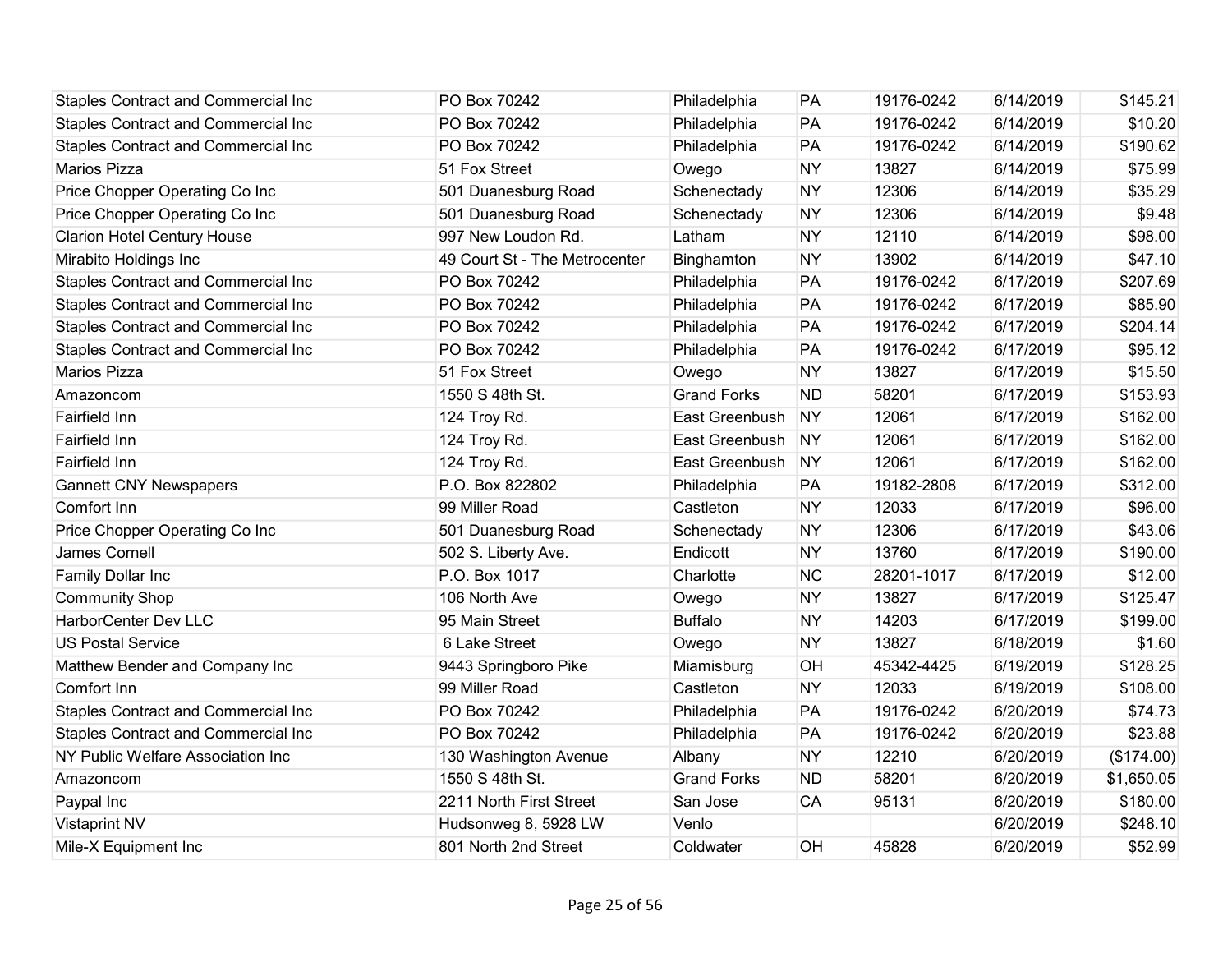| <b>Staples Contract and Commercial Inc</b> | PO Box 70242            | Philadelphia       | PA        | 19176-0242 | 6/21/2019 | \$85.62    |
|--------------------------------------------|-------------------------|--------------------|-----------|------------|-----------|------------|
| <b>Staples Contract and Commercial Inc</b> | PO Box 70242            | Philadelphia       | PA        | 19176-0242 | 6/21/2019 | \$354.74   |
| <b>United Parcel Service</b>               | P.O. Box 7247-0244      | Philadelphia       | PA        | 19170-0001 | 6/21/2019 | \$41.43    |
| Amazoncom                                  | 1550 S 48th St.         | <b>Grand Forks</b> | <b>ND</b> | 58201      | 6/21/2019 | \$109.99   |
| Price Chopper Operating Co Inc             | 501 Duanesburg Road     | Schenectady        | <b>NY</b> | 12306      | 6/21/2019 | \$27.14    |
| Price Chopper Operating Co Inc             | 501 Duanesburg Road     | Schenectady        | <b>NY</b> | 12306      | 6/21/2019 | \$2.79     |
| Price Chopper Operating Co Inc             | 501 Duanesburg Road     | Schenectady        | <b>NY</b> | 12306      | 6/21/2019 | \$209.71   |
| East Greenbush Lodging Associates LLC      | 11751 E. Corning Rd.    | Corning            | <b>NY</b> | 14830      | 6/21/2019 | \$119.88   |
| Adobe Systems Inc                          | 345 Park Avenue         | San Jose           | CA        | 95110      | 6/21/2019 | \$14.99    |
| Staples Contract and Commercial Inc        | PO Box 70242            | Philadelphia       | PA        | 19176-0242 | 6/24/2019 | \$87.20    |
| Staples Contract and Commercial Inc        | PO Box 70242            | Philadelphia       | PA        | 19176-0242 | 6/24/2019 | \$141.79   |
| Staples Contract and Commercial Inc        | PO Box 70242            | Philadelphia       | PA        | 19176-0242 | 6/24/2019 | \$126.89   |
| Staples Contract and Commercial Inc        | PO Box 70242            | Philadelphia       | PA        | 19176-0242 | 6/24/2019 | \$556.92   |
| <b>GE Capital</b>                          | P.O. Box 6423333        | Pittsburgh         | PA        | 15264-2333 | 6/24/2019 | \$129.56   |
| <b>GE Capital</b>                          | P.O. Box 6423333        | Pittsburgh         | PA        | 15264-2333 | 6/24/2019 | \$2,026.08 |
| Comfort Inn                                | 99 Miller Road          | Castleton          | <b>NY</b> | 12033      | 6/24/2019 | \$96.00    |
| <b>Stamps</b>                              | 1990 E. Grand Avenue    | El Segundo         | CA        | 90245      | 6/24/2019 | \$17.99    |
| East Greenbush Lodging Associates LLC      | 11751 E. Corning Rd.    | Corning            | <b>NY</b> | 14830      | 6/24/2019 | (\$11.88)  |
| Destiny USA Real Estate LLC                | 311 Hiawatha Blvd W     | Syracuse           | <b>NY</b> | 13204      | 6/24/2019 | \$98.00    |
| Bonanza                                    | 3131 Western Avenue 428 | Seattle            | <b>WA</b> | 98121      | 6/24/2019 | \$27.44    |
| <b>US Postal Service</b>                   | 6 Lake Street           | Owego              | <b>NY</b> | 13827      | 6/25/2019 | \$332.25   |
| <b>US Postal Service</b>                   | 6 Lake Street           | Owego              | <b>NY</b> | 13827      | 6/25/2019 | \$25.50    |
| Paypal Inc                                 | 2211 North First Street | San Jose           | CA        | 95131      | 6/25/2019 | \$735.00   |
| Staples Contract and Commercial Inc        | PO Box 70242            | Philadelphia       | PA        | 19176-0242 | 6/26/2019 | \$13.89    |
| Amazoncom                                  | 1550 S 48th St.         | <b>Grand Forks</b> | <b>ND</b> | 58201      | 6/26/2019 | \$14.69    |
| Price Chopper Operating Co Inc             | 501 Duanesburg Road     | Schenectady        | <b>NY</b> | 12306      | 6/26/2019 | \$49.24    |
| <b>NYSACDL</b>                             | 90 State Street         | Albany             | <b>NY</b> | 12207      | 6/26/2019 | \$100.00   |
| Staples Contract and Commercial Inc        | PO Box 70242            | Philadelphia       | PA        | 19176-0242 | 6/27/2019 | \$101.23   |
| <b>Staples Contract and Commercial Inc</b> | PO Box 70242            | Philadelphia       | PA        | 19176-0242 | 6/27/2019 | \$112.92   |
| <b>Staples Contract and Commercial Inc</b> | PO Box 70242            | Philadelphia       | PA        | 19176-0242 | 6/27/2019 | \$33.42    |
| Staples Contract and Commercial Inc        | PO Box 70242            | Philadelphia       | PA        | 19176-0242 | 6/27/2019 | \$106.38   |
| <b>Staples Contract and Commercial Inc</b> | PO Box 70242            | Philadelphia       | PA        | 19176-0242 | 6/27/2019 | \$16.84    |
| Staples Contract and Commercial Inc        | PO Box 70242            | Philadelphia       | PA        | 19176-0242 | 6/27/2019 | \$40.30    |
| <b>Staples Contract and Commercial Inc</b> | PO Box 70242            | Philadelphia       | PA        | 19176-0242 | 6/27/2019 | \$232.95   |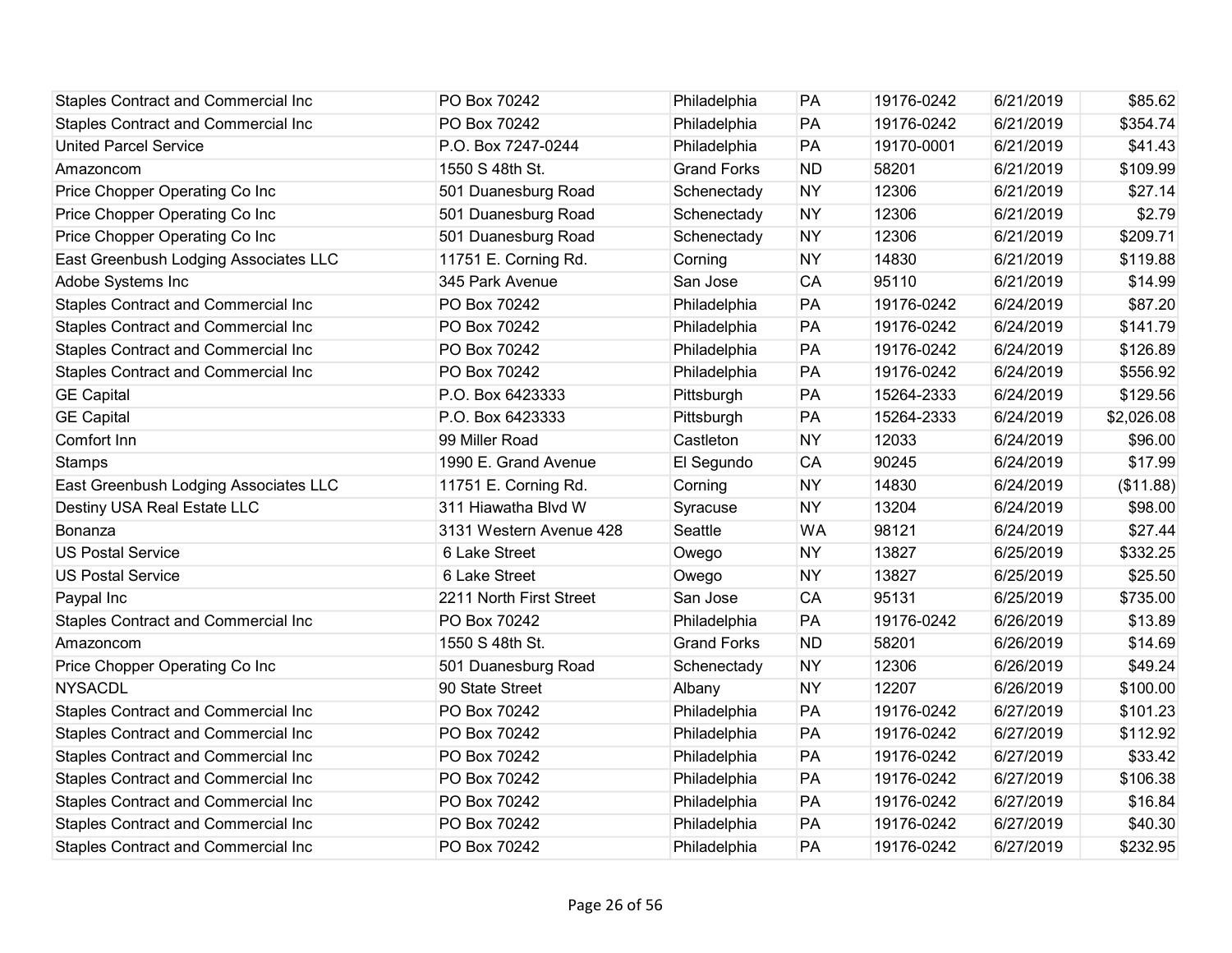| Amazoncom                                  | 1550 S 48th St.              | <b>Grand Forks</b> | <b>ND</b>      | 58201      | 6/27/2019 | (\$16.26)  |
|--------------------------------------------|------------------------------|--------------------|----------------|------------|-----------|------------|
| <b>GE Capital</b>                          | P.O. Box 6423333             | Pittsburgh         | PA             | 15264-2333 | 6/27/2019 | \$35.76    |
| <b>Bel USA LLC</b>                         | 12610 Nw 115th Ave           | Medley             | FL             | 33178      | 6/27/2019 | \$459.20   |
| <b>Strobes N More LLC</b>                  | 81 Tom Harvey Road           | Westerly           | R <sub>l</sub> | 02891      | 6/27/2019 | \$118.97   |
| <b>Country Wagon Produce</b>               | 2859 NY Route 26             | <b>Glen Aubrey</b> | <b>NY</b>      | 13777      | 6/27/2019 | \$55.00    |
| <b>Staples Contract and Commercial Inc</b> | PO Box 70242                 | Philadelphia       | PA             | 19176-0242 | 6/28/2019 | \$370.81   |
| <b>US Postal Service</b>                   | 6 Lake Street                | Owego              | <b>NY</b>      | 13827      | 6/28/2019 | \$7.85     |
| Amazoncom                                  | 1550 S 48th St.              | <b>Grand Forks</b> | <b>ND</b>      | 58201      | 6/28/2019 | \$274.80   |
| Amazoncom                                  | 1550 S 48th St.              | <b>Grand Forks</b> | <b>ND</b>      | 58201      | 6/28/2019 | \$21.08    |
| Amazon Inc                                 | <b>Billing Dept.</b>         | Seattle            | <b>WA</b>      | 98108      | 6/28/2019 | \$98.00    |
| Fairfield Inn                              | 124 Troy Rd.                 | East Greenbush     | <b>NY</b>      | 12061      | 6/28/2019 | \$108.00   |
| Fairfield Inn                              | 124 Troy Rd.                 | East Greenbush     | NY             | 12061      | 6/28/2019 | \$108.00   |
| Crowne Plaza Resort and Golf Club          | 101 Olympic Drive            | Lake Placid        | <b>NY</b>      | 12946      | 6/28/2019 | \$18.99    |
| APlus at Sunoco                            | 2792 Wilmington Road         | Lake Plaicd        | <b>NY</b>      | 12946      | 6/28/2019 | \$28.07    |
| Staples Contract and Commercial Inc        | PO Box 70242                 | Philadelphia       | PA             | 19176-0242 | 7/1/2019  | \$87.90    |
| Staples Contract and Commercial Inc        | PO Box 70242                 | Philadelphia       | PA             | 19176-0242 | 7/1/2019  | \$114.90   |
| <b>US Postal Service</b>                   | 6 Lake Street                | Owego              | <b>NY</b>      | 13827      | 7/1/2019  | \$7.50     |
| <b>US Postal Service</b>                   | 6 Lake Street                | Owego              | <b>NY</b>      | 13827      | 7/1/2019  | \$1.15     |
| Wal Mart Stores Inc                        | 2405 Vestal Parkway E        | Vestal             | <b>NY</b>      | 13850      | 7/1/2019  | \$114.52   |
| Channing Bete Company Inc                  | P.O. Box 3538                | South Deerfield    | <b>MA</b>      | 01373-3538 | 7/1/2019  | \$94.25    |
| Comfort Inn                                | 99 Miller Road               | Castleton          | <b>NY</b>      | 12033      | 7/1/2019  | \$128.00   |
| Price Chopper Operating Co Inc             | 501 Duanesburg Road          | Schenectady        | <b>NY</b>      | 12306      | 7/1/2019  | (\$0.16)   |
| All Star Sports                            | 4 Delphine St.               | Owego              | <b>NY</b>      | 13827      | 7/2/2019  | \$90.00    |
| Wal Mart Stores Inc                        | 2405 Vestal Parkway E        | Vestal             | <b>NY</b>      | 13850      | 7/2/2019  | \$93.37    |
| Amazoncom                                  | 1550 S 48th St.              | <b>Grand Forks</b> | <b>ND</b>      | 58201      | 7/2/2019  | \$29.97    |
| Indeed Inc                                 | 177 Broad Street             | Stamford           | <b>CT</b>      | 06901      | 7/2/2019  | \$66.70    |
| Scott Smith and Son                        | 8 Delphine Street            | Owego              | <b>NY</b>      | 13827      | 7/3/2019  | \$206.07   |
| <b>US Postal Service</b>                   | 6 Lake Street                | Owego              | <b>NY</b>      | 13827      | 7/3/2019  | \$3.30     |
| Amazoncom                                  | 1550 S 48th St.              | <b>Grand Forks</b> | <b>ND</b>      | 58201      | 7/3/2019  | \$269.99   |
| Amazoncom                                  | 1550 S 48th St.              | <b>Grand Forks</b> | <b>ND</b>      | 58201      | 7/3/2019  | (\$12.40)  |
| Canon USA Inc                              | C/O Canon Financial Services | Chicago            | IL             | 60693-0149 | 7/3/2019  | \$3,283.45 |
| <b>CDW Government Inc</b>                  | 75 Remittance Drive          | Chicago            | IL.            | 60675-1515 | 7/3/2019  | \$24.00    |
| Amazon Inc                                 | <b>Billing Dept.</b>         | Seattle            | <b>WA</b>      | 98108      | 7/3/2019  | \$187.98   |
| Paypal Inc                                 | 2211 North First Street      | San Jose           | CA             | 95131      | 7/3/2019  | \$239.99   |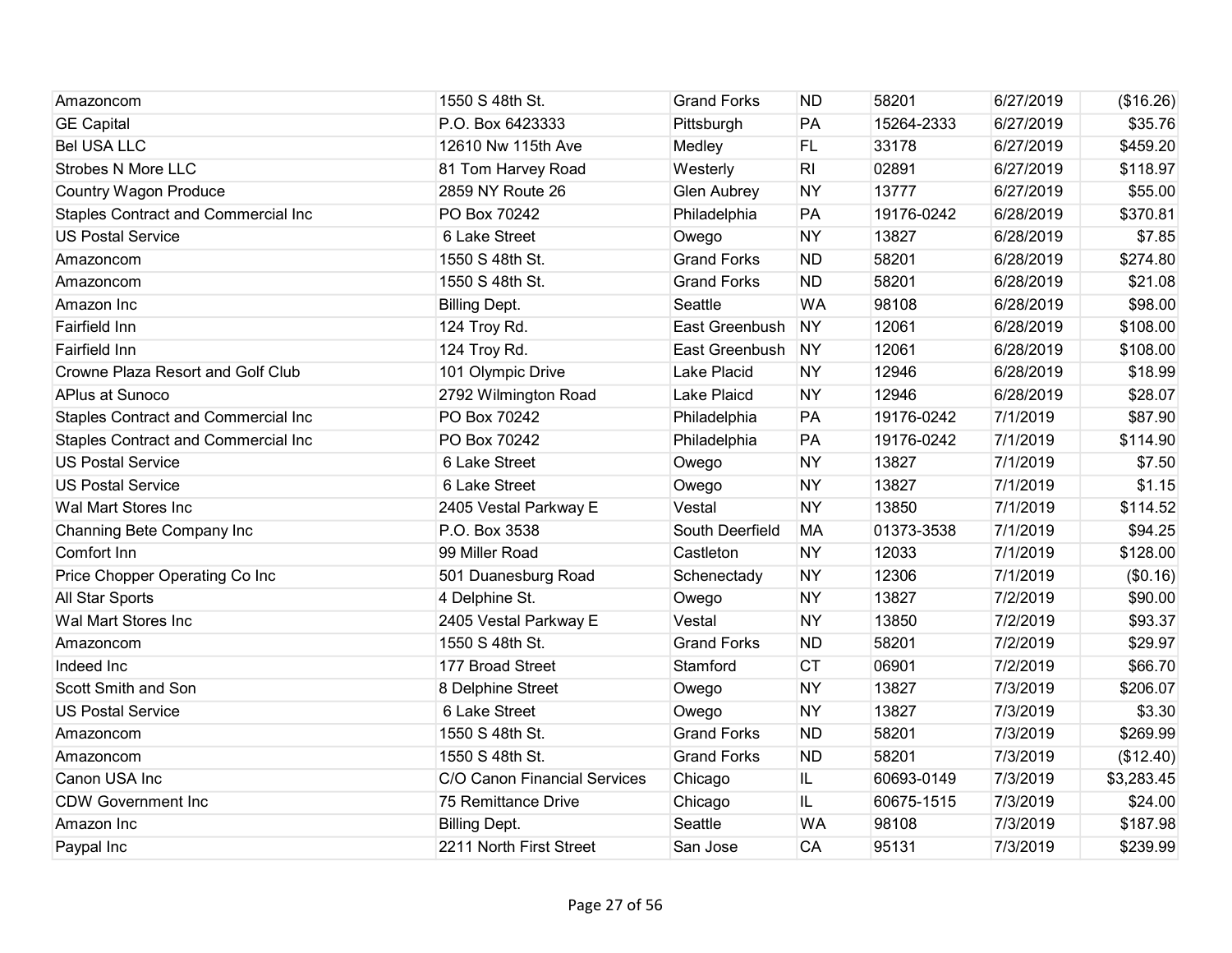| Paypal Inc                                 | 2211 North First Street          | San Jose             | CA        | 95131      | 7/3/2019  | \$30.00    |
|--------------------------------------------|----------------------------------|----------------------|-----------|------------|-----------|------------|
| <b>Staples Contract and Commercial Inc</b> | PO Box 70242                     | Philadelphia         | PA        | 19176-0242 | 7/4/2019  | \$15.53    |
| <b>Staples Contract and Commercial Inc</b> | PO Box 70242                     | Philadelphia         | PA        | 19176-0242 | 7/4/2019  | \$5.91     |
| Verizon                                    | <b>Exception Processing Unit</b> | Menands              | <b>NY</b> | 12204-0001 | 7/4/2019  | \$3.53     |
| Verizon                                    | <b>Exception Processing Unit</b> | Menands              | <b>NY</b> | 12204-0001 | 7/4/2019  | \$651.49   |
| Amazoncom                                  | 1550 S 48th St.                  | <b>Grand Forks</b>   | <b>ND</b> | 58201      | 7/4/2019  | \$17.88    |
| <b>Verizon Wireless</b>                    | P.O. Box 408                     | Newark               | <b>NJ</b> | 07101-0408 | 7/4/2019  | \$3,724.48 |
| Amazon Inc                                 | <b>Billing Dept.</b>             | Seattle              | <b>WA</b> | 98108      | 7/4/2019  | \$500.00   |
| <b>Time Warner Cable</b>                   | PO Box 70872                     | Charlotte            | <b>NC</b> | 28272-0872 | 7/5/2019  | \$990.00   |
| <b>Time Warner Cable</b>                   | PO Box 70872                     | Charlotte            | <b>NC</b> | 28272-0872 | 7/5/2019  | \$1,525.51 |
| Fedex                                      | P.O. Box 371461                  | Pittsburgh           | PA        | 15250-7461 | 7/5/2019  | \$150.30   |
| One CXircle Foundation                     | 734 A Street, Suite 4            | San Rafael           | CA        | 94901      | 7/5/2019  | \$4,466.94 |
| Amazon Inc                                 | <b>Billing Dept.</b>             | Seattle              | <b>WA</b> | 98108      | 7/8/2019  | \$28.05    |
| <b>Vistaprint NV</b>                       | Hudsonweg 8, 5928 LW             | Venlo                |           |            | 7/9/2019  | \$98.99    |
| <b>Mercedes Medical LLC</b>                | 12210 Rangeland Parkway          | Lakewood Ranch FL    |           | 34211      | 7/9/2019  | \$384.27   |
| <b>TentCraft Inc</b>                       | 2662 Cass Road                   | <b>Traverse City</b> | MI        | 49684      | 7/9/2019  | \$5,894.34 |
| Original Italian Pizza Rest                | 25 Lake Street                   | Owego                | <b>NY</b> | 13827      | 7/10/2019 | \$131.27   |
| Amazoncom                                  | 1550 S 48th St.                  | <b>Grand Forks</b>   | <b>ND</b> | 58201      | 7/10/2019 | \$579.41   |
| Amazoncom                                  | 1550 S 48th St.                  | <b>Grand Forks</b>   | <b>ND</b> | 58201      | 7/10/2019 | \$38.98    |
| Amazoncom                                  | 1550 S 48th St.                  | <b>Grand Forks</b>   | <b>ND</b> | 58201      | 7/10/2019 | \$58.00    |
| <b>CDW Government Inc</b>                  | 75 Remittance Drive              | Chicago              | IL.       | 60675-1515 | 7/10/2019 | \$99.10    |
| American Legion Dept of NY                 | Attn: Anne Rounds                | Albany               | <b>NY</b> | 12207      | 7/10/2019 | \$36.00    |
| American Legion Dept of NY                 | Attn: Anne Rounds                | Albany               | <b>NY</b> | 12207      | 7/10/2019 | \$40.00    |
| Vibrant Technologies Inc                   | 6031 Culligan Way                | Minnetonka           | <b>MN</b> | 55345      | 7/10/2019 | \$605.00   |
| Staples Contract and Commercial Inc        | PO Box 70242                     | Philadelphia         | PA        | 19176-0242 | 7/11/2019 | \$197.43   |
| Staples Contract and Commercial Inc        | PO Box 70242                     | Philadelphia         | PA        | 19176-0242 | 7/11/2019 | \$250.50   |
| Scott Smith and Son                        | 8 Delphine Street                | Owego                | <b>NY</b> | 13827      | 7/11/2019 | \$6.44     |
| Original Italian Pizza Rest                | 25 Lake Street                   | Owego                | <b>NY</b> | 13827      | 7/11/2019 | \$154.02   |
| Amazon Inc                                 | <b>Billing Dept.</b>             | Seattle              | <b>WA</b> | 98108      | 7/11/2019 | \$1,652.60 |
| <b>Skillpath Seminars</b>                  | P.O. Box 804441                  | Kansas City          | <b>MO</b> | 64180-4441 | 7/11/2019 | \$233.46   |
| Price Chopper Operating Co Inc             | 501 Duanesburg Road              | Schenectady          | <b>NY</b> | 12306      | 7/11/2019 | \$71.98    |
| Price Chopper Operating Co Inc             | 501 Duanesburg Road              | Schenectady          | <b>NY</b> | 12306      | 7/11/2019 | \$3.70     |
| <b>James Ross</b>                          | 1551 Upper North Ave.            | Owego                | <b>NY</b> | 13827      | 7/11/2019 | \$13.97    |
| Paypal Inc                                 | 2211 North First Street          | San Jose             | CA        | 95131      | 7/11/2019 | \$2,060.00 |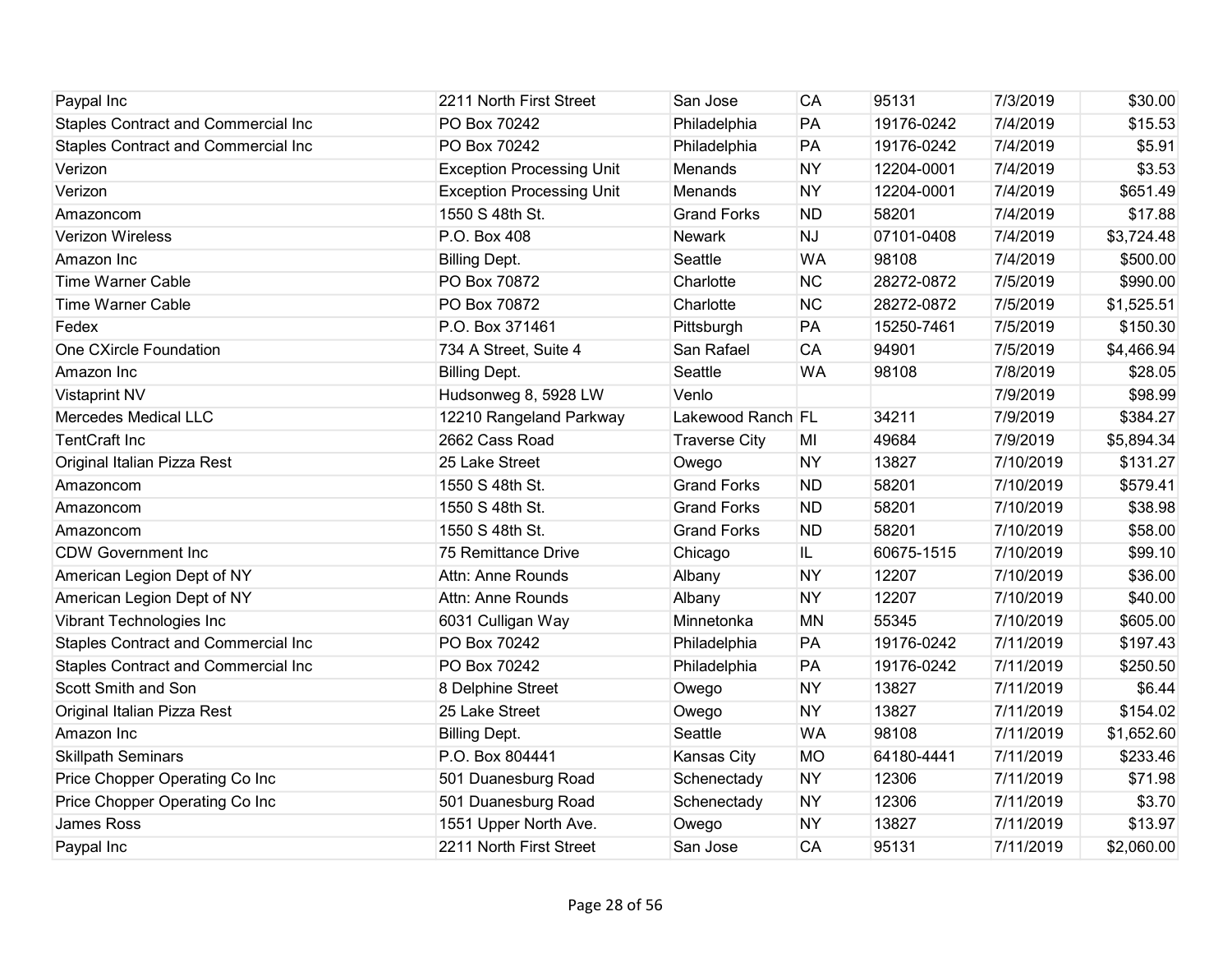| Paypal Inc                          | 2211 North First Street | San Jose             | <b>CA</b> | 95131      | 7/11/2019 | \$2,049.99 |
|-------------------------------------|-------------------------|----------------------|-----------|------------|-----------|------------|
| Digital River, Inc.                 | 10380 Bren Road West    | Minnetonka           | <b>MN</b> | 55343      | 7/11/2019 | \$53.99    |
| Staples Contract and Commercial Inc | PO Box 70242            | Philadelphia         | PA        | 19176-0242 | 7/12/2019 | \$112.59   |
| Home Central                        | 151 Central Avenue      | Owego                | <b>NY</b> | 13827      | 7/12/2019 | \$19.78    |
| <b>Tioga County Treasurer</b>       | 56 Main Street          | Owego                | <b>NY</b> | 13827      | 7/12/2019 | (\$38.83)  |
| <b>US Postal Service</b>            | 6 Lake Street           | Owego                | <b>NY</b> | 13827      | 7/12/2019 | \$7.35     |
| Amazoncom                           | 1550 S 48th St.         | <b>Grand Forks</b>   | <b>ND</b> | 58201      | 7/12/2019 | \$25.49    |
| 4imprint Inc                        | 101 Commerce Street     | Oshkosh              | WI        | 54901      | 7/12/2019 | \$621.06   |
| Vibrant Technologies Inc            | 6031 Culligan Way       | Minnetonka           | <b>MN</b> | 55345      | 7/12/2019 | \$1,678.00 |
| <b>TentCraft Inc</b>                | 2662 Cass Road          | <b>Traverse City</b> | MI        | 49684      | 7/12/2019 | (\$693.07) |
| <b>Tioga County Treasurer</b>       | 56 Main Street          | Owego                | <b>NY</b> | 13827      | 7/15/2019 | \$128.00   |
| <b>Tioga County Treasurer</b>       | 56 Main Street          | Owego                | <b>NY</b> | 13827      | 7/15/2019 | \$399.00   |
| <b>Tioga County Treasurer</b>       | 56 Main Street          | Owego                | <b>NY</b> | 13827      | 7/15/2019 | \$177.50   |
| <b>Tioga County Treasurer</b>       | 56 Main Street          | Owego                | <b>NY</b> | 13827      | 7/15/2019 | \$1,203.34 |
| <b>Tioga County Treasurer</b>       | 56 Main Street          | Owego                | <b>NY</b> | 13827      | 7/15/2019 | \$178.82   |
| <b>Tioga County Treasurer</b>       | 56 Main Street          | Owego                | <b>NY</b> | 13827      | 7/15/2019 | \$56.64    |
| <b>Tioga County Treasurer</b>       | 56 Main Street          | Owego                | <b>NY</b> | 13827      | 7/15/2019 | \$214.16   |
| <b>Tioga County Treasurer</b>       | 56 Main Street          | Owego                | <b>NY</b> | 13827      | 7/15/2019 | \$6.00     |
| <b>Tioga County Treasurer</b>       | 56 Main Street          | Owego                | <b>NY</b> | 13827      | 7/15/2019 | \$35.25    |
| <b>US Postal Service</b>            | 6 Lake Street           | Owego                | <b>NY</b> | 13827      | 7/15/2019 | \$6.00     |
| Lowes                               | P.O. Box 530954         | Atlanta              | GA        | 30353-0954 | 7/15/2019 | \$399.00   |
| Wal Mart Stores Inc                 | 2405 Vestal Parkway E   | Vestal               | <b>NY</b> | 13850      | 7/15/2019 | \$178.82   |
| <b>GE Capital</b>                   | P.O. Box 6423333        | Pittsburgh           | PA        | 15264-2333 | 7/15/2019 | \$177.50   |
| Amazon Inc                          | <b>Billing Dept.</b>    | Seattle              | <b>WA</b> | 98108      | 7/15/2019 | \$1,203.34 |
| Amazon Inc                          | <b>Billing Dept.</b>    | Seattle              | <b>WA</b> | 98108      | 7/15/2019 | \$56.64    |
| Amazon Inc                          | <b>Billing Dept.</b>    | Seattle              | <b>WA</b> | 98108      | 7/15/2019 | \$214.16   |
| Comfort Inn                         | 99 Miller Road          | Castleton            | <b>NY</b> | 12033      | 7/15/2019 | \$128.00   |
| Ciox Health, LLC                    | P.O. Box 409822         | Atlanta              | GA        | 30384-9822 | 7/15/2019 | \$35.25    |
| <b>Tioga County Treasurer</b>       | 56 Main Street          | Owego                | <b>NY</b> | 13827      | 7/16/2019 | \$910.00   |
| <b>Tioga County Treasurer</b>       | 56 Main Street          | Owego                | <b>NY</b> | 13827      | 7/16/2019 | \$95.58    |
| <b>Tioga County Treasurer</b>       | 56 Main Street          | Owego                | <b>NY</b> | 13827      | 7/16/2019 | \$35.97    |
| <b>Tioga County Treasurer</b>       | 56 Main Street          | Owego                | <b>NY</b> | 13827      | 7/16/2019 | (\$2.56)   |
| <b>Tioga County Treasurer</b>       | 56 Main Street          | Owego                | <b>NY</b> | 13827      | 7/16/2019 | (\$666.67) |
| <b>Tioga County Treasurer</b>       | 56 Main Street          | Owego                | <b>NY</b> | 13827      | 7/16/2019 | \$32.69    |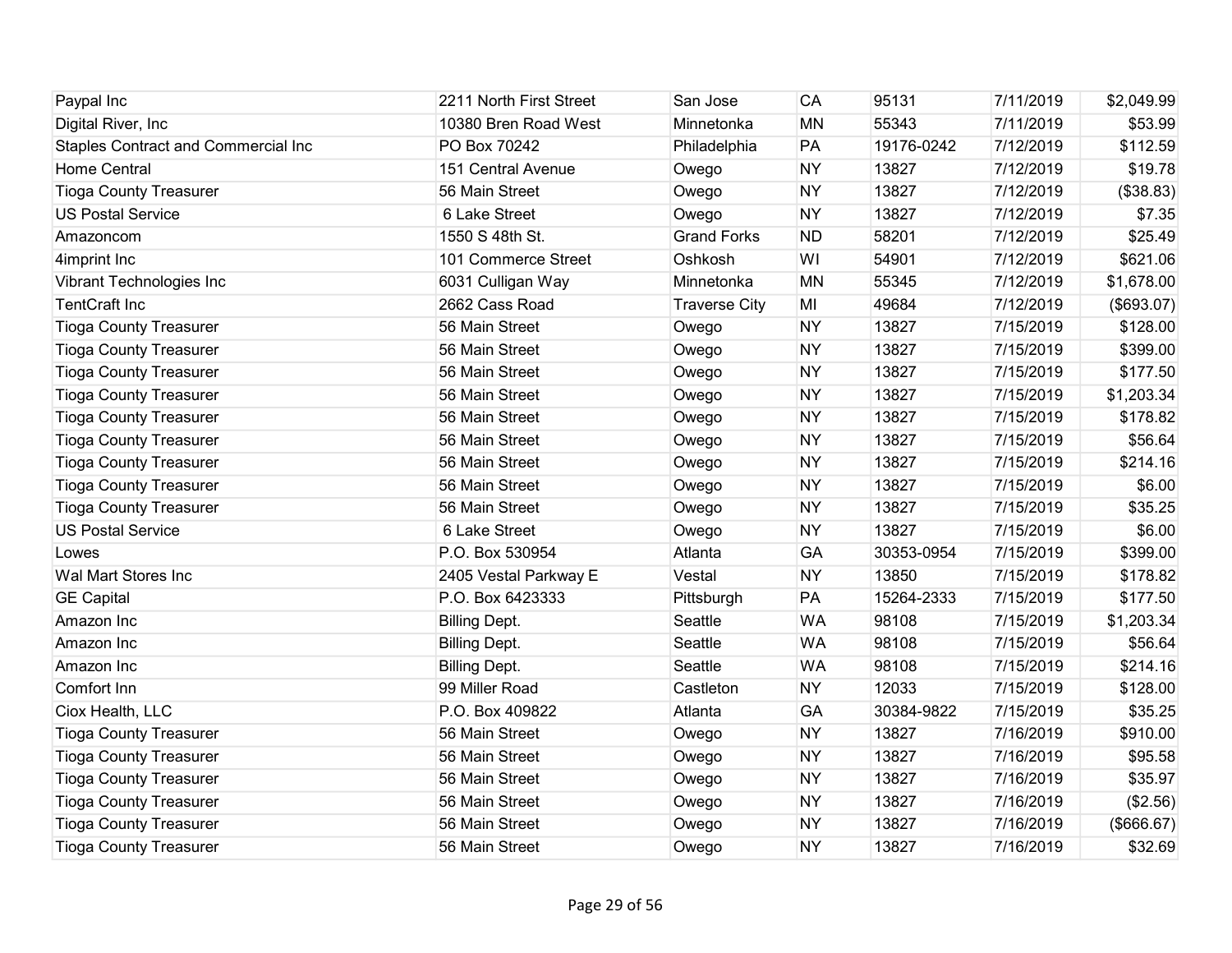| <b>Tioga County Treasurer</b>              | 56 Main Street                   | Owego              | <b>NY</b> | 13827      | 7/16/2019 | \$619.99   |
|--------------------------------------------|----------------------------------|--------------------|-----------|------------|-----------|------------|
| Olums                                      | 3701 Vestal Parkway East         | Vestal             | <b>NY</b> | 13850      | 7/16/2019 | \$619.99   |
| Wal Mart Stores Inc                        | 2405 Vestal Parkway E            | Vestal             | <b>NY</b> | 13850      | 7/16/2019 | \$35.97    |
| Amazoncom                                  | 1550 S 48th St.                  | <b>Grand Forks</b> | <b>ND</b> | 58201      | 7/16/2019 | \$32.69    |
| Amazon Inc                                 | <b>Billing Dept.</b>             | Seattle            | <b>WA</b> | 98108      | 7/16/2019 | \$95.58    |
| <b>Skillpath Seminars</b>                  | P.O. Box 804441                  | Kansas City        | <b>MO</b> | 64180-4441 | 7/16/2019 | (\$2.56)   |
| Paypal Inc                                 | 2211 North First Street          | San Jose           | <b>CA</b> | 95131      | 7/16/2019 | (\$666.67) |
| OHD, LLLP                                  | 2687 John Hawkins Parkway        | Hoover             | <b>AL</b> | 35244      | 7/16/2019 | \$910.00   |
| <b>Staples Contract and Commercial Inc</b> | PO Box 70242                     | Philadelphia       | PA        | 19176-0242 | 7/17/2019 | \$111.51   |
| <b>Tioga County Treasurer</b>              | 56 Main Street                   | Owego              | <b>NY</b> | 13827      | 7/17/2019 | \$19.63    |
| <b>Tioga County Treasurer</b>              | 56 Main Street                   | Owego              | <b>NY</b> | 13827      | 7/17/2019 | (\$4.20)   |
| <b>Tioga County Treasurer</b>              | 56 Main Street                   | Owego              | <b>NY</b> | 13827      | 7/17/2019 | (\$4.00)   |
| <b>Tioga County Treasurer</b>              | 56 Main Street                   | Owego              | <b>NY</b> | 13827      | 7/17/2019 | \$111.51   |
| <b>Tioga County Treasurer</b>              | 56 Main Street                   | Owego              | <b>NY</b> | 13827      | 7/17/2019 | \$5.71     |
| <b>Tioga County Treasurer</b>              | 56 Main Street                   | Owego              | <b>NY</b> | 13827      | 7/17/2019 | \$1,313.28 |
| <b>Tioga County Treasurer</b>              | 56 Main Street                   | Owego              | <b>NY</b> | 13827      | 7/17/2019 | \$25.00    |
| <b>NYS Office of General Services</b>      | <b>Attn Cashier</b>              | Albany             | <b>NY</b> | 12220-0117 | 7/17/2019 | \$25.00    |
| Verizon                                    | <b>Exception Processing Unit</b> | Menands            | <b>NY</b> | 12204-0001 | 7/17/2019 | \$5.71     |
| Verizon                                    | <b>Exception Processing Unit</b> | Menands            | <b>NY</b> | 12204-0001 | 7/17/2019 | \$1,313.28 |
| Amazon Inc                                 | <b>Billing Dept.</b>             | Seattle            | <b>WA</b> | 98108      | 7/17/2019 | (\$4.20)   |
| Amazon Inc                                 | <b>Billing Dept.</b>             | Seattle            | <b>WA</b> | 98108      | 7/17/2019 | (\$4.00)   |
| <b>Ernesto's Diner</b>                     | 123 North Avenue                 | Owego              | <b>NY</b> | 13827      | 7/17/2019 | \$19.63    |
| Staples Contract and Commercial Inc        | PO Box 70242                     | Philadelphia       | PA        | 19176-0242 | 7/18/2019 | \$65.08    |
| <b>Staples Contract and Commercial Inc</b> | PO Box 70242                     | Philadelphia       | PA        | 19176-0242 | 7/18/2019 | \$192.56   |
| Staples Contract and Commercial Inc        | PO Box 70242                     | Philadelphia       | PA        | 19176-0242 | 7/18/2019 | \$2.49     |
| Staples Contract and Commercial Inc        | PO Box 70242                     | Philadelphia       | PA        | 19176-0242 | 7/18/2019 | \$585.49   |
| Staples Contract and Commercial Inc        | PO Box 70242                     | Philadelphia       | PA        | 19176-0242 | 7/18/2019 | \$29.34    |
| Staples Contract and Commercial Inc        | PO Box 70242                     | Philadelphia       | PA        | 19176-0242 | 7/18/2019 | \$235.92   |
| <b>Tioga County Treasurer</b>              | 56 Main Street                   | Owego              | <b>NY</b> | 13827      | 7/18/2019 | \$65.08    |
| <b>Tioga County Treasurer</b>              | 56 Main Street                   | Owego              | <b>NY</b> | 13827      | 7/18/2019 | \$192.56   |
| <b>Tioga County Treasurer</b>              | 56 Main Street                   | Owego              | <b>NY</b> | 13827      | 7/18/2019 | \$2.49     |
| <b>Tioga County Treasurer</b>              | 56 Main Street                   | Owego              | <b>NY</b> | 13827      | 7/18/2019 | \$585.49   |
| <b>Tioga County Treasurer</b>              | 56 Main Street                   | Owego              | <b>NY</b> | 13827      | 7/18/2019 | \$29.34    |
| <b>Tioga County Treasurer</b>              | 56 Main Street                   | Owego              | <b>NY</b> | 13827      | 7/18/2019 | \$150.00   |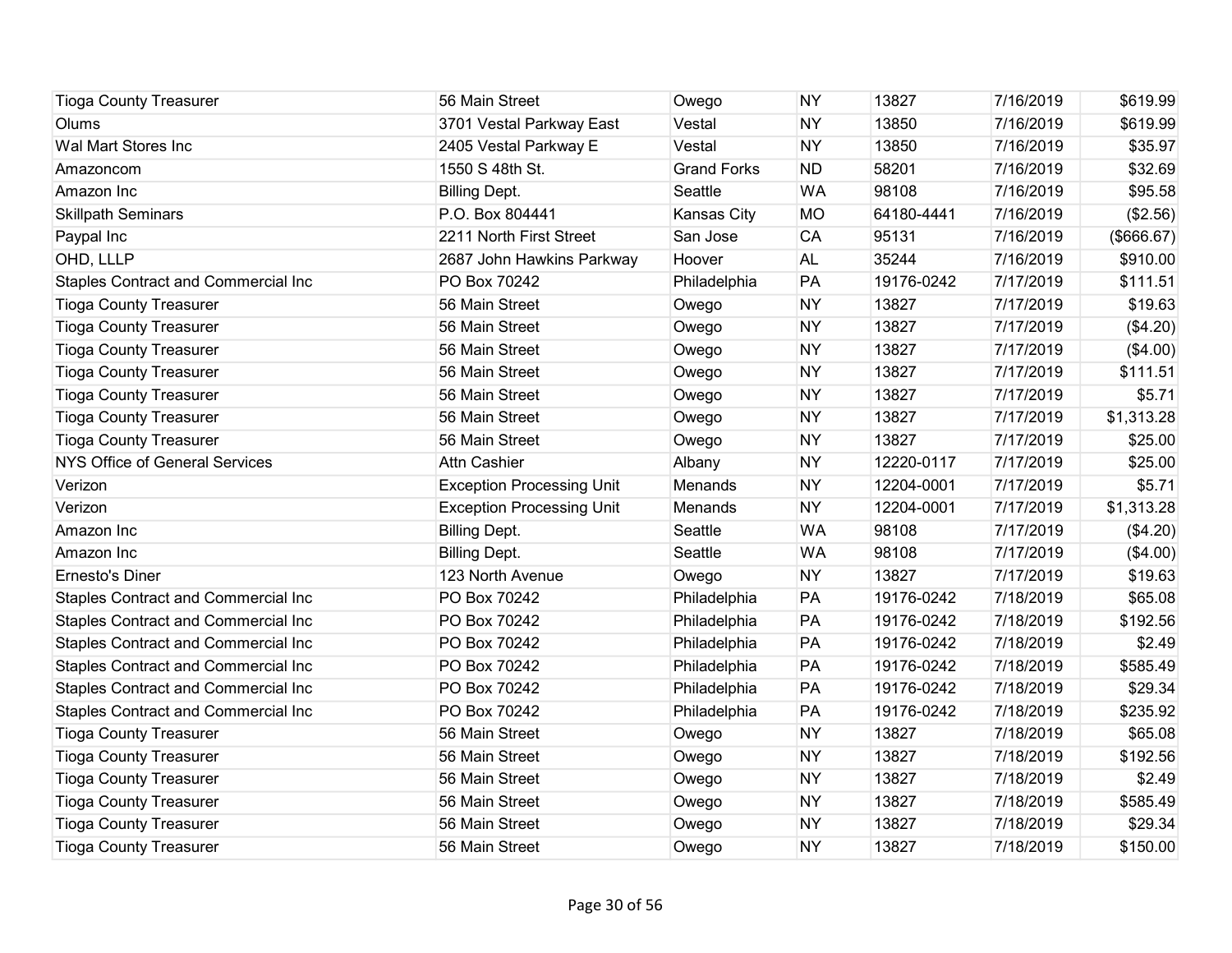| <b>Tioga County Treasurer</b>              | 56 Main Street              | Owego               | <b>NY</b> | 13827      | 7/18/2019 | (\$43.71)  |
|--------------------------------------------|-----------------------------|---------------------|-----------|------------|-----------|------------|
| <b>Tioga County Treasurer</b>              | 56 Main Street              | Owego               | <b>NY</b> | 13827      | 7/18/2019 | \$43.70    |
| <b>Tioga County Treasurer</b>              | 56 Main Street              | Owego               | <b>NY</b> | 13827      | 7/18/2019 | \$990.00   |
| <b>Tioga County Treasurer</b>              | 56 Main Street              | Owego               | <b>NY</b> | 13827      | 7/18/2019 | \$1,533.22 |
| <b>Tioga County Treasurer</b>              | 56 Main Street              | Owego               | <b>NY</b> | 13827      | 7/18/2019 | \$22.50    |
| <b>Tioga County Treasurer</b>              | 56 Main Street              | Owego               | <b>NY</b> | 13827      | 7/18/2019 | \$235.92   |
| <b>Tioga County Treasurer</b>              | 56 Main Street              | Owego               | <b>NY</b> | 13827      | 7/18/2019 | \$25.00    |
| <b>NYS Office of General Services</b>      | Attn Cashier                | Albany              | <b>NY</b> | 12220-0117 | 7/18/2019 | \$25.00    |
| Wal Mart Stores Inc                        | 2405 Vestal Parkway E       | Vestal              | <b>NY</b> | 13850      | 7/18/2019 | (\$43.71)  |
| Amazoncom                                  | 1550 S 48th St.             | <b>Grand Forks</b>  | <b>ND</b> | 58201      | 7/18/2019 | \$22.50    |
| Amazon Inc                                 | <b>Billing Dept.</b>        | Seattle             | <b>WA</b> | 98108      | 7/18/2019 | \$43.70    |
| <b>Time Warner Cable</b>                   | P.O. Box 70872              | Charlotte           | <b>NC</b> | 28272-0872 | 7/18/2019 | \$990.00   |
| <b>Time Warner Cable</b>                   | P.O. Box 70872              | Charlotte           | <b>NC</b> | 28272-0872 | 7/18/2019 | \$1,533.22 |
| Refabulous Furnishings, Inc.               | 2231 Vestal Parkway West    | Vestal              | <b>NY</b> | 13850      | 7/18/2019 | \$150.00   |
| <b>Staples Contract and Commercial Inc</b> | PO Box 70242                | Philadelphia        | PA        | 19176-0242 | 7/19/2019 | \$143.03   |
| Staples Contract and Commercial Inc        | PO Box 70242                | Philadelphia        | PA        | 19176-0242 | 7/19/2019 | \$216.96   |
| <b>Staples Contract and Commercial Inc</b> | PO Box 70242                | Philadelphia        | PA        | 19176-0242 | 7/19/2019 | \$8.92     |
| <b>Tioga County Treasurer</b>              | 56 Main Street              | Owego               | <b>NY</b> | 13827      | 7/19/2019 | \$862.32   |
| <b>Tioga County Treasurer</b>              | 56 Main Street              | Owego               | <b>NY</b> | 13827      | 7/19/2019 | \$2,412.56 |
| <b>Tioga County Treasurer</b>              | 56 Main Street              | Owego               | <b>NY</b> | 13827      | 7/19/2019 | \$30.00    |
| <b>Tioga County Treasurer</b>              | 56 Main Street              | Owego               | <b>NY</b> | 13827      | 7/19/2019 | \$30.75    |
| <b>Tioga County Treasurer</b>              | 56 Main Street              | Owego               | <b>NY</b> | 13827      | 7/19/2019 | \$779.52   |
| <b>Tioga County Treasurer</b>              | 56 Main Street              | Owego               | <b>NY</b> | 13827      | 7/19/2019 | \$1,078.89 |
| <b>Tioga County Treasurer</b>              | 56 Main Street              | Owego               | <b>NY</b> | 13827      | 7/19/2019 | \$143.03   |
| <b>Tioga County Treasurer</b>              | 56 Main Street              | Owego               | <b>NY</b> | 13827      | 7/19/2019 | \$216.96   |
| <b>Tioga County Treasurer</b>              | 56 Main Street              | Owego               | <b>NY</b> | 13827      | 7/19/2019 | \$8.92     |
| <b>NYS Election Commissioners Assoc</b>    | Nancy Leven Secretary Treas | Rochester           | <b>NY</b> | 14614      | 7/19/2019 | \$30.00    |
| The Saratoga Hilton                        | 534 Broadway                | Saratoga Springs NY |           | 12866      | 7/19/2019 | \$862.32   |
| The Saratoga Hilton                        | 534 Broadway                | Saratoga Springs NY |           | 12866      | 7/19/2019 | \$779.52   |
| 4imprint Inc                               | 101 Commerce Street         | Oshkosh             | WI        | 54901      | 7/19/2019 | \$1,078.89 |
| Mikey Mart Valero                          | 6030 Duanseburg Road        | Duanesburg          | <b>NY</b> | 12056      | 7/19/2019 | \$30.75    |
| One CXircle Foundation                     | 734 A Street, Suite 4       | San Rafael          | <b>CA</b> | 94901      | 7/19/2019 | \$2,412.56 |
| <b>Hattie's Restaurant</b>                 | 45 Phila Street             | Saratoga            | <b>NY</b> | 12866      | 7/19/2019 | \$39.05    |
| <b>Hattie's Restaurant</b>                 | 45 Phila Street             | Saratoga            | <b>NY</b> | 12866      | 7/19/2019 | \$39.05    |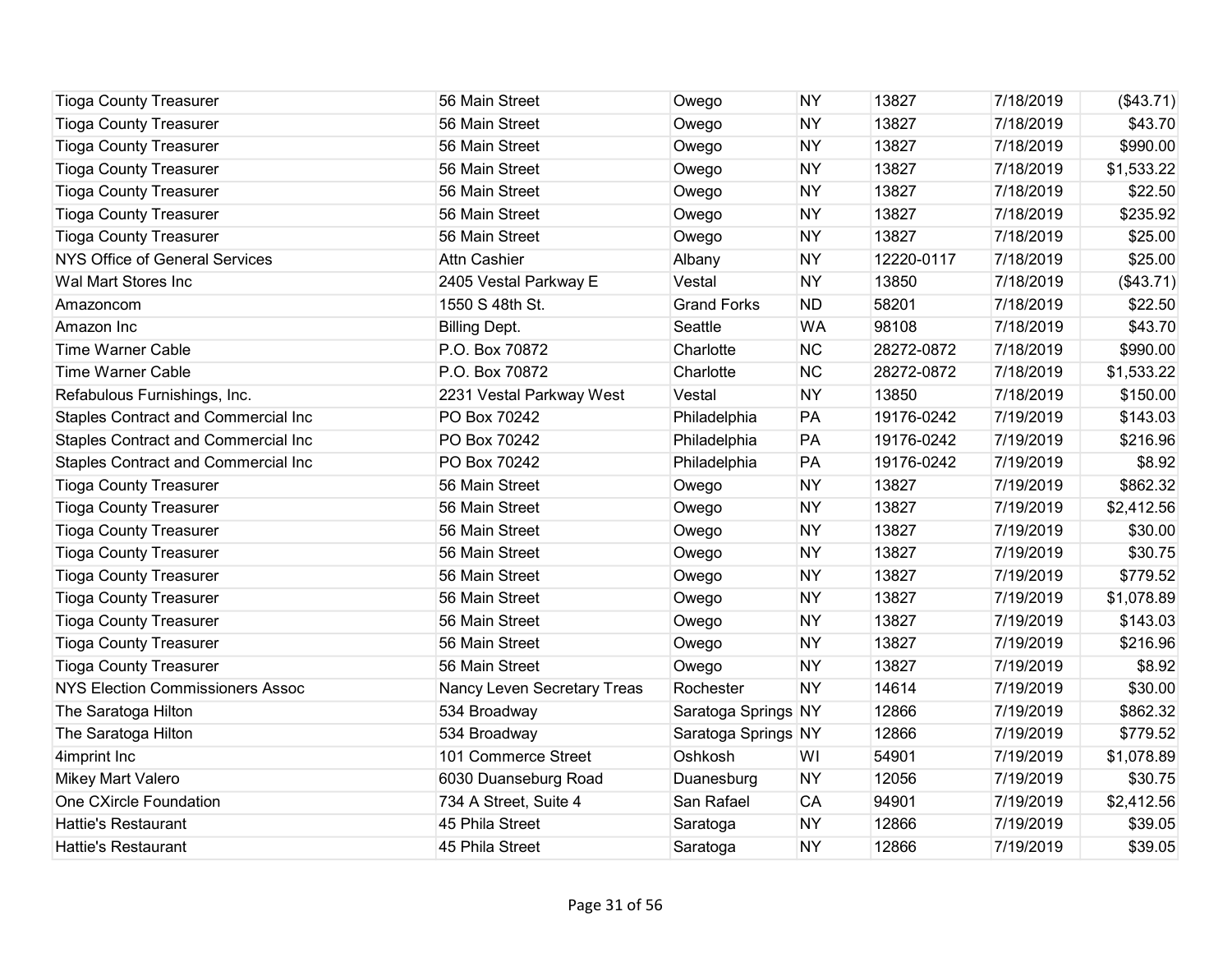| Matthew Bender and Company Inc             | 9443 Springboro Pike | Miamisburg           | OH        | 45342-4425 | 7/22/2019 | \$1,092.80 |
|--------------------------------------------|----------------------|----------------------|-----------|------------|-----------|------------|
| Staples Contract and Commercial Inc        | PO Box 70242         | Philadelphia         | PA        | 19176-0242 | 7/22/2019 | \$99.46    |
| All Star Sports                            | 4 Delphine St.       | Owego                | <b>NY</b> | 13827      | 7/22/2019 | \$42.00    |
| Holiday Inn                                | 232 Broadway         | Saratoga Springs NY  |           | 12866      | 7/22/2019 | \$585.00   |
| Amazon Inc                                 | <b>Billing Dept.</b> | Seattle              | <b>WA</b> | 98108      | 7/22/2019 | \$166.06   |
| Adobe Systems Inc                          | 345 Park Avenue      | San Jose             | <b>CA</b> | 95110      | 7/22/2019 | \$14.99    |
| <b>Hattie's Restaurant</b>                 | 45 Phila Street      | Saratoga             | <b>NY</b> | 12866      | 7/22/2019 | \$31.65    |
| Amazoncom                                  | 1550 S 48th St.      | <b>Grand Forks</b>   | <b>ND</b> | 58201      | 7/23/2019 | \$20.49    |
| <b>Stamps</b>                              | 1990 E. Grand Avenue | El Segundo           | CA        | 90245      | 7/23/2019 | \$17.99    |
| HUDFORECLOSED.COM                          |                      |                      | CA        |            | 7/23/2019 | \$1.00     |
| <b>Staples Contract and Commercial Inc</b> | PO Box 70242         | Philadelphia         | PA        | 19176-0242 | 7/24/2019 | \$12.21    |
| Staples Contract and Commercial Inc        | PO Box 70242         | Philadelphia         | PA        | 19176-0242 | 7/24/2019 | \$511.45   |
| Looseleaf Law Publications Inc             | Box 650042           | <b>Fresh Meadows</b> | <b>NY</b> | 11365      | 7/24/2019 | \$40.85    |
| Amazoncom                                  | 1550 S 48th St.      | <b>Grand Forks</b>   | <b>ND</b> | 58201      | 7/24/2019 | (\$25.49)  |
| <b>GE Capital</b>                          | P.O. Box 6423333     | Pittsburgh           | PA        | 15264-2333 | 7/24/2019 | \$193.50   |
| Amazon Inc                                 | <b>Billing Dept.</b> | Seattle              | <b>WA</b> | 98108      | 7/24/2019 | \$63.98    |
| <b>Staples Contract and Commercial Inc</b> | PO Box 70242         | Philadelphia         | PA        | 19176-0242 | 7/25/2019 | \$108.20   |
| <b>Home Central</b>                        | 151 Central Avenue   | Owego                | <b>NY</b> | 13827      | 7/25/2019 | \$43.96    |
| <b>US Postal Service</b>                   | 6 Lake Street        | Owego                | <b>NY</b> | 13827      | 7/25/2019 | \$2.10     |
| Amazoncom                                  | 1550 S 48th St.      | <b>Grand Forks</b>   | <b>ND</b> | 58201      | 7/25/2019 | \$59.98    |
| Amazoncom                                  | 1550 S 48th St.      | <b>Grand Forks</b>   | <b>ND</b> | 58201      | 7/25/2019 | \$50.07    |
| <b>Staples Contract and Commercial Inc</b> | PO Box 70242         | Philadelphia         | PA        | 19176-0242 | 7/26/2019 | \$59.29    |
| Staples Contract and Commercial Inc        | PO Box 70242         | Philadelphia         | PA        | 19176-0242 | 7/26/2019 | \$142.04   |
| Amazoncom                                  | 1550 S 48th St.      | <b>Grand Forks</b>   | <b>ND</b> | 58201      | 7/26/2019 | (\$1.56)   |
| Home Depot                                 | P.O. Box 9055        | Des Moines           | IA        | 50368-9055 | 7/26/2019 | \$89.63    |
| <b>Vistaprint NV</b>                       | Hudsonweg 8, 5928 LW | Venlo                |           |            | 7/26/2019 | \$67.49    |
| <b>Staples Contract and Commercial Inc</b> | PO Box 70242         | Philadelphia         | PA        | 19176-0242 | 7/29/2019 | \$50.28    |
| Staples Contract and Commercial Inc        | PO Box 70242         | Philadelphia         | PA        | 19176-0242 | 7/29/2019 | \$72.83    |
| Amazoncom                                  | 1550 S 48th St.      | <b>Grand Forks</b>   | <b>ND</b> | 58201      | 7/30/2019 | \$36.74    |
| Amazon Inc                                 | <b>Billing Dept.</b> | Seattle              | <b>WA</b> | 98108      | 7/30/2019 | \$300.00   |
| <b>Staples Contract and Commercial Inc</b> | PO Box 70242         | Philadelphia         | PA        | 19176-0242 | 7/31/2019 | \$26.39    |
| Amazon Inc                                 | <b>Billing Dept.</b> | Seattle              | <b>WA</b> | 98108      | 7/31/2019 | \$136.89   |
| HUDFORECLOSED.COM                          |                      |                      | CA        |            | 7/31/2019 | (\$1.00)   |
| Staples Contract and Commercial Inc        | PO Box 70242         | Philadelphia         | PA        | 19176-0242 | 8/1/2019  | \$277.35   |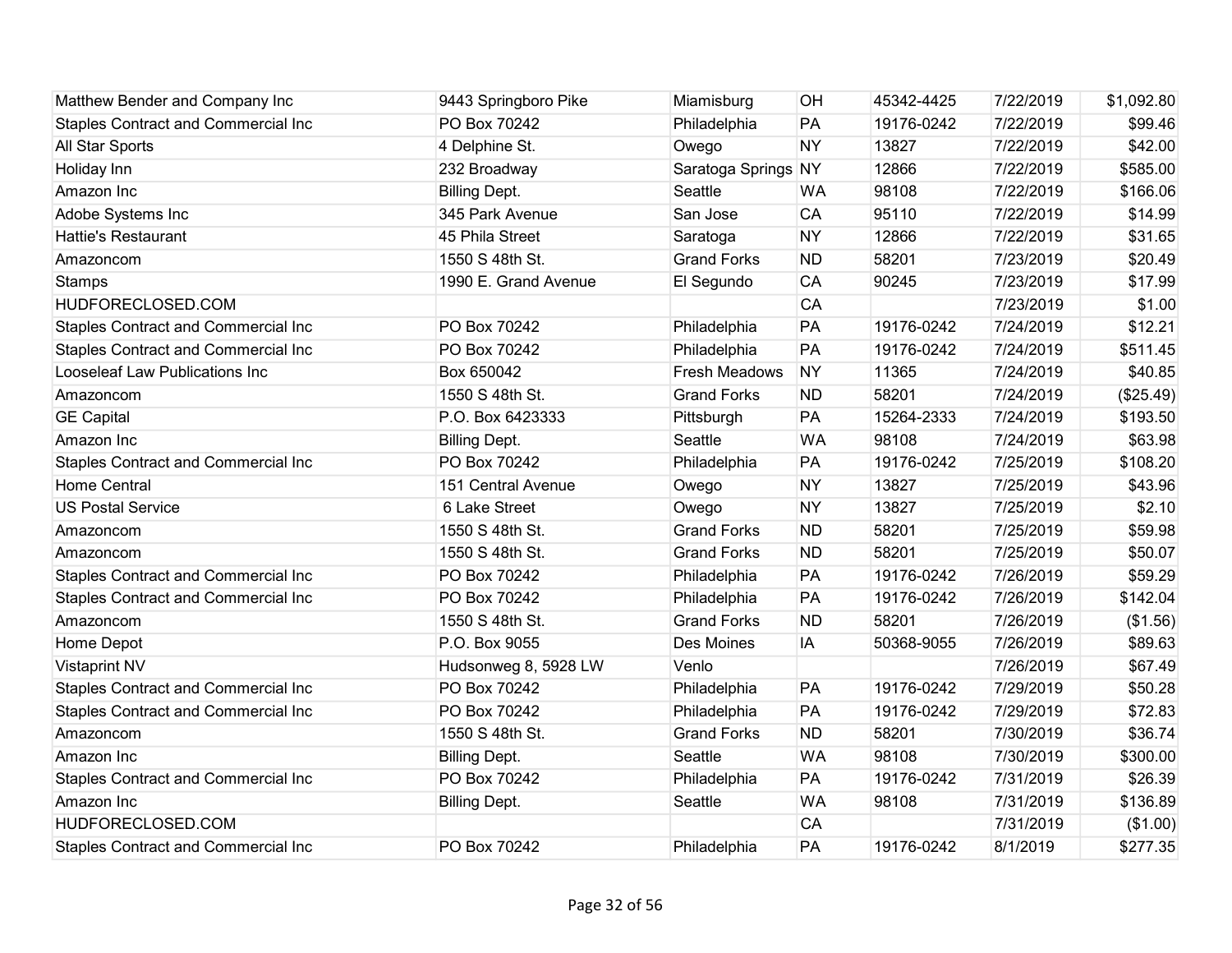| <b>Staples Contract and Commercial Inc</b> | PO Box 70242            | Philadelphia       | PA        | 19176-0242 | 8/1/2019 | \$208.15   |
|--------------------------------------------|-------------------------|--------------------|-----------|------------|----------|------------|
| <b>Staples Contract and Commercial Inc</b> | PO Box 70242            | Philadelphia       | PA        | 19176-0242 | 8/1/2019 | \$9.99     |
| Scott Smith and Son                        | 8 Delphine Street       | Owego              | <b>NY</b> | 13827      | 8/1/2019 | \$23.08    |
| <b>GE Capital</b>                          | P.O. Box 6423333        | Pittsburgh         | PA        | 15264-2333 | 8/1/2019 | \$133.49   |
| Tioga Downs Racetrack LLC                  | 2384 West River Road    | Nichols            | <b>NY</b> | 13812      | 8/1/2019 | \$454.78   |
| <b>US EPA</b>                              | Lead Users Fee          | St Louis           | <b>MO</b> | 63197-9000 | 8/1/2019 | \$410.00   |
| HUDFORECLOSED.COM                          |                         |                    | CA        |            | 8/1/2019 | (\$1.00)   |
| <b>Staples Contract and Commercial Inc</b> | PO Box 70242            | Philadelphia       | PA        | 19176-0242 | 8/2/2019 | \$36.91    |
| <b>Staples Contract and Commercial Inc</b> | PO Box 70242            | Philadelphia       | PA        | 19176-0242 | 8/2/2019 | \$82.78    |
| <b>Staples Contract and Commercial Inc</b> | PO Box 70242            | Philadelphia       | PA        | 19176-0242 | 8/2/2019 | \$125.17   |
| Wal Mart Stores Inc                        | 2405 Vestal Parkway E   | Vestal             | <b>NY</b> | 13850      | 8/2/2019 | \$27.98    |
| Wal Mart Stores Inc                        | 2405 Vestal Parkway E   | Vestal             | <b>NY</b> | 13850      | 8/2/2019 | \$578.16   |
| <b>Verizon Wireless</b>                    | P.O. Box 408            | <b>Newark</b>      | <b>NJ</b> | 07101-0408 | 8/2/2019 | \$3,746.08 |
| <b>GE Capital</b>                          | P.O. Box 6423333        | Pittsburgh         | PA        | 15264-2333 | 8/2/2019 | \$64.99    |
| Amazon Inc                                 | <b>Billing Dept.</b>    | Seattle            | <b>WA</b> | 98108      | 8/2/2019 | \$625.00   |
| Amazon Inc                                 | <b>Billing Dept.</b>    | Seattle            | <b>WA</b> | 98108      | 8/2/2019 | \$1,970.40 |
| Hampton Inn                                | 417 7th North Street    | Liverpool          | <b>NY</b> | 13088      | 8/2/2019 | \$417.00   |
| Medical Warehouse Inc                      | 72 Grays Bridge Road    | <b>Broookfield</b> | <b>CT</b> | 06804      | 8/2/2019 | \$72.77    |
| <b>MOBI Supply LLC</b>                     | 1 Mauney Court          | Columbia           | <b>SC</b> | 29201      | 8/2/2019 | \$295.00   |
| <b>Staples Contract and Commercial Inc</b> | PO Box 70242            | Philadelphia       | PA        | 19176-0242 | 8/5/2019 | (\$58.27)  |
| <b>Staples Contract and Commercial Inc</b> | PO Box 70242            | Philadelphia       | PA        | 19176-0242 | 8/5/2019 | (\$88.78)  |
| <b>Staples Contract and Commercial Inc</b> | PO Box 70242            | Philadelphia       | PA        | 19176-0242 | 8/5/2019 | \$42.85    |
| <b>Staples Contract and Commercial Inc</b> | PO Box 70242            | Philadelphia       | PA        | 19176-0242 | 8/5/2019 | \$209.77   |
| Scott Smith and Son                        | 8 Delphine Street       | Owego              | <b>NY</b> | 13827      | 8/5/2019 | \$183.09   |
| <b>US Postal Service</b>                   | 6 Lake Street           | Owego              | <b>NY</b> | 13827      | 8/5/2019 | \$1.10     |
| Lowes                                      | P.O. Box 530954         | Atlanta            | GA        | 30353-0954 | 8/5/2019 | \$447.00   |
| Wal Mart Stores Inc                        | 2405 Vestal Parkway E   | Vestal             | <b>NY</b> | 13850      | 8/5/2019 | (\$10.00)  |
| Amazoncom                                  | 1550 S 48th St.         | <b>Grand Forks</b> | <b>ND</b> | 58201      | 8/5/2019 | \$1,800.00 |
| Amazoncom                                  | 1550 S 48th St.         | <b>Grand Forks</b> | <b>ND</b> | 58201      | 8/5/2019 | \$15.83    |
| Comfort Inn                                | 99 Miller Road          | Castleton          | <b>NY</b> | 12033      | 8/5/2019 | \$128.00   |
| <b>OSC Sports Inc</b>                      | 5 Bradley Drive         | Westbrooke         | <b>ME</b> | 04092      | 8/5/2019 | \$1,072.46 |
| Paypal Inc                                 | 2211 North First Street | San Jose           | <b>CA</b> | 95131      | 8/5/2019 | \$30.00    |
| 189 Nails LLC                              | 13 Lake Street          | Owego              | <b>NY</b> | 13827      | 8/5/2019 | (\$1.82)   |
| 189 Nails LLC                              | 13 Lake Street          | Owego              | <b>NY</b> | 13827      | 8/5/2019 | \$28.23    |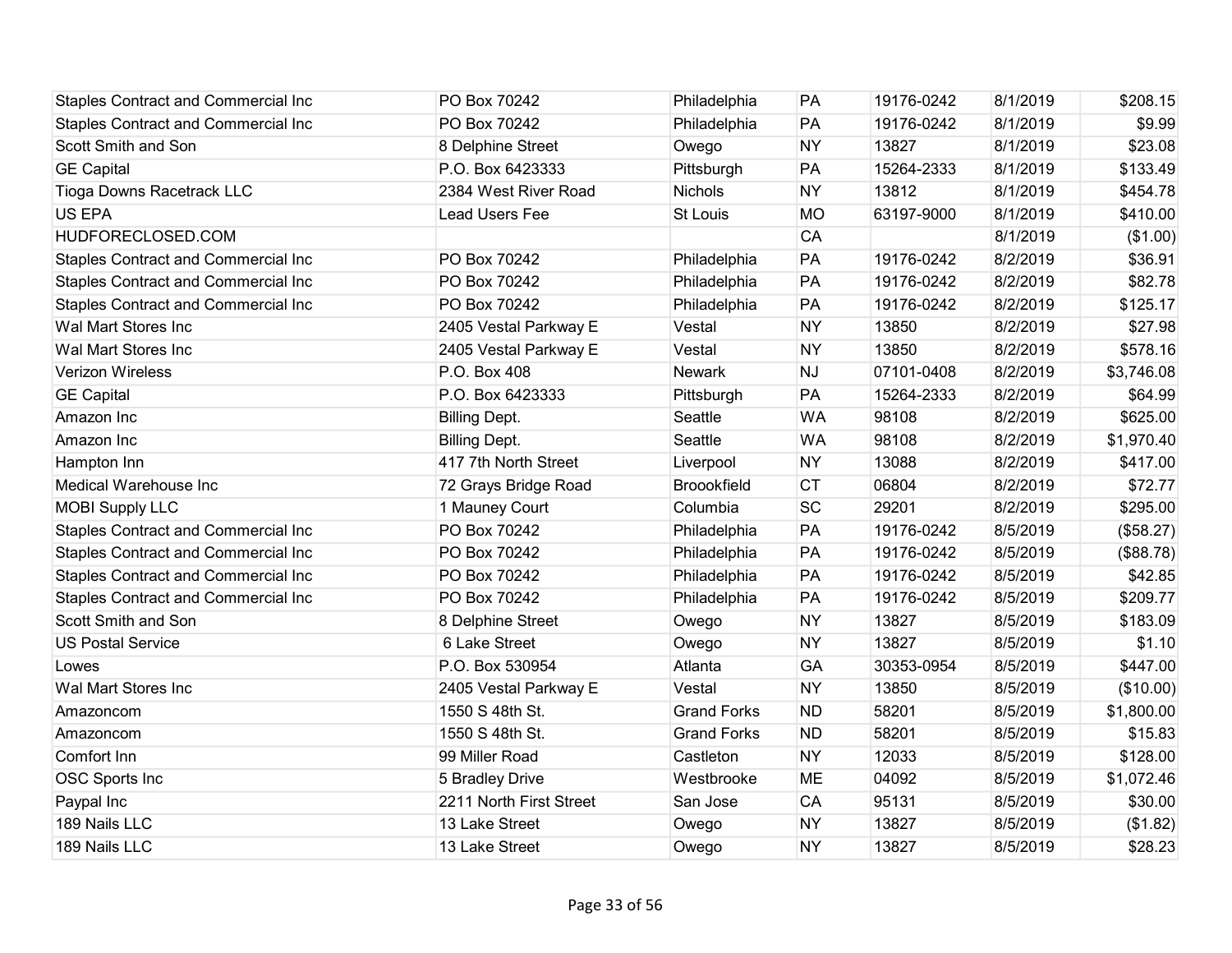| Matthew Bender and Company Inc             | 9443 Springboro Pike    | Miamisburg          | OH        | 45342-4425 | 8/6/2019  | \$1,092.80 |
|--------------------------------------------|-------------------------|---------------------|-----------|------------|-----------|------------|
| Wal Mart Stores Inc                        | 2405 Vestal Parkway E   | Vestal              | <b>NY</b> | 13850      | 8/7/2019  | (\$59.39)  |
| <b>Laerdal Medical Corporation</b>         | Lockbox #4987           | Philadelphia        | PA        | 19178-3168 | 8/7/2019  | \$238.95   |
| Paypal Inc                                 | 2211 North First Street | San Jose            | <b>CA</b> | 95131      | 8/7/2019  | \$169.00   |
| Staples Contract and Commercial Inc        | PO Box 70242            | Philadelphia        | PA        | 19176-0242 | 8/8/2019  | \$96.69    |
| Original Italian Pizza Rest                | 25 Lake Street          | Owego               | <b>NY</b> | 13827      | 8/8/2019  | \$61.87    |
| Amazoncom                                  | 1550 S 48th St.         | <b>Grand Forks</b>  | <b>ND</b> | 58201      | 8/8/2019  | \$61.28    |
| Mercedes Medical LLC                       | 12210 Rangeland Parkway | Lakewood Ranch FL   |           | 34211      | 8/8/2019  | \$384.27   |
| <b>Five Below</b>                          | 2505 Vestal Parkway E.  | Vestal              | <b>NY</b> | 13850      | 8/8/2019  | \$55.00    |
| Amazon Inc                                 | <b>Billing Dept.</b>    | Seattle             | <b>WA</b> | 98108      | 8/9/2019  | \$821.48   |
| Paypal Inc                                 | 2211 North First Street | San Jose            | CA        | 95131      | 8/9/2019  | \$2,060.00 |
| <b>Vistaprint NV</b>                       | Hudsonweg 8, 5928 LW    | Venlo               |           |            | 8/9/2019  | \$189.23   |
| First Colonie Company                      | 660 Albany Shaker Road  | Albany              | <b>NY</b> | 12211      | 8/12/2019 | \$56.50    |
| <b>First Colonie Company</b>               | 660 Albany Shaker Road  | Albany              | <b>NY</b> | 12211      | 8/12/2019 | \$56.50    |
| First Colonie Company                      | 660 Albany Shaker Road  | Albany              | <b>NY</b> | 12211      | 8/12/2019 | \$56.50    |
| Amazon Inc                                 | <b>Billing Dept.</b>    | Seattle             | <b>WA</b> | 98108      | 8/12/2019 | \$188.00   |
| Comfort Inn                                | 99 Miller Road          | Castleton           | <b>NY</b> | 12033      | 8/12/2019 | \$160.00   |
| All Star Sports                            | 4 Delphine St.          | Owego               | <b>NY</b> | 13827      | 8/13/2019 | \$40.00    |
| Amazoncom                                  | 1550 S 48th St.         | <b>Grand Forks</b>  | <b>ND</b> | 58201      | 8/13/2019 | \$59.98    |
| Paypal Inc                                 | 2211 North First Street | San Jose            | <b>CA</b> | 95131      | 8/13/2019 | \$225.84   |
| Staples Contract and Commercial Inc        | PO Box 70242            | Philadelphia        | PA        | 19176-0242 | 8/14/2019 | \$337.25   |
| <b>Staples Contract and Commercial Inc</b> | PO Box 70242            | Philadelphia        | PA        | 19176-0242 | 8/14/2019 | \$19.96    |
| Staples Contract and Commercial Inc        | PO Box 70242            | Philadelphia        | PA        | 19176-0242 | 8/15/2019 | \$303.90   |
| Fantasy Donuts Number 1 and 2 Inc          | 135 Park Street         | Owego               | <b>NY</b> | 13827      | 8/15/2019 | \$121.91   |
| Amazoncom                                  | 1550 S 48th St.         | <b>Grand Forks</b>  | <b>ND</b> | 58201      | 8/15/2019 | \$152.78   |
| Price Chopper Operating Co Inc             | 501 Duanesburg Road     | Schenectady         | <b>NY</b> | 12306      | 8/15/2019 | \$73.85    |
| <b>Tioga Downs Racetrack LLC</b>           | 2384 West River Road    | <b>Nichols</b>      | <b>NY</b> | 13812      | 8/15/2019 | \$300.00   |
| <b>Galls LLC</b>                           | PO Box 71628            | Chicago             | IL        | 60694-1628 | 8/15/2019 | \$19.94    |
| <b>Staples Contract and Commercial Inc</b> | PO Box 70242            | Philadelphia        | PA        | 19176-0242 | 8/16/2019 | \$163.18   |
| Scott Smith and Son                        | 8 Delphine Street       | Owego               | <b>NY</b> | 13827      | 8/16/2019 | \$14.89    |
| First Colonie Company                      | 660 Albany Shaker Road  | Albany              | <b>NY</b> | 12211      | 8/16/2019 | \$56.50    |
| <b>US Postal Service</b>                   | 6 Lake Street           | Owego               | <b>NY</b> | 13827      | 8/16/2019 | \$1.49     |
| The Saratoga Hilton                        | 534 Broadway            | Saratoga Springs NY |           | 12866      | 8/16/2019 | (\$82.80)  |
| Amazoncom                                  | 1550 S 48th St.         | <b>Grand Forks</b>  | <b>ND</b> | 58201      | 8/16/2019 | \$17.29    |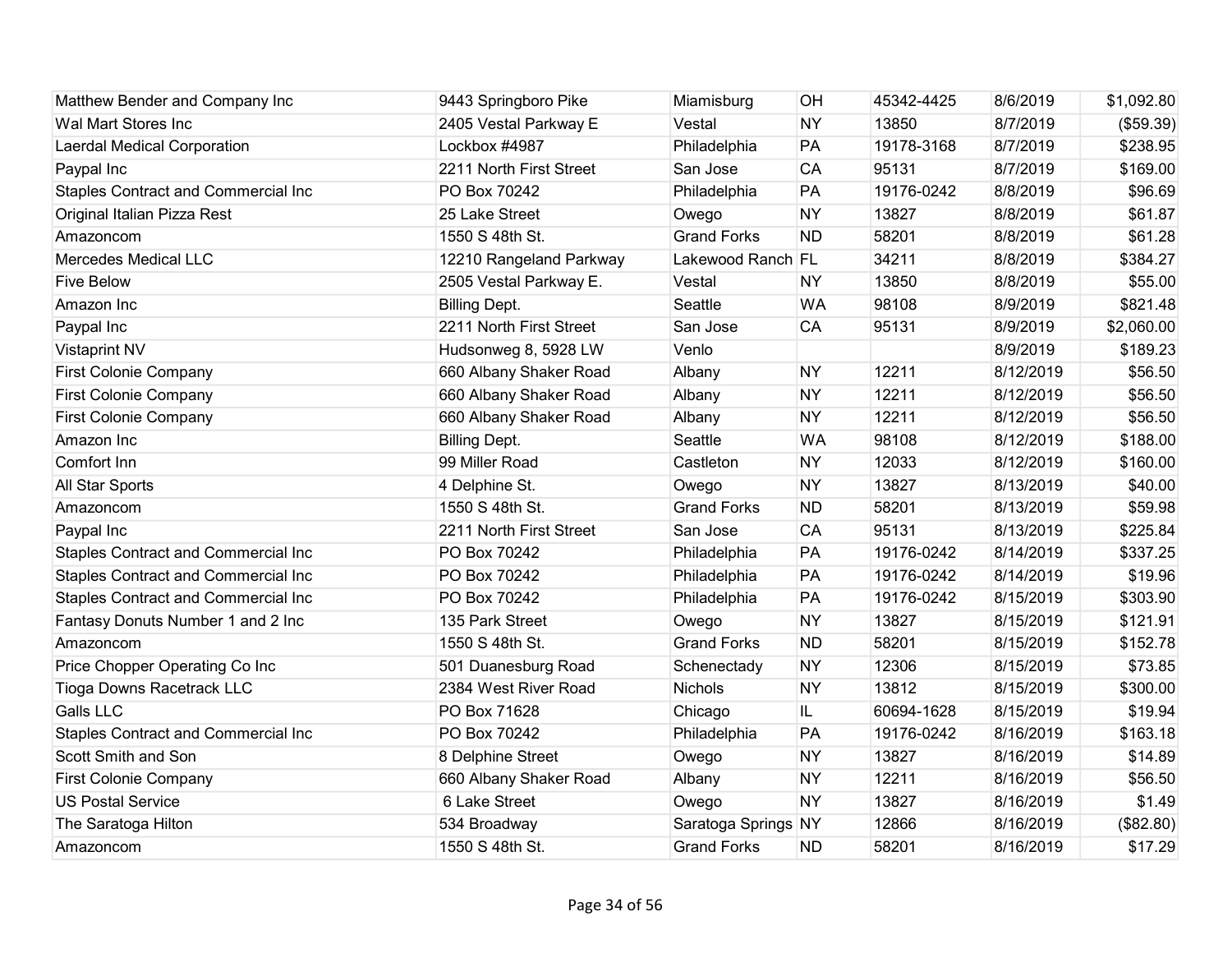| Amazon Inc                                     | <b>Billing Dept.</b>             | Seattle            | <b>WA</b> | 98108      | 8/16/2019 | \$239.92   |
|------------------------------------------------|----------------------------------|--------------------|-----------|------------|-----------|------------|
| 123Signup Association Management Solutions Inc | 2480 North First Street          | San Jose           | CA        | 95131      | 8/16/2019 | \$100.00   |
| 123Signup Association Management Solutions Inc | 2480 North First Street          | San Jose           | CA        | 95131      | 8/16/2019 | \$100.00   |
| FRW Beaver Hollow Management LLC               | 6 Fountain Plaza                 | <b>Buffalo</b>     | <b>NY</b> | 14202      | 8/16/2019 | \$360.00   |
| <b>Home Central</b>                            | 151 Central Avenue               | Owego              | <b>NY</b> | 13827      | 8/19/2019 | \$9.69     |
| <b>Time Warner Cable</b>                       | PO Box 70872                     | Charlotte          | <b>NC</b> | 28272-0872 | 8/19/2019 | \$990.00   |
| <b>Time Warner Cable</b>                       | PO Box 70872                     | Charlotte          | <b>NC</b> | 28272-0872 | 8/19/2019 | \$1,533.68 |
| <b>Best Western</b>                            | Albany Airport Inn               | Albany             | <b>NY</b> | 12205-1197 | 8/19/2019 | \$83.19    |
| <b>CVS Pharmacy</b>                            | 39 Park Street                   | Owego              | <b>NY</b> | 13827      | 8/19/2019 | \$500.00   |
| Home Depot                                     | P.O. Box 9055                    | Des Moines         | IA        | 50368-9055 | 8/19/2019 | \$79.00    |
| 189 Nails LLC                                  | 13 Lake Street                   | Owego              | <b>NY</b> | 13827      | 8/19/2019 | \$14.81    |
| Verizon                                        | <b>Exception Processing Unit</b> | Menands            | <b>NY</b> | 12204-0001 | 8/20/2019 | \$7.25     |
| Staples Contract and Commercial Inc            | PO Box 70242                     | Philadelphia       | PA        | 19176-0242 | 8/21/2019 | \$345.17   |
| Safe Ride News Publications LLC                | P.O. Box 136                     | Greenbank          | <b>WA</b> | 98253      | 8/21/2019 | \$92.00    |
| <b>QPR Institute</b>                           | P.O. Box 2867                    | Spokane            | <b>WA</b> | 99220      | 8/21/2019 | \$495.00   |
| Adobe Systems Inc                              | 345 Park Avenue                  | San Jose           | CA        | 95110      | 8/21/2019 | \$14.99    |
| Medical Warehouse Inc                          | 72 Grays Bridge Road             | <b>Broookfield</b> | <b>CT</b> | 06804      | 8/21/2019 | (\$5.39)   |
| Paypal Inc                                     | 2211 North First Street          | San Jose           | CA        | 95131      | 8/22/2019 | \$377.98   |
| Paypal Inc                                     | 2211 North First Street          | San Jose           | CA        | 95131      | 8/22/2019 | \$155.00   |
| Wal Mart Stores Inc                            | 2405 Vestal Parkway E            | Vestal             | <b>NY</b> | 13850      | 8/23/2019 | \$53.14    |
| Amazoncom                                      | 1550 S 48th St.                  | <b>Grand Forks</b> | <b>ND</b> | 58201      | 8/23/2019 | \$47.98    |
| Stamps                                         | 1990 E. Grand Avenue             | El Segundo         | <b>CA</b> | 90245      | 8/23/2019 | \$17.99    |
| Staples Contract and Commercial Inc            | PO Box 70242                     | Philadelphia       | PA        | 19176-0242 | 8/26/2019 | \$45.62    |
| <b>Staples Contract and Commercial Inc</b>     | PO Box 70242                     | Philadelphia       | PA        | 19176-0242 | 8/26/2019 | \$34.82    |
| <b>NYS Office of General Services</b>          | Attn Cashier                     | Albany             | <b>NY</b> | 12220-0117 | 8/27/2019 | \$10.00    |
| <b>All Star Sports</b>                         | 4 Delphine St.                   | Owego              | <b>NY</b> | 13827      | 8/27/2019 | \$187.00   |
| Wal Mart Stores Inc                            | 2405 Vestal Parkway E            | Vestal             | <b>NY</b> | 13850      | 8/27/2019 | \$1,430.10 |
| Amazoncom                                      | 1550 S 48th St.                  | <b>Grand Forks</b> | <b>ND</b> | 58201      | 8/27/2019 | \$267.25   |
| Comfort Inn                                    | 99 Miller Road                   | Castleton          | <b>NY</b> | 12033      | 8/27/2019 | \$128.00   |
| <b>Buffet Star of Vestal</b>                   | 4089 Vestal Road                 | Vestal             | <b>NY</b> | 13850      | 8/27/2019 | \$18.78    |
| Staples Contract and Commercial Inc            | PO Box 70242                     | Philadelphia       | PA        | 19176-0242 | 8/28/2019 | \$179.99   |
| Staples Contract and Commercial Inc            | PO Box 70242                     | Philadelphia       | PA        | 19176-0242 | 8/28/2019 | \$124.62   |
| Staples Contract and Commercial Inc            | PO Box 70242                     | Philadelphia       | PA        | 19176-0242 | 8/28/2019 | \$10.87    |
| <b>Staples Contract and Commercial Inc</b>     | PO Box 70242                     | Philadelphia       | PA        | 19176-0242 | 8/28/2019 | \$213.35   |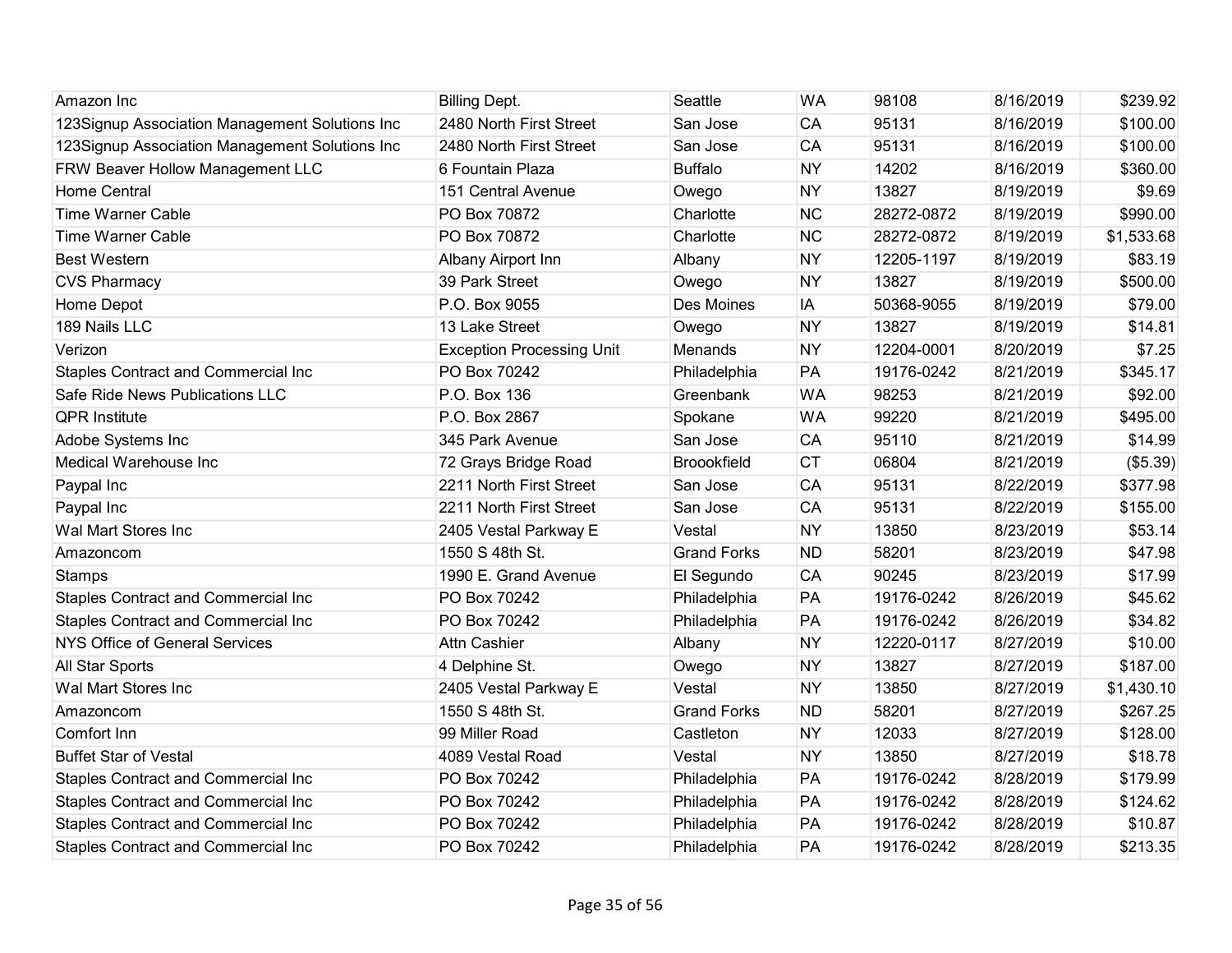| Amazoncom                                  | 1550 S 48th St.              | <b>Grand Forks</b> | <b>ND</b> | 58201      | 8/28/2019 | \$1,109.00 |
|--------------------------------------------|------------------------------|--------------------|-----------|------------|-----------|------------|
| Amazoncom                                  | 1550 S 48th St.              | <b>Grand Forks</b> | <b>ND</b> | 58201      | 8/28/2019 | \$39.95    |
| Canon USA Inc                              | C/O Canon Financial Services | Chicago            | IL.       | 60693-0149 | 8/28/2019 | \$7,613.44 |
| <b>GE Capital</b>                          | P.O. Box 6423333             | Pittsburgh         | PA        | 15264-2333 | 8/28/2019 | \$64.99    |
| Staples Contract and Commercial Inc        | PO Box 70242                 | Philadelphia       | PA        | 19176-0242 | 8/29/2019 | \$53.48    |
| Staples Contract and Commercial Inc        | PO Box 70242                 | Philadelphia       | PA        | 19176-0242 | 8/29/2019 | \$629.10   |
| Staples Contract and Commercial Inc        | PO Box 70242                 | Philadelphia       | PA        | 19176-0242 | 8/29/2019 | \$29.99    |
| <b>CVS Pharmacy</b>                        | 39 Park Street               | Owego              | <b>NY</b> | 13827      | 8/29/2019 | \$750.00   |
| Amazon Inc                                 | <b>Billing Dept.</b>         | Seattle            | <b>WA</b> | 98108      | 8/29/2019 | \$1,970.29 |
| Home Depot                                 | P.O. Box 9055                | Des Moines         | IA        | 50368-9055 | 8/29/2019 | (\$6.64)   |
| Staples Contract and Commercial Inc        | PO Box 70242                 | Philadelphia       | PA        | 19176-0242 | 8/30/2019 | \$656.19   |
| Paypal Inc                                 | 2211 North First Street      | San Jose           | <b>CA</b> | 95131      | 8/30/2019 | \$200.00   |
| <b>MRFANSI Inc</b>                         | 37 Route 9W                  | Glenmont           | <b>NY</b> | 12077      | 8/30/2019 | \$85.00    |
| <b>MRFANSI Inc</b>                         | 37 Route 9W                  | Glenmont           | <b>NY</b> | 12077      | 8/30/2019 | \$85.00    |
| Staples Contract and Commercial Inc        | PO Box 70242                 | Philadelphia       | PA        | 19176-0242 | 9/2/2019  | \$693.03   |
| <b>Verizon Wireless</b>                    | P.O. Box 408                 | Newark             | <b>NJ</b> | 07101-0408 | 9/2/2019  | \$3,539.64 |
| <b>Courtyard Marriott Brighton</b>         | 33 Corporate Woods           | Rochester          | <b>NY</b> | 14623      | 9/2/2019  | \$120.99   |
| <b>Courtyard Marriott Brighton</b>         | 33 Corporate Woods           | Rochester          | <b>NY</b> | 14623      | 9/2/2019  | \$120.99   |
| <b>Courtyard Marriott Brighton</b>         | 33 Corporate Woods           | Rochester          | <b>NY</b> | 14623      | 9/2/2019  | \$120.99   |
| <b>Courtyard Marriott Brighton</b>         | 33 Corporate Woods           | Rochester          | <b>NY</b> | 14623      | 9/2/2019  | \$120.99   |
| <b>Courtyard Marriott Brighton</b>         | 33 Corporate Woods           | Rochester          | <b>NY</b> | 14623      | 9/2/2019  | \$125.94   |
| <b>MRFANSI Inc</b>                         | 37 Route 9W                  | Glenmont           | <b>NY</b> | 12077      | 9/2/2019  | \$212.50   |
| Amazoncom                                  | 1550 S 48th St.              | <b>Grand Forks</b> | <b>ND</b> | 58201      | 9/4/2019  | \$18.37    |
| Paypal Inc                                 | 2211 North First Street      | San Jose           | CA        | 95131      | 9/4/2019  | \$30.00    |
| Indeed Inc                                 | 177 Broad Street             | Stamford           | <b>CT</b> | 06901      | 9/4/2019  | \$485.78   |
| Staples Contract and Commercial Inc        | PO Box 70242                 | Philadelphia       | PA        | 19176-0242 | 9/5/2019  | \$130.74   |
| <b>Staples Contract and Commercial Inc</b> | PO Box 70242                 | Philadelphia       | PA        | 19176-0242 | 9/5/2019  | \$812.50   |
| McMahon Ryan Child Advocacy Site Inc       | 601 East Genesee Street      | Syracuse           | <b>NY</b> | 13202      | 9/5/2019  | \$95.00    |
| <b>BrainWeaver LLC</b>                     | 5114 Balcones Woods Dr       | Austin             | <b>TX</b> | 78759      | 9/5/2019  | \$229.90   |
| <b>Staples Contract and Commercial Inc</b> | PO Box 70242                 | Philadelphia       | PA        | 19176-0242 | 9/6/2019  | \$180.81   |
| Staples Contract and Commercial Inc        | PO Box 70242                 | Philadelphia       | PA        | 19176-0242 | 9/6/2019  | \$29.68    |
| Staples Contract and Commercial Inc        | PO Box 70242                 | Philadelphia       | PA        | 19176-0242 | 9/6/2019  | \$38.84    |
| Scott Smith and Son                        | 8 Delphine Street            | Owego              | <b>NY</b> | 13827      | 9/6/2019  | \$153.59   |
| <b>US Postal Service</b>                   | 6 Lake Street                | Owego              | <b>NY</b> | 13827      | 9/6/2019  | \$25.50    |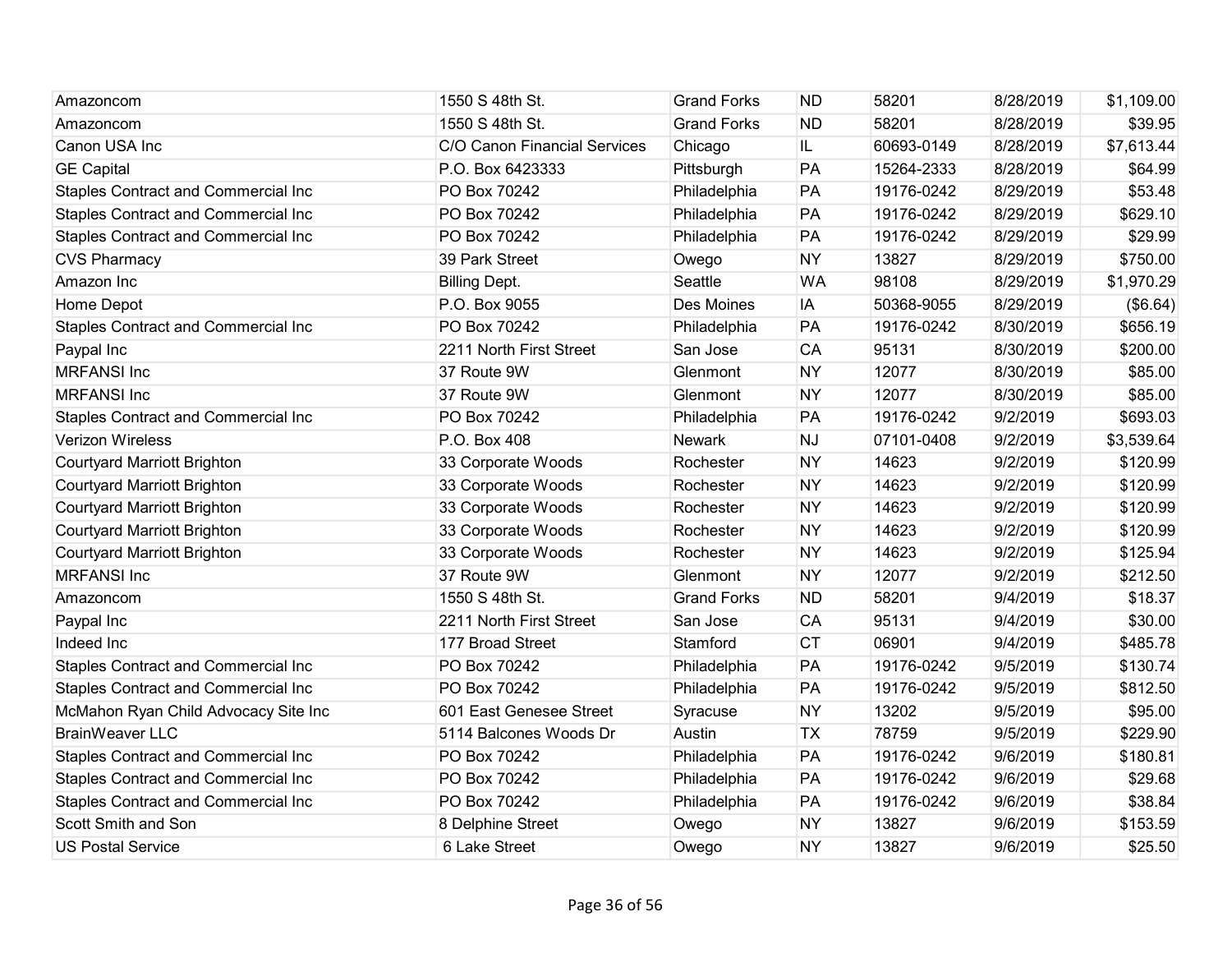| <b>Fred Pryor Seminars</b>                     | P.O. Box 219468                      | Kansas City          | <b>MO</b> | 64121-9468 | 9/6/2019  | \$198.00   |
|------------------------------------------------|--------------------------------------|----------------------|-----------|------------|-----------|------------|
| Amazoncom                                      | 1550 S 48th St.                      | <b>Grand Forks</b>   | <b>ND</b> | 58201      | 9/6/2019  | \$175.00   |
| <b>GE Capital</b>                              | P.O. Box 6423333                     | Pittsburgh           | PA        | 15264-2333 | 9/6/2019  | (\$64.99)  |
| 4imprint Inc                                   | 101 Commerce Street                  | Oshkosh              | WI        | 54901      | 9/6/2019  | \$1,002.98 |
| Paypal Inc                                     | 2211 North First Street              | San Jose             | CA        | 95131      | 9/6/2019  | \$149.99   |
| Staples Contract and Commercial Inc            | PO Box 70242                         | Philadelphia         | PA        | 19176-0242 | 9/9/2019  | \$82.46    |
| Scott Smith and Son                            | 8 Delphine Street                    | Owego                | <b>NY</b> | 13827      | 9/9/2019  | \$10.37    |
| Holiday Inn                                    | 75 North St.                         | Auburn               | <b>NY</b> | 13021      | 9/9/2019  | \$743.01   |
| <b>US Postal Service</b>                       | 6 Lake Street                        | Owego                | <b>NY</b> | 13827      | 9/9/2019  | \$10.75    |
| Holiday Inn                                    | 232 Broadway                         | Saratoga Springs NY  |           | 12866      | 9/9/2019  | \$743.00   |
| Verisma Systems Inc                            | P.O. Box 558                         | Pueblo               | CO        | 81002      | 9/9/2019  | \$23.04    |
| NYS GIS Association Inc                        | P.O. Box 17                          | Cohoes               | <b>NY</b> | 12047      | 9/9/2019  | \$195.00   |
| <b>Mercedes Medical LLC</b>                    | 12210 Rangeland Parkway              | Lakewood Ranch FL    |           | 34211      | 9/9/2019  | \$384.24   |
| Lourdes Memorial Hospital                      | 169 Riverside Drive                  | Binghamton           | <b>NY</b> | 13905      | 9/10/2019 | \$73.48    |
| Lourdes Memorial Hospital                      | 169 Riverside Drive                  | Binghamton           | <b>NY</b> | 13905      | 9/10/2019 | \$220.44   |
| <b>GE Capital</b>                              | P.O. Box 6423333                     | Pittsburgh           | PA        | 15264-2333 | 9/10/2019 | \$54.99    |
| <b>TentCraft Inc</b>                           | 2662 Cass Road                       | <b>Traverse City</b> | MI        | 49684      | 9/10/2019 | \$6,979.00 |
| Ross Donaldson                                 | 911 Washington Ave                   | St. Louis            | <b>MO</b> | 63101      | 9/10/2019 | \$911.10   |
| Digital Room LLC                               | 8000 Haskell Ave.                    | Van Nuys             | <b>CA</b> | 91406      | 9/10/2019 | \$255.24   |
| Staples Contract and Commercial Inc            | PO Box 70242                         | Philadelphia         | PA        | 19176-0242 | 9/11/2019 | \$35.35    |
| Staples Contract and Commercial Inc            | PO Box 70242                         | Philadelphia         | PA        | 19176-0242 | 9/11/2019 | \$252.01   |
| Staples Contract and Commercial Inc            | PO Box 70242                         | Philadelphia         | PA        | 19176-0242 | 9/11/2019 | \$169.90   |
| Staples Contract and Commercial Inc            | PO Box 70242                         | Philadelphia         | PA        | 19176-0242 | 9/11/2019 | \$229.99   |
| Thomson Reuters West Payment Center            | P.O. Box 6292                        | Carol Stream         | IL.       | 60197-6292 | 9/11/2019 | \$657.00   |
| <b>Gideon Putnam Hotel</b>                     | <b>Hotel &amp; Conference Center</b> | Saratoga Springs NY  |           | 12866      | 9/11/2019 | \$1.00     |
| <b>Tractor Supply Company</b>                  | P.O. Box 9020                        | Des Moines           | IA        | 50368-9020 | 9/11/2019 | \$11.99    |
| Family Dollar Inc                              | P.O. Box 1017                        | Charlotte            | <b>NC</b> | 28201-1017 | 9/11/2019 | \$29.60    |
| National Curriculum and Training Institute Inc | Suite 200                            | Phoenix              | <b>AZ</b> | 85004-1539 | 9/11/2019 | \$895.00   |
| <b>Staples Contract and Commercial Inc</b>     | PO Box 70242                         | Philadelphia         | PA        | 19176-0242 | 9/12/2019 | \$173.70   |
| <b>Staples Contract and Commercial Inc</b>     | PO Box 70242                         | Philadelphia         | PA        | 19176-0242 | 9/12/2019 | \$139.60   |
| <b>Staples Contract and Commercial Inc</b>     | PO Box 70242                         | Philadelphia         | PA        | 19176-0242 | 9/12/2019 | \$128.09   |
| Staples Contract and Commercial Inc            | PO Box 70242                         | Philadelphia         | PA        | 19176-0242 | 9/12/2019 | \$158.85   |
| American Airlines Inc                          | 4333 Amon Carter Blvd                | Ft Worth             | <b>TX</b> | 76155      | 9/12/2019 | \$572.50   |
| Indeed Inc                                     | 177 Broad Street                     | Stamford             | <b>CT</b> | 06901      | 9/12/2019 | \$502.27   |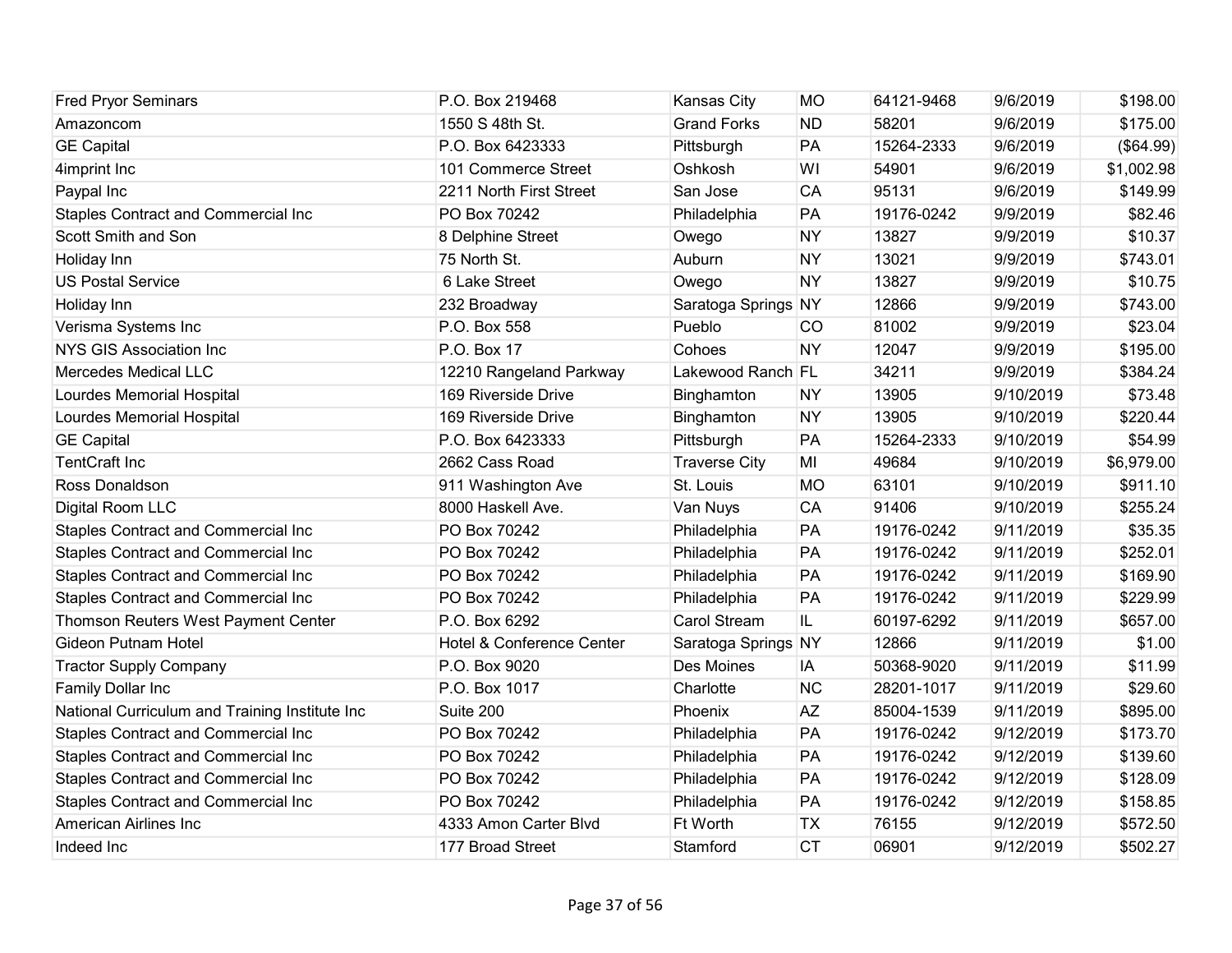| New York Farm Bureau, Inc.                 | 159 Wolf Road                  | Albany              | <b>NY</b> | 12205      | 9/12/2019 | \$99.00    |
|--------------------------------------------|--------------------------------|---------------------|-----------|------------|-----------|------------|
| <b>Allianz Global Assistance</b>           | 9950 Mayland Drive             | Richmond            | <b>VA</b> | 23233      | 9/12/2019 | \$37.21    |
| <b>Allianz Global Assistance</b>           | 9950 Mayland Drive             | Richmond            | <b>VA</b> | 23233      | 9/12/2019 | \$33.68    |
| Select Blinds, LLC                         | 7420 S. Kyrene Road            | Tempe               | <b>AZ</b> | 85283-4610 | 9/12/2019 | \$170.95   |
| Staples Contract and Commercial Inc        | PO Box 70242                   | Philadelphia        | PA        | 19176-0242 | 9/13/2019 | \$142.77   |
| Tioga Co Chamber of Commerce               | 80 North Avenue                | Owego               | <b>NY</b> | 13827      | 9/13/2019 | \$25.00    |
| Fantasy Donuts Number 1 and 2 Inc          | 135 Park Street                | Owego               | <b>NY</b> | 13827      | 9/13/2019 | \$2.49     |
| <b>Gideon Putnam Hotel</b>                 | Hotel & Conference Center      | Saratoga Springs NY |           | 12866      | 9/13/2019 | \$619.88   |
| Amazon Inc                                 | <b>Billing Dept.</b>           | Seattle             | <b>WA</b> | 98108      | 9/13/2019 | \$16.98    |
| <b>Clarion Hotel Century House</b>         | 997 New Loudon Rd.             | Latham              | <b>NY</b> | 12110      | 9/13/2019 | \$98.00    |
| Delta Air Lines Inc                        | 1030 Delta Blvd. Dept. 852     | Atlanta             | GA        | 30354-1989 | 9/13/2019 | \$499.00   |
| APlus at Sunoco                            | 2792 Wilmington Road           | Lake Plaicd         | <b>NY</b> | 12946      | 9/13/2019 | \$32.85    |
| Staples Contract and Commercial Inc        | PO Box 70242                   | Philadelphia        | PA        | 19176-0242 | 9/16/2019 | \$265.02   |
| <b>Staples Contract and Commercial Inc</b> | PO Box 70242                   | Philadelphia        | PA        | 19176-0242 | 9/16/2019 | \$108.45   |
| Staples Contract and Commercial Inc        | PO Box 70242                   | Philadelphia        | PA        | 19176-0242 | 9/16/2019 | \$66.42    |
| Owego Associates Inc                       | 1100 State Route 17C           | Owego               | <b>NY</b> | 13827      | 9/16/2019 | \$74.99    |
| Owego Associates Inc                       | 1100 State Route 17C           | Owego               | <b>NY</b> | 13827      | 9/16/2019 | \$79.99    |
| Bennedums Locksmiths Inc                   | 350 State St. at Eldredge      | Binghamton          | <b>NY</b> | 13901-2389 | 9/16/2019 | \$11.70    |
| Original Italian Pizza Rest                | 25 Lake Street                 | Owego               | <b>NY</b> | 13827      | 9/16/2019 | \$23.62    |
| Amazoncom                                  | 1550 S 48th St.                | <b>Grand Forks</b>  | <b>ND</b> | 58201      | 9/16/2019 | \$322.94   |
| <b>Springhill Suites By Marriott</b>       | 8 California Avenue            | Colonie             | <b>NY</b> | 12205      | 9/16/2019 | \$255.00   |
| <b>Bondib Hotels Inc</b>                   | 40 Civic Center Plaza          | Poughkeepsie        | <b>NY</b> | 12601      | 9/16/2019 | \$104.00   |
| Bondib Hotels Inc.                         | 40 Civic Center Plaza          | Poughkeepsie        | <b>NY</b> | 12601      | 9/16/2019 | \$104.00   |
| Forest Hill Merchants, LLC                 | 1532 Forest Hill Road          | Apalachin           | <b>NY</b> | 13732      | 9/16/2019 | \$37.10    |
| Iron Kettle Farm LLC                       | 707 Owego Road                 | Candor              | <b>NY</b> | 13743      | 9/16/2019 | \$38.95    |
| Rutgers/The State University of New Jersey | RU: Global Tuberculosis Instit | <b>Newark</b>       | <b>NJ</b> | 07103      | 9/16/2019 | \$40.00    |
| Matthew Bender and Company Inc             | 9443 Springboro Pike           | Miamisburg          | <b>OH</b> | 45342-4425 | 9/17/2019 | \$1,092.80 |
| Staples Contract and Commercial Inc        | PO Box 70242                   | Philadelphia        | PA        | 19176-0242 | 9/18/2019 | \$26.57    |
| Staples Contract and Commercial Inc        | PO Box 70242                   | Philadelphia        | PA        | 19176-0242 | 9/19/2019 | \$22.14    |
| <b>Staples Contract and Commercial Inc</b> | PO Box 70242                   | Philadelphia        | PA        | 19176-0242 | 9/19/2019 | \$11.90    |
| Staples Contract and Commercial Inc        | PO Box 70242                   | Philadelphia        | PA        | 19176-0242 | 9/19/2019 | \$5.57     |
| Staples Contract and Commercial Inc        | PO Box 70242                   | Philadelphia        | PA        | 19176-0242 | 9/19/2019 | \$1,163.25 |
| <b>Cornell University</b>                  | Div of Financial Affairs       | Ithaca              | <b>NY</b> | 14851-0022 | 9/19/2019 | \$165.00   |
| <b>GE Capital</b>                          | P.O. Box 6423333               | Pittsburgh          | PA        | 15264-2333 | 9/19/2019 | (\$54.99)  |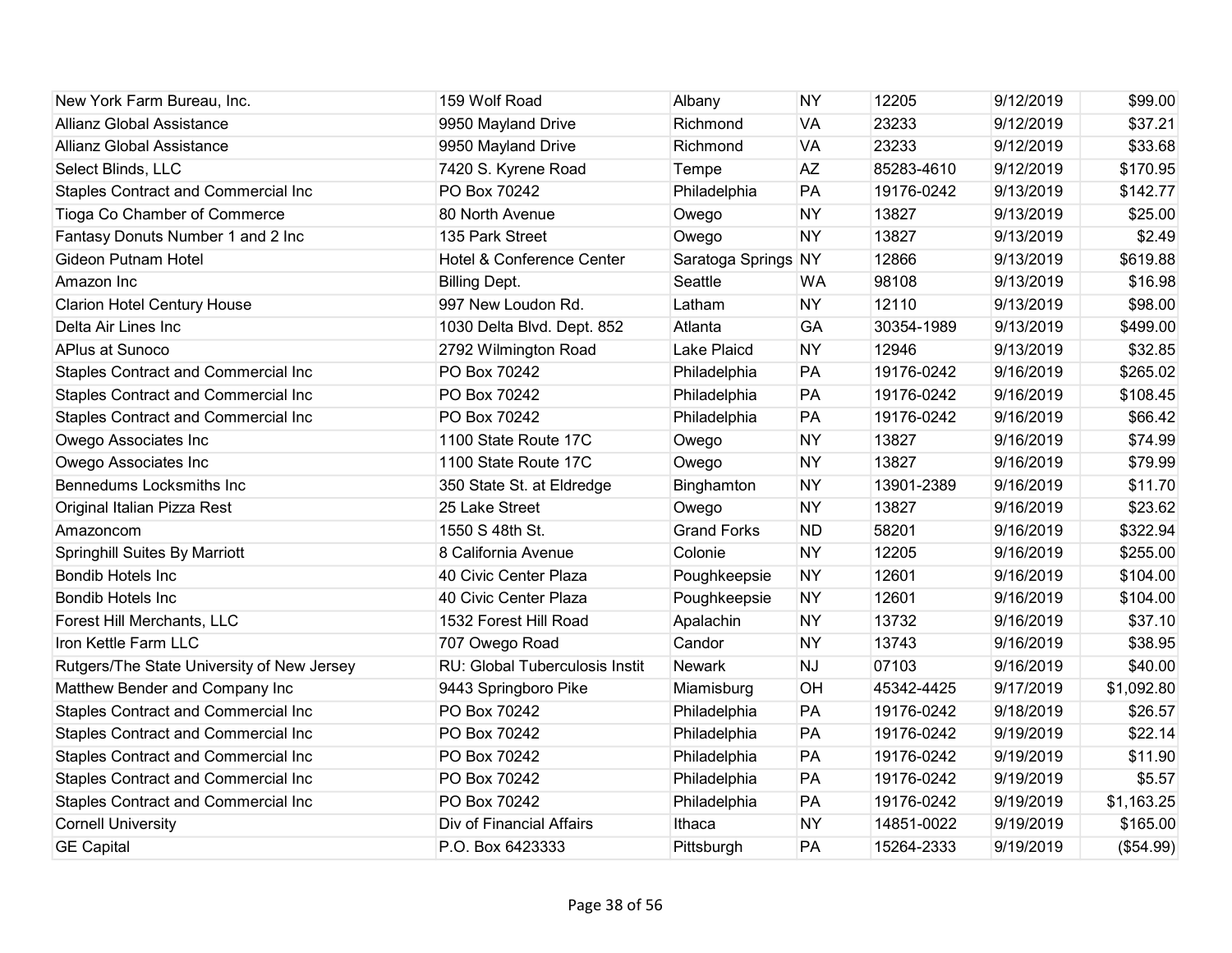| FRW Beaver Hollow Management LLC               | 6 Fountain Plaza        | <b>Buffalo</b>     | <b>NY</b> | 14202      | 9/19/2019 | (\$240.00) |
|------------------------------------------------|-------------------------|--------------------|-----------|------------|-----------|------------|
| FRW Beaver Hollow Management LLC               | 6 Fountain Plaza        | <b>Buffalo</b>     | <b>NY</b> | 14202      | 9/19/2019 | \$120.00   |
| Montreign Operating Company, LLC               | 888 Resorts World Drive | Monticello         | <b>NY</b> | 12701      | 9/19/2019 | \$388.43   |
| Staples Contract and Commercial Inc            | PO Box 70242            | Philadelphia       | PA        | 19176-0242 | 9/20/2019 | \$191.63   |
| Staples Contract and Commercial Inc            | PO Box 70242            | Philadelphia       | PA        | 19176-0242 | 9/20/2019 | \$64.17    |
| Staples Contract and Commercial Inc            | PO Box 70242            | Philadelphia       | PA        | 19176-0242 | 9/20/2019 | \$43.51    |
| Fantasy Donuts Number 1 and 2 Inc              | 135 Park Street         | Owego              | <b>NY</b> | 13827      | 9/20/2019 | \$27.98    |
| Fantasy Donuts Number 1 and 2 Inc              | 135 Park Street         | Owego              | <b>NY</b> | 13827      | 9/20/2019 | \$55.96    |
| Amazoncom                                      | 1550 S 48th St.         | <b>Grand Forks</b> | <b>ND</b> | 58201      | 9/20/2019 | \$117.24   |
| Amazoncom                                      | 1550 S 48th St.         | <b>Grand Forks</b> | <b>ND</b> | 58201      | 9/20/2019 | \$15.98    |
| Price Chopper Operating Co Inc                 | 501 Duanesburg Road     | Schenectady        | <b>NY</b> | 12306      | 9/20/2019 | \$56.64    |
| Citrix Systems Inc                             | P.O. Box 931686         | Atlanta            | GA        | 31193-1186 | 9/20/2019 | \$468.00   |
| NY Council on Problem Gambling                 | 100 Great Oaks Blvd.    | Albany             | <b>NY</b> | 12203      | 9/20/2019 | \$50.00    |
| 123Signup Association Management Solutions Inc | 2480 North First Street | San Jose           | CA        | 95131      | 9/20/2019 | \$100.00   |
| Paul H Brooks Publishing Co Inc                | P.O. Box 10624          | <b>Baltimore</b>   | <b>MD</b> | 21285-0624 | 9/20/2019 | \$298.00   |
| ZipRecruiter Inc                               | 604 Arizona Ave         | Santa Monica       | CA        | 90401      | 9/20/2019 | \$486.74   |
| Staples Contract and Commercial Inc            | PO Box 70242            | Philadelphia       | PA        | 19176-0242 | 9/23/2019 | \$299.99   |
| Wal Mart Stores Inc                            | 2405 Vestal Parkway E   | Vestal             | <b>NY</b> | 13850      | 9/23/2019 | \$32.34    |
| Amazoncom                                      | 1550 S 48th St.         | <b>Grand Forks</b> | <b>ND</b> | 58201      | 9/23/2019 | \$703.99   |
| Apple Inc                                      | 1 Infinite Loop         | Cupertino          | CA        | 95014      | 9/23/2019 | \$0.99     |
| <b>Stamps</b>                                  | 1990 E. Grand Avenue    | El Segundo         | CA        | 90245      | 9/23/2019 | \$17.99    |
| Adobe Systems Inc                              | 345 Park Avenue         | San Jose           | <b>CA</b> | 95110      | 9/23/2019 | \$14.99    |
| <b>MRFANSI Inc</b>                             | 37 Route 9W             | Glenmont           | <b>NY</b> | 12077      | 9/23/2019 | \$42.50    |
| <b>MRFANSI Inc</b>                             | 37 Route 9W             | Glenmont           | <b>NY</b> | 12077      | 9/23/2019 | \$42.50    |
| <b>MRFANSI Inc</b>                             | 37 Route 9W             | Glenmont           | <b>NY</b> | 12077      | 9/23/2019 | \$85.00    |
| DotGov Registrar, GSA                          |                         | Washington         | DC        | 20006      | 9/23/2019 | \$400.00   |
| Staples Contract and Commercial Inc            | PO Box 70242            | Philadelphia       | PA        | 19176-0242 | 9/25/2019 | \$64.16    |
| Sopranos Family Deli Inc                       | 607 Cayuta Avenue       | Waverly            | <b>NY</b> | 14892      | 9/25/2019 | \$15.24    |
| <b>Tractor Supply Company</b>                  | P.O. Box 9020           | <b>Des Moines</b>  | IA        | 50368-9020 | 9/25/2019 | \$55.97    |
| Southwest Airlines Co                          | 2702 Love Field Drive   | Dallas             | <b>TX</b> | 75235      | 9/25/2019 | \$132.00   |
| Southwest Airlines Co                          | 2702 Love Field Drive   | Dallas             | <b>TX</b> | 75235      | 9/25/2019 | \$2.25     |
| American Airlines Inc                          | 4333 Amon Carter Blvd   | <b>Ft Worth</b>    | <b>TX</b> | 76155      | 9/25/2019 | \$127.00   |
| <b>Mercedes Medical LLC</b>                    | 12210 Rangeland Parkway | Lakewood Ranch FL  |           | 34211      | 9/25/2019 | \$384.24   |
| Montreign Operating Company, LLC               | 888 Resorts World Drive | Monticello         | <b>NY</b> | 12701      | 9/25/2019 | (\$30.43)  |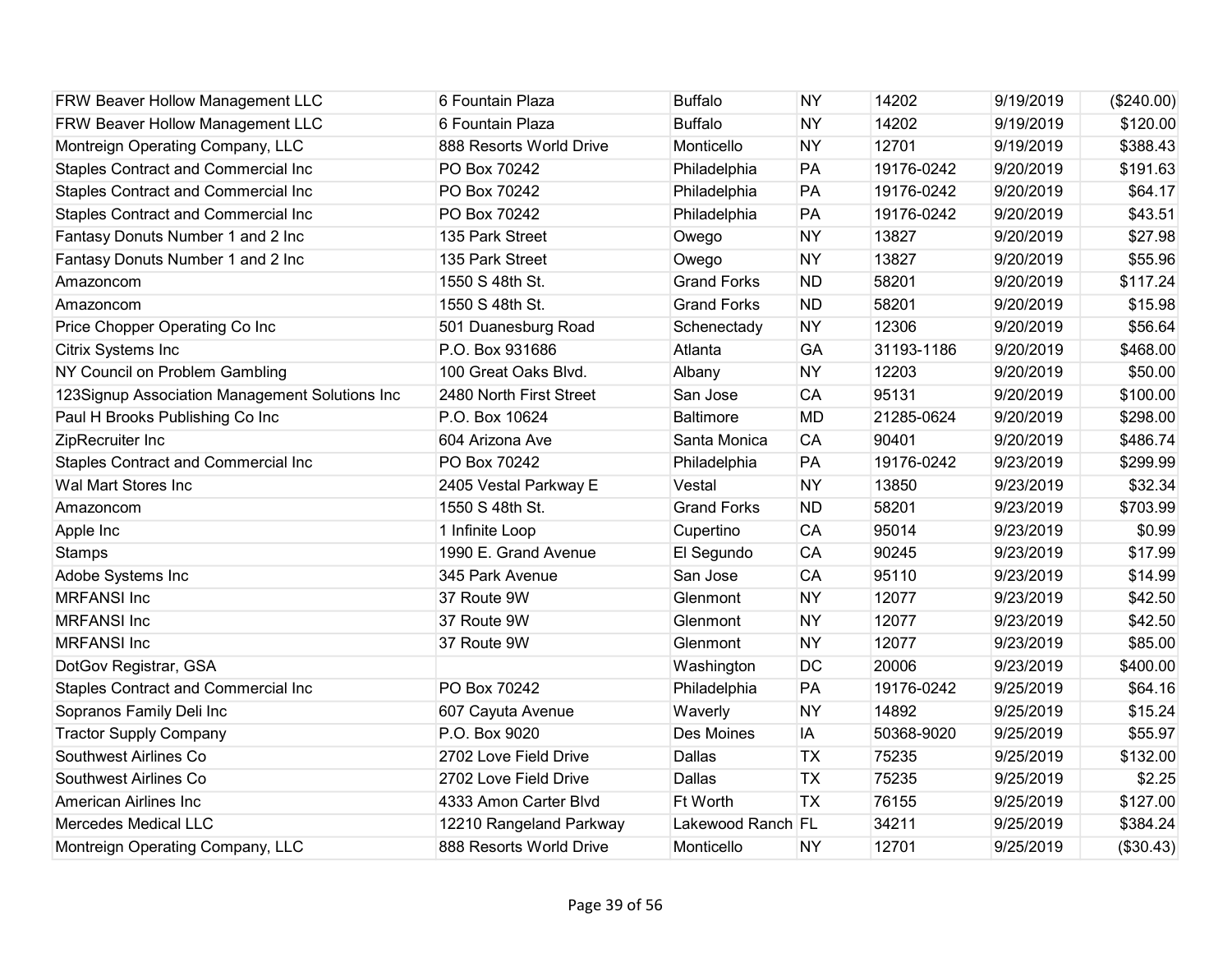| Oakland Hospitality                        | 1103 Embarcadero                 | Oakland            | CA        | 94606      | 9/25/2019 | \$1,174.12 |
|--------------------------------------------|----------------------------------|--------------------|-----------|------------|-----------|------------|
| Staples Contract and Commercial Inc        | PO Box 70242                     | Philadelphia       | PA        | 19176-0242 | 9/26/2019 | \$130.62   |
| Staples Contract and Commercial Inc        | PO Box 70242                     | Philadelphia       | PA        | 19176-0242 | 9/26/2019 | \$417.33   |
| Canon USA Inc                              | C/O Canon Financial Services     | Chicago            | IL        | 60693-0149 | 9/26/2019 | \$3,283.45 |
| Verizon                                    | <b>Exception Processing Unit</b> | Menands            | <b>NY</b> | 12204-0001 | 9/27/2019 | \$4.54     |
| Verizon                                    | <b>Exception Processing Unit</b> | Menands            | <b>NY</b> | 12204-0001 | 9/27/2019 | \$616.16   |
| Amazoncom                                  | 1550 S 48th St.                  | <b>Grand Forks</b> | <b>ND</b> | 58201      | 9/27/2019 | \$327.70   |
| <b>Verizon Wireless</b>                    | P.O. Box 408                     | Newark             | <b>NJ</b> | 07101-0408 | 9/27/2019 | \$3,794.55 |
| <b>GE Capital</b>                          | P.O. Box 6423333                 | Pittsburgh         | PA        | 15264-2333 | 9/27/2019 | \$506.80   |
| Comfort Inn                                | 99 Miller Road                   | Castleton          | <b>NY</b> | 12033      | 9/27/2019 | \$96.00    |
| ARC Hospitality Portfolio I TRS Holdco LLC | 10 Ulenski Drive                 | Albany             | <b>NY</b> | 12205      | 9/27/2019 | \$226.00   |
| ARC Hospitality Portfolio I TRS Holdco LLC | 10 Ulenski Drive                 | Albany             | <b>NY</b> | 12205      | 9/27/2019 | \$226.00   |
| Indeed Inc                                 | 177 Broad Street                 | Stamford           | <b>CT</b> | 06901      | 9/27/2019 | \$503.55   |
| Kingston Motel Coproration                 | 503 Washington Avenue            | Kingston           | <b>NY</b> | 12401      | 9/27/2019 | \$116.00   |
| Kingston Motel Coproration                 | 503 Washington Avenue            | Kingston           | <b>NY</b> | 12401      | 9/27/2019 | \$116.00   |
| Round Room Holdings, Inc.                  | 525 Congressional Blvd           | Carmel             | IN        | 46032      | 9/27/2019 | \$109.00   |
| <b>Gail's Diner</b>                        | 37 S. Main Street                | <b>Nichols</b>     | <b>NY</b> | 13812      | 9/27/2019 | \$21.87    |
| Zoom Video Communications, Inc.            | 55 Almaden Blvd.                 | San Jose           | <b>CA</b> | 95113      | 9/27/2019 | \$299.80   |
| <b>Staples Contract and Commercial Inc</b> | PO Box 70242                     | Philadelphia       | PA        | 19176-0242 | 9/30/2019 | \$99.46    |
| Staples Contract and Commercial Inc        | PO Box 70242                     | Philadelphia       | PA        | 19176-0242 | 9/30/2019 | \$85.90    |
| <b>NYS Bar Association</b>                 | One Elk Street                   | Albany             | <b>NY</b> | 12207      | 9/30/2019 | \$275.00   |
| Valu Home Centers Inc                      | 45 S. Rossler Ave.               | <b>Buffalo</b>     | <b>NY</b> | 14206-3417 | 9/30/2019 | \$4.79     |
| Amazon Inc                                 | <b>Billing Dept.</b>             | Seattle            | <b>WA</b> | 98108      | 9/30/2019 | \$179.80   |
| Amazon Inc                                 | <b>Billing Dept.</b>             | Seattle            | <b>WA</b> | 98108      | 9/30/2019 | \$436.35   |
| <b>Time Warner Cable</b>                   | P.O. Box 70872                   | Charlotte          | <b>NC</b> | 28272-0872 | 9/30/2019 | \$990.00   |
| <b>Time Warner Cable</b>                   | P.O. Box 70872                   | Charlotte          | <b>NC</b> | 28272-0872 | 9/30/2019 | \$1,533.68 |
| Price Chopper Operating Co Inc             | 501 Duanesburg Road              | Schenectady        | <b>NY</b> | 12306      | 9/30/2019 | \$73.01    |
| 189 Nails LLC                              | 13 Lake Street                   | Owego              | <b>NY</b> | 13827      | 9/30/2019 | \$308.51   |
| New York Safety Program Inc                | 8302 5th Avenue                  | Brooklyn           | <b>NY</b> | 11209-4511 | 10/1/2019 | \$476.00   |
| Paypal Inc                                 | 2211 North First Street          | San Jose           | <b>CA</b> | 95131      | 10/1/2019 | \$300.00   |
| Staples Contract and Commercial Inc        | PO Box 70242                     | Philadelphia       | PA        | 19176-0242 | 10/2/2019 | \$355.39   |
| Staples Contract and Commercial Inc        | PO Box 70242                     | Philadelphia       | PA        | 19176-0242 | 10/2/2019 | \$49.97    |
| Staples Contract and Commercial Inc        | PO Box 70242                     | Philadelphia       | PA        | 19176-0242 | 10/2/2019 | \$61.97    |
| Amazoncom                                  | 1550 S 48th St.                  | <b>Grand Forks</b> | <b>ND</b> | 58201      | 10/2/2019 | \$47.94    |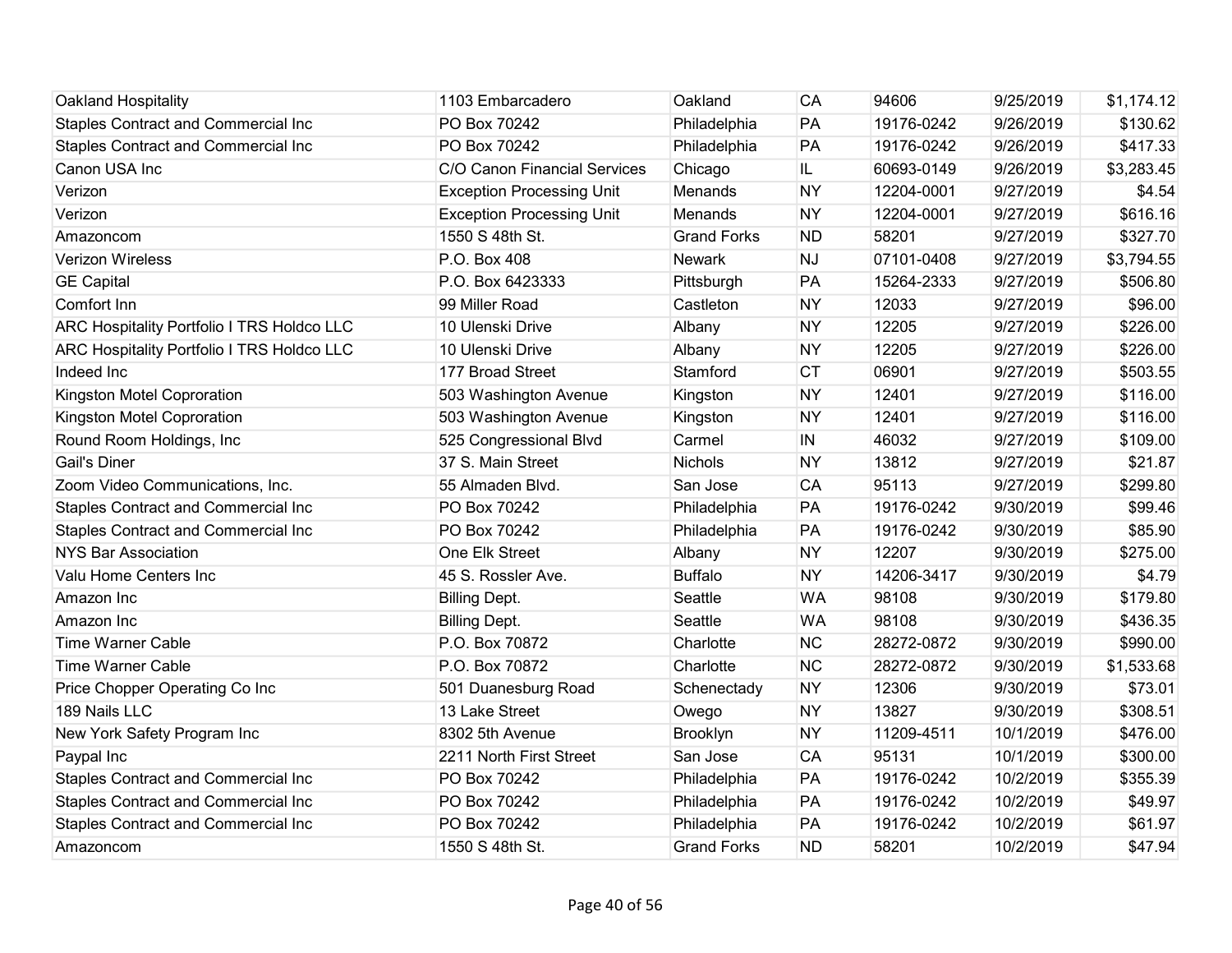| Amazoncom                                  | 1550 S 48th St.           | <b>Grand Forks</b> | <b>ND</b> | 58201      | 10/2/2019 | \$184.95   |
|--------------------------------------------|---------------------------|--------------------|-----------|------------|-----------|------------|
| <b>CVS Pharmacy</b>                        | 39 Park Street            | Owego              | <b>NY</b> | 13827      | 10/2/2019 | ( \$35.63) |
| <b>CVS Pharmacy</b>                        | 39 Park Street            | Owego              | <b>NY</b> | 13827      | 10/2/2019 | \$35.63    |
| 4imprint Inc                               | 101 Commerce Street       | Oshkosh            | WI        | 54901      | 10/2/2019 | \$431.36   |
| Indeed Inc                                 | 177 Broad Street          | Stamford           | <b>CT</b> | 06901      | 10/2/2019 | \$95.30    |
| Indeed Inc                                 | 177 Broad Street          | Stamford           | <b>CT</b> | 06901      | 10/2/2019 | \$300.68   |
| Omni Acquisitions Corp.                    | 800 Glen Ave.             | Moorestown         | <b>NJ</b> | 080857     | 10/2/2019 | \$95.69    |
| Criteria Corp                              | 750 N. San Vincente Blvd. | West Hollywood     | <b>CA</b> | 90069      | 10/2/2019 | \$1,500.00 |
| <b>Staples Contract and Commercial Inc</b> | PO Box 70242              | Philadelphia       | PA        | 19176-0242 | 10/3/2019 | \$129.99   |
| Staples Contract and Commercial Inc        | PO Box 70242              | Philadelphia       | PA        | 19176-0242 | 10/3/2019 | \$355.56   |
| <b>Staples Contract and Commercial Inc</b> | PO Box 70242              | Philadelphia       | PA        | 19176-0242 | 10/3/2019 | \$170.97   |
| Staples Contract and Commercial Inc        | PO Box 70242              | Philadelphia       | PA        | 19176-0242 | 10/3/2019 | \$70.44    |
| Scott Smith and Son                        | 8 Delphine Street         | Owego              | <b>NY</b> | 13827      | 10/3/2019 | \$149.89   |
| <b>US Postal Service</b>                   | 6 Lake Street             | Owego              | <b>NY</b> | 13827      | 10/3/2019 | \$27.15    |
| Amazoncom                                  | 1550 S 48th St.           | <b>Grand Forks</b> | <b>ND</b> | 58201      | 10/3/2019 | \$16.42    |
| <b>CVS Pharmacy</b>                        | 39 Park Street            | Owego              | <b>NY</b> | 13827      | 10/3/2019 | \$32.99    |
| <b>CVS Pharmacy</b>                        | 39 Park Street            | Owego              | <b>NY</b> | 13827      | 10/3/2019 | \$39.99    |
| 4imprint Inc                               | 101 Commerce Street       | Oshkosh            | WI        | 54901      | 10/3/2019 | \$221.70   |
| Paypal Inc                                 | 2211 North First Street   | San Jose           | CA        | 95131      | 10/3/2019 | \$465.00   |
| Paypal Inc                                 | 2211 North First Street   | San Jose           | CA        | 95131      | 10/3/2019 | \$199.99   |
| Paypal Inc                                 | 2211 North First Street   | San Jose           | CA        | 95131      | 10/3/2019 | \$840.00   |
| Paypal Inc                                 | 2211 North First Street   | San Jose           | CA        | 95131      | 10/3/2019 | \$30.00    |
| Matthew Bender and Company Inc             | 9443 Springboro Pike      | Miamisburg         | OH        | 45342-4425 | 10/4/2019 | \$1,092.80 |
| United Health Services Inc                 | P.O. Box 5214             | Binghamton         | <b>NY</b> | 13902      | 10/4/2019 | \$69.18    |
| <b>US Postal Service</b>                   | 6 Lake Street             | Owego              | <b>NY</b> | 13827      | 10/4/2019 | \$110.00   |
| <b>AZ Commercial</b>                       | P.O. Box 116067           | Atlanta            | GA        | 30368-6067 | 10/4/2019 | \$4.85     |
| Comfort Inn                                | 99 Miller Road            | Castleton          | <b>NY</b> | 12033      | 10/4/2019 | \$96.00    |
| <b>Clarion Hotel Century House</b>         | 997 New Loudon Rd.        | Latham             | <b>NY</b> | 12110      | 10/4/2019 | \$115.00   |
| Paypal Inc                                 | 2211 North First Street   | San Jose           | CA        | 95131      | 10/4/2019 | \$212.44   |
| <b>Vistaprint NV</b>                       | Hudsonweg 8, 5928 LW      | Venlo              |           |            | 10/4/2019 | \$10.12    |
| <b>Vistaprint NV</b>                       | Hudsonweg 8, 5928 LW      | Venlo              |           |            | 10/4/2019 | \$74.59    |
| Staples Contract and Commercial Inc        | PO Box 70242              | Philadelphia       | PA        | 19176-0242 | 10/7/2019 | \$137.54   |
| Staples Contract and Commercial Inc        | PO Box 70242              | Philadelphia       | PA        | 19176-0242 | 10/7/2019 | \$74.54    |
| <b>Staples Contract and Commercial Inc</b> | PO Box 70242              | Philadelphia       | PA        | 19176-0242 | 10/7/2019 | \$142.97   |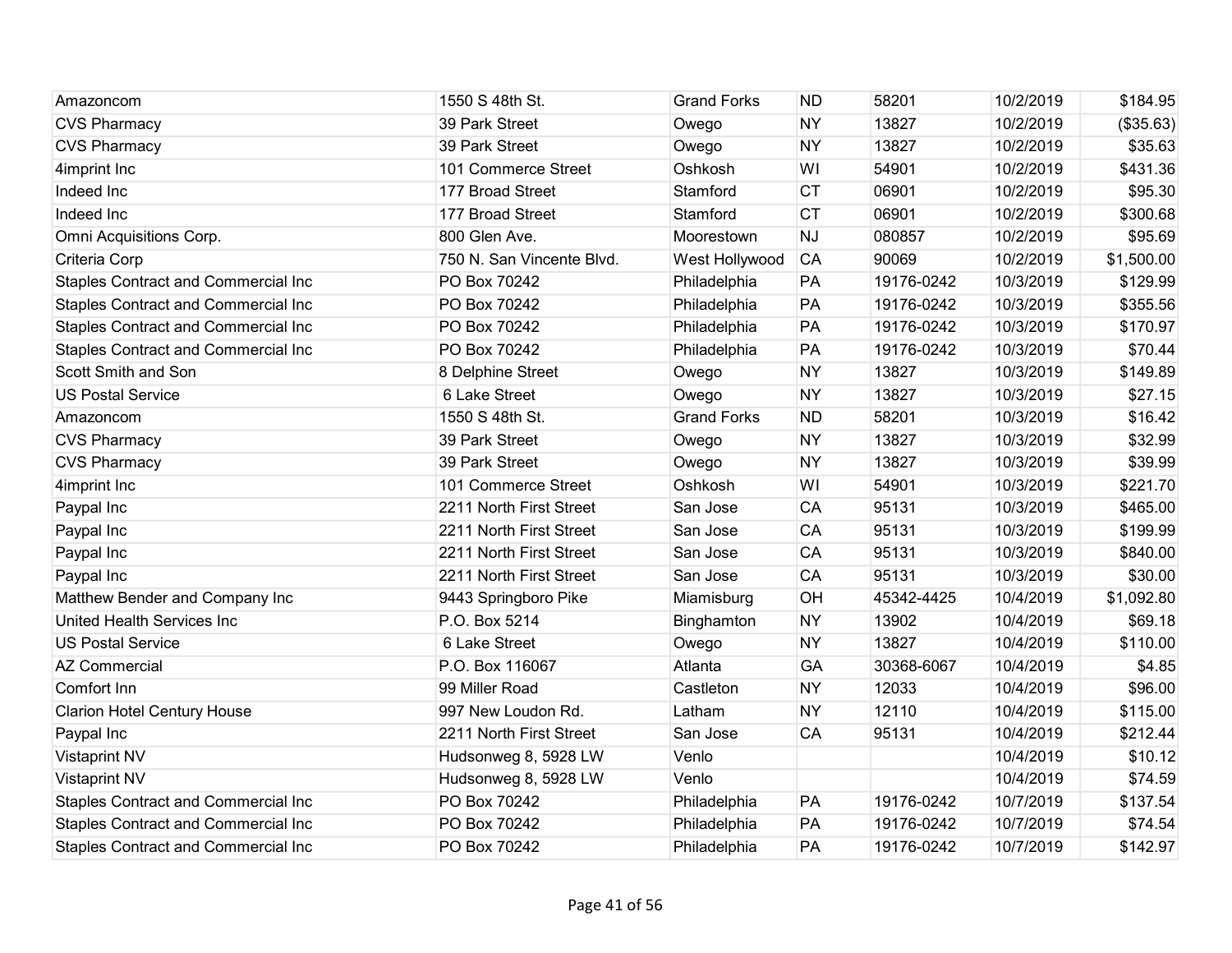| <b>Staples Contract and Commercial Inc</b> | PO Box 70242         | Philadelphia        | PA        | 19176-0242 | 10/7/2019  | \$349.80   |
|--------------------------------------------|----------------------|---------------------|-----------|------------|------------|------------|
| <b>Staples Contract and Commercial Inc</b> | PO Box 70242         | Philadelphia        | PA        | 19176-0242 | 10/7/2019  | \$158.85   |
| Sheraton University Inn                    | 801 University Ave.  | Syracuse            | <b>NY</b> | 13210-0801 | 10/7/2019  | \$101.00   |
| Holiday Inn                                | 232 Broadway         | Saratoga Springs NY |           | 12866      | 10/7/2019  | \$389.00   |
| Galls Inc                                  | 24296 Network Place  | Chicago             | IL.       | 60673-1224 | 10/7/2019  | \$40.87    |
| Amazon Inc                                 | <b>Billing Dept.</b> | Seattle             | <b>WA</b> | 98108      | 10/7/2019  | \$87.20    |
| Mikey Mart Valero                          | 6030 Duanseburg Road | Duanesburg          | <b>NY</b> | 12056      | 10/7/2019  | \$30.00    |
| Amazon Inc                                 | <b>Billing Dept.</b> | Seattle             | <b>WA</b> | 98108      | 10/8/2019  | \$13.45    |
| <b>Staples Contract and Commercial Inc</b> | PO Box 70242         | Philadelphia        | PA        | 19176-0242 | 10/9/2019  | \$706.99   |
| Amazoncom                                  | 1550 S 48th St.      | <b>Grand Forks</b>  | <b>ND</b> | 58201      | 10/9/2019  | \$39.48    |
| <b>Community Shop</b>                      | 106 North Ave        | Owego               | <b>NY</b> | 13827      | 10/9/2019  | \$24.76    |
| Lafayette Hotel Association LLC            | 102 Lafayette Street | Utica               | <b>NY</b> | 13502      | 10/9/2019  | \$96.00    |
| Lafayette Hotel Association LLC            | 102 Lafayette Street | Utica               | <b>NY</b> | 13502      | 10/9/2019  | \$106.32   |
| Lafayette Hotel Association LLC            | 102 Lafayette Street | Utica               | <b>NY</b> | 13502      | 10/9/2019  | \$125.58   |
| Lafayette Hotel Association LLC            | 102 Lafayette Street | Utica               | <b>NY</b> | 13502      | 10/9/2019  | \$130.71   |
| City of Ithaca                             | 108 E. Green Street  | Ithaca              | <b>NY</b> | 14850      | 10/9/2019  | \$3.00     |
| <b>Staples Contract and Commercial Inc</b> | PO Box 70242         | Philadelphia        | PA        | 19176-0242 | 10/10/2019 | \$61.72    |
| Scott Smith and Son                        | 8 Delphine Street    | Owego               | <b>NY</b> | 13827      | 10/10/2019 | \$11.36    |
| Marios Pizza                               | 51 Fox Street        | Owego               | <b>NY</b> | 13827      | 10/10/2019 | \$30.45    |
| <b>US Postal Service</b>                   | 6 Lake Street        | Owego               | <b>NY</b> | 13827      | 10/10/2019 | \$4.49     |
| Taste of Thai Expres                       | 209 S Meadow Street  | Ithaca              | <b>NY</b> | 14850      | 10/10/2019 | \$24.19    |
| <b>Staples Contract and Commercial Inc</b> | PO Box 70242         | Philadelphia        | PA        | 19176-0242 | 10/11/2019 | \$18.31    |
| <b>Staples Contract and Commercial Inc</b> | PO Box 70242         | Philadelphia        | PA        | 19176-0242 | 10/11/2019 | \$90.76    |
| <b>Staples Contract and Commercial Inc</b> | PO Box 70242         | Philadelphia        | PA        | 19176-0242 | 10/11/2019 | (\$386.09) |
| <b>Staples Contract and Commercial Inc</b> | PO Box 70242         | Philadelphia        | PA        | 19176-0242 | 10/11/2019 | (\$151.17) |
| <b>Staples Contract and Commercial Inc</b> | PO Box 70242         | Philadelphia        | PA        | 19176-0242 | 10/11/2019 | \$262.64   |
| <b>Staples Contract and Commercial Inc</b> | PO Box 70242         | Philadelphia        | PA        | 19176-0242 | 10/11/2019 | \$10.87    |
| <b>Staples Contract and Commercial Inc</b> | PO Box 70242         | Philadelphia        | PA        | 19176-0242 | 10/11/2019 | \$285.37   |
| Staples Contract and Commercial Inc        | PO Box 70242         | Philadelphia        | PA        | 19176-0242 | 10/11/2019 | \$32.54    |
| John D Hitchings                           | 88 North Avenue      | Owego               | <b>NY</b> | 13827      | 10/11/2019 | \$25.00    |
| Galls Inc                                  | 24296 Network Place  | Chicago             | IL        | 60673-1224 | 10/11/2019 | \$69.45    |
| Galls Inc                                  | 24296 Network Place  | Chicago             | IL.       | 60673-1224 | 10/11/2019 | \$99.04    |
| Amazon Inc                                 | <b>Billing Dept.</b> | Seattle             | <b>WA</b> | 98108      | 10/11/2019 | \$11.98    |
| <b>Vistaprint NV</b>                       | Hudsonweg 8, 5928 LW | Venlo               |           |            | 10/11/2019 | \$31.47    |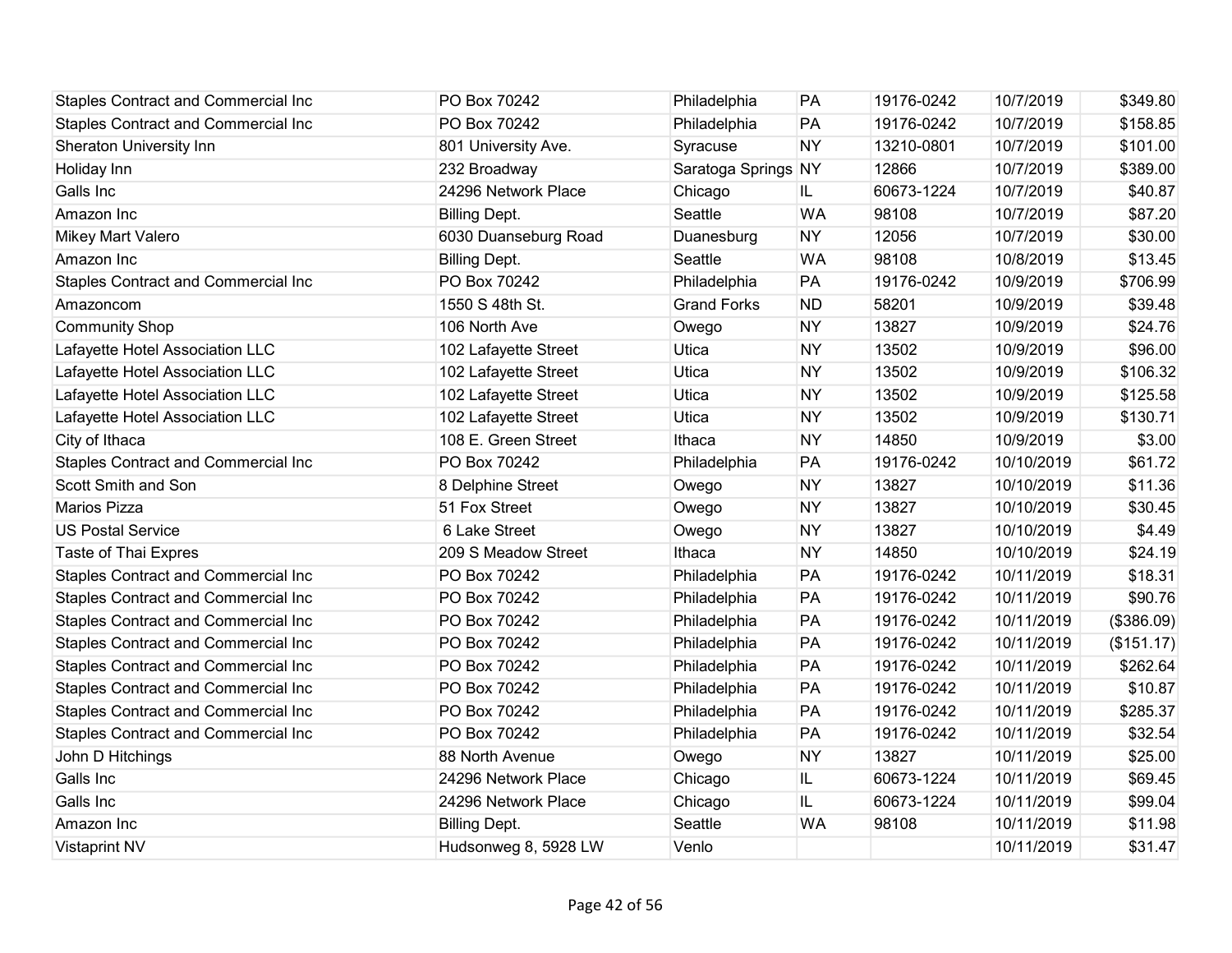| <b>Staples Contract and Commercial Inc</b> | PO Box 70242          | Philadelphia | PA        | 19176-0242 | 10/14/2019 | \$25.18    |
|--------------------------------------------|-----------------------|--------------|-----------|------------|------------|------------|
| Staples Contract and Commercial Inc        | PO Box 70242          | Philadelphia | PA        | 19176-0242 | 10/14/2019 | \$100.51   |
| Staples Contract and Commercial Inc        | PO Box 70242          | Philadelphia | PA        | 19176-0242 | 10/14/2019 | \$133.18   |
| <b>Tioga County Treasurer</b>              | 56 Main Street        | Owego        | <b>NY</b> | 13827      | 10/14/2019 | \$128.00   |
| <b>Tioga County Treasurer</b>              | 56 Main Street        | Owego        | <b>NY</b> | 13827      | 10/14/2019 | \$25.18    |
| <b>Tioga County Treasurer</b>              | 56 Main Street        | Owego        | <b>NY</b> | 13827      | 10/14/2019 | \$100.51   |
| <b>Tioga County Treasurer</b>              | 56 Main Street        | Owego        | <b>NY</b> | 13827      | 10/14/2019 | \$104.51   |
| <b>Tioga County Treasurer</b>              | 56 Main Street        | Owego        | <b>NY</b> | 13827      | 10/14/2019 | \$104.51   |
| <b>Tioga County Treasurer</b>              | 56 Main Street        | Owego        | <b>NY</b> | 13827      | 10/14/2019 | \$19.99    |
| <b>Tioga County Treasurer</b>              | 56 Main Street        | Owego        | <b>NY</b> | 13827      | 10/14/2019 | \$19.99    |
| <b>Tioga County Treasurer</b>              | 56 Main Street        | Owego        | <b>NY</b> | 13827      | 10/14/2019 | \$387.00   |
| <b>Tioga County Treasurer</b>              | 56 Main Street        | Owego        | <b>NY</b> | 13827      | 10/14/2019 | \$437.31   |
| <b>Tioga County Treasurer</b>              | 56 Main Street        | Owego        | <b>NY</b> | 13827      | 10/14/2019 | \$81.36    |
| <b>Tioga County Treasurer</b>              | 56 Main Street        | Owego        | <b>NY</b> | 13827      | 10/14/2019 | \$50.00    |
| <b>Tioga County Treasurer</b>              | 56 Main Street        | Owego        | <b>NY</b> | 13827      | 10/14/2019 | \$175.59   |
| <b>Tioga County Treasurer</b>              | 56 Main Street        | Owego        | <b>NY</b> | 13827      | 10/14/2019 | (\$104.00) |
| <b>Tioga County Treasurer</b>              | 56 Main Street        | Owego        | <b>NY</b> | 13827      | 10/14/2019 | \$158.24   |
| <b>Tioga County Treasurer</b>              | 56 Main Street        | Owego        | <b>NY</b> | 13827      | 10/14/2019 | \$133.18   |
| <b>Tioga County Treasurer</b>              | 56 Main Street        | Owego        | <b>NY</b> | 13827      | 10/14/2019 | \$30.00    |
| <b>Tioga County Treasurer</b>              | 56 Main Street        | Owego        | <b>NY</b> | 13827      | 10/14/2019 | \$610.00   |
| Tioga Co Chamber of Commerce               | 80 North Avenue       | Owego        | <b>NY</b> | 13827      | 10/14/2019 | \$30.00    |
| <b>Guthrie Clinic Ltd</b>                  | <b>Guthrie Square</b> | Sayre        | PA        | 18840      | 10/14/2019 | \$50.00    |
| Galls Inc                                  | 24296 Network Place   | Chicago      | IL.       | 60673-1224 | 10/14/2019 | \$81.36    |
| Wal Mart Stores Inc                        | 2405 Vestal Parkway E | Vestal       | <b>NY</b> | 13850      | 10/14/2019 | \$158.24   |
| Amazon Inc                                 | <b>Billing Dept.</b>  | Seattle      | <b>WA</b> | 98108      | 10/14/2019 | \$175.59   |
| Comfort Inn                                | 99 Miller Road        | Castleton    | <b>NY</b> | 12033      | 10/14/2019 | \$128.00   |
| <b>Bondib Hotels Inc</b>                   | 40 Civic Center Plaza | Poughkeepsie | <b>NY</b> | 12601      | 10/14/2019 | (\$104.00) |
| AFP 107 Corp                               | 40 Lodge Street       | Albany       | <b>NY</b> | 12207      | 10/14/2019 | \$610.00   |
| Destiny USA Real Estate LLC                | 311 Hiawatha Blvd W   | Syracuse     | <b>NY</b> | 13204      | 10/14/2019 | \$387.00   |
| Destiny USA Real Estate LLC                | 311 Hiawatha Blvd W   | Syracuse     | <b>NY</b> | 13204      | 10/14/2019 | \$437.31   |
| Benjamin & Brothers, LLC                   | 390 N Orange Avenue   | Orlando      | FL.       | 32801      | 10/14/2019 | \$104.51   |
| Benjamin & Brothers, LLC                   | 390 N Orange Avenue   | Orlando      | <b>FL</b> | 32801      | 10/14/2019 | \$104.51   |
| Benjamin & Brothers, LLC                   | 390 N Orange Avenue   | Orlando      | <b>FL</b> | 32801      | 10/14/2019 | \$19.99    |
| Benjamin & Brothers, LLC                   | 390 N Orange Avenue   | Orlando      | FL.       | 32801      | 10/14/2019 | \$19.99    |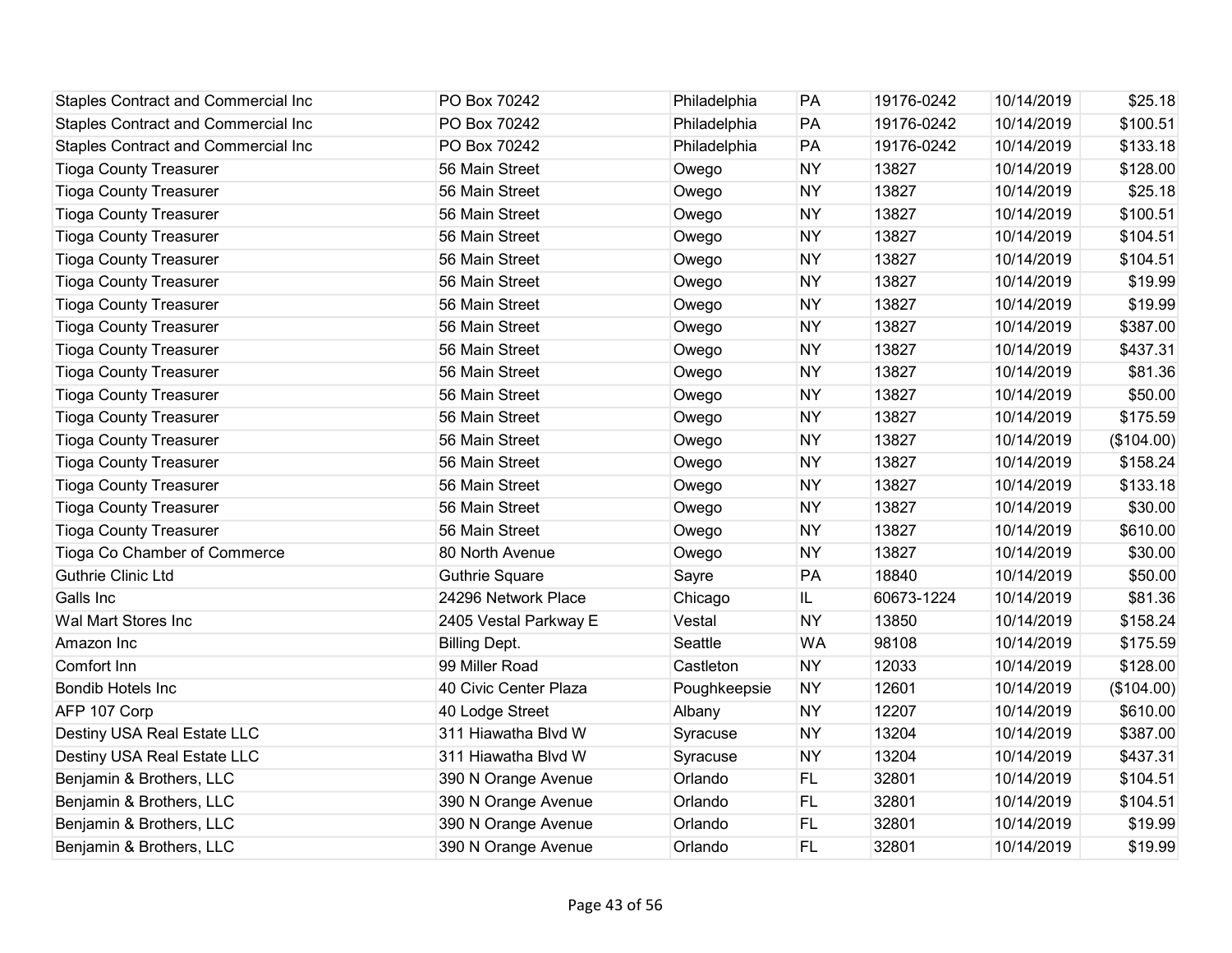| Paypal Inc                                 | 2211 North First Street        | San Jose           | CA        | 95131      | 10/16/2019 | \$174.00   |
|--------------------------------------------|--------------------------------|--------------------|-----------|------------|------------|------------|
| Staples Contract and Commercial Inc        | PO Box 70242                   | Philadelphia       | PA        | 19176-0242 | 10/17/2019 | \$38.36    |
| <b>Staples Contract and Commercial Inc</b> | PO Box 70242                   | Philadelphia       | PA        | 19176-0242 | 10/17/2019 | \$72.18    |
| Paypal Inc                                 | 2211 North First Street        | San Jose           | CA        | 95131      | 10/17/2019 | \$1,899.90 |
| Mirabito Holdings Inc                      | 49 Court St - The Metrocenter  | Binghamton         | <b>NY</b> | 13902      | 10/17/2019 | \$134.53   |
| <b>Bondib Hotels Inc</b>                   | 40 Civic Center Plaza          | Poughkeepsie       | <b>NY</b> | 12601      | 10/17/2019 | \$104.00   |
| Rutgers/The State University of New Jersey | RU: Global Tuberculosis Instit | Newark             | <b>NJ</b> | 07103      | 10/17/2019 | (\$20.00)  |
| Amazoncom                                  | 1550 S 48th St.                | <b>Grand Forks</b> | <b>ND</b> | 58201      | 10/18/2019 | \$23.99    |
| Amazoncom                                  | 1550 S 48th St.                | <b>Grand Forks</b> | <b>ND</b> | 58201      | 10/18/2019 | \$199.95   |
| Amazon Inc                                 | <b>Billing Dept.</b>           | Seattle            | <b>WA</b> | 98108      | 10/18/2019 | \$1,676.13 |
| Amazon Inc                                 | <b>Billing Dept.</b>           | Seattle            | <b>WA</b> | 98108      | 10/18/2019 | \$27.06    |
| Price Chopper Operating Co Inc             | 501 Duanesburg Road            | Schenectady        | <b>NY</b> | 12306      | 10/18/2019 | \$41.13    |
| NY Council on Problem Gambling             | 100 Great Oaks Blvd.           | Albany             | <b>NY</b> | 12203      | 10/18/2019 | \$50.00    |
| Institute For Brain Potential              | 782 Vista Grande Avenue        | Los Altos          | <b>CA</b> | 94924      | 10/18/2019 | \$75.00    |
| Apple Inc                                  | 1 Infinite Loop                | Cupertino          | CA        | 95014      | 10/18/2019 | \$42.12    |
| Apple Inc                                  | 1 Infinite Loop                | Cupertino          | CA        | 95014      | 10/18/2019 | \$754.92   |
| Apple Inc                                  | 1 Infinite Loop                | Cupertino          | CA        | 95014      | 10/18/2019 | \$754.92   |
| <b>Bondib Hotels Inc</b>                   | 40 Civic Center Plaza          | Poughkeepsie       | <b>NY</b> | 12601      | 10/18/2019 | (\$104.00) |
| Allied 100 LLC                             | 1800 US Hwy 51 N               | Woodruff           | WI        | 54568      | 10/18/2019 | \$168.00   |
| <b>Staples Contract and Commercial Inc</b> | PO Box 70242                   | Philadelphia       | PA        | 19176-0242 | 10/21/2019 | \$299.99   |
| <b>First Colonie Company</b>               | 660 Albany Shaker Road         | Albany             | <b>NY</b> | 12211      | 10/21/2019 | \$414.00   |
| Albany Law School                          | Institute of Legal Studies     | Albany             | <b>NY</b> | 12208      | 10/21/2019 | \$100.00   |
| Galls Inc                                  | 24296 Network Place            | Chicago            | IL.       | 60673-1224 | 10/21/2019 | (\$38.88)  |
| Amazon Inc                                 | <b>Billing Dept.</b>           | Seattle            | <b>WA</b> | 98108      | 10/21/2019 | (\$42.40)  |
| Richfield Syracuse Hotel Partners LLC      | 701 East Genesee Street        | Syracuse           | <b>NY</b> | 13210      | 10/21/2019 | \$173.50   |
| Apple Inc                                  | 1 Infinite Loop                | Cupertino          | CA        | 95014      | 10/21/2019 | \$0.99     |
| Apple Inc                                  | 1 Infinite Loop                | Cupertino          | CA        | 95014      | 10/21/2019 | (\$111.84) |
| Apple Inc                                  | 1 Infinite Loop                | Cupertino          | CA        | 95014      | 10/21/2019 | (\$3.12)   |
| AFP 107 Corp                               | 40 Lodge Street                | Albany             | <b>NY</b> | 12207      | 10/21/2019 | (\$10.00)  |
| Dollar Tree Stores Inc                     | 500 Volvo Parkway              | Chesapeake         | <b>VA</b> | 23320      | 10/21/2019 | \$456.02   |
| Adobe Systems Inc                          | 345 Park Avenue                | San Jose           | CA        | 95110      | 10/21/2019 | \$14.99    |
| Destiny USA Real Estate LLC                | 311 Hiawatha Blvd W            | Syracuse           | <b>NY</b> | 13204      | 10/21/2019 | (\$50.31)  |
| ZipRecruiter Inc                           | 604 Arizona Ave                | Santa Monica       | <b>CA</b> | 90401      | 10/21/2019 | \$649.00   |
| <b>NYS Office of General Services</b>      | <b>Attn Cashier</b>            | Albany             | <b>NY</b> | 12220-0117 | 10/22/2019 | \$287.00   |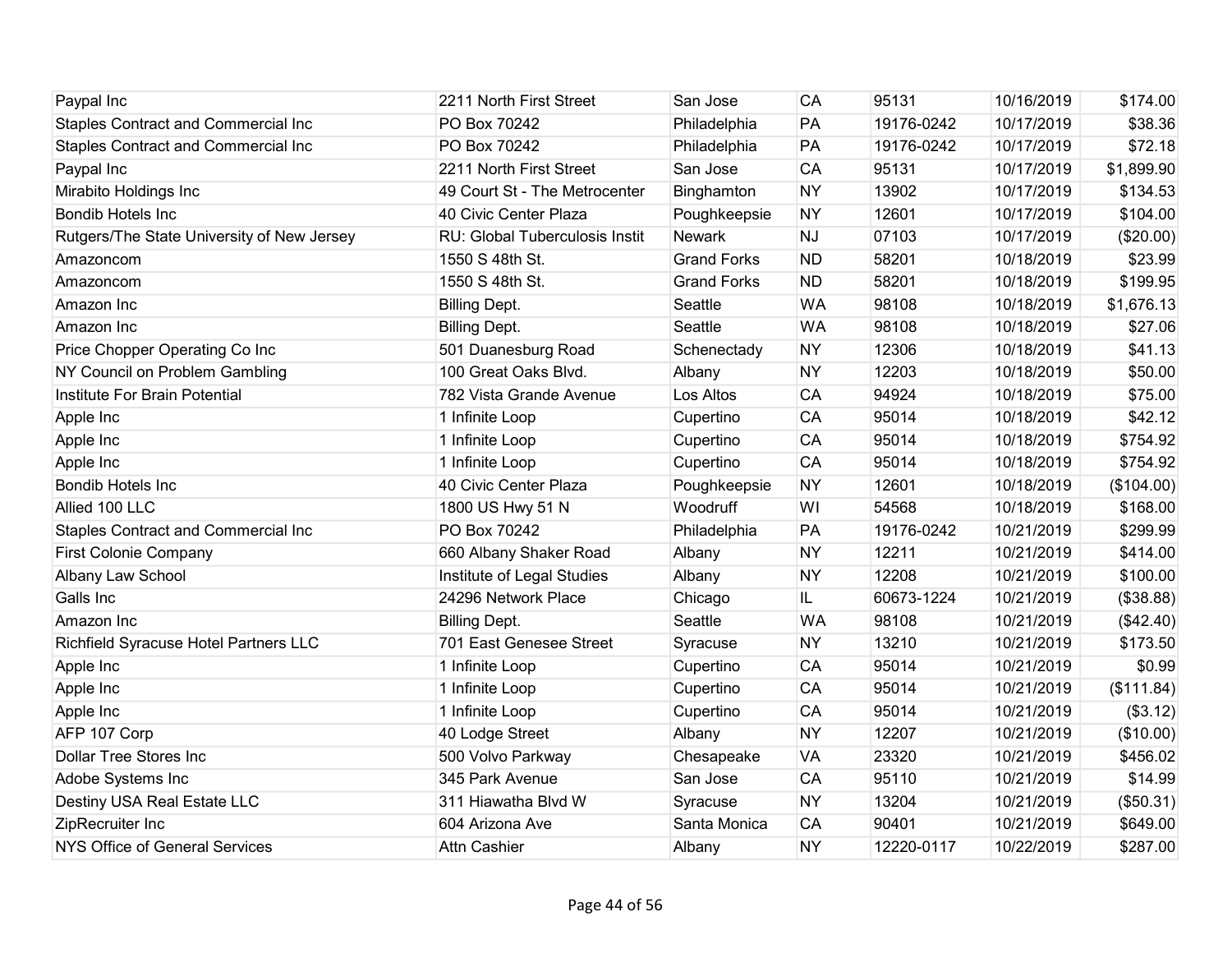| Galls Inc                                  | 24296 Network Place       | Chicago                 | IL        | 60673-1224 | 10/22/2019 | (\$5.14)   |
|--------------------------------------------|---------------------------|-------------------------|-----------|------------|------------|------------|
| Galls Inc                                  | 24296 Network Place       | Chicago                 | IL.       | 60673-1224 | 10/22/2019 | (\$3.03)   |
| Uline Inc                                  | 12575 Uline Dr            | <b>Pleasant Prairie</b> | WI        | 53158      | 10/22/2019 | \$1,372.96 |
| <b>Dollar Tree Stores Inc</b>              | 500 Volvo Parkway         | Chesapeake              | <b>VA</b> | 23320      | 10/22/2019 | (\$456.02) |
| <b>Staples Contract and Commercial Inc</b> | PO Box 70242              | Philadelphia            | PA        | 19176-0242 | 10/23/2019 | \$132.68   |
| <b>Staples Contract and Commercial Inc</b> | PO Box 70242              | Philadelphia            | PA        | 19176-0242 | 10/23/2019 | \$25.62    |
| Amazoncom                                  | 1550 S 48th St.           | <b>Grand Forks</b>      | <b>ND</b> | 58201      | 10/23/2019 | \$69.85    |
| Amazoncom                                  | 1550 S 48th St.           | <b>Grand Forks</b>      | <b>ND</b> | 58201      | 10/23/2019 | \$375.00   |
| Amazoncom                                  | 1550 S 48th St.           | <b>Grand Forks</b>      | <b>ND</b> | 58201      | 10/23/2019 | \$28.87    |
| Amazon Inc                                 | <b>Billing Dept.</b>      | Seattle                 | <b>WA</b> | 98108      | 10/23/2019 | \$52.99    |
| <b>Hoosick Hotel LLC</b>                   | 235 Hoosick Street        | Troy                    | <b>NY</b> | 12180      | 10/23/2019 | \$124.00   |
| <b>Stamps</b>                              | 1990 E. Grand Avenue      | El Segundo              | <b>CA</b> | 90245      | 10/23/2019 | \$17.99    |
| Staples Contract and Commercial Inc        | PO Box 70242              | Philadelphia            | PA        | 19176-0242 | 10/24/2019 | \$7.96     |
| <b>Staples Contract and Commercial Inc</b> | PO Box 70242              | Philadelphia            | PA        | 19176-0242 | 10/24/2019 | \$108.60   |
| John Pidcoe                                | 68 North Ave              | Owego                   | <b>NY</b> | 13827      | 10/24/2019 | \$850.00   |
| <b>Tops PT LLC</b>                         | 1145 Route 17C            | Owego                   | <b>NY</b> | 13827      | 10/25/2019 | \$13.46    |
| <b>Cellular Connection</b>                 | 941 State Route 17C       | Owego                   | <b>NY</b> | 13827      | 10/25/2019 | \$89.98    |
| Grimaldis Luna Park                        | 6430 Yorktown Circle      | East Syracuse           | <b>NY</b> | 13205      | 10/25/2019 | \$33.00    |
| <b>Staples Contract and Commercial Inc</b> | PO Box 70242              | Philadelphia            | PA        | 19176-0242 | 10/28/2019 | \$143.48   |
| <b>Staples Contract and Commercial Inc</b> | PO Box 70242              | Philadelphia            | PA        | 19176-0242 | 10/28/2019 | \$900.60   |
| Staples Contract and Commercial Inc        | PO Box 70242              | Philadelphia            | PA        | 19176-0242 | 10/28/2019 | \$55.62    |
| <b>NYS Office of General Services</b>      | Attn Cashier              | Albany                  | <b>NY</b> | 12220-0117 | 10/28/2019 | \$25.00    |
| Galls Inc                                  | 24296 Network Place       | Chicago                 | IL.       | 60673-1224 | 10/28/2019 | \$98.07    |
| Amazoncom                                  | 1550 S 48th St.           | <b>Grand Forks</b>      | <b>ND</b> | 58201      | 10/28/2019 | \$132.49   |
| Amazon Inc                                 | <b>Billing Dept.</b>      | Seattle                 | <b>WA</b> | 98108      | 10/28/2019 | \$20.44    |
| Holiday Inn                                | 441 Electronics Parkway   | Liverpool               | <b>NY</b> | 13088      | 10/28/2019 | \$202.00   |
| A Rifkin Co                                | 1400 Sans Souci Parkway   | Wilkes-Barre            | PA        | 18706      | 10/28/2019 | \$920.63   |
| Institute For Brain Potential              | 782 Vista Grande Avenue   | Los Altos               | CA        | 94924      | 10/28/2019 | \$370.00   |
| Apple Inc                                  | 1 Infinite Loop           | Cupertino               | CA        | 95014      | 10/28/2019 | (\$200.00) |
| <b>Greyhound Lines Inc</b>                 | 350 North St. Paul Street | Dallas                  | <b>TX</b> | 75201      | 10/28/2019 | \$243.99   |
| Greyhound Lines Inc                        | 350 North St. Paul Street | Dallas                  | <b>TX</b> | 75201      | 10/28/2019 | \$435.78   |
| <b>Springhill Suites By Marriott</b>       | 8 California Avenue       | Colonie                 | <b>NY</b> | 12205      | 10/28/2019 | \$204.00   |
| AFP 107 Corp                               | 40 Lodge Street           | Albany                  | <b>NY</b> | 12207      | 10/28/2019 | \$695.00   |
| <b>Mercedes Medical LLC</b>                | 12210 Rangeland Parkway   | Lakewood Ranch FL       |           | 34211      | 10/28/2019 | \$384.20   |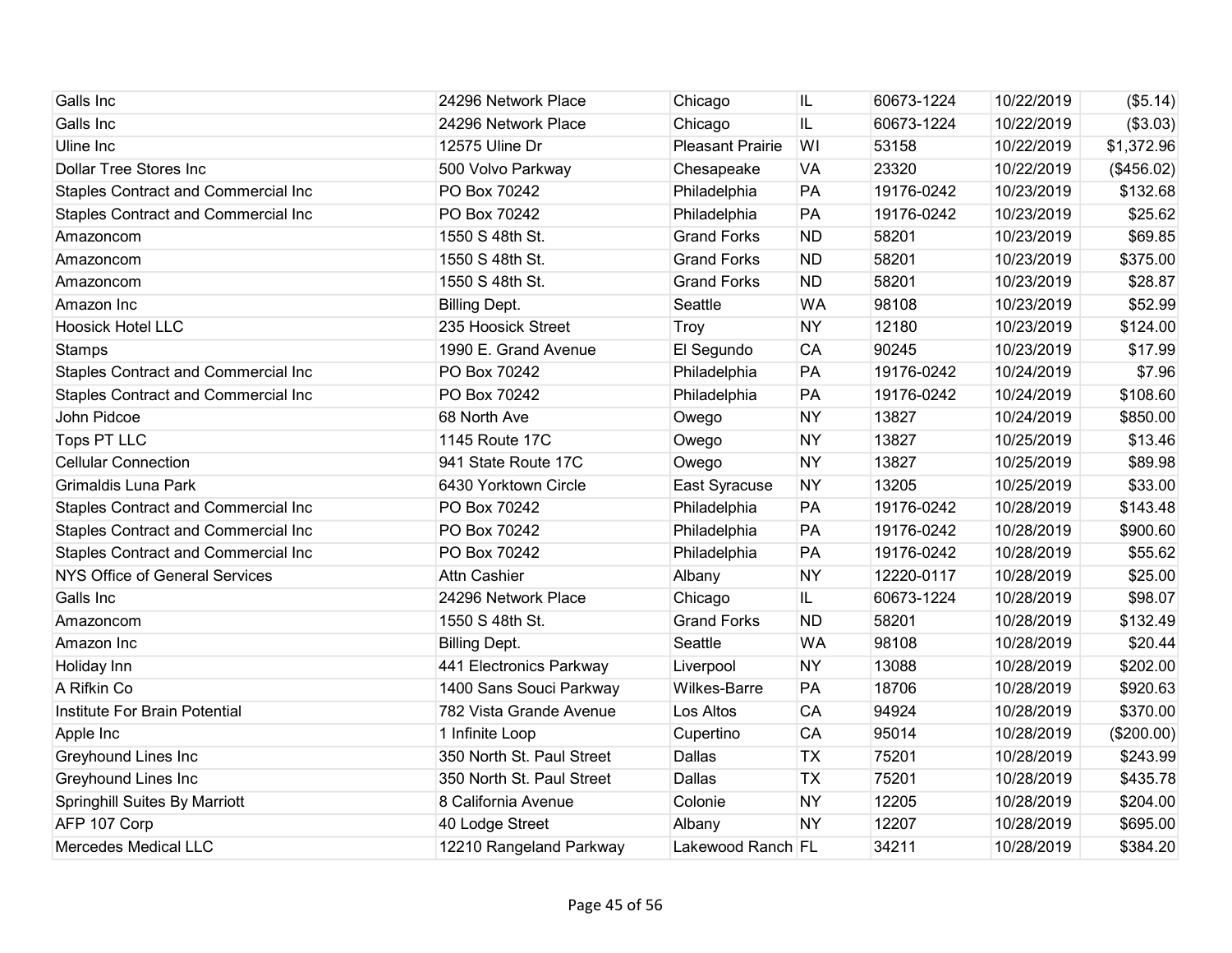| Amazon Inc                            | <b>Billing Dept.</b>         | Seattle                 | <b>WA</b> | 98108      | 10/29/2019 | \$6.99     |
|---------------------------------------|------------------------------|-------------------------|-----------|------------|------------|------------|
| Amazon Inc                            | <b>Billing Dept.</b>         | Seattle                 | <b>WA</b> | 98108      | 10/29/2019 | \$149.15   |
| Price Chopper Operating Co Inc        | 501 Duanesburg Road          | Schenectady             | <b>NY</b> | 12306      | 10/29/2019 | \$8.18     |
| Eventbrite Inc                        | 651 Brannan Street           | San Francisco           | CA        | 94107      | 10/29/2019 | \$15.00    |
| Staples Contract and Commercial Inc   | PO Box 70242                 | Philadelphia            | PA        | 19176-0242 | 10/30/2019 | \$336.15   |
| Staples Contract and Commercial Inc   | PO Box 70242                 | Philadelphia            | PA        | 19176-0242 | 10/30/2019 | \$411.74   |
| Staples Contract and Commercial Inc   | PO Box 70242                 | Philadelphia            | PA        | 19176-0242 | 10/30/2019 | \$129.99   |
| Staples Contract and Commercial Inc   | PO Box 70242                 | Philadelphia            | PA        | 19176-0242 | 10/30/2019 | \$141.74   |
| Tioga Co Chamber of Commerce          | 80 North Avenue              | Owego                   | <b>NY</b> | 13827      | 10/30/2019 | \$5.00     |
| All Star Sports                       | 4 Delphine St.               | Owego                   | <b>NY</b> | 13827      | 10/30/2019 | \$162.00   |
| All Star Sports                       | 4 Delphine St.               | Owego                   | <b>NY</b> | 13827      | 10/30/2019 | \$173.00   |
| Amazoncom                             | 1550 S 48th St.              | <b>Grand Forks</b>      | <b>ND</b> | 58201      | 10/30/2019 | \$40.48    |
| Uline Inc                             | 12575 Uline Dr               | <b>Pleasant Prairie</b> | WI        | 53158      | 10/30/2019 | \$132.94   |
| <b>Upstate Host LLC</b>               | 6555 Old Collamer Road South | East Syracuse           | <b>NY</b> | 13057      | 10/30/2019 | \$69.00    |
| Staples Contract and Commercial Inc   | PO Box 70242                 | Philadelphia            | PA        | 19176-0242 | 10/31/2019 | \$75.42    |
| Staples Contract and Commercial Inc   | PO Box 70242                 | Philadelphia            | PA        | 19176-0242 | 10/31/2019 | \$103.56   |
| Staples Contract and Commercial Inc   | PO Box 70242                 | Philadelphia            | PA        | 19176-0242 | 10/31/2019 | \$62.00    |
| New York Safety Program Inc           | 8302 5th Avenue              | Brooklyn                | <b>NY</b> | 11209-4511 | 10/31/2019 | \$490.00   |
| <b>GE Capital</b>                     | P.O. Box 6423333             | Pittsburgh              | PA        | 15264-2333 | 10/31/2019 | \$64.99    |
| <b>GE Capital</b>                     | P.O. Box 6423333             | Pittsburgh              | PA        | 15264-2333 | 10/31/2019 | \$57.87    |
| Amazon Inc                            | <b>Billing Dept.</b>         | Seattle                 | <b>WA</b> | 98108      | 10/31/2019 | \$150.00   |
| Lafayette Hotel Association LLC       | 102 Lafayette Street         | Utica                   | <b>NY</b> | 13502      | 10/31/2019 | (\$106.32) |
| Lafayette Hotel Association LLC       | 102 Lafayette Street         | Utica                   | <b>NY</b> | 13502      | 10/31/2019 | (\$96.00)  |
| Staples Contract and Commercial Inc   | PO Box 70242                 | Philadelphia            | PA        | 19176-0242 | 11/1/2019  | \$17.85    |
| Staples Contract and Commercial Inc   | PO Box 70242                 | Philadelphia            | PA        | 19176-0242 | 11/1/2019  | \$215.25   |
| <b>NYS Office of General Services</b> | <b>Attn Cashier</b>          | Albany                  | <b>NY</b> | 12220-0117 | 11/1/2019  | \$25.00    |
| Hilton Garden Inn                     | 1389 Washington Avenue       | Albany                  | <b>NY</b> | 12206      | 11/1/2019  | \$115.00   |
| HPT CY TRS Inc                        | P.O. Box 699                 | Louisville              | TN        | 37777-0699 | 11/1/2019  | \$101.00   |
| HPT CY TRS Inc                        | P.O. Box 699                 | Louisville              | <b>TN</b> | 37777-0699 | 11/1/2019  | \$101.00   |
| HPT CY TRS Inc                        | P.O. Box 699                 | Louisville              | TN        | 37777-0699 | 11/1/2019  | \$115.00   |
| Staples Contract and Commercial Inc   | PO Box 70242                 | Philadelphia            | PA        | 19176-0242 | 11/4/2019  | \$205.57   |
| Staples Contract and Commercial Inc   | PO Box 70242                 | Philadelphia            | PA        | 19176-0242 | 11/4/2019  | \$182.52   |
| Staples Contract and Commercial Inc   | PO Box 70242                 | Philadelphia            | PA        | 19176-0242 | 11/4/2019  | (\$141.74) |
| Staples Contract and Commercial Inc   | PO Box 70242                 | Philadelphia            | PA        | 19176-0242 | 11/4/2019  | \$255.17   |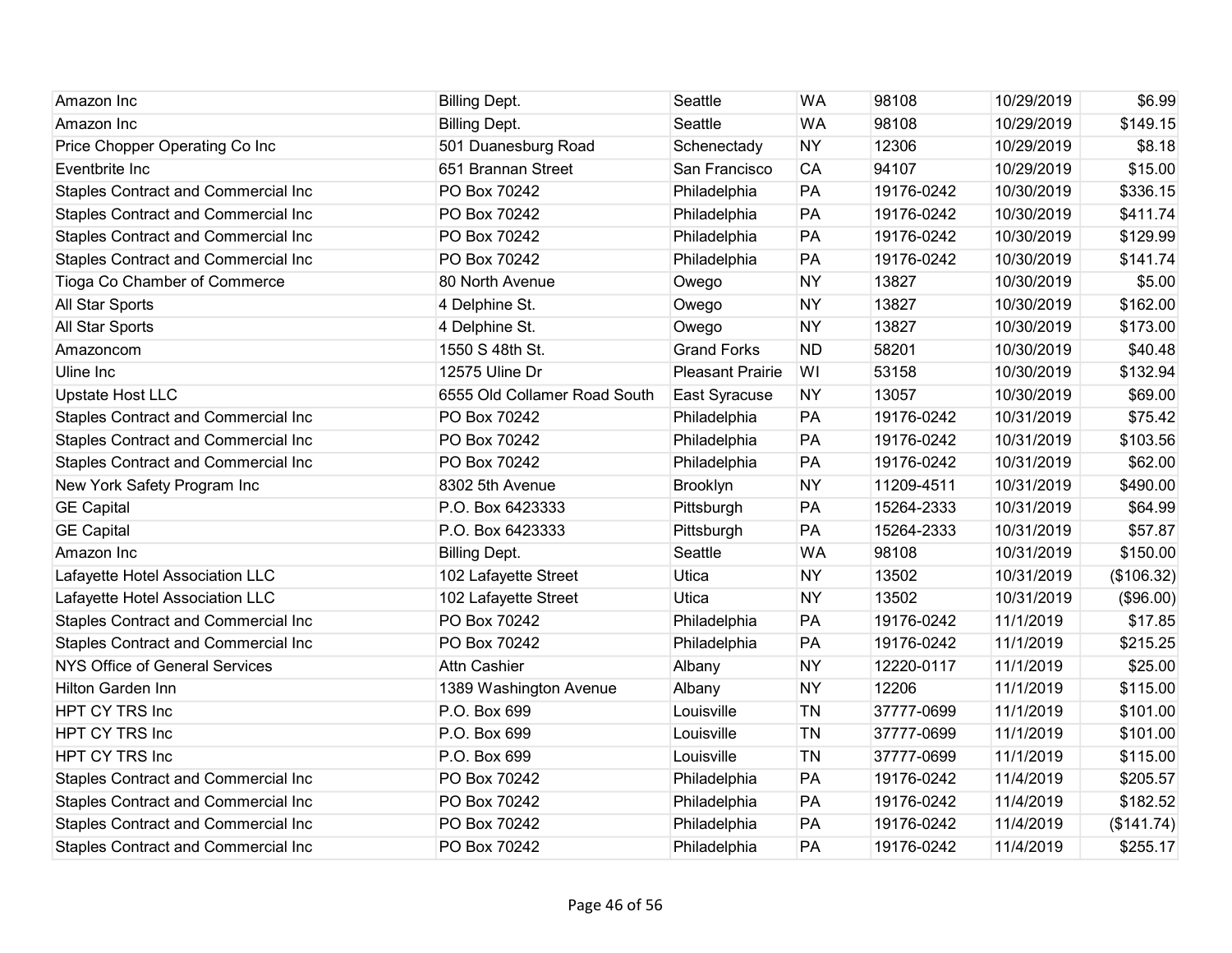| Scott Smith and Son                        | 8 Delphine Street                | Owego              | <b>NY</b> | 13827      | 11/4/2019 | \$183.73   |
|--------------------------------------------|----------------------------------|--------------------|-----------|------------|-----------|------------|
| <b>Cornell University</b>                  | Div of Financial Affairs         | Ithaca             | <b>NY</b> | 14851-0022 | 11/4/2019 | \$80.00    |
| Amazoncom                                  | 1550 S 48th St.                  | <b>Grand Forks</b> | <b>ND</b> | 58201      | 11/4/2019 | \$150.64   |
| Amazoncom                                  | 1550 S 48th St.                  | <b>Grand Forks</b> | <b>ND</b> | 58201      | 11/4/2019 | \$19.21    |
| Amazon Inc                                 | <b>Billing Dept.</b>             | Seattle            | <b>WA</b> | 98108      | 11/4/2019 | \$27.80    |
| Apple Inc                                  | 1 Infinite Loop                  | Cupertino          | CA        | 95014      | 11/4/2019 | (\$100.00) |
| <b>Vistaprint NV</b>                       | Hudsonweg 8, 5928 LW             | Venlo              |           |            | 11/4/2019 | \$43.09    |
| DW Imaging Inc                             | 216 Main Street                  | Vestal             | <b>NY</b> | 13850      | 11/4/2019 | \$902.50   |
| AFP 107 Corp                               | 40 Lodge Street                  | Albany             | <b>NY</b> | 12207      | 11/4/2019 | \$595.00   |
| AFP 107 Corp                               | 40 Lodge Street                  | Albany             | <b>NY</b> | 12207      | 11/4/2019 | \$57.50    |
| Printer Connection, Inc.                   | 1712 Lacy Drive                  | Ft. Worth          | <b>TX</b> | 76177      | 11/4/2019 | \$205.00   |
| <b>NPELRA</b>                              | 1012 South Coast Highway         | Oceanside          | <b>CA</b> | 92054      | 11/5/2019 | \$230.00   |
| Amazoncom                                  | 1550 S 48th St.                  | <b>Grand Forks</b> | <b>ND</b> | 58201      | 11/5/2019 | \$22.98    |
| Paypal Inc                                 | 2211 North First Street          | San Jose           | <b>CA</b> | 95131      | 11/5/2019 | \$30.00    |
| Staples Contract and Commercial Inc        | PO Box 70242                     | Philadelphia       | PA        | 19176-0242 | 11/6/2019 | \$99.99    |
| Staples Contract and Commercial Inc        | PO Box 70242                     | Philadelphia       | PA        | 19176-0242 | 11/6/2019 | \$226.56   |
| <b>US Postal Service</b>                   | 6 Lake Street                    | Owego              | <b>NY</b> | 13827      | 11/6/2019 | \$25.50    |
| Canon USA Inc                              | C/O Canon Financial Services     | Chicago            | IL        | 60693-0149 | 11/6/2019 | \$3,283.45 |
| Verizon Wireless                           | P.O. Box 408                     | Newark             | <b>NJ</b> | 07101-0408 | 11/6/2019 | \$3,537.81 |
| Amazon Inc                                 | <b>Billing Dept.</b>             | Seattle            | <b>WA</b> | 98108      | 11/6/2019 | \$52.72    |
| A Rifkin Co                                | 1400 Sans Souci Parkway          | Wilkes-Barre       | PA        | 18706      | 11/6/2019 | (\$69.14)  |
| Matthew Bender and Company Inc             | 9443 Springboro Pike             | Miamisburg         | OH        | 45342-4425 | 11/7/2019 | \$1,092.80 |
| <b>Staples Contract and Commercial Inc</b> | PO Box 70242                     | Philadelphia       | PA        | 19176-0242 | 11/7/2019 | \$26.79    |
| Staples Contract and Commercial Inc        | PO Box 70242                     | Philadelphia       | PA        | 19176-0242 | 11/7/2019 | \$322.70   |
| Staples Contract and Commercial Inc        | PO Box 70242                     | Philadelphia       | PA        | 19176-0242 | 11/7/2019 | \$30.53    |
| Scott Smith and Son                        | 8 Delphine Street                | Owego              | <b>NY</b> | 13827      | 11/7/2019 | \$22.42    |
| Lourdes Memorial Hospital                  | 169 Riverside Drive              | Binghamton         | <b>NY</b> | 13905      | 11/7/2019 | \$150.00   |
| <b>Guthrie Clinic Ltd</b>                  | <b>Guthrie Square</b>            | Sayre              | PA        | 18840      | 11/7/2019 | \$339.33   |
| <b>Guthrie Clinic Ltd</b>                  | Guthrie Square                   | Sayre              | PA        | 18840      | 11/7/2019 | \$3,425.43 |
| Amsterdam Printng and Litho Corp           | 166 Wallins Corners Road         | Amsterdam          | <b>NY</b> | 12010      | 11/7/2019 | \$157.04   |
| Verizon                                    | <b>Exception Processing Unit</b> | Menands            | <b>NY</b> | 12204-0001 | 11/7/2019 | \$3.43     |
| Verizon                                    | <b>Exception Processing Unit</b> | Menands            | <b>NY</b> | 12204-0001 | 11/7/2019 | \$641.12   |
| Evenflo Co Inc                             | P.O. Box 392497                  | Pittsburgh         | PA        | 15251-9497 | 11/7/2019 | \$2,834.88 |
| Greyhound Lines Inc                        | 350 North St. Paul Street        | Dallas             | <b>TX</b> | 75201      | 11/7/2019 | (\$5.00)   |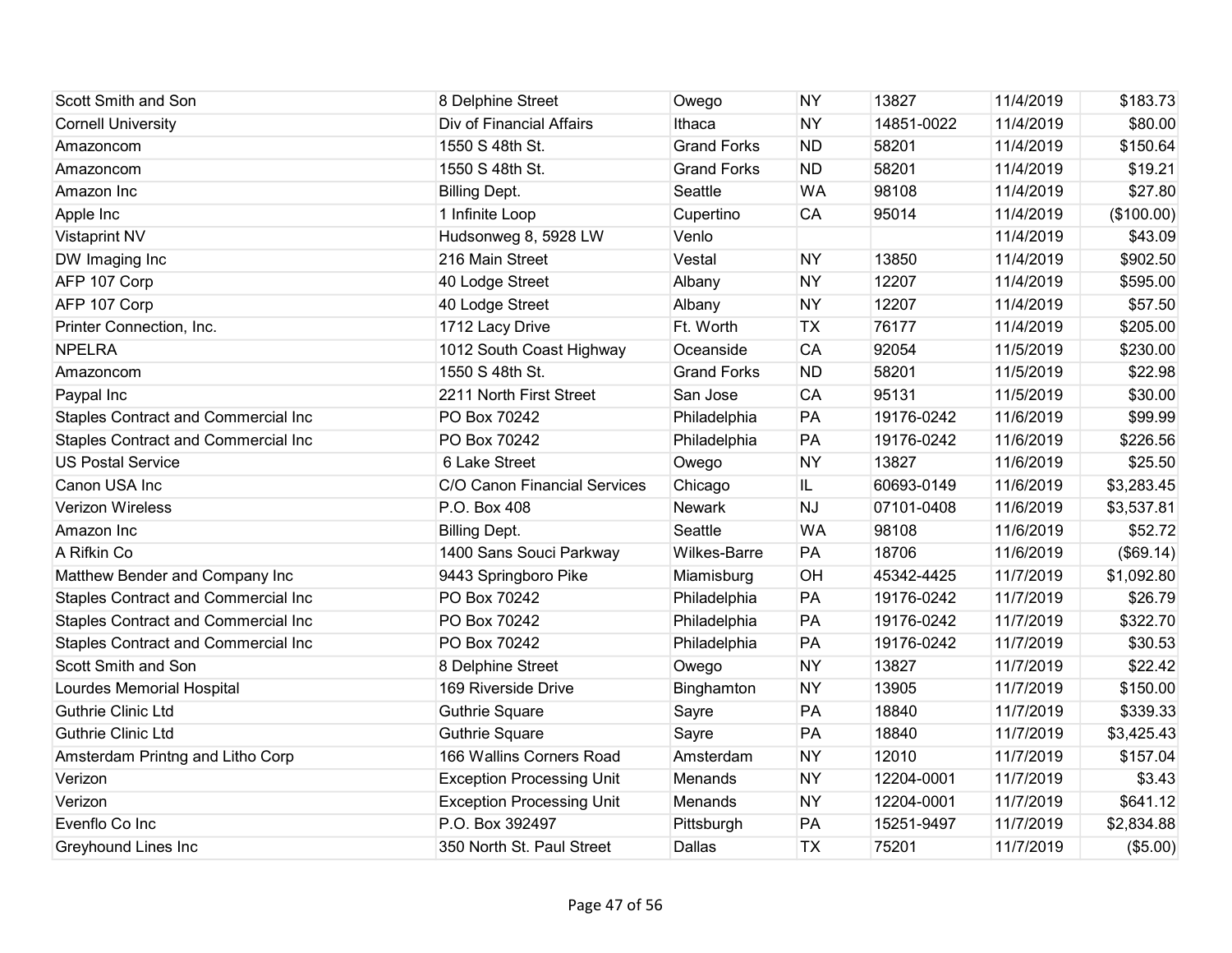| <b>Greyhound Lines Inc</b>                 | 350 North St. Paul Street | Dallas             | <b>TX</b> | 75201      | 11/7/2019  | (\$5.00)   |
|--------------------------------------------|---------------------------|--------------------|-----------|------------|------------|------------|
| International Identification Inc           | 721 York Street           | Newport            | KY        | 41072-0430 | 11/7/2019  | \$302.00   |
| <b>Staples Contract and Commercial Inc</b> | PO Box 70242              | Philadelphia       | PA        | 19176-0242 | 11/8/2019  | \$134.06   |
| Staples Contract and Commercial Inc        | PO Box 70242              | Philadelphia       | PA        | 19176-0242 | 11/8/2019  | \$273.74   |
| Scott Smith and Son                        | 8 Delphine Street         | Owego              | <b>NY</b> | 13827      | 11/8/2019  | \$23.42    |
| All Star Sports                            | 4 Delphine St.            | Owego              | <b>NY</b> | 13827      | 11/8/2019  | \$780.00   |
| <b>GE Capital</b>                          | P.O. Box 6423333          | Pittsburgh         | PA        | 15264-2333 | 11/8/2019  | \$46.37    |
| <b>Time Warner Cable</b>                   | P.O. Box 70872            | Charlotte          | <b>NC</b> | 28272-0872 | 11/8/2019  | \$990.00   |
| <b>Time Warner Cable</b>                   | P.O. Box 70872            | Charlotte          | <b>NC</b> | 28272-0872 | 11/8/2019  | \$1,537.62 |
| 4imprint Inc                               | 101 Commerce Street       | Oshkosh            | WI        | 54901      | 11/8/2019  | \$454.29   |
| Paypal Inc                                 | 2211 North First Street   | San Jose           | <b>CA</b> | 95131      | 11/8/2019  | \$775.00   |
| ZipRecruiter Inc                           | 604 Arizona Ave           | Santa Monica       | <b>CA</b> | 90401      | 11/8/2019  | \$120.00   |
| ZipRecruiter Inc                           | 604 Arizona Ave           | Santa Monica       | <b>CA</b> | 90401      | 11/8/2019  | \$300.00   |
| <b>Staples Contract and Commercial Inc</b> | PO Box 70242              | Philadelphia       | PA        | 19176-0242 | 11/11/2019 | \$157.43   |
| Staples Contract and Commercial Inc        | PO Box 70242              | Philadelphia       | PA        | 19176-0242 | 11/11/2019 | \$171.80   |
| Staples Contract and Commercial Inc        | PO Box 70242              | Philadelphia       | PA        | 19176-0242 | 11/11/2019 | \$92.64    |
| Scott Smith and Son                        | 8 Delphine Street         | Owego              | <b>NY</b> | 13827      | 11/11/2019 | \$11.57    |
| Scott Smith and Son                        | 8 Delphine Street         | Owego              | <b>NY</b> | 13827      | 11/11/2019 | \$20.72    |
| <b>United Parcel Service</b>               | P.O. Box 7247-0244        | Philadelphia       | PA        | 19170-0001 | 11/11/2019 | \$67.38    |
| <b>United Parcel Service</b>               | P.O. Box 7247-0244        | Philadelphia       | PA        | 19170-0001 | 11/11/2019 | \$5.80     |
| Amazoncom                                  | 1550 S 48th St.           | <b>Grand Forks</b> | <b>ND</b> | 58201      | 11/11/2019 | \$24.88    |
| <b>GE Capital</b>                          | P.O. Box 6423333          | Pittsburgh         | PA        | 15264-2333 | 11/11/2019 | \$34.99    |
| <b>Clarion Hotel Century House</b>         | 997 New Loudon Rd.        | Latham             | <b>NY</b> | 12110      | 11/11/2019 | \$98.00    |
| Tioga Downs Racetrack LLC                  | 2384 West River Road      | Nichols            | <b>NY</b> | 13812      | 11/11/2019 | \$54.00    |
| Mikey Mart Valero                          | 6030 Duanseburg Road      | Duanesburg         | <b>NY</b> | 12056      | 11/11/2019 | \$25.10    |
| Indeed Inc                                 | 177 Broad Street          | Stamford           | <b>CT</b> | 06901      | 11/11/2019 | \$430.82   |
| AFP 101 Corp                               | 200 Genesee Street        | Utica              | <b>NY</b> | 13502      | 11/11/2019 | \$41.41    |
| Amazoncom                                  | 1550 S 48th St.           | <b>Grand Forks</b> | <b>ND</b> | 58201      | 11/12/2019 | \$126.78   |
| Amazoncom                                  | 1550 S 48th St.           | <b>Grand Forks</b> | <b>ND</b> | 58201      | 11/12/2019 | \$58.29    |
| <b>GE Capital</b>                          | P.O. Box 6423333          | Pittsburgh         | PA        | 15264-2333 | 11/12/2019 | \$159.00   |
| AFP 101 Corp                               | 200 Genesee Street        | Utica              | <b>NY</b> | 13502      | 11/12/2019 | \$134.00   |
| AFP 101 Corp                               | 200 Genesee Street        | Utica              | <b>NY</b> | 13502      | 11/12/2019 | (\$41.41)  |
| Amazoncom                                  | 1550 S 48th St.           | <b>Grand Forks</b> | <b>ND</b> | 58201      | 11/13/2019 | (\$199.95) |
| Amazoncom                                  | 1550 S 48th St.           | <b>Grand Forks</b> | <b>ND</b> | 58201      | 11/13/2019 | \$38.83    |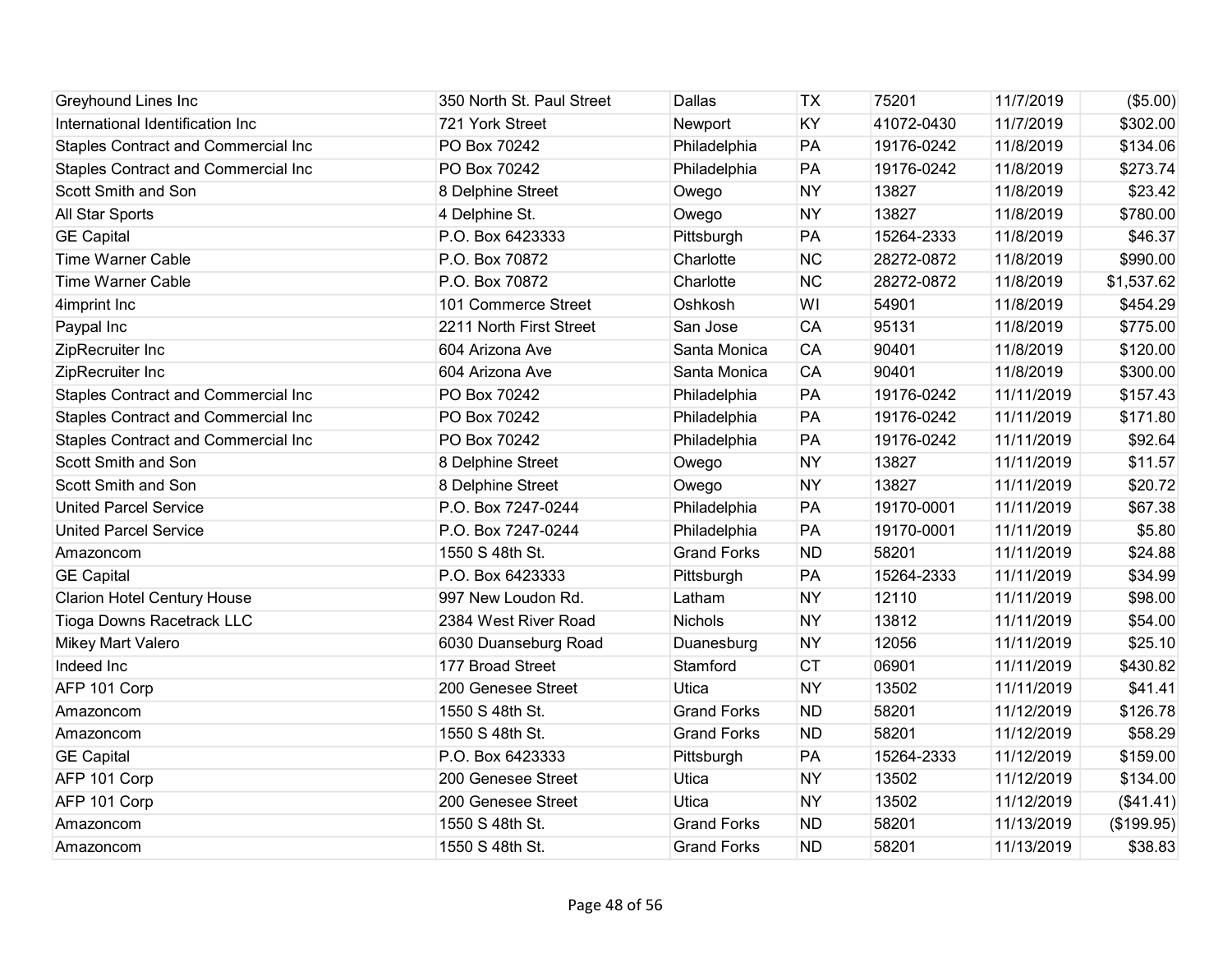| Paypal Inc                                 | 2211 North First Street    | San Jose             | CA        | 95131      | 11/13/2019 | \$587.98   |
|--------------------------------------------|----------------------------|----------------------|-----------|------------|------------|------------|
| Nicholas A Roes Associates Inc             | PO Box 233                 | Barryville           | <b>NY</b> | 12719      | 11/13/2019 | \$120.00   |
| <b>Albany Parking Authority</b>            | 25 Orange Street           | Albany               | <b>NY</b> | 12207      | 11/14/2019 | \$20.16    |
| Amazoncom                                  | 1550 S 48th St.            | <b>Grand Forks</b>   | <b>ND</b> | 58201      | 11/14/2019 | \$95.56    |
| <b>Hospital Connect Inc</b>                | 1499 SW 30th Ave           | <b>Boynton Beach</b> | <b>FL</b> | 33426      | 11/14/2019 | \$268.67   |
| Staples Contract and Commercial Inc        | PO Box 70242               | Philadelphia         | PA        | 19176-0242 | 11/15/2019 | \$118.77   |
| Home Central                               | 151 Central Avenue         | Owego                | <b>NY</b> | 13827      | 11/15/2019 | \$119.95   |
| NY Public Welfare Association Inc          | 130 Washington Avenue      | Albany               | <b>NY</b> | 12210      | 11/15/2019 | \$189.00   |
| NY Public Welfare Association Inc          | 130 Washington Avenue      | Albany               | <b>NY</b> | 12210      | 11/15/2019 | \$189.00   |
| <b>ARK Therapeutic Services Inc</b>        | 703 Clemson Road           | Columbia             | <b>SC</b> | 29229      | 11/15/2019 | \$171.66   |
| Paypal Inc                                 | 2211 North First Street    | San Jose             | CA        | 95131      | 11/15/2019 | \$295.00   |
| AFP 101 Corp                               | 200 Genesee Street         | Utica                | <b>NY</b> | 13502      | 11/15/2019 | (\$134.00) |
| Staples Contract and Commercial Inc        | PO Box 70242               | Philadelphia         | PA        | 19176-0242 | 11/18/2019 | \$31.39    |
| <b>Staples Contract and Commercial Inc</b> | PO Box 70242               | Philadelphia         | PA        | 19176-0242 | 11/18/2019 | \$622.47   |
| Staples Contract and Commercial Inc        | PO Box 70242               | Philadelphia         | PA        | 19176-0242 | 11/18/2019 | \$648.25   |
| Pitney Bowes Inc                           | P.O. Box 371896            | Pittsburgh           | PA        | 15250-7896 | 11/18/2019 | \$634.55   |
| <b>US Postal Service</b>                   | 6 Lake Street              | Owego                | <b>NY</b> | 13827      | 11/18/2019 | \$64.00    |
| Wal Mart Stores Inc                        | 2405 Vestal Parkway E      | Vestal               | <b>NY</b> | 13850      | 11/18/2019 | \$22.33    |
| Amazon Inc                                 | <b>Billing Dept.</b>       | Seattle              | <b>WA</b> | 98108      | 11/18/2019 | \$325.65   |
| Amazon Inc                                 | <b>Billing Dept.</b>       | Seattle              | <b>WA</b> | 98108      | 11/18/2019 | \$16.94    |
| Amazon Inc                                 | <b>Billing Dept.</b>       | Seattle              | <b>WA</b> | 98108      | 11/18/2019 | \$98.04    |
| <b>ARK Therapeutic Services Inc</b>        | 703 Clemson Road           | Columbia             | <b>SC</b> | 29229      | 11/18/2019 | (\$12.72)  |
| Paypal Inc                                 | 2211 North First Street    | San Jose             | CA        | 95131      | 11/18/2019 | \$355.00   |
| Paypal Inc                                 | 2211 North First Street    | San Jose             | CA        | 95131      | 11/18/2019 | \$599.98   |
| <b>Vistaprint NV</b>                       | Hudsonweg 8, 5928 LW       | Venlo                |           |            | 11/18/2019 | \$31.08    |
| Waytek, Inc.                               | 2440 Galpin Court          | Chanhassen           | <b>MN</b> | 55317      | 11/18/2019 | \$213.69   |
| Amazoncom                                  | 1550 S 48th St.            | <b>Grand Forks</b>   | <b>ND</b> | 58201      | 11/19/2019 | \$30.62    |
| Amazon Inc                                 | <b>Billing Dept.</b>       | Seattle              | <b>WA</b> | 98108      | 11/19/2019 | \$147.63   |
| <b>Vistaprint NV</b>                       | Hudsonweg 8, 5928 LW       | Venlo                |           |            | 11/19/2019 | \$122.98   |
| Delta Air Lines Inc                        | 1030 Delta Blvd. Dept. 852 | Atlanta              | GA        | 30354-1989 | 11/19/2019 | \$61.94    |
| Staples Contract and Commercial Inc        | PO Box 70242               | Philadelphia         | PA        | 19176-0242 | 11/20/2019 | \$361.42   |
| Scott Smith and Son                        | 8 Delphine Street          | Owego                | <b>NY</b> | 13827      | 11/20/2019 | \$11.78    |
| <b>US Postal Service</b>                   | <b>6 Lake Street</b>       | Owego                | <b>NY</b> | 13827      | 11/20/2019 | \$332.25   |
| Amazon Inc                                 | <b>Billing Dept.</b>       | Seattle              | <b>WA</b> | 98108      | 11/20/2019 | \$1,865.12 |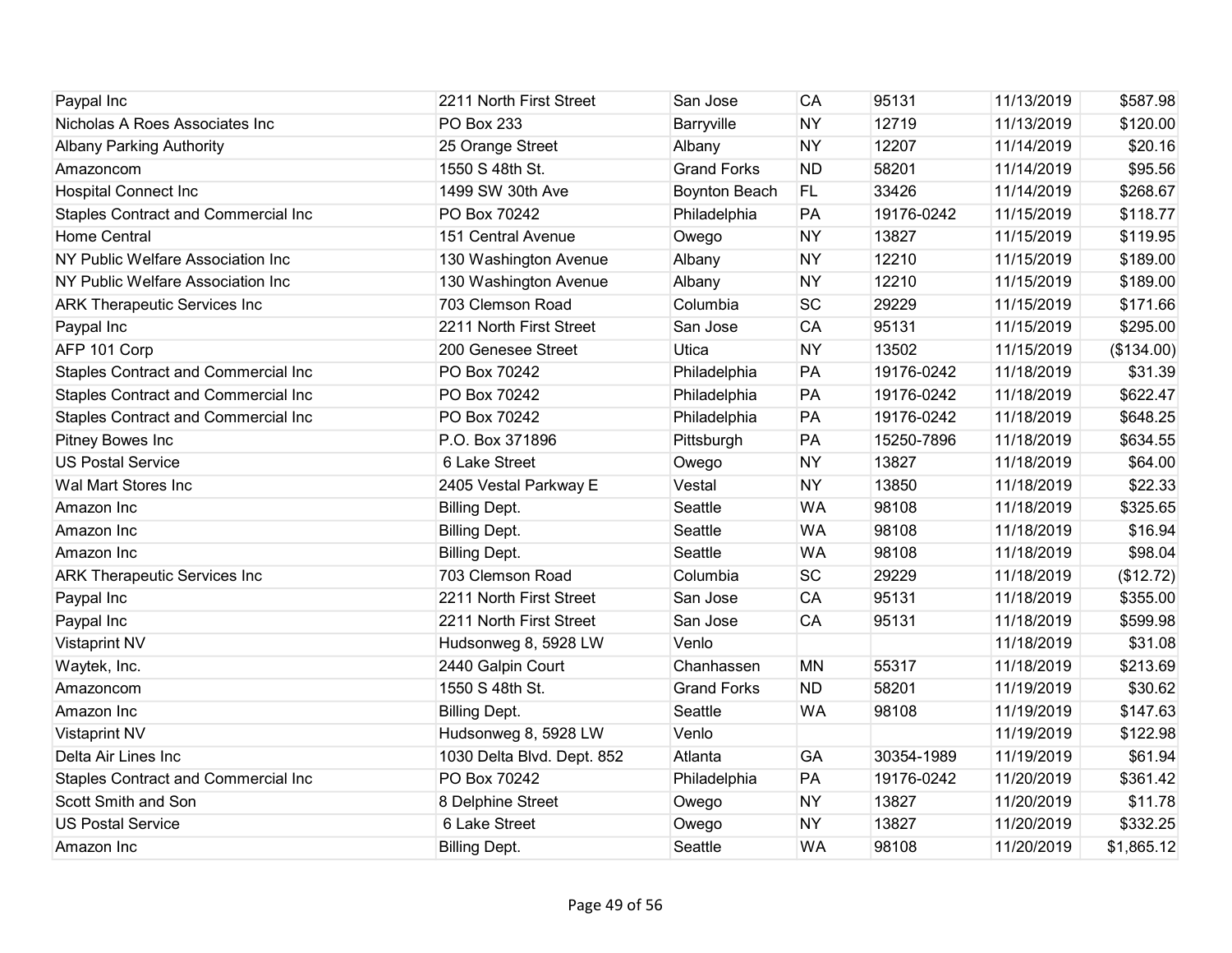| <b>Mercedes Medical LLC</b>                | 12210 Rangeland Parkway    | Lakewood Ranch FL |           | 34211      | 11/20/2019 | \$384.24 |
|--------------------------------------------|----------------------------|-------------------|-----------|------------|------------|----------|
| Hampton Inn and Suites                     | 1305 Buckley Road          | Syracuse          | <b>NY</b> | 13212      | 11/20/2019 | \$192.00 |
| Delta Air Lines Inc                        | 1030 Delta Blvd. Dept. 852 | Atlanta           | GA        | 30354-1989 | 11/20/2019 | \$449.00 |
| <b>Staples Contract and Commercial Inc</b> | PO Box 70242               | Philadelphia      | PA        | 19176-0242 | 11/21/2019 | \$615.96 |
| <b>Staples Contract and Commercial Inc</b> | PO Box 70242               | Philadelphia      | PA        | 19176-0242 | 11/21/2019 | \$24.39  |
| <b>Staples Contract and Commercial Inc</b> | PO Box 70242               | Philadelphia      | PA        | 19176-0242 | 11/21/2019 | \$41.39  |
| <b>Staples Contract and Commercial Inc</b> | PO Box 70242               | Philadelphia      | PA        | 19176-0242 | 11/21/2019 | \$15.77  |
| <b>Staples Contract and Commercial Inc</b> | PO Box 70242               | Philadelphia      | PA        | 19176-0242 | 11/21/2019 | \$143.73 |
| <b>Staples Contract and Commercial Inc</b> | PO Box 70242               | Philadelphia      | PA        | 19176-0242 | 11/21/2019 | \$67.80  |
| <b>Staples Contract and Commercial Inc</b> | PO Box 70242               | Philadelphia      | PA        | 19176-0242 | 11/21/2019 | \$54.72  |
| <b>Staples Contract and Commercial Inc</b> | PO Box 70242               | Philadelphia      | PA        | 19176-0242 | 11/21/2019 | \$523.28 |
| <b>Staples Contract and Commercial Inc</b> | PO Box 70242               | Philadelphia      | PA        | 19176-0242 | 11/21/2019 | \$88.78  |
| Apple Inc                                  | 1 Infinite Loop            | Cupertino         | <b>CA</b> | 95014      | 11/21/2019 | \$0.99   |
| Paypal Inc                                 | 2211 North First Street    | San Jose          | <b>CA</b> | 95131      | 11/21/2019 | \$187.00 |
| <b>Springhill Suites By Marriott</b>       | 8 California Avenue        | Colonie           | <b>NY</b> | 12205      | 11/21/2019 | \$115.00 |
| <b>Springhill Suites By Marriott</b>       | 8 California Avenue        | Colonie           | <b>NY</b> | 12205      | 11/21/2019 | \$115.00 |
| Adobe Systems Inc                          | 345 Park Avenue            | San Jose          | <b>CA</b> | 95110      | 11/21/2019 | \$14.99  |
| <b>Staples Contract and Commercial Inc</b> | PO Box 70242               | Philadelphia      | PA        | 19176-0242 | 11/22/2019 | \$183.06 |
| <b>Staples Contract and Commercial Inc</b> | PO Box 70242               | Philadelphia      | PA        | 19176-0242 | 11/22/2019 | \$16.32  |
| <b>Staples Contract and Commercial Inc</b> | PO Box 70242               | Philadelphia      | PA        | 19176-0242 | 11/22/2019 | \$63.85  |
| NY Public Welfare Association Inc          | 130 Washington Avenue      | Albany            | <b>NY</b> | 12210      | 11/22/2019 | \$378.00 |
| <b>Stamps</b>                              | 1990 E. Grand Avenue       | El Segundo        | <b>CA</b> | 90245      | 11/22/2019 | \$17.99  |
| Hampton Inn and Suites                     | 1305 Buckley Road          | Syracuse          | <b>NY</b> | 13212      | 11/22/2019 | \$20.64  |
| Staples Contract and Commercial Inc        | PO Box 70242               | Philadelphia      | PA        | 19176-0242 | 11/25/2019 | \$52.07  |
| Staples Contract and Commercial Inc        | PO Box 70242               | Philadelphia      | PA        | 19176-0242 | 11/25/2019 | \$57.99  |
| <b>Staples Contract and Commercial Inc</b> | PO Box 70242               | Philadelphia      | PA        | 19176-0242 | 11/25/2019 | \$19.99  |
| <b>Albany Marriott</b>                     | 189 Wolf Rd                | Albany            | <b>NY</b> | 12205      | 11/25/2019 | \$226.00 |
| <b>Albany Marriott</b>                     | 189 Wolf Rd                | Albany            | <b>NY</b> | 12205      | 11/25/2019 | \$226.00 |
| Wal Mart Stores Inc                        | 2405 Vestal Parkway E      | Vestal            | <b>NY</b> | 13850      | 11/25/2019 | \$398.14 |
| Wal Mart Stores Inc                        | 2405 Vestal Parkway E      | Vestal            | <b>NY</b> | 13850      | 11/25/2019 | \$709.13 |
| Paypal Inc                                 | 2211 North First Street    | San Jose          | <b>CA</b> | 95131      | 11/25/2019 | \$849.75 |
| AFP 107 Corp                               | 40 Lodge Street            | Albany            | <b>NY</b> | 12207      | 11/25/2019 | \$695.00 |
| Indeed Inc                                 | 177 Broad Street           | Stamford          | <b>CT</b> | 06901      | 11/25/2019 | \$511.36 |
| George Patton Associates, Inc.             | 81 Commerce Drive          | <b>Fall River</b> | <b>MA</b> | 02720      | 11/25/2019 | \$30.03  |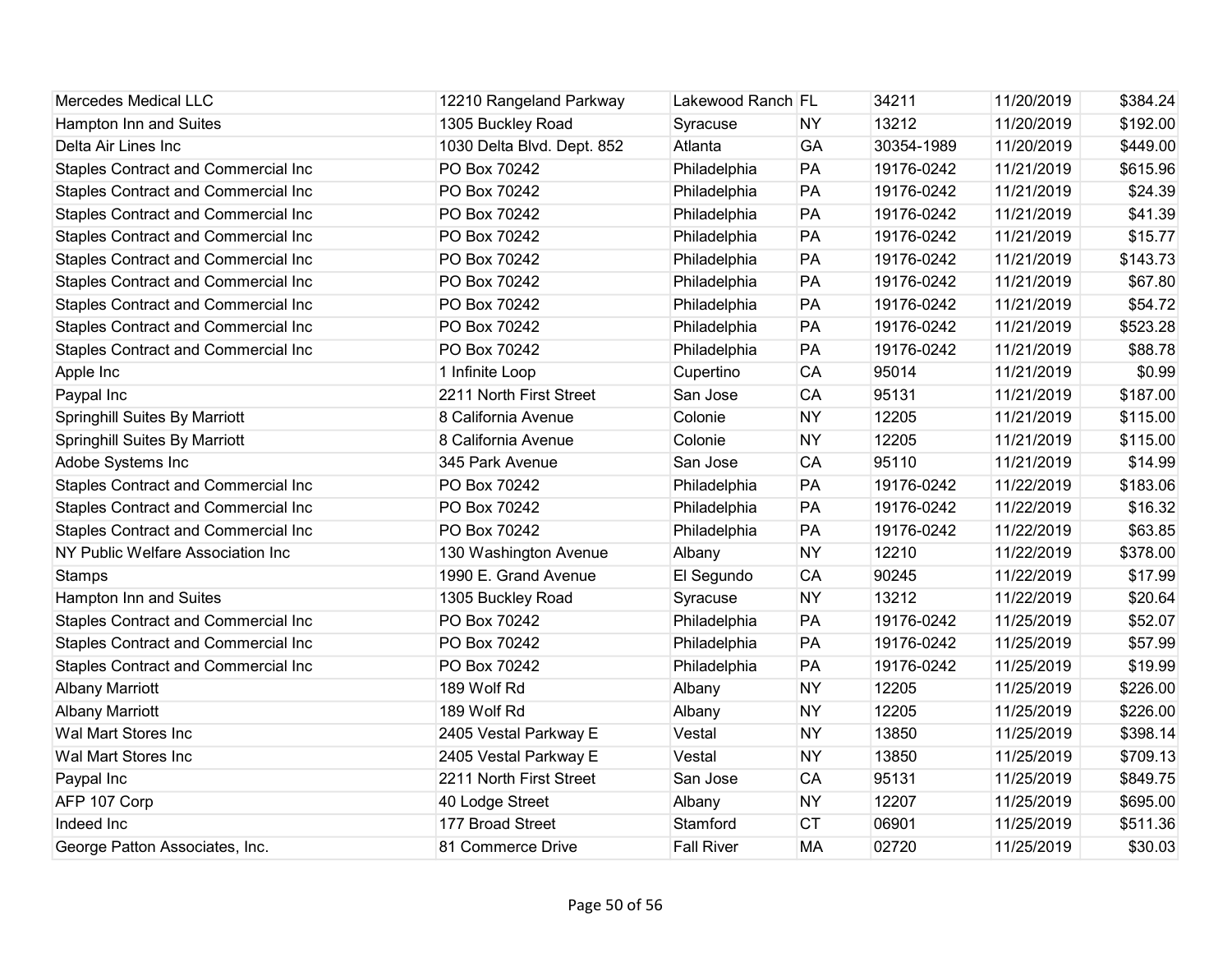| <b>Home Central</b>                        | 151 Central Avenue               | Owego              | <b>NY</b> | 13827      | 11/26/2019 | \$19.90    |
|--------------------------------------------|----------------------------------|--------------------|-----------|------------|------------|------------|
| Thomson Legal Publishing Inc               | 155 Pfingsten Road               | Deerfield          | IL.       | 60015      | 11/26/2019 | \$2,146.50 |
| Paypal Inc                                 | 2211 North First Street          | San Jose           | CA        | 95131      | 11/26/2019 | \$119.95   |
| Daigle Law Group LLC                       | 244 Pattonwood Drive             | Southington        | <b>CT</b> | 06489      | 11/26/2019 | \$1,590.00 |
| <b>Staples Contract and Commercial Inc</b> | PO Box 70242                     | Philadelphia       | PA        | 19176-0242 | 11/27/2019 | \$122.25   |
| Staples Contract and Commercial Inc        | PO Box 70242                     | Philadelphia       | PA        | 19176-0242 | 11/27/2019 | \$190.08   |
| Staples Contract and Commercial Inc        | PO Box 70242                     | Philadelphia       | PA        | 19176-0242 | 11/27/2019 | \$130.97   |
| Canon USA Inc                              | C/O Canon Financial Services     | Chicago            | IL.       | 60693-0149 | 11/27/2019 | \$3,543.59 |
| Verizon Wireless                           | P.O. Box 408                     | <b>Newark</b>      | <b>NJ</b> | 07101-0408 | 11/27/2019 | \$4,163.57 |
| <b>GE Capital</b>                          | P.O. Box 6423333                 | Pittsburgh         | PA        | 15264-2333 | 11/27/2019 | \$97.62    |
| <b>GE Capital</b>                          | P.O. Box 6423333                 | Pittsburgh         | PA        | 15264-2333 | 11/27/2019 | \$1,127.09 |
| 4imprint Inc                               | 101 Commerce Street              | Oshkosh            | WI        | 54901      | 11/27/2019 | \$1,993.82 |
| Staples Contract and Commercial Inc        | PO Box 70242                     | Philadelphia       | PA        | 19176-0242 | 11/29/2019 | \$41.94    |
| <b>Staples Contract and Commercial Inc</b> | PO Box 70242                     | Philadelphia       | PA        | 19176-0242 | 11/29/2019 | \$95.98    |
| <b>NYS Office of General Services</b>      | <b>Attn Cashier</b>              | Albany             | <b>NY</b> | 12220-0117 | 11/29/2019 | \$375.00   |
| Verizon                                    | <b>Exception Processing Unit</b> | Menands            | <b>NY</b> | 12204-0001 | 11/29/2019 | \$3.71     |
| Verizon                                    | <b>Exception Processing Unit</b> | Menands            | <b>NY</b> | 12204-0001 | 11/29/2019 | \$695.70   |
| Amazoncom                                  | 1550 S 48th St.                  | <b>Grand Forks</b> | <b>ND</b> | 58201      | 11/29/2019 | \$75.67    |
| <b>Broome Co Bar Association</b>           | 53 Chenango Street               | Binghamton         | <b>NY</b> | 13901      | 11/29/2019 | \$220.00   |
| <b>Time Warner Cable</b>                   | P.O. Box 70872                   | Charlotte          | <b>NC</b> | 28272-0872 | 11/29/2019 | \$990.00   |
| <b>Time Warner Cable</b>                   | P.O. Box 70872                   | Charlotte          | <b>NC</b> | 28272-0872 | 11/29/2019 | \$1,535.45 |
| Home Depot                                 | P.O. Box 9055                    | Des Moines         | IA        | 50368-9055 | 11/29/2019 | \$979.92   |
| Home Depot                                 | P.O. Box 9055                    | Des Moines         | IA        | 50368-9055 | 11/29/2019 | \$76.11    |
| Ciox Health, LLC                           | P.O. Box 409822                  | Atlanta            | GA        | 30384-9822 | 11/29/2019 | \$37.60    |
| Paypal Inc                                 | 2211 North First Street          | San Jose           | CA        | 95131      | 11/29/2019 | \$485.98   |
| Mohegan Tribal Gaming Authority            | One Mohegan Sun Boulevard        | Uncasville         | <b>CT</b> | 06382      | 11/29/2019 | \$420.90   |
| Indeed Inc                                 | 177 Broad Street                 | Stamford           | <b>CT</b> | 06901      | 12/2/2019  | \$501.45   |
| Indeed Inc                                 | 177 Broad Street                 | Stamford           | <b>CT</b> | 06901      | 12/2/2019  | \$32.66    |
| Indeed Inc                                 | 177 Broad Street                 | Stamford           | <b>CT</b> | 06901      | 12/2/2019  | \$165.78   |
| Wal Mart Stores Inc                        | 2405 Vestal Parkway E            | Vestal             | <b>NY</b> | 13850      | 12/3/2019  | \$149.97   |
| Wal Mart Stores Inc                        | 2405 Vestal Parkway E            | Vestal             | <b>NY</b> | 13850      | 12/3/2019  | \$766.90   |
| Amazon Inc                                 | <b>Billing Dept.</b>             | Seattle            | <b>WA</b> | 98108      | 12/3/2019  | \$2,474.99 |
| Paypal Inc                                 | 2211 North First Street          | San Jose           | CA        | 95131      | 12/3/2019  | \$30.00    |
| <b>Mono Machines LLC</b>                   | 228 Park Ave S #36842            | New York           | <b>NY</b> | 10003-1502 | 12/3/2019  | \$475.49   |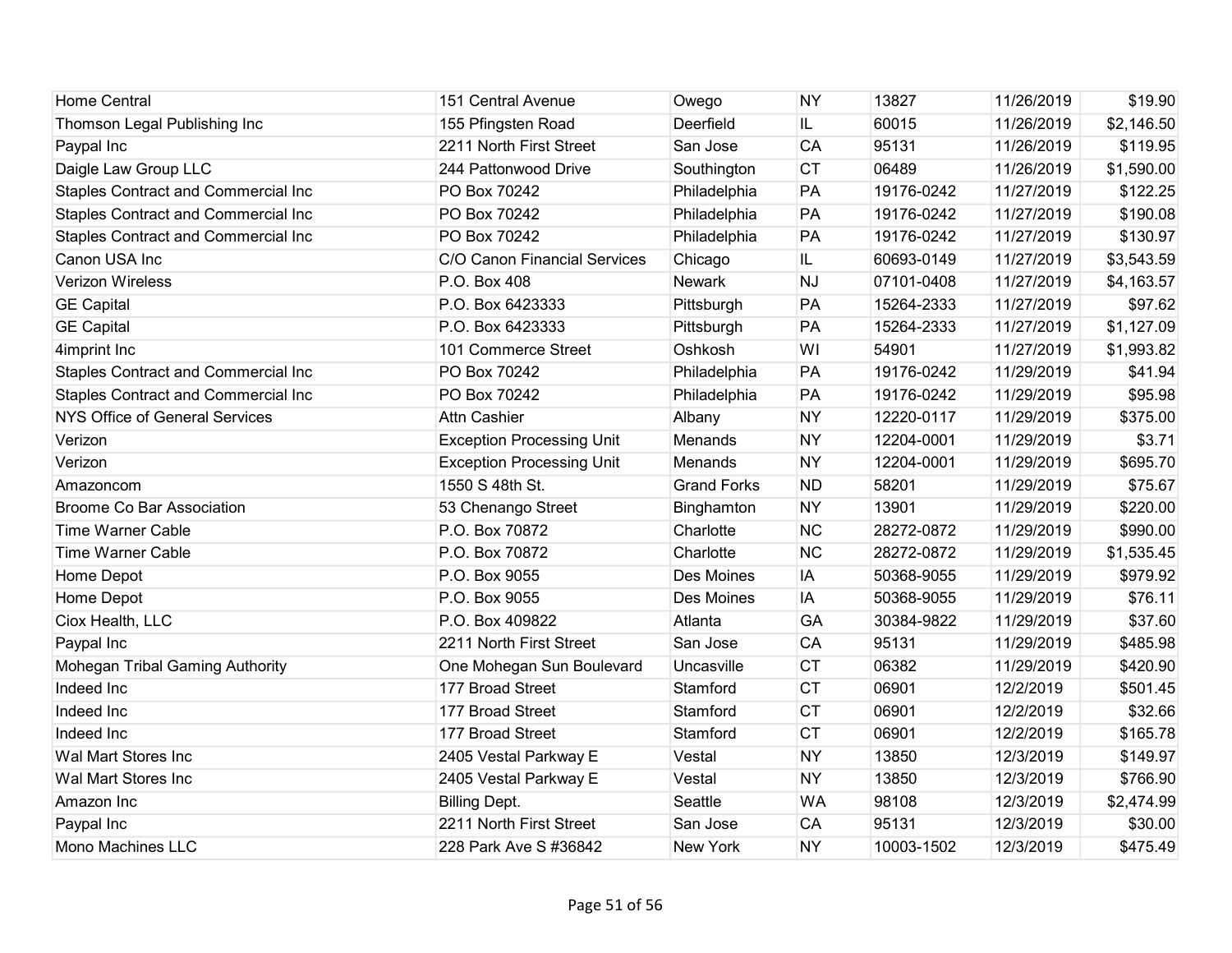| Scott Smith and Son                       | 8 Delphine Street          | Owego              | <b>NY</b> | 13827      | 12/4/2019  | \$132.57   |
|-------------------------------------------|----------------------------|--------------------|-----------|------------|------------|------------|
| Amazoncom                                 | 1550 S 48th St.            | <b>Grand Forks</b> | <b>ND</b> | 58201      | 12/4/2019  | \$15.90    |
| Amazon Inc                                | <b>Billing Dept.</b>       | Seattle            | <b>WA</b> | 98108      | 12/4/2019  | \$1,609.96 |
| Home Depot                                | P.O. Box 9055              | Des Moines         | IA        | 50368-9055 | 12/4/2019  | \$379.90   |
| Paypal Inc                                | 2211 North First Street    | San Jose           | CA        | 95131      | 12/4/2019  | (\$485.98) |
| Venngage Inc                              | 1140 Dovercourt Road       | Toronto            | ON        | M6H2X9     | 12/4/2019  | \$3.67     |
| Venngage Inc                              | 1140 Dovercourt Road       | Toronto            | ON        | M6H2X9     | 12/4/2019  | \$468.00   |
| <b>Vistaprint NV</b>                      | Hudsonweg 8, 5928 LW       | Venlo              |           |            | 12/5/2019  | \$196.79   |
| Staples Contract and Commercial Inc       | PO Box 70242               | Philadelphia       | PA        | 19176-0242 | 12/6/2019  | \$253.90   |
| <b>US Postal Service</b>                  | 6 Lake Street              | Owego              | <b>NY</b> | 13827      | 12/6/2019  | \$7.35     |
| Paypal Inc                                | 2211 North First Street    | San Jose           | CA        | 95131      | 12/6/2019  | \$1,999.90 |
| Paypal Inc                                | 2211 North First Street    | San Jose           | <b>CA</b> | 95131      | 12/6/2019  | \$1,999.90 |
| Paypal Inc                                | 2211 North First Street    | San Jose           | <b>CA</b> | 95131      | 12/6/2019  | \$239.90   |
| Delta Air Lines Inc                       | 1030 Delta Blvd. Dept. 852 | Atlanta            | GA        | 30354-1989 | 12/6/2019  | \$31.14    |
| Matthew Bender and Company Inc            | 9443 Springboro Pike       | Miamisburg         | OH        | 45342-4425 | 12/9/2019  | \$1,092.80 |
| Staples Contract and Commercial Inc       | PO Box 70242               | Philadelphia       | PA        | 19176-0242 | 12/9/2019  | \$38.68    |
| Staples Contract and Commercial Inc       | PO Box 70242               | Philadelphia       | PA        | 19176-0242 | 12/9/2019  | \$64.74    |
| Staples Contract and Commercial Inc       | PO Box 70242               | Philadelphia       | PA        | 19176-0242 | 12/9/2019  | \$5.28     |
| Staples Contract and Commercial Inc       | PO Box 70242               | Philadelphia       | PA        | 19176-0242 | 12/9/2019  | \$151.35   |
| Staples Contract and Commercial Inc       | PO Box 70242               | Philadelphia       | PA        | 19176-0242 | 12/9/2019  | \$298.13   |
| Staples Contract and Commercial Inc       | PO Box 70242               | Philadelphia       | PA        | 19176-0242 | 12/9/2019  | \$59.99    |
| Wal Mart Stores Inc                       | 2405 Vestal Parkway E      | Vestal             | <b>NY</b> | 13850      | 12/9/2019  | \$61.88    |
| Amazoncom                                 | 1550 S 48th St.            | <b>Grand Forks</b> | <b>ND</b> | 58201      | 12/9/2019  | \$304.99   |
| Amazoncom                                 | 1550 S 48th St.            | <b>Grand Forks</b> | <b>ND</b> | 58201      | 12/9/2019  | \$17.98    |
| <b>Vistaprint NV</b>                      | Hudsonweg 8, 5928 LW       | Venlo              |           |            | 12/9/2019  | \$65.97    |
| American Airlines Inc                     | 4333 Amon Carter Blvd      | Ft Worth           | <b>TX</b> | 76155      | 12/9/2019  | \$30.00    |
| <b>Westfall Hospitality Operating LLC</b> | 122 Westfall Town Drive    | Matamoras          | PA        | 18336-2100 | 12/9/2019  | \$188.10   |
| Valu Home Centers Inc                     | 45 S. Rossler Ave.         | <b>Buffalo</b>     | <b>NY</b> | 14206-3417 | 12/10/2019 | \$34.96    |
| Amazoncom                                 | 1550 S 48th St.            | <b>Grand Forks</b> | <b>ND</b> | 58201      | 12/10/2019 | \$84.23    |
| <b>GE Capital</b>                         | P.O. Box 6423333           | Pittsburgh         | PA        | 15264-2333 | 12/10/2019 | \$54.00    |
| <b>GE Capital</b>                         | P.O. Box 6423333           | Pittsburgh         | PA        | 15264-2333 | 12/10/2019 | \$488.85   |
| <b>GE Capital</b>                         | P.O. Box 6423333           | Pittsburgh         | PA        | 15264-2333 | 12/10/2019 | \$595.23   |
| <b>Vistaprint NV</b>                      | Hudsonweg 8, 5928 LW       | Venlo              |           |            | 12/10/2019 | \$128.79   |
| RZ Industries, LLC                        | 3201 County Road 42 West   | <b>Burnsville</b>  | <b>MN</b> | 55306      | 12/10/2019 | \$418.81   |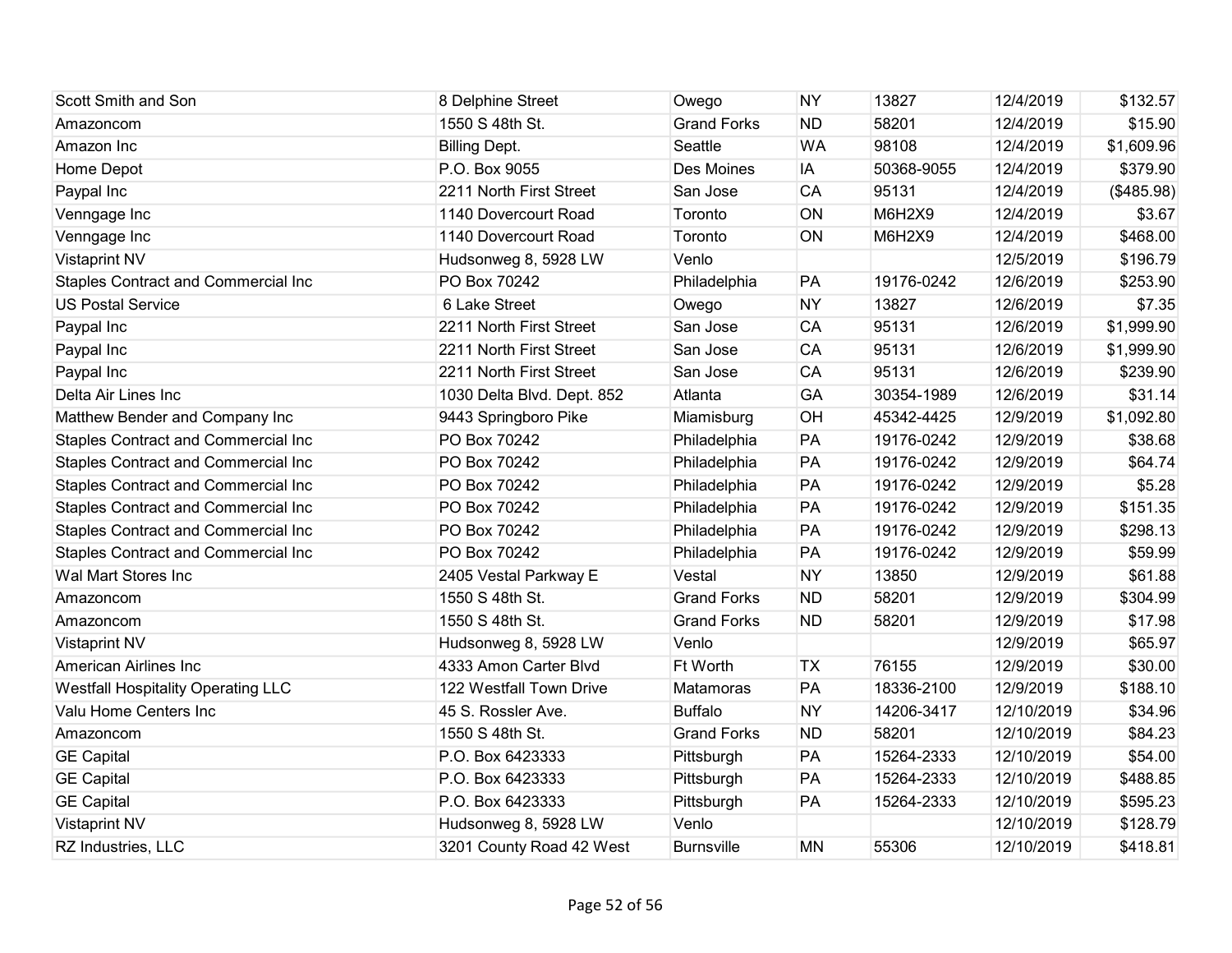| <b>TESSCO Inc</b>                          | 11126 McCormick Road      | <b>Hunt Valley</b>    | <b>MD</b> | 21031          | 12/10/2019 | \$300.70   |
|--------------------------------------------|---------------------------|-----------------------|-----------|----------------|------------|------------|
| Staples Contract and Commercial Inc        | PO Box 70242              | Philadelphia          | PA        | 19176-0242     | 12/11/2019 | \$85.47    |
| <b>Staples Contract and Commercial Inc</b> | PO Box 70242              | Philadelphia          | PA        | 19176-0242     | 12/11/2019 | \$189.61   |
| Staples Contract and Commercial Inc        | PO Box 70242              | Philadelphia          | PA        | 19176-0242     | 12/11/2019 | \$80.91    |
| Staples Contract and Commercial Inc        | PO Box 70242              | Philadelphia          | PA        | 19176-0242     | 12/11/2019 | \$183.75   |
| <b>Constant Contact Inc</b>                | 1601 Trapelo Road         | Waltham               | <b>MA</b> | 02451          | 12/11/2019 | \$588.00   |
| <b>Springhill Suites By Marriott</b>       | 8 California Avenue       | Colonie               | <b>NY</b> | 12205          | 12/11/2019 | \$51.00    |
| Reneotech Inc                              | 8400 River Road           | North Bergen          | <b>NJ</b> | 07047          | 12/11/2019 | \$1,971.96 |
| <b>Dollar Tree Stores Inc</b>              | 500 Volvo Parkway         | Chesapeake            | <b>VA</b> | 23320          | 12/11/2019 | \$49.95    |
| Indeed Inc                                 | 177 Broad Street          | Stamford              | <b>CT</b> | 06901          | 12/11/2019 | \$500.72   |
| Digital Room LLC                           | 8000 Haskell Ave.         | Van Nuys              | CA        | 91406          | 12/11/2019 | \$1,291.88 |
| Quinn's Lighthouse                         | 1951 Embarcadero East     | Oakland               | CA        | 94606          | 12/11/2019 | \$27.98    |
| Staples Contract and Commercial Inc        | PO Box 70242              | Philadelphia          | PA        | 19176-0242     | 12/12/2019 | \$7.46     |
| Staples Contract and Commercial Inc        | PO Box 70242              | Philadelphia          | PA        | 19176-0242     | 12/12/2019 | \$282.96   |
| Amazoncom                                  | 1550 S 48th St.           | <b>Grand Forks</b>    | <b>ND</b> | 58201          | 12/12/2019 | \$2,749.75 |
| <b>GE Capital</b>                          | P.O. Box 6423333          | Pittsburgh            | PA        | 15264-2333     | 12/12/2019 | \$47.48    |
| <b>GE Capital</b>                          | P.O. Box 6423333          | Pittsburgh            | PA        | 15264-2333     | 12/12/2019 | \$109.99   |
| Mohegan Tribal Gaming Authority            | One Mohegan Sun Boulevard | Uncasville            | <b>CT</b> | 06382          | 12/12/2019 | (\$49.05)  |
| The Fat Lady Restaurant                    | 201 Washington Street     | Oakland               | CA        | 94607          | 12/12/2019 | \$69.35    |
| Staples Contract and Commercial Inc        | PO Box 70242              | Philadelphia          | PA        | 19176-0242     | 12/13/2019 | \$111.99   |
| Staples Contract and Commercial Inc        | PO Box 70242              | Philadelphia          | PA        | 19176-0242     | 12/13/2019 | \$815.46   |
| Staples Contract and Commercial Inc        | PO Box 70242              | Philadelphia          | PA        | 19176-0242     | 12/13/2019 | \$26.90    |
| <b>Staples Contract and Commercial Inc</b> | PO Box 70242              | Philadelphia          | PA        | 19176-0242     | 12/13/2019 | \$10.87    |
| Scott Smith and Son                        | 8 Delphine Street         | Owego                 | <b>NY</b> | 13827          | 12/13/2019 | \$10.18    |
| All Star Sports                            | 4 Delphine St.            | Owego                 | <b>NY</b> | 13827          | 12/13/2019 | \$194.00   |
| Wal Mart Stores Inc                        | 2405 Vestal Parkway E     | Vestal                | <b>NY</b> | 13850          | 12/13/2019 | \$73.92    |
| <b>GE Capital</b>                          | P.O. Box 6423333          | Pittsburgh            | PA        | 15264-2333     | 12/13/2019 | \$51.00    |
| <b>Exigence Medical of Binghamton</b>      | P.O. Box 2108             | <b>Buffalo</b>        | <b>NY</b> | 14240-2108     | 12/13/2019 | \$68.60    |
| <b>Exigence Medical of Binghamton</b>      | P.O. Box 2108             | <b>Buffalo</b>        | <b>NY</b> | 14240-2108     | 12/13/2019 | \$150.50   |
| Michael A Peters                           | 414 Road D1050            | Henderson             | <b>NE</b> | 68371          | 12/13/2019 | \$124.00   |
| Fun and Function LLC                       | P.O. Box 11               | <b>Merion Station</b> | PA        | 19066          | 12/13/2019 | \$78.94    |
| <b>Springhill Suites By Marriott</b>       | 8 California Avenue       | Colonie               | <b>NY</b> | 12205          | 12/13/2019 | \$51.00    |
| AJ Tek Corporation                         | 2275 Upper Middle Rd East | Oakville              | ON        | <b>L6H 0C3</b> | 12/13/2019 | \$60.00    |
| Casad Company, Inc                         | 450 S. Second Street      | Coldwater             | OH        | 45828          | 12/13/2019 | \$370.00   |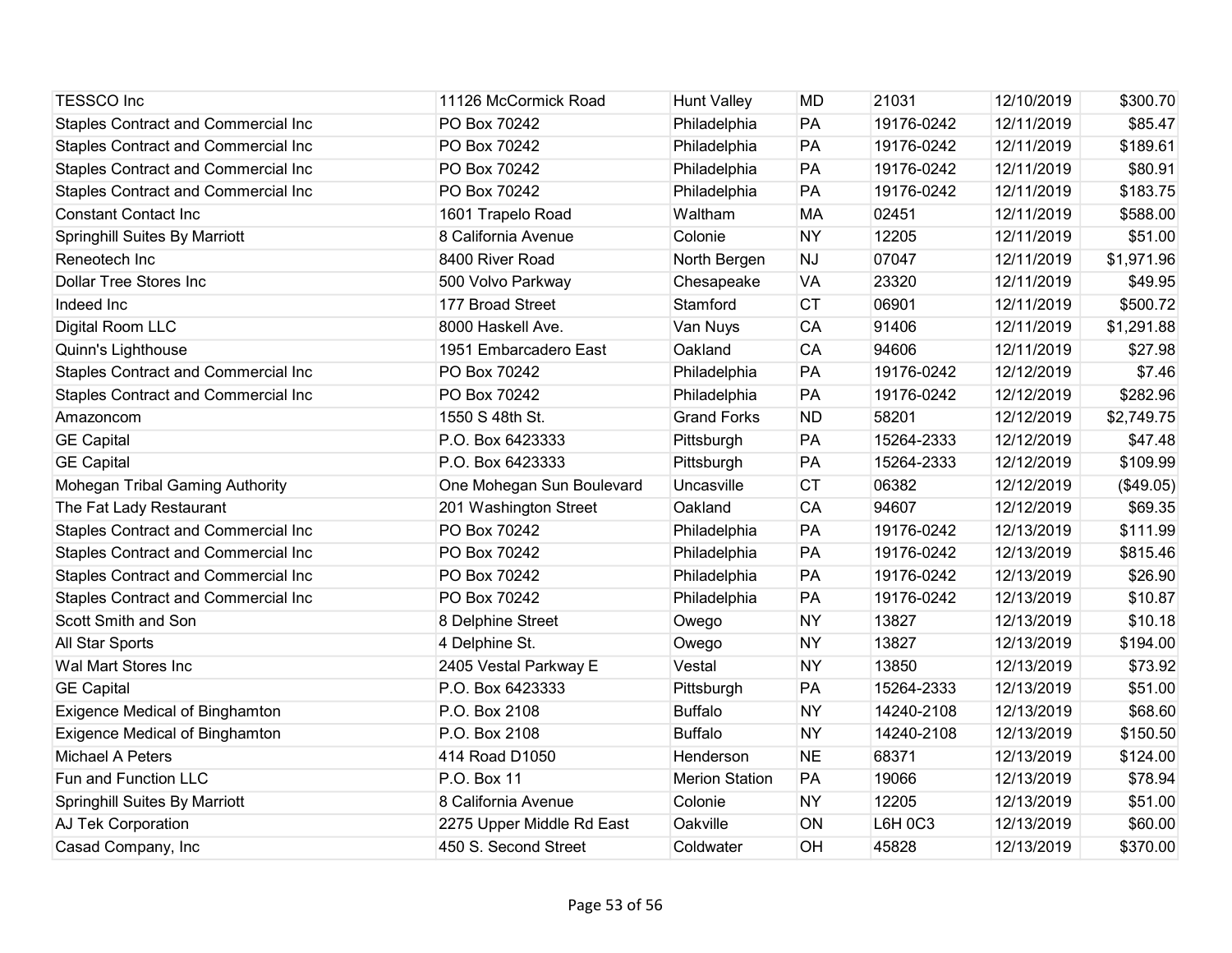| <b>Staples Contract and Commercial Inc</b> | PO Box 70242            | Philadelphia        | PA        | 19176-0242 | 12/16/2019 | \$64.70    |
|--------------------------------------------|-------------------------|---------------------|-----------|------------|------------|------------|
| Staples Contract and Commercial Inc        | PO Box 70242            | Philadelphia        | PA        | 19176-0242 | 12/16/2019 | \$99.99    |
| Staples Contract and Commercial Inc        | PO Box 70242            | Philadelphia        | PA        | 19176-0242 | 12/16/2019 | \$253.82   |
| Amazoncom                                  | 1550 S 48th St.         | <b>Grand Forks</b>  | <b>ND</b> | 58201      | 12/16/2019 | \$20.43    |
| Amazoncom                                  | 1550 S 48th St.         | <b>Grand Forks</b>  | <b>ND</b> | 58201      | 12/16/2019 | \$9.46     |
| Amazoncom                                  | 1550 S 48th St.         | <b>Grand Forks</b>  | <b>ND</b> | 58201      | 12/16/2019 | \$29.97    |
| <b>Clarion Hotel Century House</b>         | 997 New Loudon Rd.      | Latham              | <b>NY</b> | 12110      | 12/16/2019 | \$98.00    |
| Southwest Airlines Co                      | 2702 Love Field Drive   | Dallas              | <b>TX</b> | 75235      | 12/16/2019 | \$30.00    |
| American Airlines Inc                      | 4333 Amon Carter Blvd   | Ft Worth            | <b>TX</b> | 76155      | 12/16/2019 | \$98.00    |
| Vibrant Technologies Inc                   | 6031 Culligan Way       | Minnetonka          | <b>MN</b> | 55345      | 12/16/2019 | \$187.00   |
| Indeed Inc                                 | 177 Broad Street        | Stamford            | <b>CT</b> | 06901      | 12/16/2019 | \$502.58   |
| Adobe Systems Inc                          | 345 Park Avenue         | San Jose            | <b>CA</b> | 95110      | 12/16/2019 | \$194.27   |
| Ferguson US Holdings, Inc.                 | 12500 Jefferson Avenue  | <b>Newport News</b> | <b>VA</b> | 23602      | 12/16/2019 | \$106.65   |
| Pennsylvania Department of Motor Vehicles  | 1101 South Front Street | Harrisburg          | PA        | 17104      | 12/16/2019 | \$11.00    |
| <b>US Postal Service</b>                   | 6 Lake Street           | Owego               | <b>NY</b> | 13827      | 12/17/2019 | \$2.10     |
| Amazon Inc                                 | <b>Billing Dept.</b>    | Seattle             | <b>WA</b> | 98108      | 12/17/2019 | \$15.94    |
| <b>Vistaprint NV</b>                       | Hudsonweg 8, 5928 LW    | Venlo               |           |            | 12/17/2019 | \$64.70    |
| Mercedes Medical LLC                       | 12210 Rangeland Parkway | Lakewood Ranch FL   |           | 34211      | 12/17/2019 | \$384.24   |
| Staples Contract and Commercial Inc        | PO Box 70242            | Philadelphia        | PA        | 19176-0242 | 12/18/2019 | \$553.38   |
| Staples Contract and Commercial Inc        | PO Box 70242            | Philadelphia        | PA        | 19176-0242 | 12/18/2019 | \$48.98    |
| <b>Staples Contract and Commercial Inc</b> | PO Box 70242            | Philadelphia        | PA        | 19176-0242 | 12/18/2019 | \$41.44    |
| All Star Sports                            | 4 Delphine St.          | Owego               | <b>NY</b> | 13827      | 12/18/2019 | \$780.00   |
| All Star Sports                            | 4 Delphine St.          | Owego               | <b>NY</b> | 13827      | 12/18/2019 | \$1,275.00 |
| New York Safety Program Inc                | 8302 5th Avenue         | Brooklyn            | <b>NY</b> | 11209-4511 | 12/18/2019 | \$393.75   |
| Amazoncom                                  | 1550 S 48th St.         | <b>Grand Forks</b>  | <b>ND</b> | 58201      | 12/18/2019 | \$28.02    |
| Staples Contract and Commercial Inc        | PO Box 70242            | Philadelphia        | PA        | 19176-0242 | 12/19/2019 | \$186.78   |
| Amazoncom                                  | 1550 S 48th St.         | <b>Grand Forks</b>  | <b>ND</b> | 58201      | 12/19/2019 | \$40.59    |
| <b>Staples Contract and Commercial Inc</b> | PO Box 70242            | Philadelphia        | PA        | 19176-0242 | 12/20/2019 | \$271.20   |
| Staples Contract and Commercial Inc        | PO Box 70242            | Philadelphia        | PA        | 19176-0242 | 12/20/2019 | \$126.99   |
| Staples Contract and Commercial Inc        | PO Box 70242            | Philadelphia        | PA        | 19176-0242 | 12/20/2019 | \$503.74   |
| Lourdes Memorial Hospital                  | 169 Riverside Drive     | Binghamton          | <b>NY</b> | 13905      | 12/20/2019 | \$200.00   |
| <b>US Postal Service</b>                   | 6 Lake Street           | Owego               | <b>NY</b> | 13827      | 12/20/2019 | \$172.00   |
| Amazoncom                                  | 1550 S 48th St.         | <b>Grand Forks</b>  | <b>ND</b> | 58201      | 12/20/2019 | \$40.00    |
| Amazon Inc                                 | <b>Billing Dept.</b>    | Seattle             | <b>WA</b> | 98108      | 12/20/2019 | \$73.94    |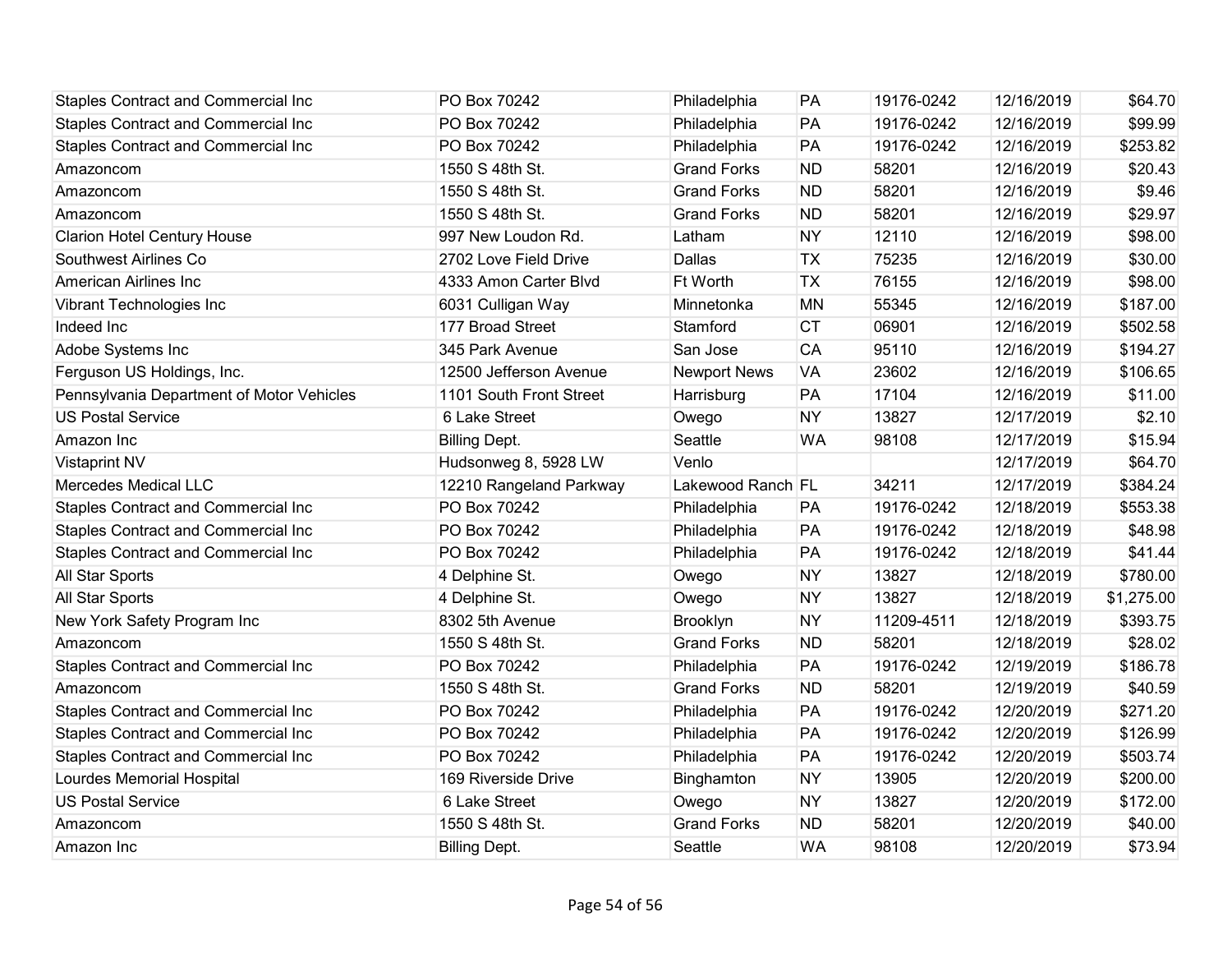| <b>Vistaprint NV</b>                       | Hudsonweg 8, 5928 LW             | Venlo              |           |            | 12/20/2019 | (\$4.76)   |
|--------------------------------------------|----------------------------------|--------------------|-----------|------------|------------|------------|
| <b>Staples Contract and Commercial Inc</b> | PO Box 70242                     | Philadelphia       | PA        | 19176-0242 | 12/23/2019 | \$166.58   |
| Staples Contract and Commercial Inc        | PO Box 70242                     | Philadelphia       | PA        | 19176-0242 | 12/23/2019 | \$50.24    |
| Staples Contract and Commercial Inc        | PO Box 70242                     | Philadelphia       | PA        | 19176-0242 | 12/23/2019 | \$85.90    |
| <b>Staples Contract and Commercial Inc</b> | PO Box 70242                     | Philadelphia       | PA        | 19176-0242 | 12/23/2019 | \$16.07    |
| Staples Contract and Commercial Inc        | PO Box 70242                     | Philadelphia       | PA        | 19176-0242 | 12/23/2019 | \$65.75    |
| Staples Contract and Commercial Inc        | PO Box 70242                     | Philadelphia       | PA        | 19176-0242 | 12/23/2019 | \$138.58   |
| <b>Staples Contract and Commercial Inc</b> | PO Box 70242                     | Philadelphia       | PA        | 19176-0242 | 12/23/2019 | \$29.84    |
| Staples Contract and Commercial Inc        | PO Box 70242                     | Philadelphia       | PA        | 19176-0242 | 12/23/2019 | \$49.77    |
| Amazoncom                                  | 1550 S 48th St.                  | <b>Grand Forks</b> | <b>ND</b> | 58201      | 12/23/2019 | \$23.98    |
| <b>GE Capital</b>                          | P.O. Box 6423333                 | Pittsburgh         | PA        | 15264-2333 | 12/23/2019 | \$189.76   |
| Amazon Inc                                 | <b>Billing Dept.</b>             | Seattle            | <b>WA</b> | 98108      | 12/23/2019 | \$201.62   |
| <b>Michaels Stores Inc</b>                 | 2317 Vestal Parkway East         | Vestal             | <b>NY</b> | 13850      | 12/23/2019 | \$37.35    |
| Apple Inc                                  | 1 Infinite Loop                  | Cupertino          | <b>CA</b> | 95014      | 12/23/2019 | \$0.99     |
| AC Moore Inc                               | 130 AC Moore Drive               | <b>Berlin</b>      | NJ        | 08009      | 12/23/2019 | \$83.96    |
| <b>Stamps</b>                              | 1990 E. Grand Avenue             | El Segundo         | <b>CA</b> | 90245      | 12/23/2019 | \$17.99    |
| Adobe Systems Inc                          | 345 Park Avenue                  | San Jose           | <b>CA</b> | 95110      | 12/23/2019 | \$14.99    |
| Amazoncom                                  | 1550 S 48th St.                  | <b>Grand Forks</b> | <b>ND</b> | 58201      | 12/24/2019 | \$114.99   |
| Canon USA Inc                              | C/O Canon Financial Services     | Chicago            | IL        | 60693-0149 | 12/24/2019 | \$3,283.45 |
| <b>Guthrie Clinic Ltd</b>                  | <b>Guthrie Square</b>            | Sayre              | PA        | 18840      | 12/26/2019 | \$100.00   |
| All Star Sports                            | 4 Delphine St.                   | Owego              | <b>NY</b> | 13827      | 12/26/2019 | \$865.80   |
| Verizon                                    | <b>Exception Processing Unit</b> | <b>Menands</b>     | <b>NY</b> | 12204-0001 | 12/26/2019 | \$1.90     |
| Verizon                                    | <b>Exception Processing Unit</b> | Menands            | <b>NY</b> | 12204-0001 | 12/26/2019 | \$661.02   |
| <b>Verizon Wireless</b>                    | P.O. Box 408                     | Newark             | <b>NJ</b> | 07101-0408 | 12/26/2019 | \$4,289.93 |
| Amazon Inc                                 | <b>Billing Dept.</b>             | Seattle            | <b>WA</b> | 98108      | 12/26/2019 | \$3,755.00 |
| <b>Time Warner Cable</b>                   | P.O. Box 70872                   | Charlotte          | <b>NC</b> | 28272-0872 | 12/26/2019 | \$990.00   |
| <b>Time Warner Cable</b>                   | P.O. Box 70872                   | Charlotte          | <b>NC</b> | 28272-0872 | 12/26/2019 | \$1,534.51 |
| <b>Stamps</b>                              | 1990 E. Grand Avenue             | El Segundo         | <b>CA</b> | 90245      | 12/26/2019 | \$265.00   |
| Amazon Inc                                 | <b>Billing Dept.</b>             | Seattle            | <b>WA</b> | 98108      | 12/27/2019 | \$72.71    |
| Amazon Inc                                 | <b>Billing Dept.</b>             | Seattle            | <b>WA</b> | 98108      | 12/27/2019 | \$591.76   |
| Greyhound Lines Inc                        | 350 North St. Paul Street        | Dallas             | <b>TX</b> | 75201      | 12/27/2019 | \$294.99   |
| Paypal Inc                                 | 2211 North First Street          | San Jose           | <b>CA</b> | 95131      | 12/27/2019 | \$1,699.90 |
| Paypal Inc                                 | 2211 North First Street          | San Jose           | <b>CA</b> | 95131      | 12/27/2019 | \$99.90    |
| Paypal Inc                                 | 2211 North First Street          | San Jose           | CA        | 95131      | 12/27/2019 | \$242.00   |